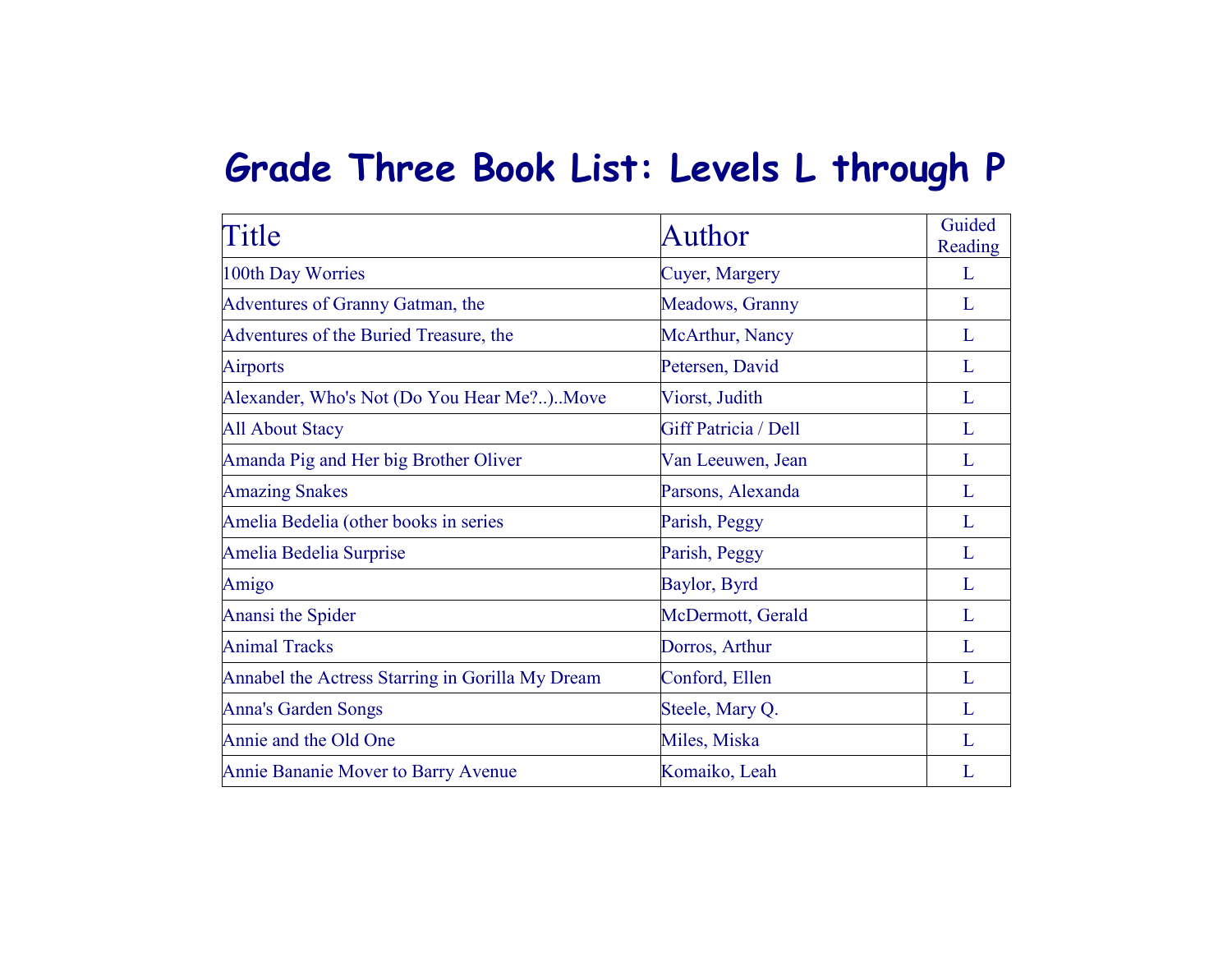| <b>Arthur Meets the President</b> | Brown, Marc                  | L |
|-----------------------------------|------------------------------|---|
| <b>Artic Son</b>                  | George, Jean Craighead       | L |
| Bad Luck Penny, the               | O'Connor Jane                | L |
| <b>Bad, Bad Bunnies</b>           | Delton, Judy                 | L |
| Beans on the Roof                 | <b>Byare, Betsy</b>          | L |
| <b>Bear's Dream</b>               | Slingsby, Janet              | L |
| <b>Ben's Trumpet</b>              | Isadora, Rachel              | L |
| <b>B-E-S-T Friends</b>            | Giff Patricia / Dell         | L |
| Best Loved doll, the              | Caudill, Rebecca             | L |
| Best Older Sister, the            | Choi, Sook Nyul              | L |
| Best Worst Day, the               | Graves, Bonnie               | L |
| <b>Big Al</b>                     | Yoshi, Andrew                | L |
| <b>Big Box of Memories</b>        | Delton, Judy                 | L |
| Big Orange Spot, the              | Pinkwater, Daniel            | L |
| Big Race, the                     | Patrick, Steve               | L |
| <b>Billy the Ghost and Me</b>     | Greer, Gery and Ruddick, Bob | L |
| <b>Birthday Basket for Tia</b>    | Mora, Pat                    | L |
| Boy in the Crawer, The            | Munsch, Robert               | L |
| Boy Who Turned into a TV set, the | Manes, Stephen               | L |
| Bravest Dog Ever, The             | Standiford, Natalie          | L |
| <b>Bravo Amelia Bedelia</b>       | Parish, Peggy                | L |
|                                   |                              |   |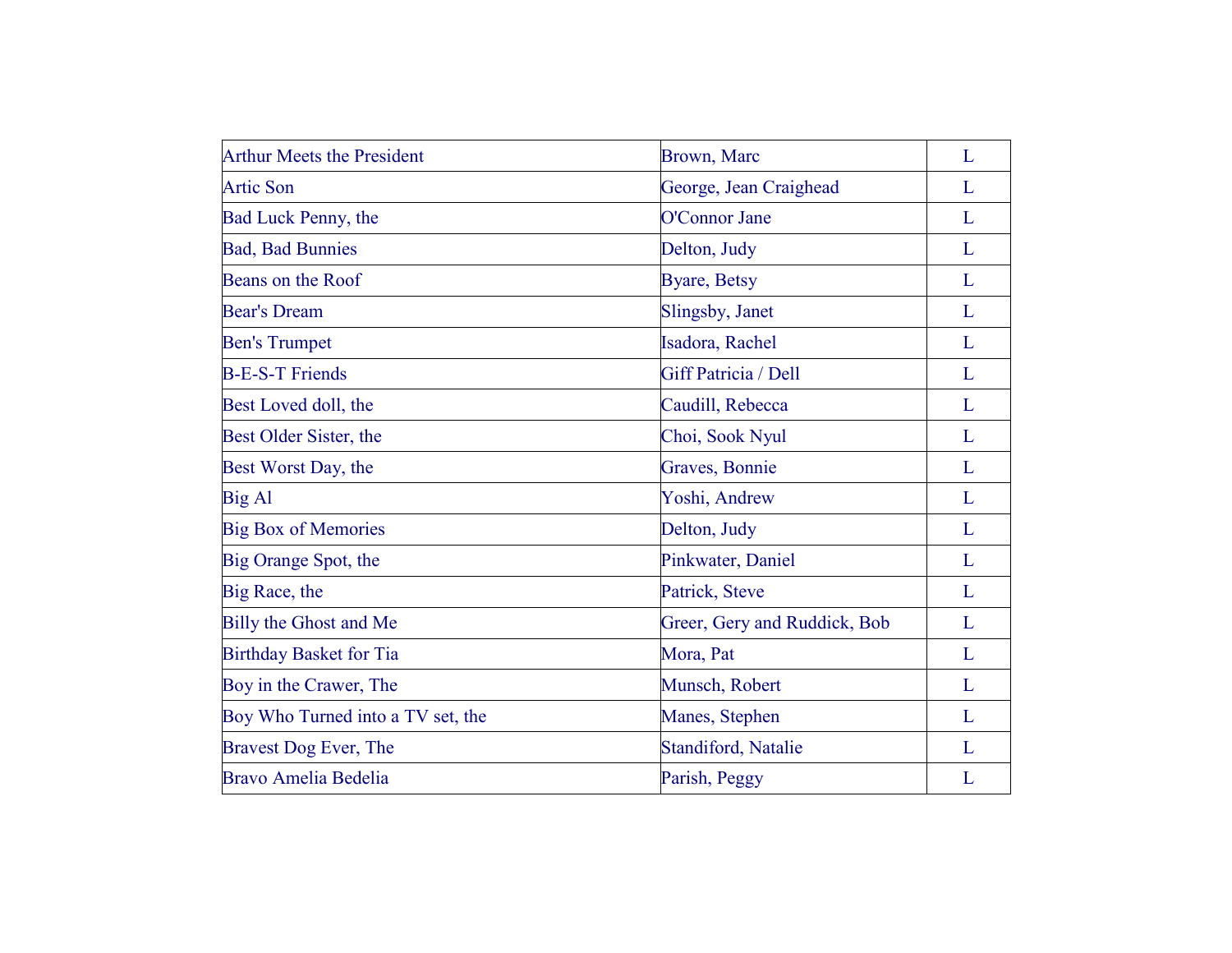| Brigid the Bad                                 | Leverich, Kathleen     | L |
|------------------------------------------------|------------------------|---|
| <b>Brigid Beware</b>                           | Leverich, Kathleen     | L |
| <b>Brigid Bewitched</b>                        | Leverich, Kathleen     | L |
| <b>Bug Off</b>                                 | Dussling, Jennifer     | L |
| Cafeteria Lady from the Black Lagoon           | <b>Thaler Mike</b>     | L |
| Cam Jansen: series                             | Adler, DAvid           | L |
| Candy Corn Contest, the                        | Giff Patricia / Dell   | L |
| <b>Cannonball Chris</b>                        | Marzollo, Jean         | L |
| Case of the Cool Itch Kid                      | Giff Patricia / Dell   | L |
| <b>Chang's Paper Pony</b>                      | Coerr, Eleanor         | L |
| <b>Chicken and Egg</b>                         | Back, C.               | L |
| Chrysanthemun                                  | Henkes, Kevin          | L |
| Cinderella Penguin or the little glass slipper | Perlman, Janet         | L |
| <b>Clouds of Terror</b>                        | Welsh, Catherine       | L |
| Clue at the Zoo, the                           | Giff Patricia / Dell   | L |
| Come Back, Amelia Bedelia                      | Parish, Peggy          | L |
| Conversation Club, the                         | <b>Stanley</b> , Diane | L |
| <b>Creep Show</b>                              | Hayes, Goeffrey        | L |
| Curse of the Cobweb Queen, the                 | Hayes, Geoffrey        | L |
| Danny's Big Jump                               | Reeder, Tracey         | L |
| Day in Space, A                                | Lord, Suzanne          | L |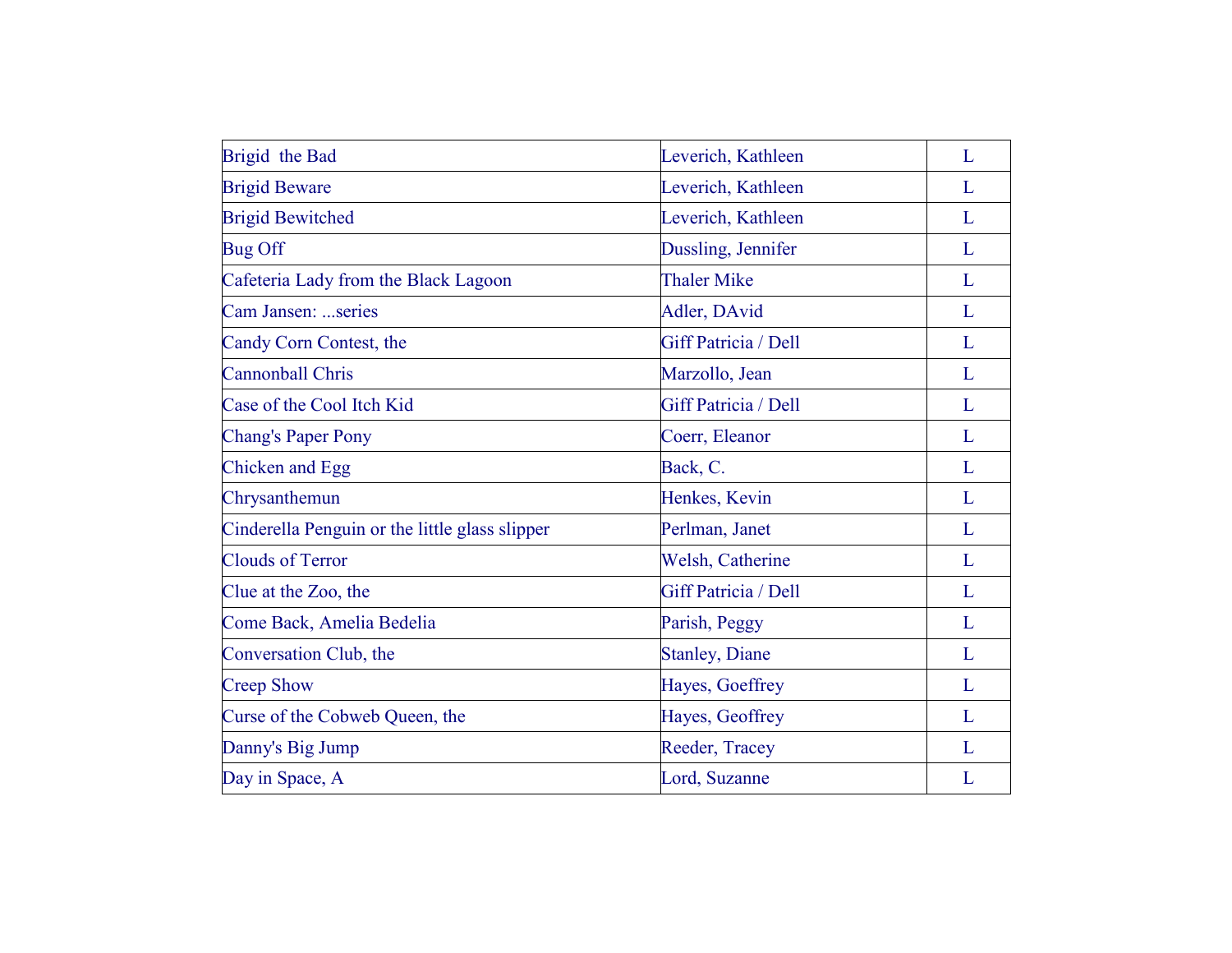| Day in Town                                   | Lord & Epstein            | L |
|-----------------------------------------------|---------------------------|---|
| <b>December Secrets</b>                       | Giff Patricia / Dell      | L |
| Deputy Dan and the Bank Robbers               | Rosenbloom, Joseph        | L |
| Deputy Dan Gets his Man                       | Rosenbloom, Joseph        | L |
| Desert Giant: The World of the Saguaro Cactus | Bash, Barbara             | L |
| <b>Detective Dinosaur</b>                     | Bash, Barbara             | L |
| <b>Dinosaur Babies</b>                        | Penner, Lucille           | L |
| <b>Dinosaur Days</b>                          | Milton, Joyce             | L |
| <b>Dinosaur Hunters</b>                       | McMullan, Kate            | L |
| <b>Dinosaur Time</b>                          | Cole, Joanna              | L |
| Dog Gone Hollywood                            | Sharmat, Marjorie Weinman | L |
| Dog that Pitched a No-Hitter                  | Christopher, Matt         | L |
| Dog that Stole Home, the                      | Christopher, Matt         | L |
| Dolphin                                       | Morris, Robert            | L |
| Dolphins!                                     | Bokoske, S & Davidson, M. | L |
| <b>Dragon Breath</b>                          | O'Connor Jane             | L |
| Dragons of Blueland, the                      | Gannett, Ruth             | L |
| Duke Ellington                                | Pinkney, Andrea           | L |
| Earth                                         | Fradin, Dennis            | L |
| Ed and Me                                     | McPhail, David            | L |
| <b>Emily and Alice</b>                        | Champion, Joyce           | L |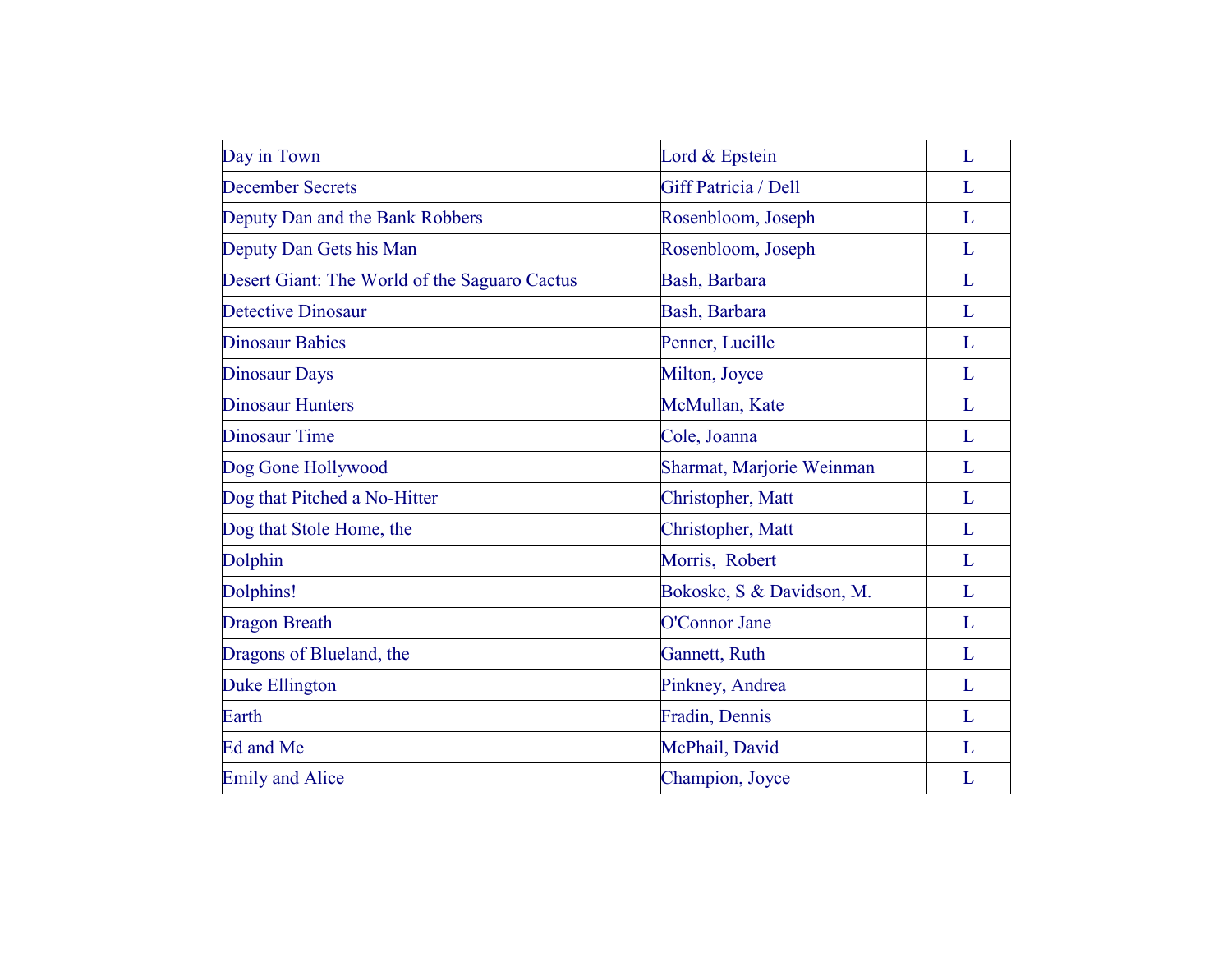| <b>Emily at School</b>               | Williams, Suxanne         | L |
|--------------------------------------|---------------------------|---|
| Emma                                 | Kesselman, Wendy          | L |
| <b>Experiments with Light</b>        | Ray, Broekel              | L |
| <b>Farmer Duck</b>                   | Waddell, Martin           | L |
| <b>Fireflies!</b>                    | Brinckloe, Julie          | L |
| Firefly Named Torchy, A              | Waber, Bernard            | L |
| <b>Fish that Hide</b>                | <b>Swartz, Stanley</b>    | L |
| Flea Story, A                        | Lionni, Leo               | L |
| Flight of the Union                  | White, Telka              | L |
| <b>Flower Girls: series</b>          | Leverich, Kathleen        | L |
| Flower of Sheba, the                 | Orgel, Doris              | L |
| <b>Fly Trap</b>                      | Anastasio, Dina           | L |
| <b>Football Friends</b>              | Marzollo, Jean            | L |
| <b>Full of Hot Air</b>               | Paulsen, Gary             | L |
| <b>Garbage Juice For Breakfast</b>   | Giff Patricia / Dell      | L |
| Genghis Khan, A Star is Born         | Sharmat, Marjorie Weinman | L |
| George and Martha (series)           | Marshall, James           | L |
| <b>Giant Jam Sandwich</b>            | Lord, John                | L |
| Ginger Brown: the Nobody Boy         | Wyeth, Sharon             | L |
| <b>Ginger Brown: Too Many Houses</b> | Wyeth, Sharon             | L |
| Gingerbread Boy, the                 | Galdone, Paul             | L |
|                                      |                           |   |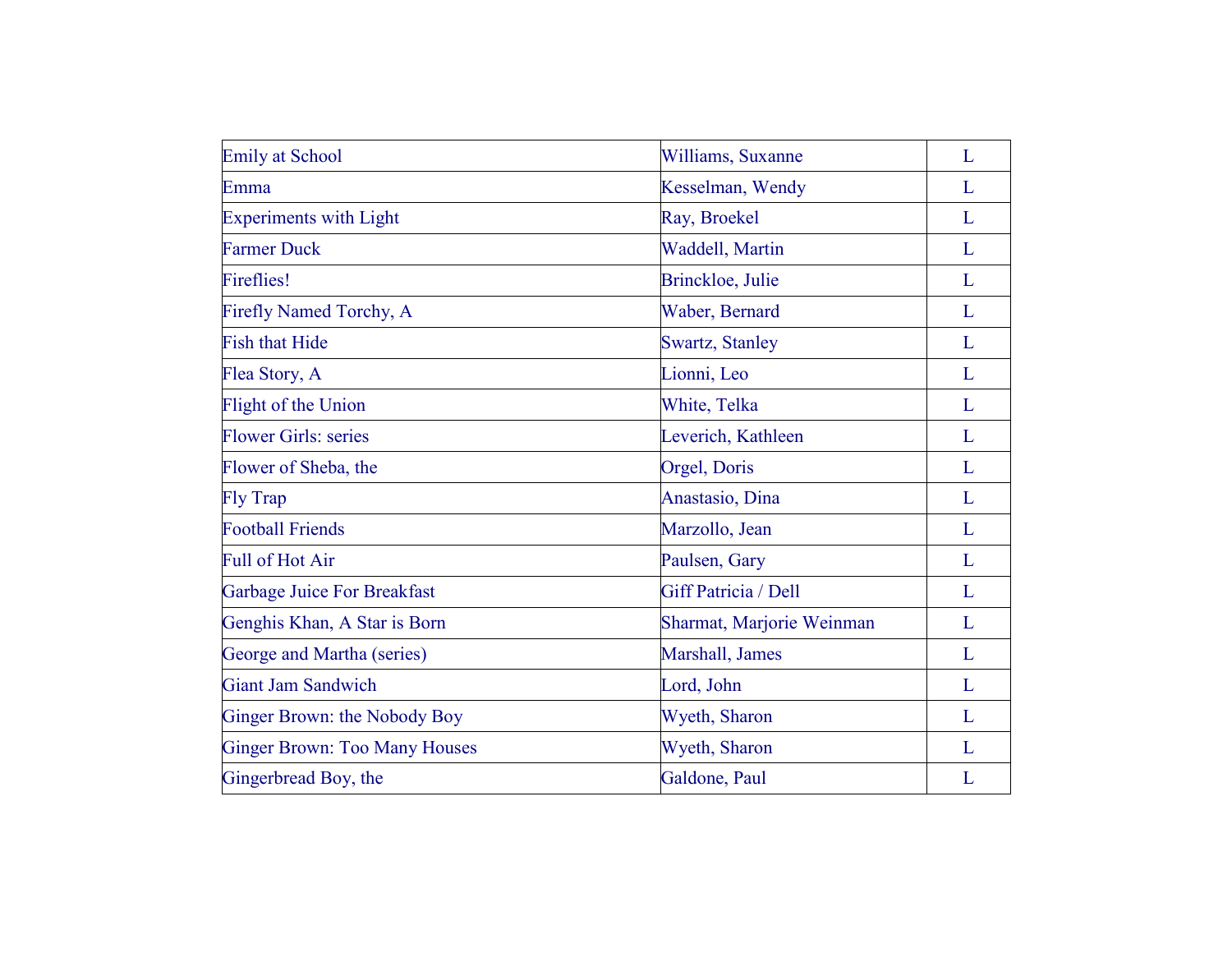| <b>Good as New</b>                         | Douglas, Barbara          | L |
|--------------------------------------------|---------------------------|---|
| <b>Good Driving Amelia Bedilia</b>         | Parish, Peggy             | L |
| Good Work, Amelia Bedilia                  | Parish, Peggy             | L |
| <b>Gorillas</b>                            | Demuth                    | L |
| Gorillas: Gentle Giants of the Forest      | Milton, Joyce             | L |
| Grasshopper on the Road                    | Lobel, Arnold             | L |
| Great Genghis Khan Look-Alike Contest, the | Sharmat, Marjorie Weinman | L |
| <b>Great Ghosts</b>                        | Cohen, Daniel             | L |
| Great White Man-Eating Shark, The          | Many, Margaret            | L |
| Greatest of All, the : A Japanese Folktale | Kimmel, Eric              | L |
| Gregory, the Terrible Eater                | Sharmat, Marjorie Weinman | L |
| <b>Hansel and Gretel</b>                   | Thaler, Mike              | L |
| Happy Birthday Martin Luther King          | Marzollo, Jean            | L |
| <b>Happy Birthday Moon</b>                 | Asch, Frank               | L |
| Happy Hippopotami                          | Martin, Bill              | L |
| Harry and Willy and the Carrotthead        | Caseley, Judith           | L |
| Harry Goes to Day Camp                     | Ziefert, Harriet          | L |
| Haunted Bike, the                          | Herman, Gail              | L |
| Headless Horseman, the                     | Standiford, Natalie       | L |
| Helpful Change, the                        | Behr, Alexandra           | L |
| <b>Hill of Fire</b>                        | Lewis, Thomas             | L |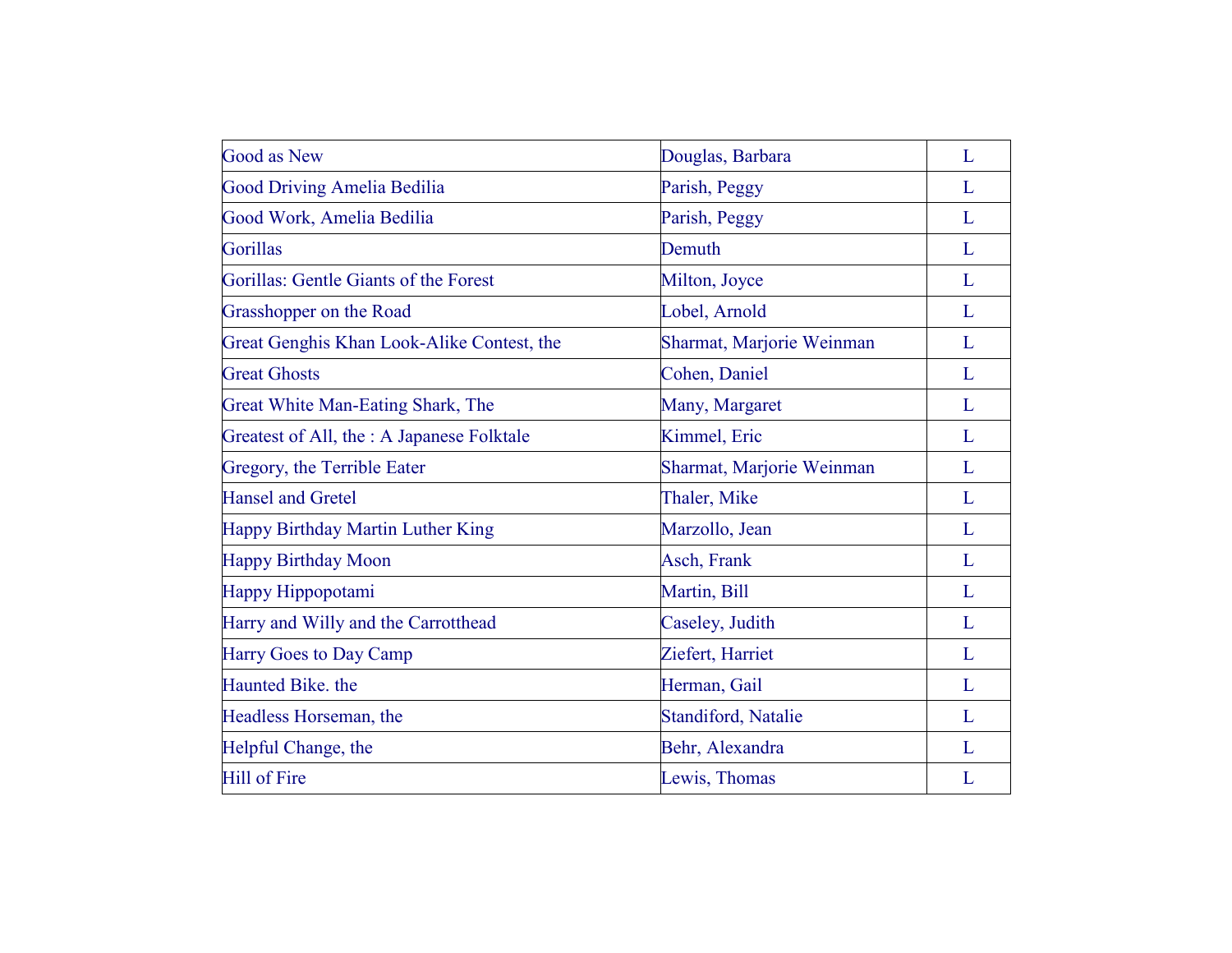| Horray for the Dandelion Warriors          | Cosby, Bill           | L |
|--------------------------------------------|-----------------------|---|
| Horrible Harry and the (series)            | Kline, Suzy           | L |
| Horrible Harry in Room 2B                  | Kline, Suzy           | L |
| How Big is a Foot?                         | Myller, R.            | L |
| How Much is that Guinea Pig in the Window? | Rocklin, Joanne       | L |
| <b>How Spider Saved Easter</b>             | Kraus, Robert         | L |
| <b>Hungry Hungry Sharks</b>                | Cole, Joanna          | L |
| <b>I</b> Hate English                      | Levine, Ellen         | L |
| I Hate my Best Friend                      | Rosner, Ruth          | L |
| <b>I</b> Just Forgot                       | Mayer, Mercer         | L |
| <b>I Know a Lady</b>                       | Zolotow, Charlotte    | L |
| Is Your Mama a Llama?                      | Guarino, Deborah      | L |
| It Takes aVillage                          | Cowen-Fletcher, J.    | L |
| It Wasn't My Fault                         | Lester, Helen         | L |
| Jacket I Wear in the Snow                  | Parker, Nancy Winslow | L |
| Jennifer, Too                              | Havill, Juanita       | L |
| <b>Jim's Dog Muffins</b>                   | Cohen, Meriam         | L |
| <b>Joey's Head</b>                         | Cretan, G.            | L |
| Josephina Story Quilt, The                 | Coerr, Eleanor        | L |
| Josephine's Imagination                    | Dobrin, Arnold        | L |
| <b>Judy Moody</b>                          | McDonald, Megan       | L |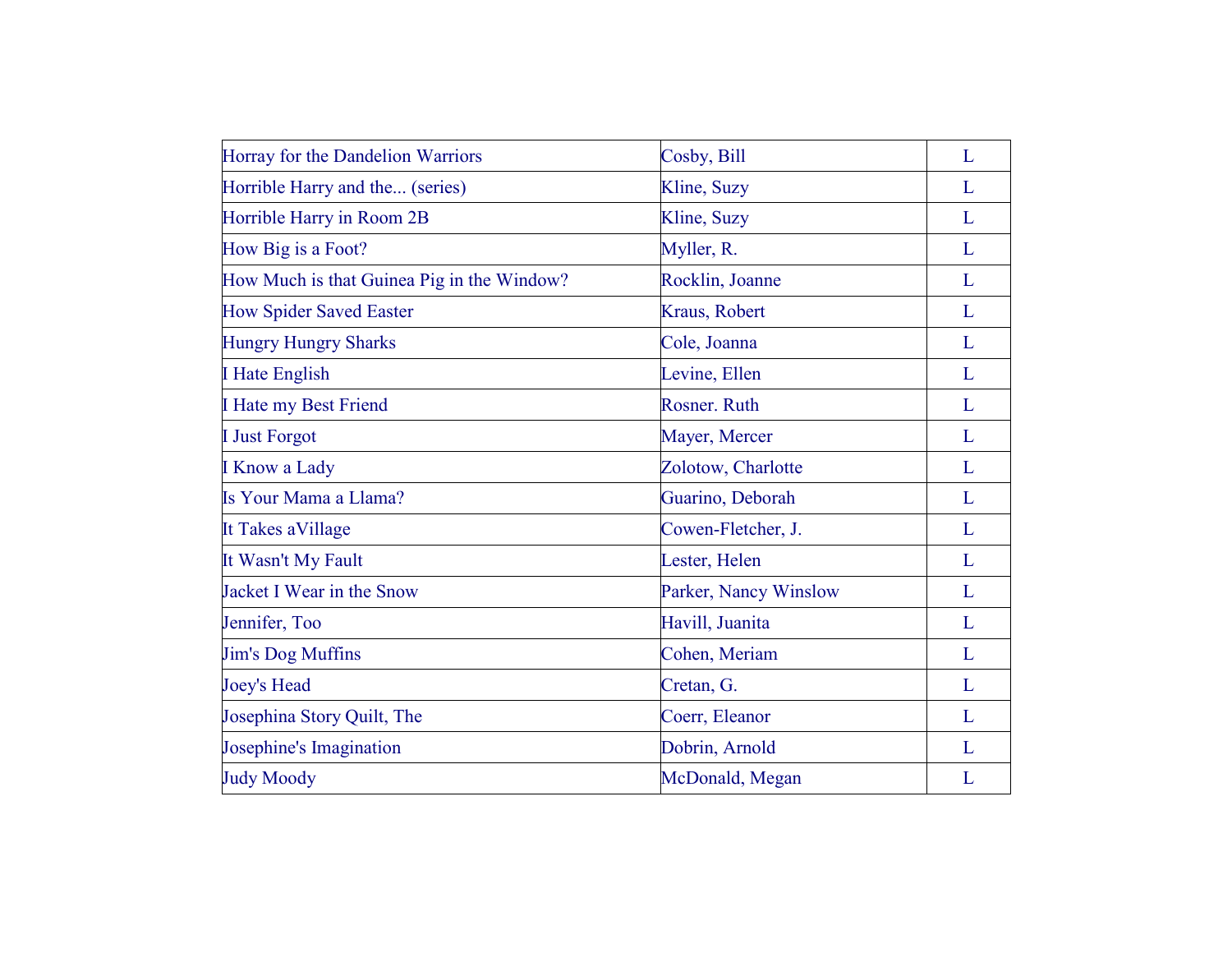| Katy and the Big Snow                        | Burton, Virginia Lee | L           |
|----------------------------------------------|----------------------|-------------|
| Kente Dress for Kenya, A                     | Foed, Juwanda        | L           |
| Kerri Strug: Heart of Gold                   | Strug, Kerri         | L           |
| <b>Kilmer's Pet Monster</b>                  | Dadey, Debbie        | $\mathbf L$ |
| Kindergarten Kids                            | Senisi, Ellen        | $\mathbf L$ |
| <b>Left Behins</b>                           | Carrick, Carol       | L           |
| Little Penguin's Tale                        | Wood, Audrey         | L           |
| Little Sea Pony, the                         | Rylant, Cynthia      | L           |
| Little Shopping, A                           | Rylant, Cynthia      | L           |
| Little Vampire and the Midnight Bear         | <b>Kwitz</b> , Mary  | L           |
| Littles, the                                 | Peterson, John       | L           |
| Long Way to a New Land                       | Sandlin, Joan        | L           |
| Long Way Westward                            | Sandlin, Joan        | $\mathbf L$ |
| Lost at the White House: A 1909 Easter Story | Griest, Lisa         | $\mathbf L$ |
| Lost!                                        | Mitchell, Julie      | L           |
| <b>Lucky Stars</b>                           | Adler, David         | L           |
| <b>Magic Fish</b>                            | Littledale, Freda    | L           |
| <b>Magic Money</b>                           | Adler, David         | L           |
| <b>Make Way for Ducklings</b>                | McCloskey, Robert    | L           |
| Mare for Young Wolf                          | Shefelman, Janice    | L           |
| Martin Luther King Day                       | Lowery. Linda        | L           |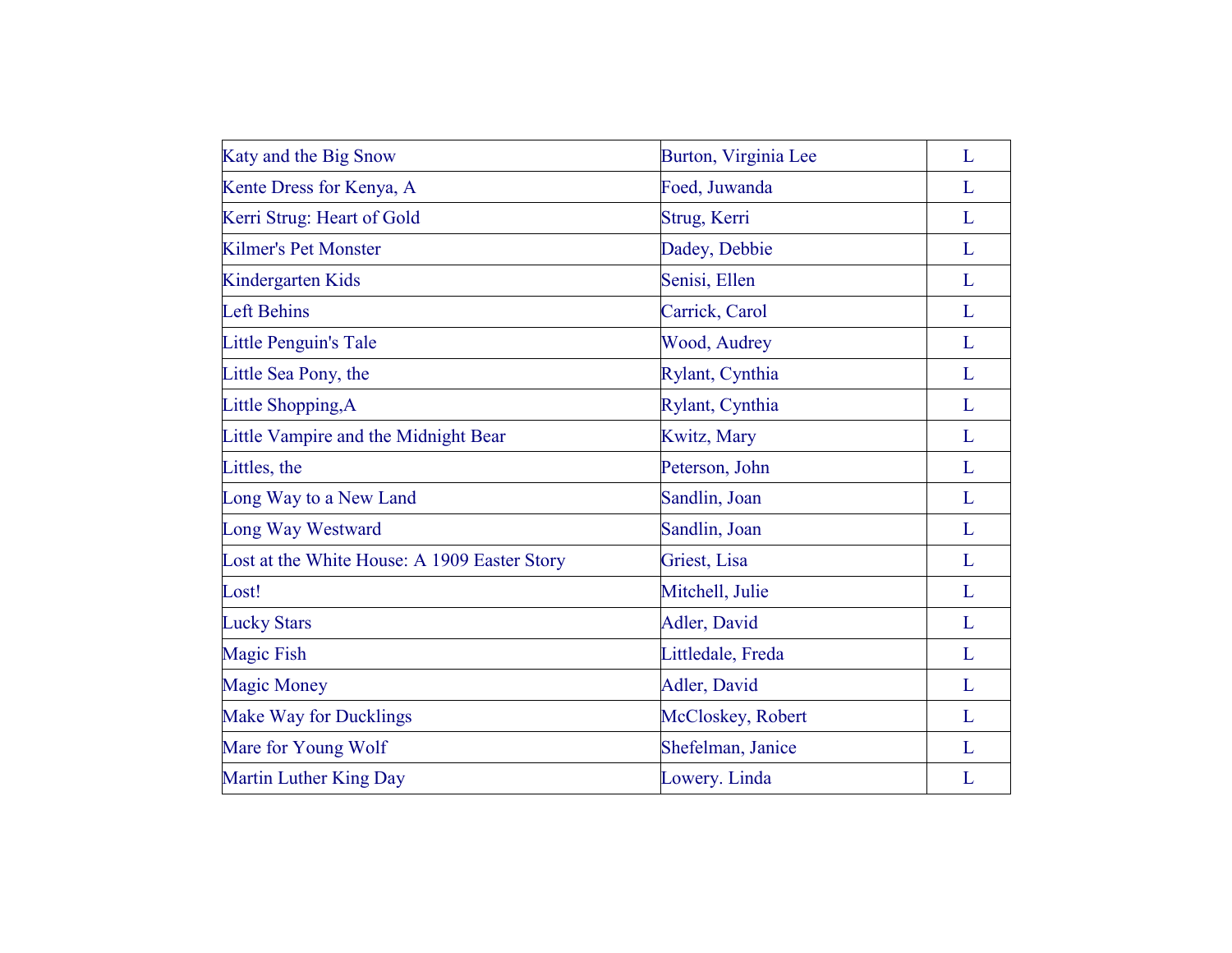| Marvin Redpost: Alone in His Teacher's House | Sachar, Louis        | L |
|----------------------------------------------|----------------------|---|
| Mary Maroney Hides out                       | Kline, Suzy          | L |
| Matthew and Tilly                            | Jones, Rebecca       | L |
| Me and My Shadow                             | Dorros, Arthur       | L |
| Meet the Linclon Lions Band                  | Giff Patricia / Dell | L |
| <b>Meet the Molesons</b>                     | Bos, Bunny           | L |
| <b>Mermaid Island</b>                        | Frith, Margaret      | L |
| Ming Lo Moves the Mountain                   | Lobel, Arnold        | L |
| Miss Nelson Has a Field day                  | Allard, Harry        | L |
| Miss Nelson is Back                          | Allard, Harry        | L |
| <b>Miss Nelson is Missing</b>                | Allard, Harry        | L |
| Missing Fossil Mystery, the                  | Herman, Emily        | L |
| Mog at the Zoo                               | Nicoll, Helen        | L |
| Mog's Mumps                                  | Nicoll, Helen        | L |
| <b>Money Troubles</b>                        | Cosby, Bill          | L |
| <b>Monster Cake</b>                          | Dickinson, Rebecca   | L |
| Monsters Next Door, the                      | Dadley, Debbie       | L |
| More Tales of Amanda Pig                     | Lan Leeuwen, Jean    | L |
| More Tales of Oliver Pig                     | Lan Leeuwen, Jean    | L |
| Most Wonderful Egg in the World              | Heine, Helme         | L |
| Mr. Gumpy's Motor Car                        | Burningham, John     | L |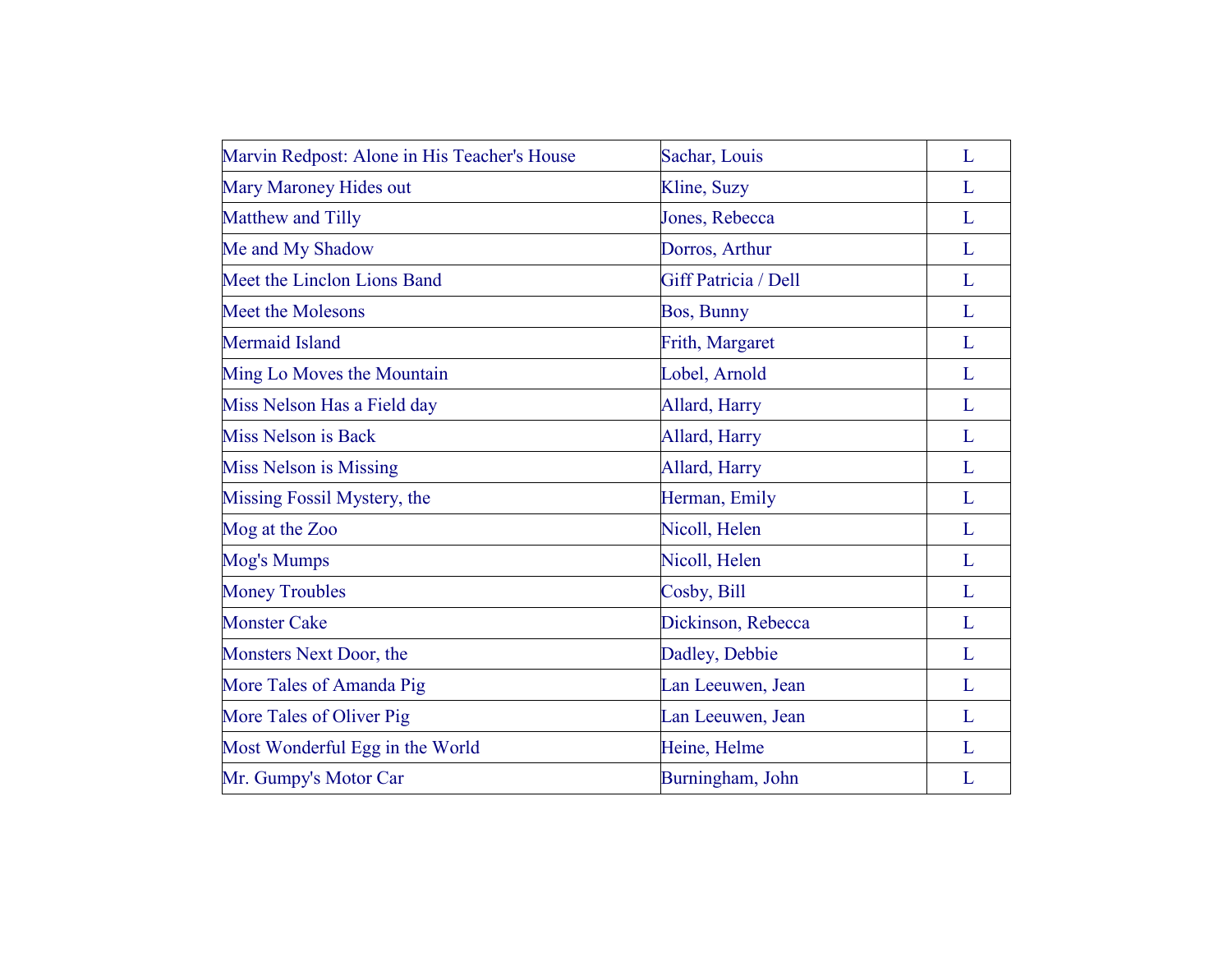| Mr. Gumpy's Outing                         | Burningham, John        | L |
|--------------------------------------------|-------------------------|---|
| Mrs.Jeeper's Batty Vacation                | Dadley, Debbie          | L |
| Mummy'sGold, the                           | McMullan, Kate          | L |
| My Big Lie                                 | Cosby, Bill             | L |
| Mystery of the Blue Ring                   | Giff Patricia / Dell    | L |
| Mystery of the Pirate Ghost                | Hayes, Goeffrey         | L |
| Mystery of the Tooth Gremlin               | Graves, Bonnie          | L |
| NBA Action from A to Z                     | Preller, James          | L |
| New Shoes for Sylvia                       | Hurwitz, Johanna        | L |
| Nine Lives of Adventure Cat, the           | Clymer, Susan           | L |
| No Copycats Allowed!                       | Graves, Bonnie          | L |
| No Jumping on the Bed                      | Arnold, Tedd            | L |
| Oliver and Amanda's Halloween              | VanLeewen, Jean         | L |
| One Eyed Jack                              | Hutchins, Pat           | L |
| One Fine Day                               | Hogrogian, Nonny        | L |
| Ouch                                       | Noonan, Diana           | L |
| Over in the Meadow                         | Galdone, Paul           | L |
| Owl and the Pussycat                       | Lear, Edward            | L |
| <b>Paper Bag Princess</b>                  | Munsch, Robert          | L |
| Pedro's Journey: A Voyage with C. Columbus | Conrad, Pam             | L |
| Pee Wee Scoutsseries                       | Detton, Judy / Yearling | L |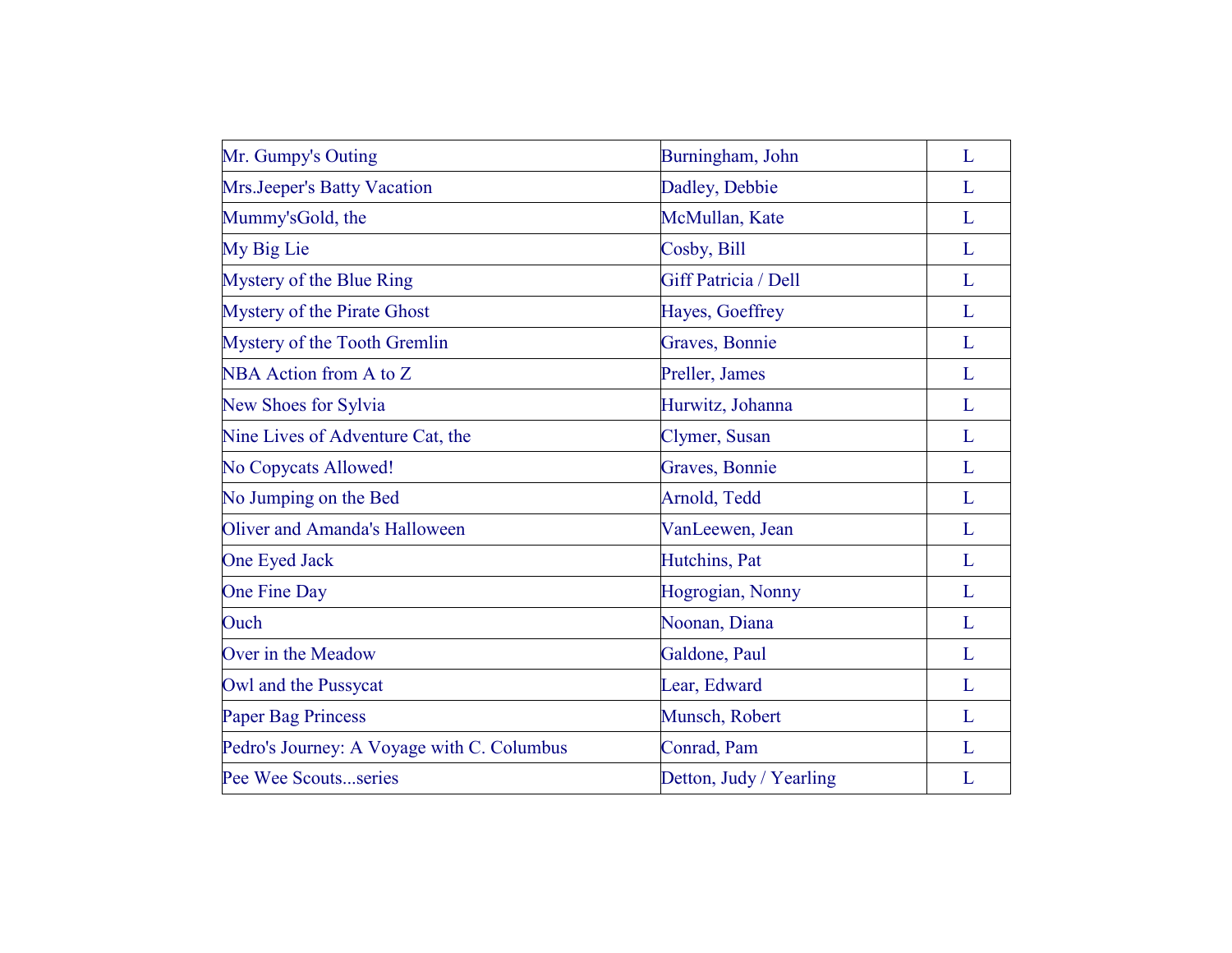| Perfect the Pig                    | Jeschke, Susan                  | L            |
|------------------------------------|---------------------------------|--------------|
| <b>Pet Sitters Plus Five</b>       | Springstubb, Tricia             | L            |
| Peter and the North Wind           | Littledale, Freda               | L            |
| <b>Picking Apples and Pumpkins</b> | Hutchins, Amy                   | L            |
| <b>Pickle Puss</b>                 | Giff Patricia / Dell            | L            |
| <b>Pied Piper</b>                  | Hunia, Fran                     | L            |
| Pinky and Rexseries                | Howe, James                     | L            |
| <b>Pioneer Bear</b>                | Sandin, Joan                    | L            |
| Play Ball, Amelia Bedelia          | Parish, Peggy                   | L            |
| <b>Pocket Full of Acorns</b>       | Beames, Michael                 | L            |
| Pony Trouble                       | Gasque, Dale                    | L            |
| Pooped Troup, the                  | Delton, Judy                    | $\mathbf{L}$ |
| Popcorn                            | Asch, Frank                     | L            |
| Post Office Book, The              | Gibbons, Gail                   | L            |
| Powder Puff Puzzle, the            | Giff Patricia / Dell            | L            |
| <b>Princess Josie's Pets</b>       | MacDonald, Maryann              | L            |
| Puppy Who Wanted a Boy, the        | Thayer, Jane                    | L            |
| Quilt Story, the                   | Johnston, Tony & DePaola, Tomie | L            |
| Rapunzel                           | <b>Chardiet</b> , Bernice       | L            |
| <b>Red Riding Hood</b>             | Marshall, James                 | L            |
| <b>Reptiles</b>                    | Ballard, Lois                   | L            |
|                                    |                                 |              |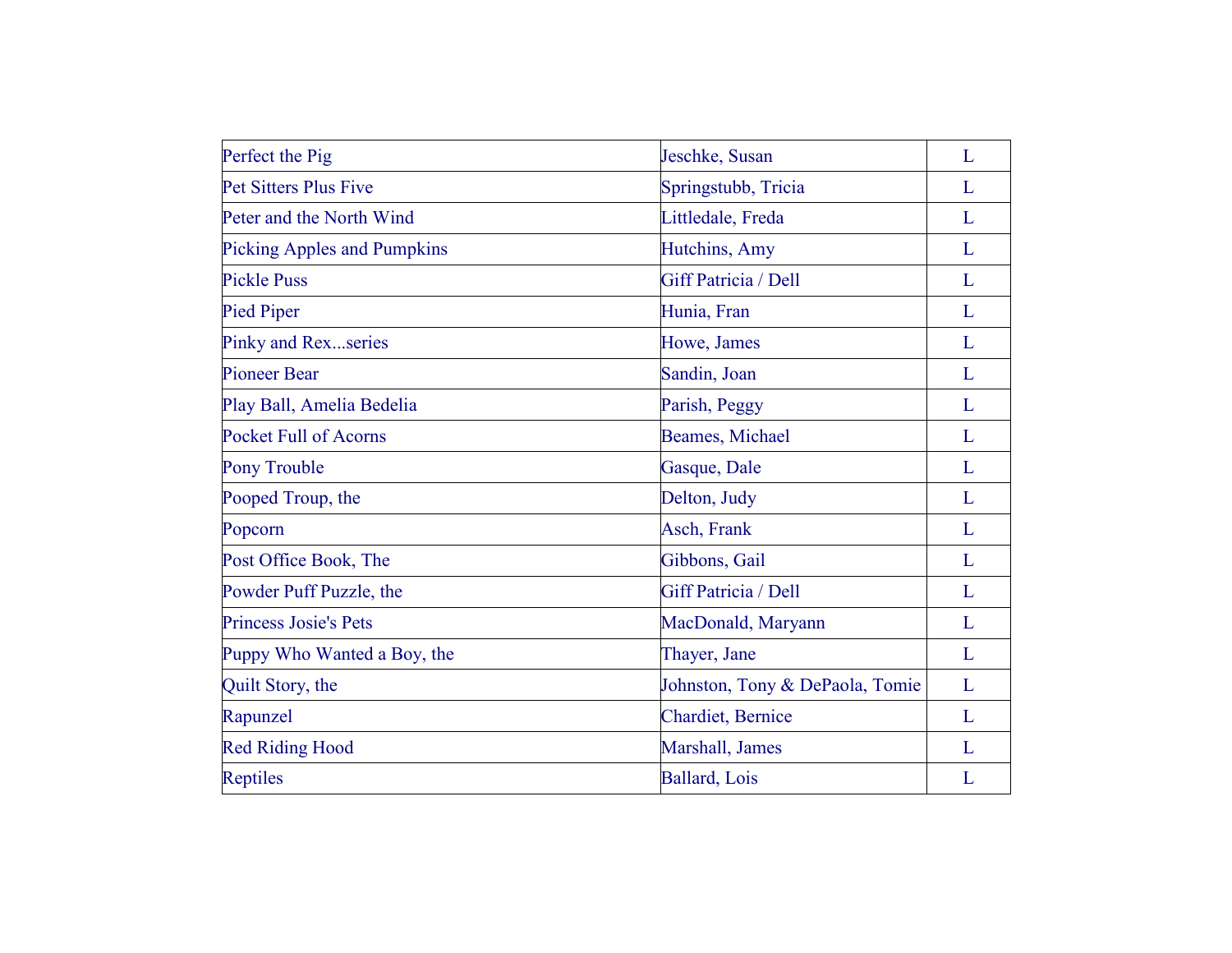| Riddle of the Red Purse, the       | Giff Patricia / Dell       | L            |
|------------------------------------|----------------------------|--------------|
| <b>Round Trip</b>                  | Jonas, Ann                 | L            |
| Sadie and the Snowman              | Morgan, Allen              | L            |
| <b>Salty Dog</b>                   | Rand, Gloria               | L            |
| <b>Say Cheese</b>                  | Giff Patricia / Dell       | L            |
| <b>Science Experiments</b>         | Webster, Vera              | L            |
| Science- Just add Salt             | Markle, Sandra             | L            |
| <b>Secondhand Star</b>             | MacDonald, Maryann         | L            |
| Secrets of Foghorn Island, the     | Hayes, Geoffrey            | L            |
| Show Me a Snake Hole               | <b>Frederick Shirley</b>   | L            |
| <b>Six Foolish Fisherman</b>       | Elkin, Benjamin            | L            |
| Snakes!                            | Recht Penner, L.           | L            |
| Song Lee and the Hamster Hunt      | <b>Kline Suzy</b>          | $\mathbf{L}$ |
| Song Lee and the Leech Man         | <b>Kline Suzy</b>          | L            |
| Song Lee in Room 2B                | <b>Kline Suzy</b>          | L            |
| Sound, Heat and Light              | Berger, Melvin             | L            |
| Space Dog series                   | <b>Standiford, Natalie</b> | L            |
| <b>Special Present</b>             | Rylant, Cynthia            | L            |
| <b>Spoiled Rotten</b>              | DeClements, Barthe         | L            |
| Squanto and the First Thanksgiving | Celsi, Teresa              | L            |
| Statue of Liberty, the             | Penner, Lucille            | L            |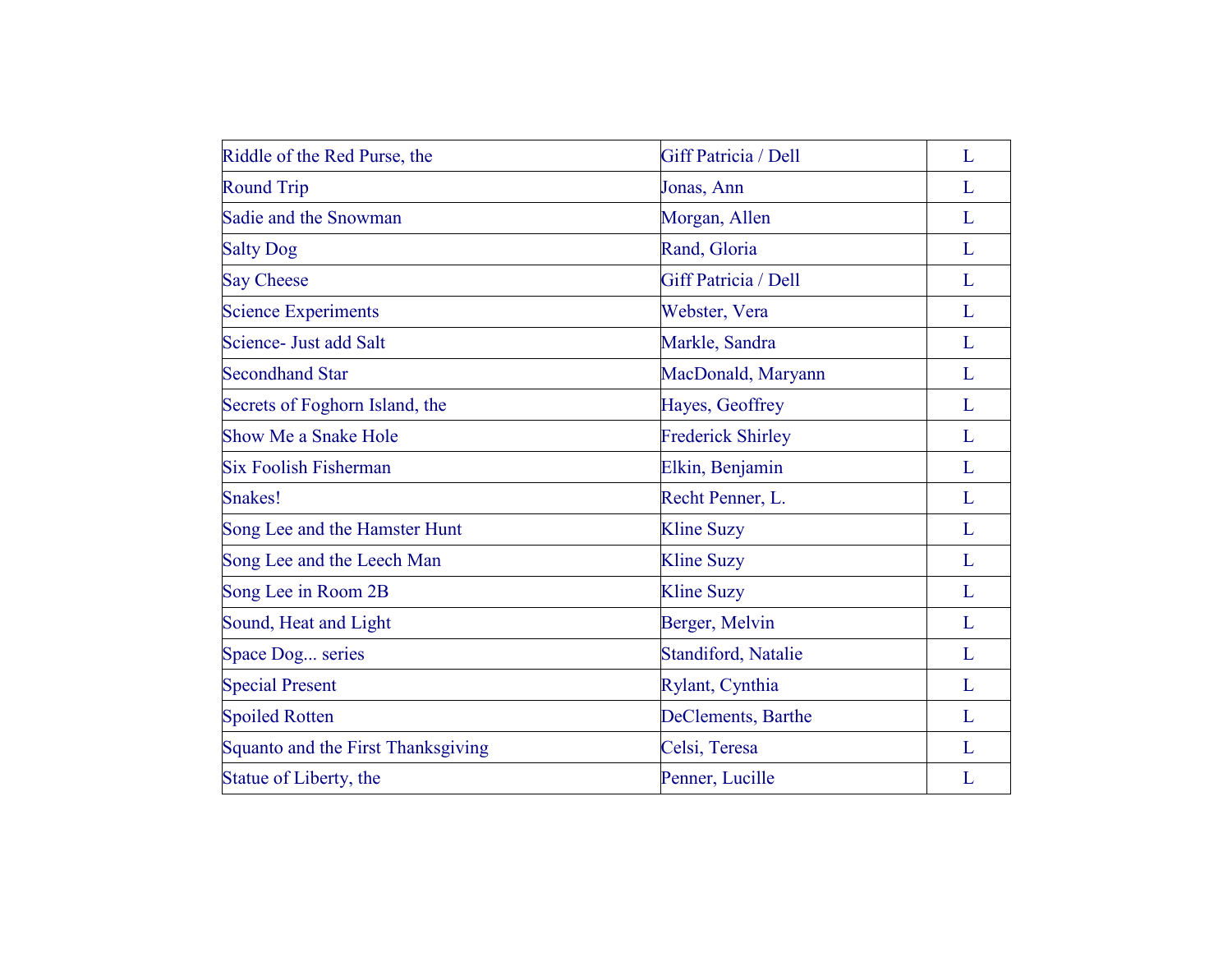| <b>Surprises</b>                     | Hopkins, Lee         | L           |
|--------------------------------------|----------------------|-------------|
| Swimmy                               | Lionni, Leo          | L           |
| <b>Tale of Peter Rabbit</b>          | Potter, Beatrice     | L           |
| Tales of Amanda Pig                  | Van Leeuwen, Jean    | L           |
| Tales of the Golden Goose            | Behr, Alexandra      | L           |
| Teach us, Amelia Bedelia             | Parish, Peggy        | L           |
| <b>Teacher's Pet</b>                 | Dicks, Terrance      | L           |
| Tell Me a Story, Mama                | Johnson. Angela      | L           |
| Thank You Amelia Bedelia             | Parish, Peggy        | L           |
| Things that Go: A Traveling Alphabet | Reit, Seymour        | $\mathbf L$ |
| This is My House                     | Dorros, Arthur       | L           |
| Three Blind Mice Mystery. the        | Krensky, Stephen     | L           |
| Three Little Javelinas, the          | Lowell, Susan        | L           |
| <b>Three Little Pigs</b>             | Galdone, Paul        | L           |
| <b>Three Little Pigs</b>             | Marshall, James      | L           |
| <b>Three Smart Pals</b>              | Rocklin, Joanne      | L           |
| <b>Through Grandpa's Eyes</b>        | Maclachlan, Patricia | L           |
| Tikki Tikki Tembo                    | Mosel, Arlene        | L           |
| Tiny Seed, The                       | Carle, Eric          | L           |
| <b>Tooter Pepperday</b>              | Spinelli, Jerry      | L           |
| <b>Train Time</b>                    | Baehr, Lisa          | L           |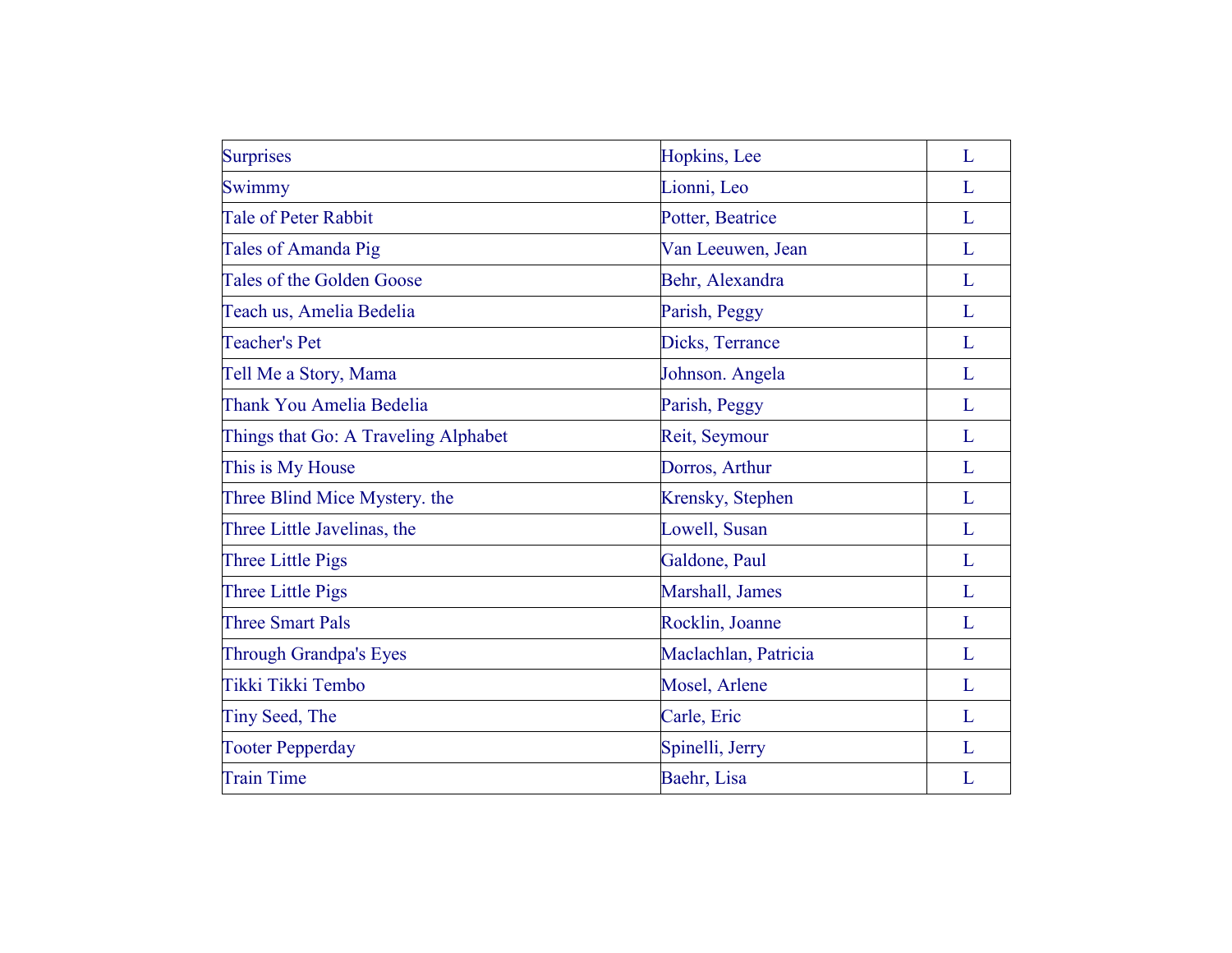| Triplet Trouble and the (series)          | Dadley, Debbie                | L |
|-------------------------------------------|-------------------------------|---|
| True Story of Balto: The Bravest Dog Ever | Standiford, Natalie           | L |
| Two Plus One Goes A.P.E.                  | Springstubb, Tricia           | L |
| Upside Down Reader, the                   | Gruber, wolfram               | L |
| <b>Vampire Trouble</b>                    | Dadley, Debbie                | L |
| Very Strange Dollhouse, a                 | Dussling, Jennifer            | L |
| <b>Wacky Jacks</b>                        | Adler, David                  | L |
| Wales, the Gentle Giants                  | Milton, Joyce                 | L |
| <b>Watch Out Man Eating Snake</b>         | <b>Giff Patricia / Dell</b>   | L |
| <b>Wax Museum</b>                         | Cook, Donald                  | L |
| Weather                                   | Webster, Vera                 | L |
| <b>WeatherPoems for all Seasons</b>       | Hopkins, Lee                  | L |
| Whales, the Gentle Giants                 | Milton, Joyce                 | L |
| <b>What Happens to Rock?</b>              | Fowler, Allen: Rookie Science | L |
| What Kind of Babysitter is This?          | Johnson, Dolores              | L |
| What Mary Jo Shared                       | Udry, Janice                  | L |
| <b>What Next Baby Bear</b>                | Murphy, Jill                  | L |
| When the Giants Came to town              | Leonard, Marcia               | L |
| <b>When Winter Comes</b>                  | Neuman, Pearl                 | L |
| Whistle for Willis                        | Keats, Ezra Jack              | L |
| Wind Blew, the                            | Hutchins, Pat                 | L |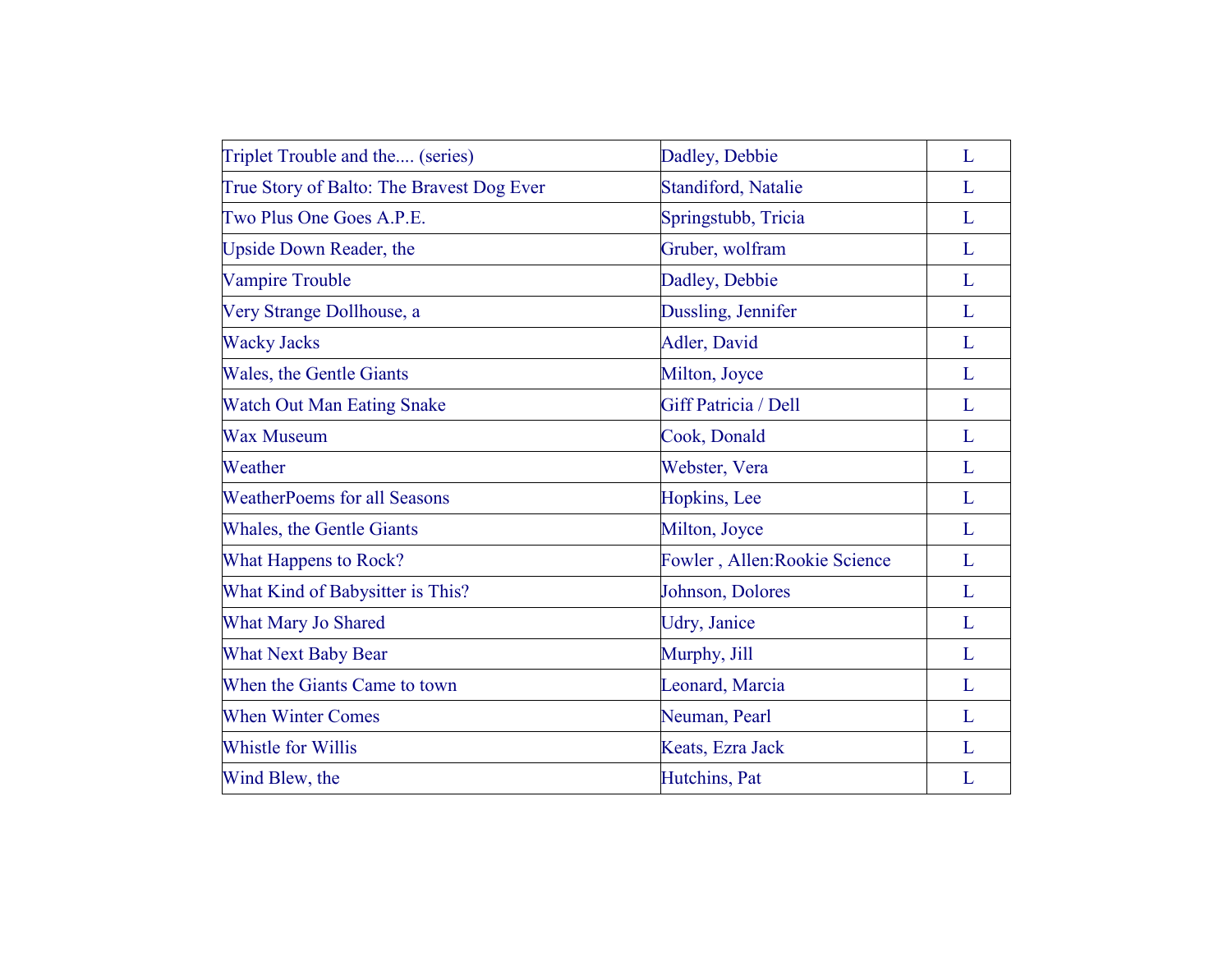| Wizard of Oz                                      | Hunia, Fran          | L |
|---------------------------------------------------|----------------------|---|
| Wolf and the Seven Little Kids                    | Hunia, Fran          | L |
| You Can't Catch Me!                               | Oppenheim, Joanne    | L |
| Young Arthur Ashe:                                | Dexter, Robin        | L |
| Young Clara Barton:                               | Alcott, Sara         | L |
| <b>Young Davy Crockett</b>                        | Carpenter, Eric      | L |
| Young Helen Keller                                | Benjamin, Anne       | L |
| Young Jackie Robinson:                            | Farrell, Edward      | L |
| Young Jim Thorpe:                                 | Farrell, Edward      | L |
| Young Orville and Wilber Wright:                  | <b>Woods, Andrew</b> | L |
| Young Reggie Jackson:                             | <b>Woods, Andrew</b> | L |
| Young Rosa Parks:                                 | Benjamin, Anne       | L |
| Young Squamto:                                    | <b>Woods, Andrew</b> | L |
| Young Tom Edison:                                 | Nemes, Claire        | L |
| A Picture Book of Frederick Douglas               | Adler, David         | M |
| A.Lincoln and Me                                  | Borden, L. Scholatic | M |
| Abby                                              | Hanel, Wolfram       | M |
| Abe Lincoln's Hat                                 | Brenner, Martha      | M |
| <b>Adventures of Ratman</b>                       | Weiss & Freidman     | M |
| Afternoon on the Amazon                           | Osborne, Mary Pope   | M |
| Alexander and the Terrible, Horrible Very Bad Day | Viorst, Judith       | M |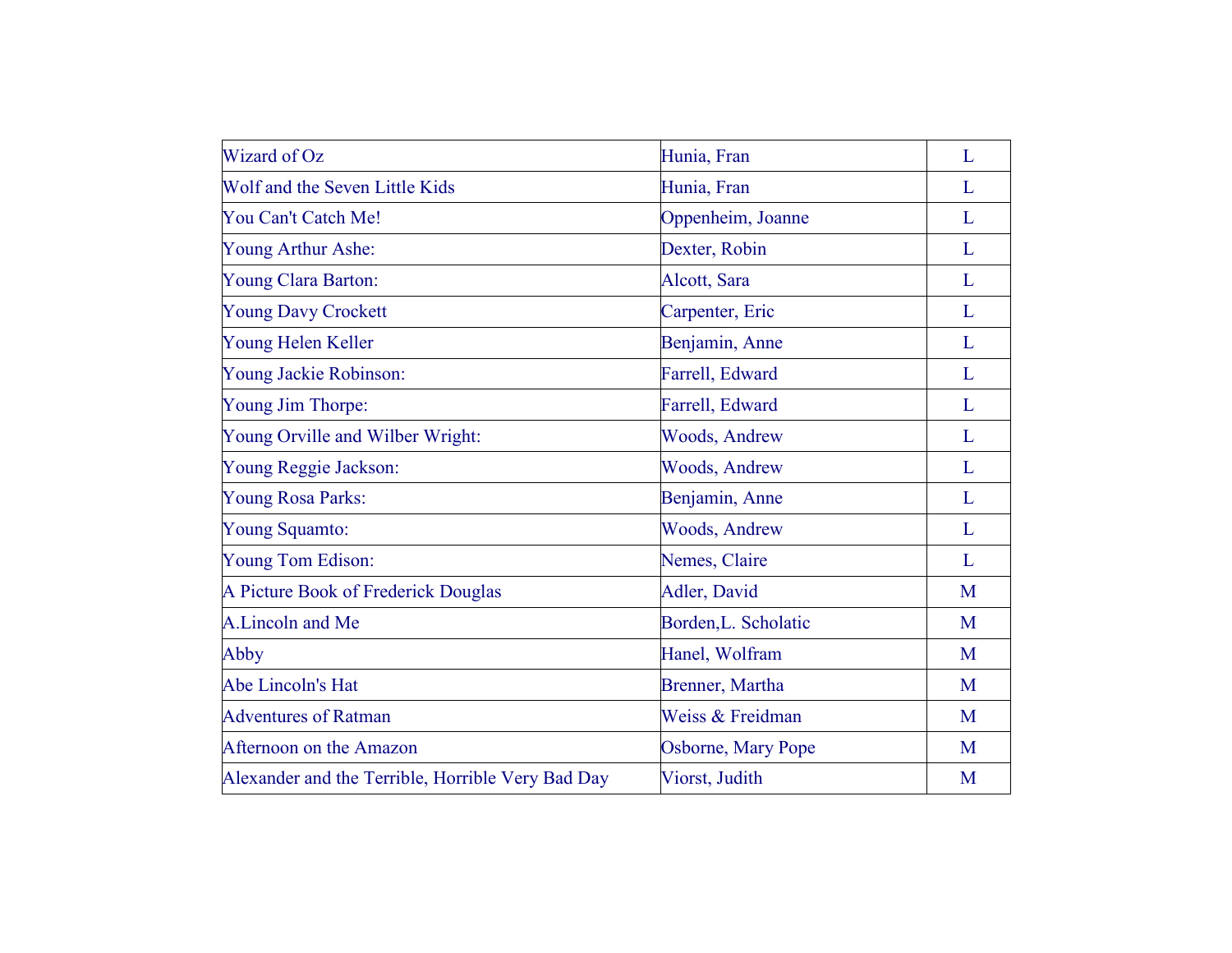| Alexander and the Wind-Up Mouse   | Lionni, Leo          | M |
|-----------------------------------|----------------------|---|
| <b>Aliens Don't Wear Braces</b>   | Dadey, Debbie        | M |
| <b>Aliens for Breakfast</b>       | Ezra, Jonathan       | M |
| <b>Aliens For Dinner</b>          | Spinner, Stephanie   | M |
| <b>All Star Fever</b>             | Christopher, Matt    | M |
| <b>Alliens for Lunch</b>          | Spinner, Stephanie   | M |
| <b>Alligator Alley</b>            | Schultz, Irene       | M |
| Amazing Birds of the Rain Forest  | Daniel, Claire       | M |
| Angel Child, Dragon Child         | Surat, Michele Maria | M |
| <b>Angels Don't Know Karate</b>   | Dadey, Debbie        | M |
| <b>Armies of Ants</b>             | Retan, Walter        | M |
| Art Lesson, the                   | dePaloa, Tomie       | M |
| <b>Arthur Accused</b>             | Brown, Marc          | M |
| <b>Arthur's Christmas Cookies</b> | Hoban, Lillian       | M |
| <b>Arthur's Mystery Envelope</b>  | <b>Brown</b> , Marc  | M |
| Artic Tundra: Land with No Trees  | Forman, Michael      | M |
| <b>Aunt Flossie's Hats</b>        | Howard, Elizabeth    | M |
| <b>Auto Mechanics</b>             | Boraas, Tracey       | M |
| Bad Dad List, the                 | Kenna, Anna          | M |
| <b>Baseball Flyhawk</b>           | Christopher, Matt    | M |
| Baseball Heroes, the              | Schultz, Irene       | M |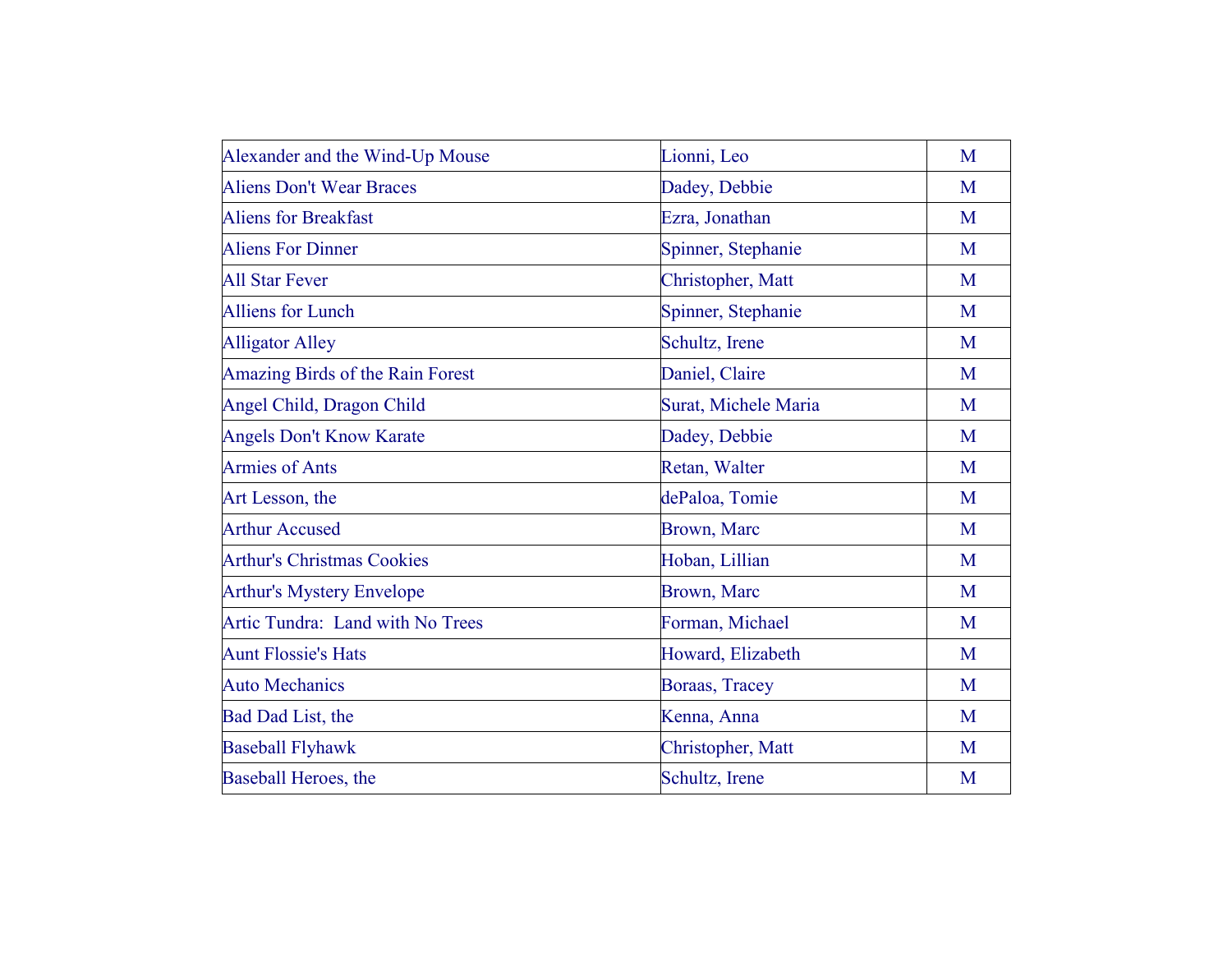| <b>Baseball Pals</b>                            | Christopher, Matt      | M |
|-------------------------------------------------|------------------------|---|
| <b>Basket Counts, the</b>                       | Christopher, Matt      | M |
| <b>Bathwater Gang</b>                           | Spinelli, Jerry        | M |
| Beacon's of Light                               | Gibbons, Gail          | M |
| <b>Bear's Christmas</b>                         | Berenstain, Stan & Jan | M |
| Bears on HemlockMountain, the                   | Dalgliesh, Alice       | M |
| <b>Bear's Picnic</b>                            | Berenstain, Stan & Jan | M |
| Beast and the Halloween Horror                  | Giff Patricia / Dell   | M |
| Beast In Mrs. Rooney, s Room                    | Giff Patricia / Dell   | M |
| Berenstain Bear Scouts and the Coughing Catfish | Berenstain, Stan & Jan | M |
| Berenstain Bears & the Missing Honey            | Berenstain, Stan & Jan | M |
| <b>Best Friends</b>                             | Kellogg, Steven        | M |
| <b>Best Friends Sleep Over</b>                  | Rogers, Jacqueline     | M |
| <b>Best Wishes for Eddie</b>                    | Nayer, Judy            | M |
| Big Bunny and the Easter Eggs                   | McCloskey, Robert      | M |
| Big Fish, the                                   | Yukish, Joe            | M |
| <b>Bigfoot Doesn't Square Dance</b>             | Dadley, Debbie         | M |
| <b>Biggest Pumpkin Ever</b>                     | Kroll, Steven          | M |
| <b>Blackberry Ink</b>                           | Merriam, Eve           | M |
| <b>Blue Hill Meadown</b>                        | Rylant, Cynthia        | M |
| <b>Blue Ribbon Blues</b>                        | Spinelli, Jerry        | M |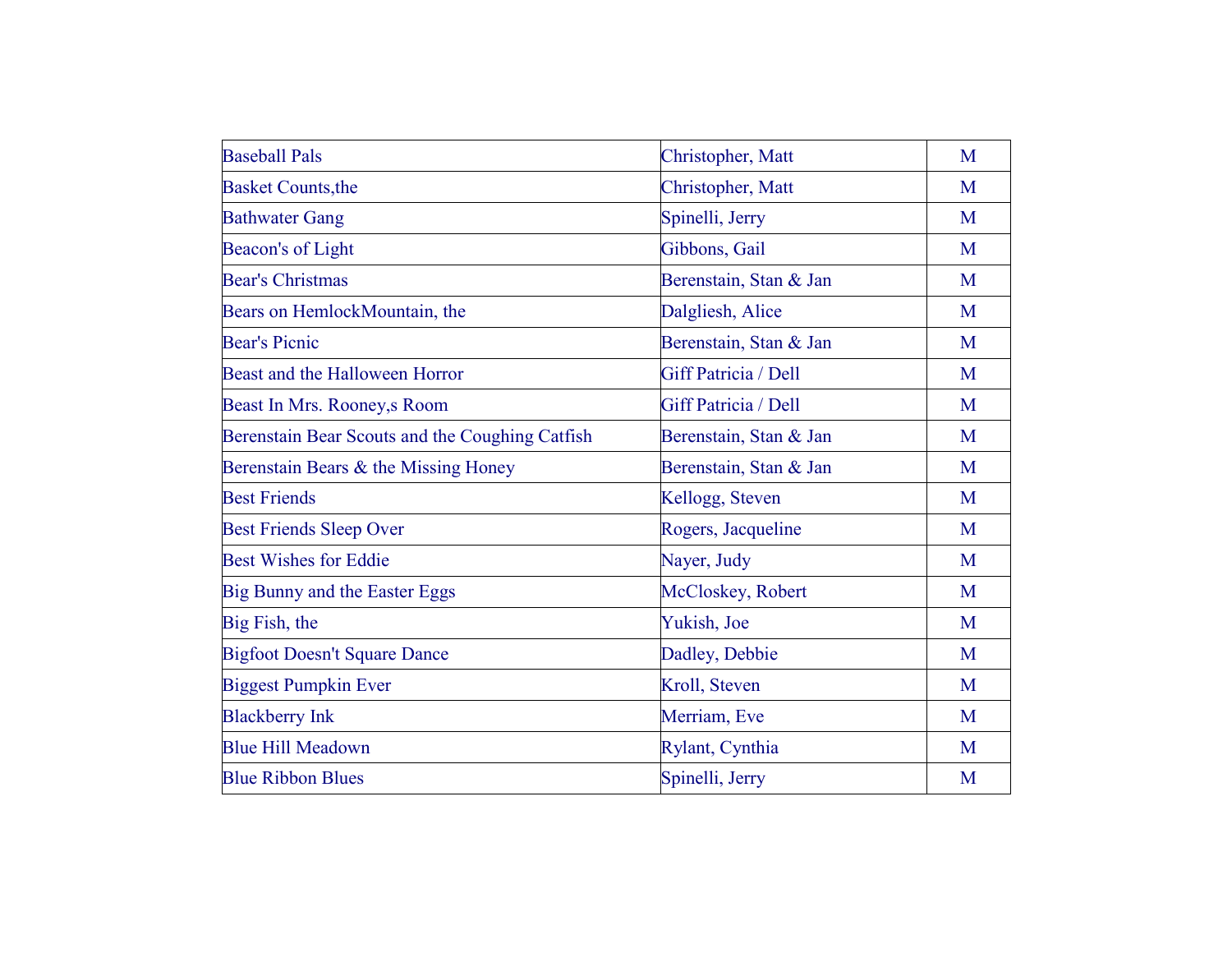| <b>Blueberries for Sal</b>            | McCloskey, Robert          | M |
|---------------------------------------|----------------------------|---|
| <b>Book About your Skeleton</b>       | Dadey, Debbie              | M |
| Bossy Gallito, the                    | Gonzalez, Lucia            | M |
| <b>Boston Coffee Party</b>            | Rappaport, Doreen          | M |
| <b>Boundless Grace</b>                | Hoffman. Mary              | M |
| Boy Who Walked on Air                 | Corbett, Scott             | M |
| <b>Brave Maddie Egg</b>               | <b>Standiford, Natalie</b> | M |
| Bringing the Rain to Kapiti           | Aardema, Verna             | M |
| Buddie, the First Seeing Eye Dog      | Moore, Eva                 | M |
| <b>Buffalo Before Breadfast</b>       | Osborne, Mary Pope         | M |
| Buried Eye, the                       | Schultz, Irene             | M |
| <b>Buster Baxter, Cat Saver</b>       | <b>Brown</b> , Marc        | M |
| <b>Buster Dino Dilemma</b>            | Brown, Marc                | M |
| <b>Buster Makes the Grade</b>         | Brown, Marc                | M |
| <b>Buster's Dino Dilemma</b>          | Brown, Marc                | M |
| <b>Buttons for George Washington</b>  | Roop, Peter and Connie     | M |
| Cam Jansen and the Mystery of the UFO | Adler, David               | M |
| Camp Sink or Swim                     | Davis, Gibbs               | M |
| Can Do, Jenny Archer                  | Conford, Ellen             | M |
| Case for Jenny Archer                 | Conford, Ellen             | M |
| Case of the Elevator Duck             | Berends, Polly             | M |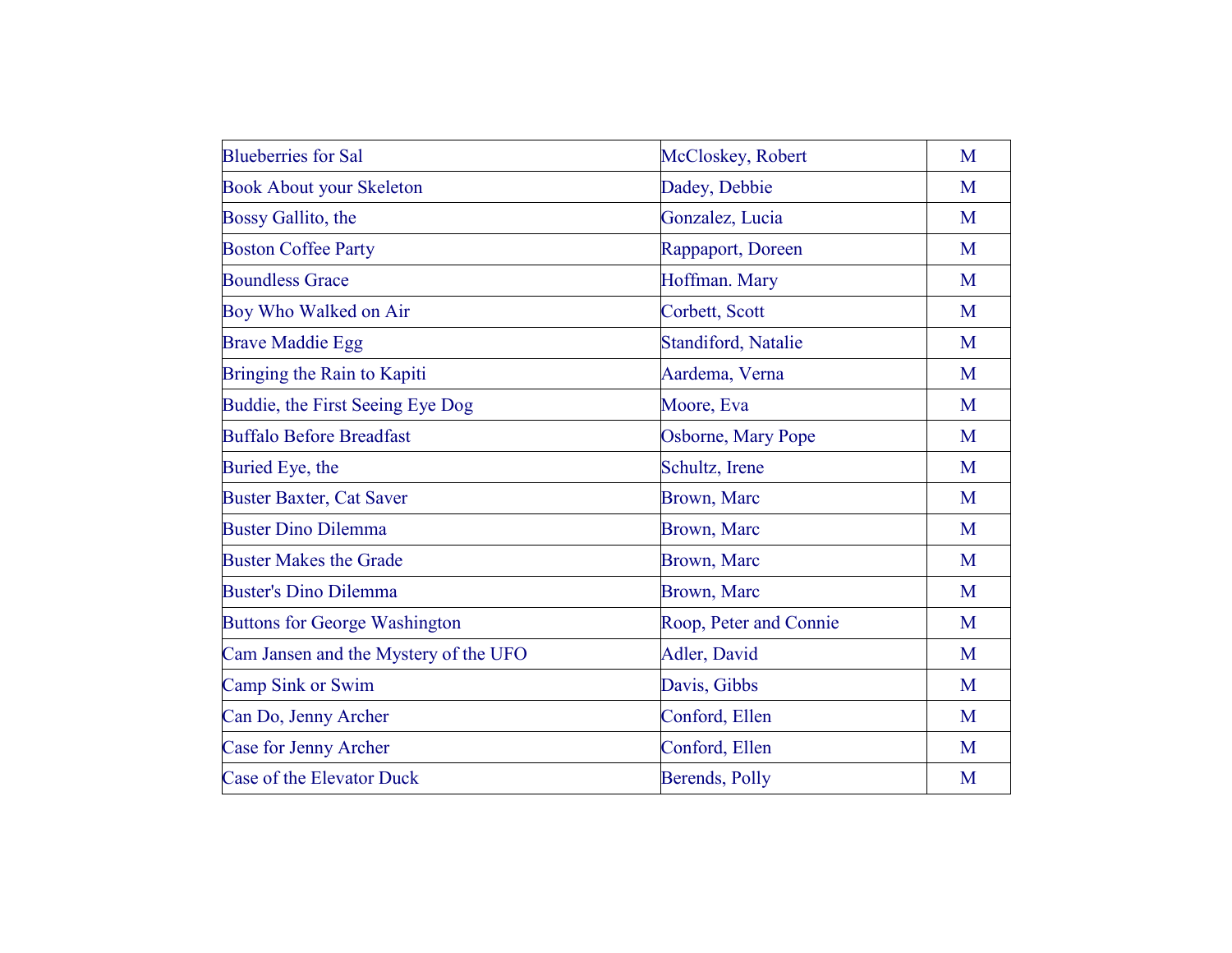| Case of the Hungry Stranger                  | <b>Bonsall, Crosby</b>    | M |
|----------------------------------------------|---------------------------|---|
| <b>Cat and Rat</b>                           | Young, Ed                 | M |
| <b>Cat Bugler</b>                            | Krailing, Tessa           | M |
| <b>Catch that Pass</b>                       | Christopher, Matt         | M |
| Catcher with a Glass Arm                     | Christopher, Matt         | M |
| Catcher's Mask, the                          | Christopher, Matt         | M |
| <b>Center Court Sting</b>                    | Christopher, Matt         | M |
| Centerfield Ballhawk                         | Christopher, Matt         | M |
| Chair for My Mother, A                       | Williams, Vera            | M |
| Chalk Box Kid, the                           | Christopher, Matt         | M |
| <b>Challenge at Second Base</b>              | <b>Bulla Clyde Robert</b> | M |
| <b>Cherries and Cherry Pits</b>              | Williams, Vera            | M |
| <b>Chicken Soup with Rice</b>                | Sendak, Maurice           | M |
| <b>Chinese Mirror</b>                        | Ginsburg, Mirra           | M |
| Circus Mystery, the                          | Schultz, Irene            | M |
| <b>City Green</b>                            | DiSalvo-Ryan, Dyanne      | M |
| Cloudy with a Chance of Meatballs            | Barrett, Judi             | M |
| Clue in the Castle, the                      | Schultz, Irene            | M |
| <b>Comeback Challenge</b>                    | Christopher, Matt         | M |
| Copper lady, the                             | Ross, Alice               | M |
| Count your Money with the Polk Street School | Giff Patricia / Dell      | M |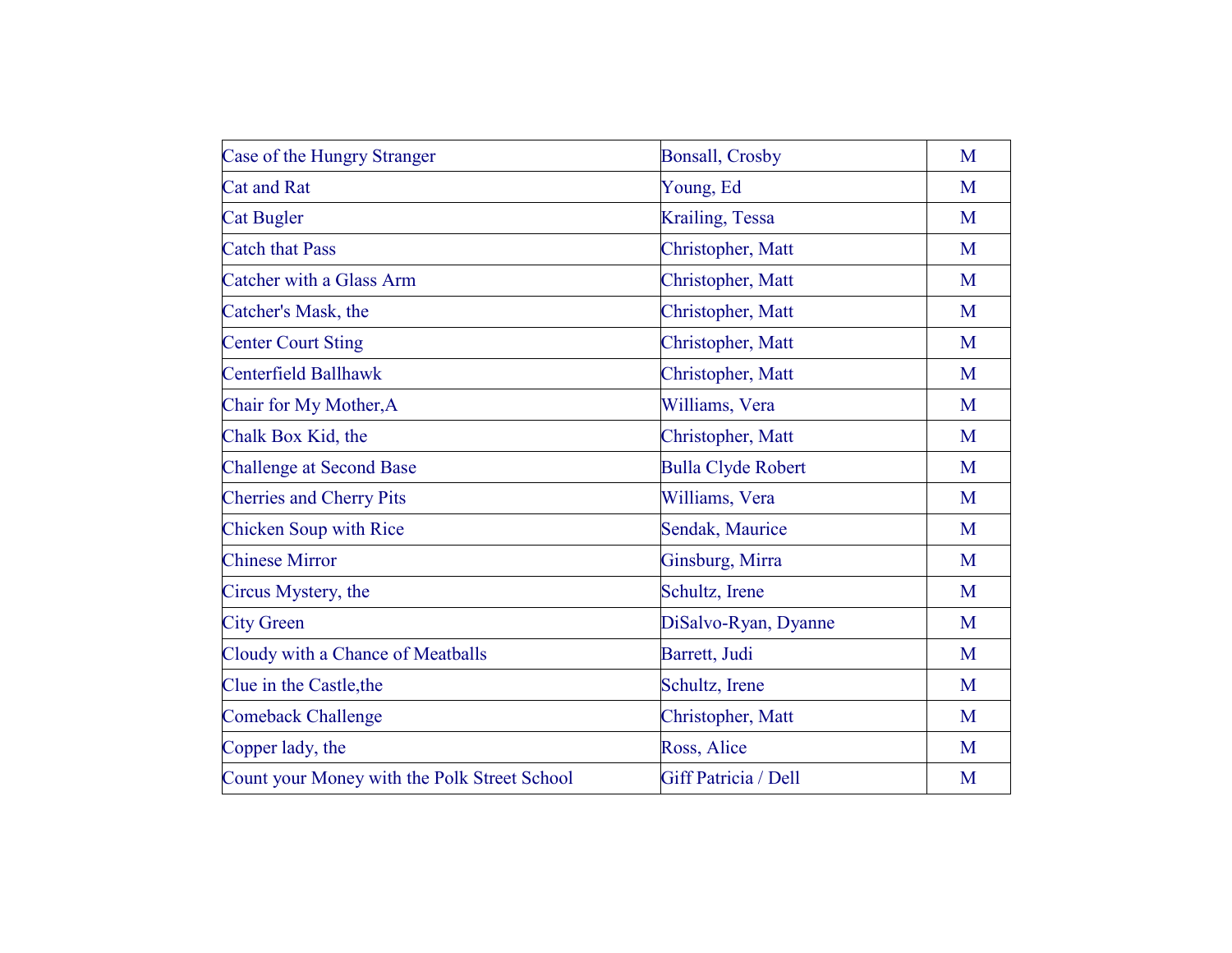| Christopher, Matt  | M |
|--------------------|---|
| Christopher, Matt  | M |
| Dadley, Debbie     | M |
| Dadley, Debbie     | M |
| Medearis, Angela   | M |
| Freeman, Don       | M |
| Michaels, Eric     | M |
| Heide, Florence    | M |
| Osborne, Mary Pope | M |
| Reeves, Barbara    | M |
| Christopher, Matt  | M |
| Venezia, Mike      | M |
| Osborne, Mary Pope | M |
| Granowsky, Alvin   | M |
| Osborne, Mary Pope | M |
| Granowsky, Alvin   | M |
| Christopher, Matt  | M |
| Christopher, Matt  | M |
| Gackenbach, Dick   | M |
| Christopher, Matt  | M |
| Osborne, Mary Pope | M |
|                    |   |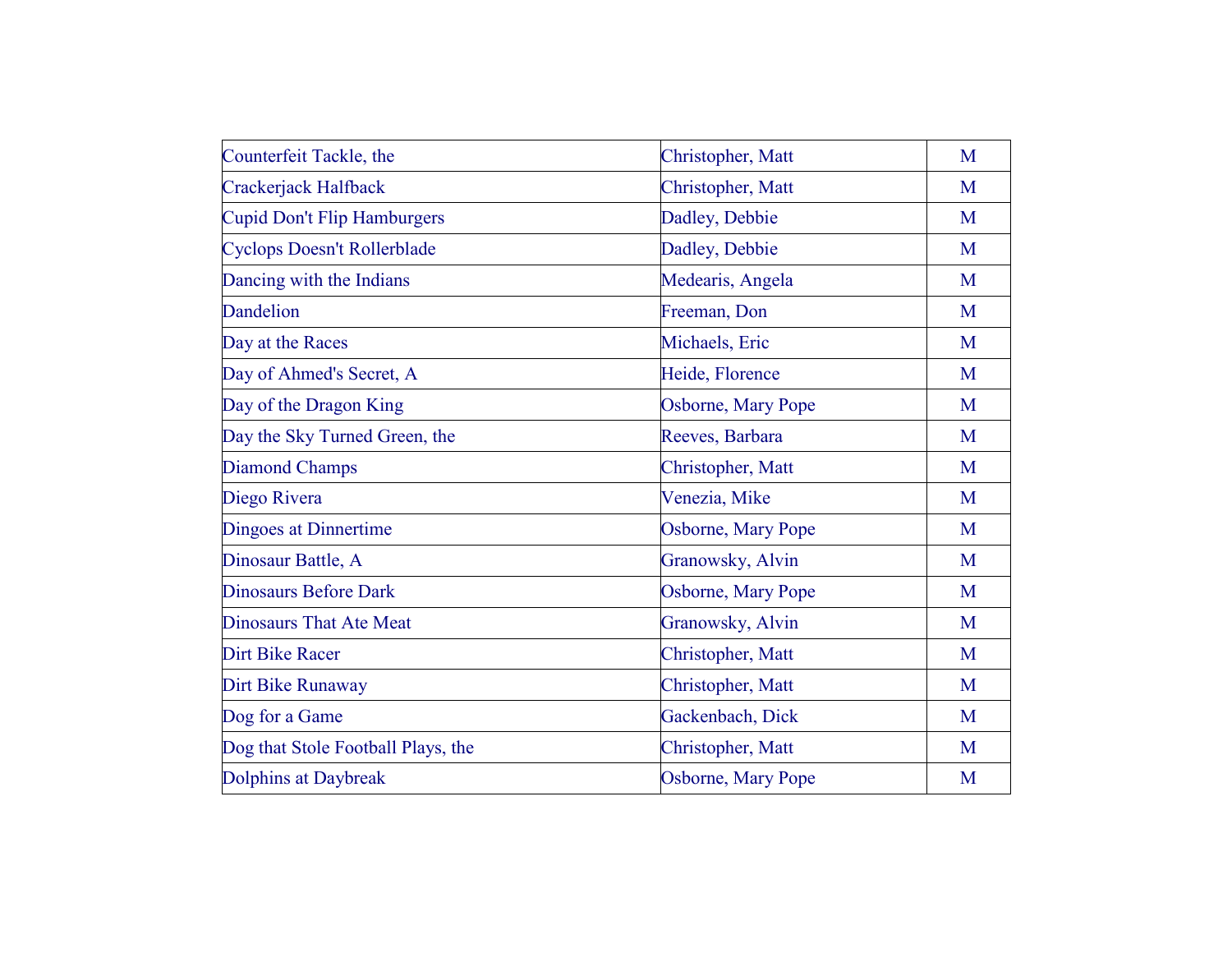| <b>Donkey Rescues</b>                              | Krailing, Tessa      | M |
|----------------------------------------------------|----------------------|---|
| Don't Forget the Bacon                             | Hutchins, Pat        | M |
| Double Play at Short                               | Christopher, Matt    | M |
| <b>Double Switch</b>                               | Noonan, Diana        | M |
| Dr. De Soto                                        | Steig, William       | M |
| Dr. De Soto Goes to Africa                         | Steig, William       | M |
| Dr. Jekyll, Orthodontist                           | Greenburg, Dan       | M |
| <b>Dracula Doesn't Drink Lemonade</b>              | Dadey, Debbie        | M |
| Dragons don't cook Pizza                           | Dadey, Debbie        | M |
| Drinking Gourd, The                                | Monjo, F.N.          | M |
| <b>Ducks Crossing</b>                              | Wilson, Trevor       | M |
| Eeny, Meeny, Miney Mole                            | Yolen, Jane          | M |
| Elaine and the Flying Frog                         | Chang, Heidi         | M |
| <b>Elbert's Bad Word</b>                           | Wood, Audrey         | M |
| Eliza trhe Hypnotizer                              | Granger, Michele     | M |
| <b>Elmer</b> and the Dragon                        | Gannett, Ruth        | M |
| <b>Elves and the Shoemaker</b>                     | Littledale, Freda    | M |
| <b>Elves Don't Wear Hardhats</b>                   | Gannett, Ruth        | M |
| Elvis the Turnip and me                            | Greenburg, Dan       | M |
| <b>Emily Arrow</b>                                 | Giff Patricia / Dell | M |
| <b>Emily Arrow Promises to Do Better THis Year</b> | Giff Patricia / Dell | M |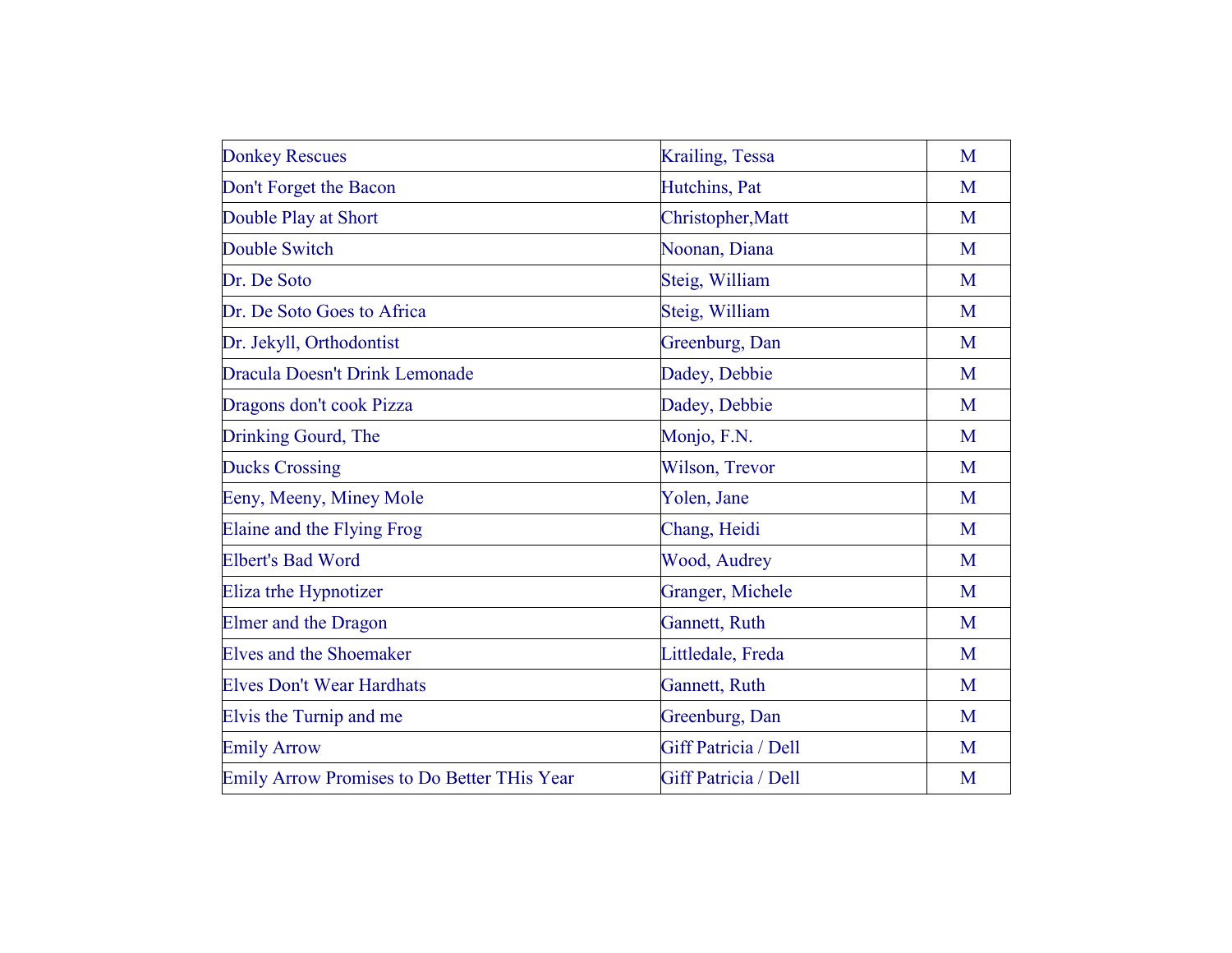| Emperor's New Clothes, The                        | Anderson, Hans        | M |
|---------------------------------------------------|-----------------------|---|
| <b>Everybody Cooks Rice</b>                       | Dooley, N.            | M |
| Extraordinary Egg, the                            | Lionni, Leo           | M |
| <b>Fancy Feet</b>                                 | Giff Patricia / Dell  | M |
| <b>Farmer Boy Days</b>                            | Wilder, Laura Ingalls | M |
| <b>Favorite Greek Myths</b>                       | Osborne, Mary Pope    | M |
| <b>Fighting Tackle</b>                            | Christopher, Matt     | M |
| Fiji flood, the                                   | Schultz, Irene        | M |
| Fireflies in the Night                            | Hawes, Judy           | M |
| <b>Fish Face</b>                                  | Giff Patricia / Dell  | M |
| <b>Five True Dog Stories</b>                      | Davidson, Margaret    | M |
| <b>Five True Horse Stories</b>                    | Davidson, Margaret    | M |
| <b>Flat Stanley</b>                               | Brown, Jeff           | M |
| <b>Follow the Drinking Gourd</b>                  | Winter, Jeanette      | M |
| <b>Football Fugitive</b>                          | Christopher, Matt     | M |
| <b>Fossils Tell of Long Ago</b>                   | Aliki                 | M |
| Fox Steals Home, the                              | Christopher, Matt     | M |
| Fox Went Out on a Chilly Night, The               | Spier, Peter          | M |
| Frankenstien Doesn't                              | Dadey, Debbie         | M |
| <b>Freckle Juice</b>                              | Blume, Judy           | M |
| <b>Frederick Douglas: THe Last DAy of Stavery</b> | Davidson, Margaret    | M |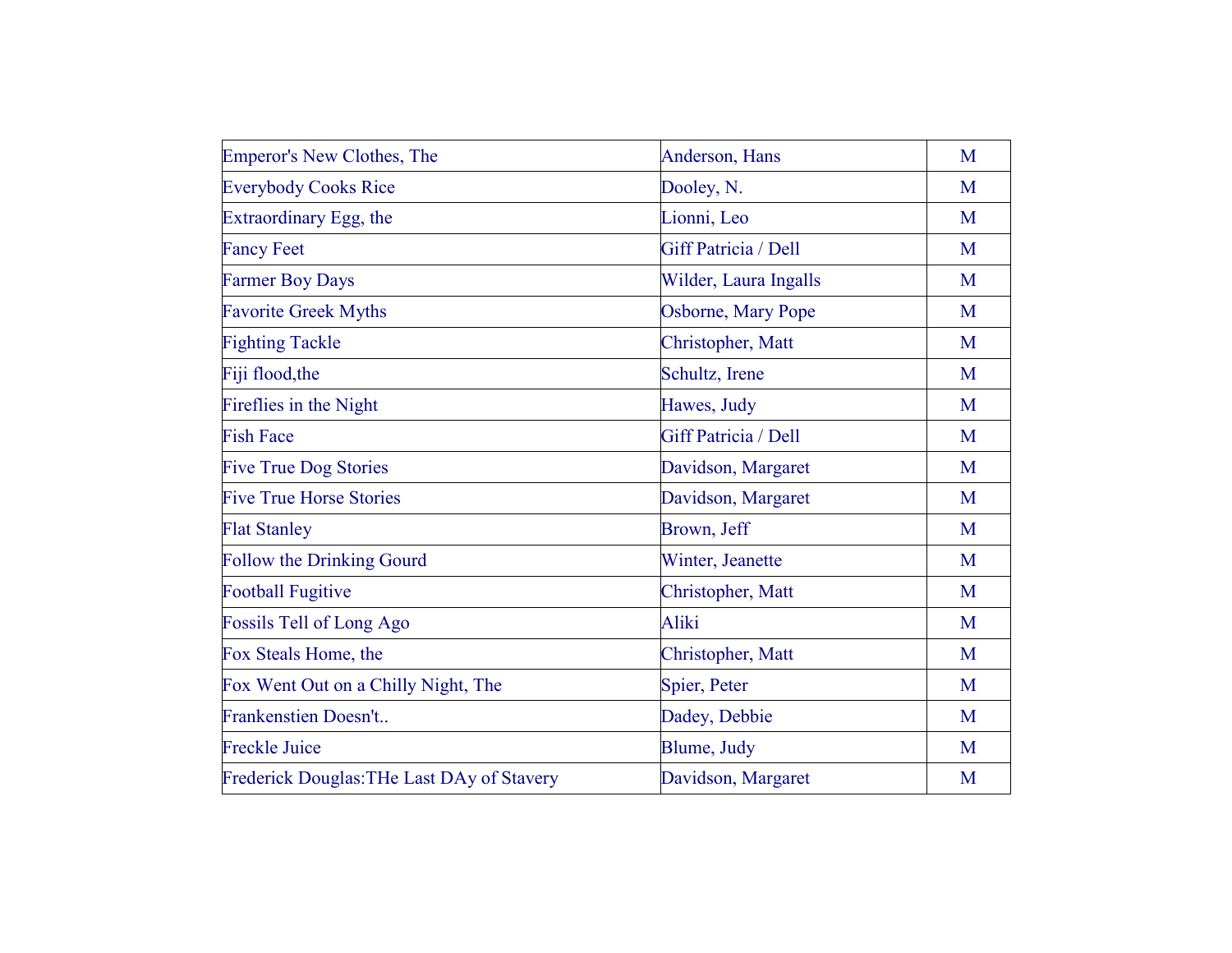| Frog Who Would Be King              | Walker, Kate           | M |
|-------------------------------------|------------------------|---|
| Genies don't ride Bicycles          | Dadey, Debbie          | M |
| Genies Don't Tide Bicycles          | Dadey, Debbie          | M |
| George Washington's Mother          | Fritz, Jean            | M |
| <b>Ghost Don't Eat Potato Chips</b> | Dadey, Debbie          | M |
| Ghost in Tent 19, the               | O'Connor, Jim          | M |
| <b>Ghost Named Wanda</b>            | Greenburg, Dan         | M |
| Ghost of the Auto Graveyard         | Berenstain, Stan & Jan | M |
| <b>Ghost School</b>                 | Clifford, Eth          | M |
| <b>Ghost Town at Sundown</b>        | Osborne, Mary Pope     | M |
| <b>Ghost Town Treasure</b>          | Bulla, Clyse Robert    | M |
| Ghosts Don'e Eat Potato chips       | Dadey, Debbie          | M |
| Ghouls don't Scoup Icecream         | Dadey, Debbie          | M |
| <b>Giants Don't Go Snowboarding</b> | Dadey, Debbie          | M |
| Giants, The                         | Granowsky, Alvin       | M |
| Gingerbread Man, The                | Lundell, M.            | M |
| Girl Who Loved Wild Horses, The     | Goble, Paul            | M |
| Goblins Don't Play Video Games      | Dadey, Debbie          | M |
| <b>Good for Nothing Dog</b>         | Schultz, Irene         | M |
| <b>Gouls Don't Scoop Ice Cream</b>  | Dadey, Debbie          | M |
| <b>Great Dinosaur Hunt. the</b>     | Schultz, Irene         | M |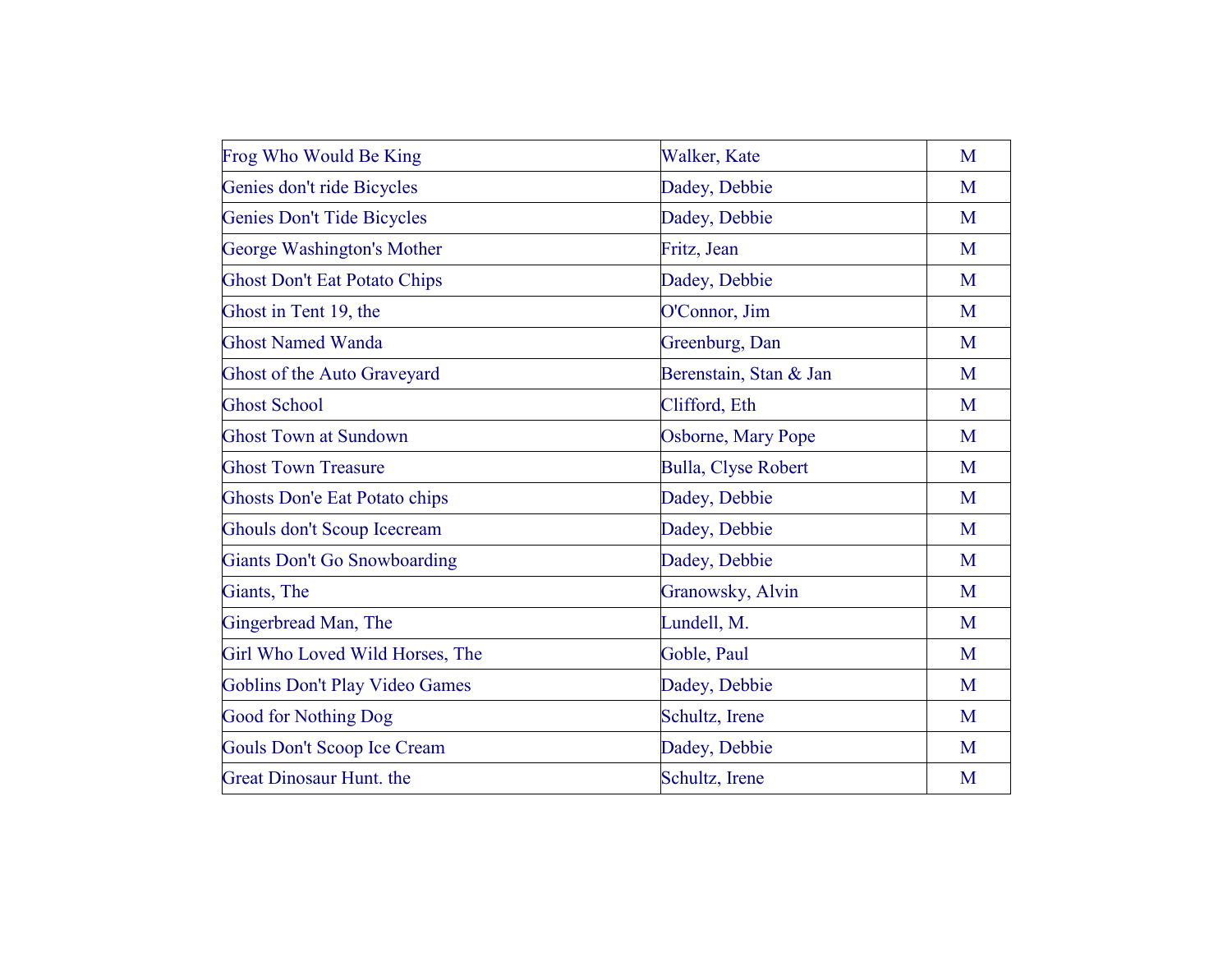| Great Houdini, The :worldArtist       | Kulling, Monica                 | M |
|---------------------------------------|---------------------------------|---|
| Great Ice Battle, the                 | <b>Abbott</b> , Tony            | M |
| Great Quarterback Switch, the         | Christopher, Matt               | M |
| <b>Great Riddle Mystery</b>           | MacClem, James                  | M |
| Great-grandpa in the Litter Box       | Greenburg, Dan                  | M |
| <b>Gremlins Don't Chew Bubble Gum</b> | Dadey, Debbie                   | M |
| Gym Teacher from the Black Lagoon     | Thaler, Mike                    | M |
| Hang A Left at Venus                  | Greenburg, Dan                  | M |
| <b>Hansel and Gretel</b>              | Lesser, Rika & Paul O. Zelinsky | M |
| Happy Birthday, Moon                  | Asch, Frank                     | M |
| <b>Hard Drive to Short</b>            | Christopher, Matt               | M |
| <b>Harold's Circus</b>                | Johnson, Crockett               | M |
| <b>Hattie Rabbit</b>                  | Gackenbach, Dick                | M |
| Haunted Halloween, the                | Schultz, Irene                  | M |
| <b>Heckedy Peg</b>                    | Wood, Audrey                    | M |
| <b>Helen Keller</b>                   | Davidson, Margaret              | M |
| Hercules doesn't Pull Teeth           | Dadey, Debbie                   | M |
| Hidden Hand, the                      | Schultz, Irene                  | M |
| Hilary and the Lions                  | Desaix, Frank                   | M |
| Hit-Away Kid, the                     | Christopher, Matt               | M |
| Hoopstars Go to the Hoop              | Hughes, Dean                    | M |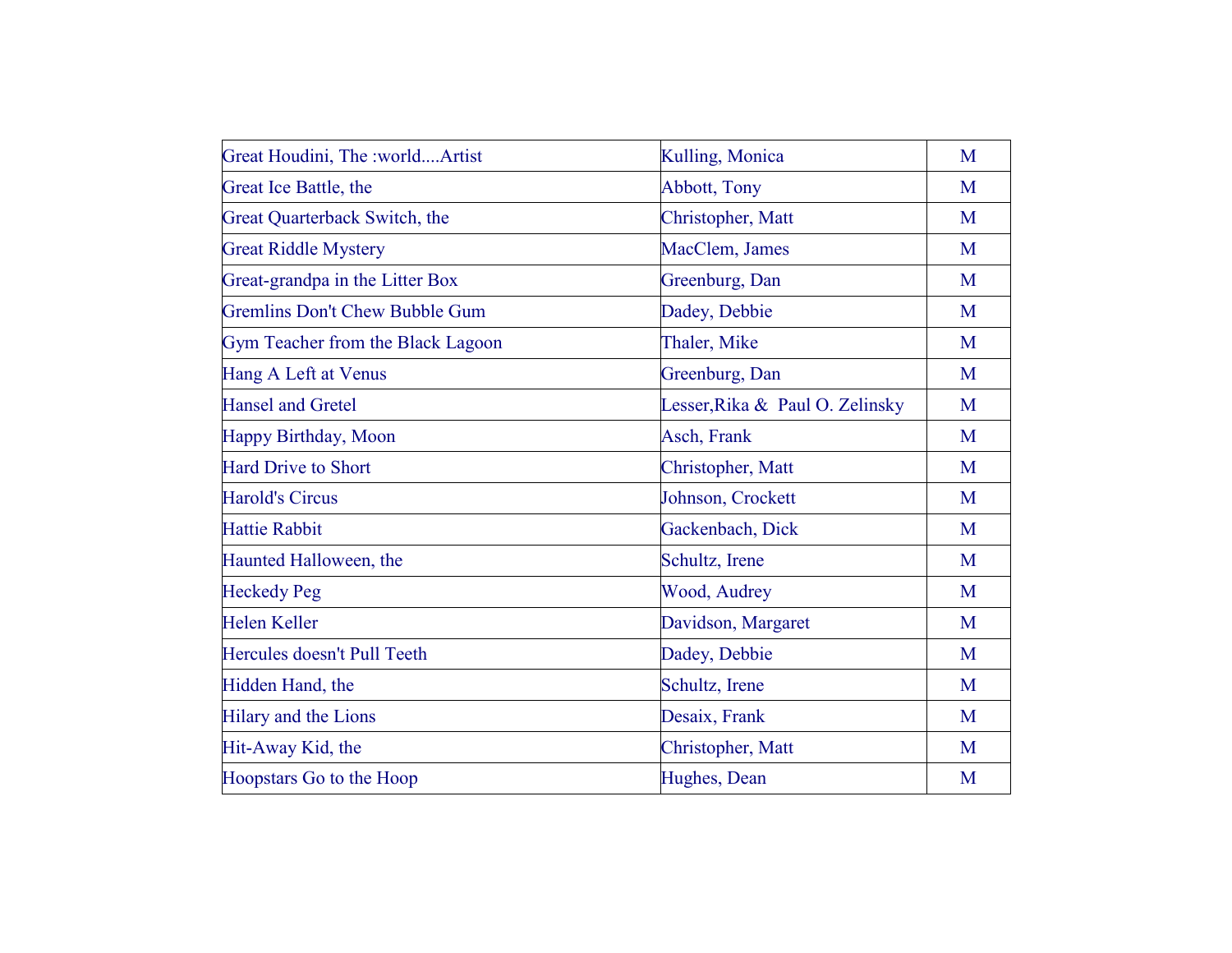| Houling at the Hauntly's                 | Dadley, Debbie          | M |
|------------------------------------------|-------------------------|---|
| Hours of the Olympics                    | Osborne, Mary Pope      | M |
| House of the Horrible Ghosts             | Hayes, Geoffrey         | M |
| How Do We Know About?                    | Granowsky, Alvin        | M |
| Howie Merton and the Magic Dust          | Reeves, Faye            | M |
| Hue Boy                                  | Mitchell, Rita Phillips | M |
| I Can't said the Ant                     | Cameron, Polly          | M |
| <b>I</b> Hate Camping                    | Petersen, P.J.          | M |
| <b>I</b> Hate Company                    | Petersen, P.J.          | M |
| <b>Ice Magic</b>                         | christopher, Matt       | M |
| If the Dinosaurs Came Back               | Most, Bernard           | M |
| If You Squirt at a Rhinocerous           | Dunn                    | M |
| I'm Out of My BodyPlease Leave a Message | Greenburg, Dan          | M |
| In Aunt Lucy's Kitchen                   | Rylant, Cynthia         | M |
| In My Momma's Kitchen                    | Nolen, Jerdine          | M |
| In the Dinosaur's Paw                    | Giff Patricia / Dell    | M |
| Invisibe in the Third Grade              | Cuyer, Margery          | M |
| <b>Ira Sleeps Over</b>                   | Waber, Bernard          | M |
| <b>Island Baby</b>                       | Keller, Holly           | M |
| <b>Jack and the Beanstalk</b>            | Galdone, Paul           | M |
| Jenny Archer to the Rescue               | Conford, Ellen          | M |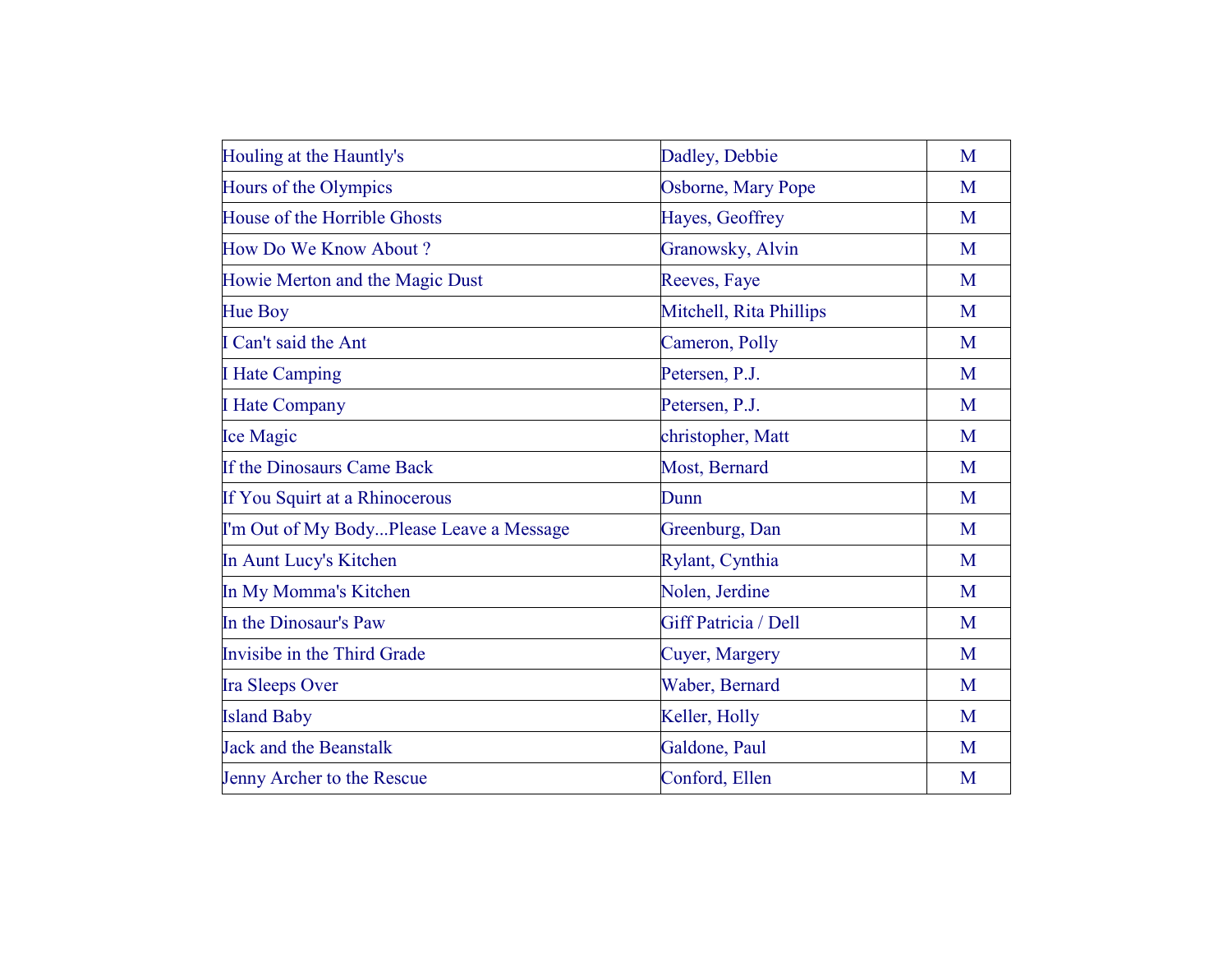| Jenny Archer, Author                     | Conford, Ellen        | M |
|------------------------------------------|-----------------------|---|
| Jigsaw Jones Mystery, the Case ofSnowman | Ruller, James         | M |
| Jilly the Kid                            | Krailing, Tessa       | M |
| Job for Jenny Archer, A                  | Conford, Ellen        | M |
| <b>Johnny Long Legs</b>                  | Christopher, Matt     | M |
| Junie B.Jones Series                     | Park, Barbara         | M |
| Junior Gymnasts"#2 Katie's Big Move      | Slater, Teddy         | M |
| Kate Shelly and the Midnight Express     | Wetterer, Margaret    | M |
| Keep Ms. Sugarman in the Fourth Grade    | Levy, Eizabeth        | M |
| Kid who onlyHit Homers                   | Christopher, Matt     | M |
| Kids in Ms. Colman's Class               | Martin, Ann M.        | M |
| <b>King Arthur</b>                       | <b>Brown</b> , Marc   | M |
| Knight at Dawn, the                      | Osborne, Mary Pope    | M |
| Knights Don't Teach Piano                | Dadey, Debbie         | M |
| Laura and Mr. Edwards                    | Wilder, Laura Ingalls | M |
| <b>Laura and Nellie</b>                  | Wilder, Laura Ingalls | M |
| Laura's Ma                               | Wilder, Laura Ingalls | M |
| Laura's Pa                               | Wilder, Laura Ingalls | M |
| Lazy Lions, Lucky Lambs                  | Giff Patricia / Dell  | M |
| Lentil                                   | McCloskey, Robert     | M |
| Leprechauns Don't Play Basketball        | Dadey, Debbie         | M |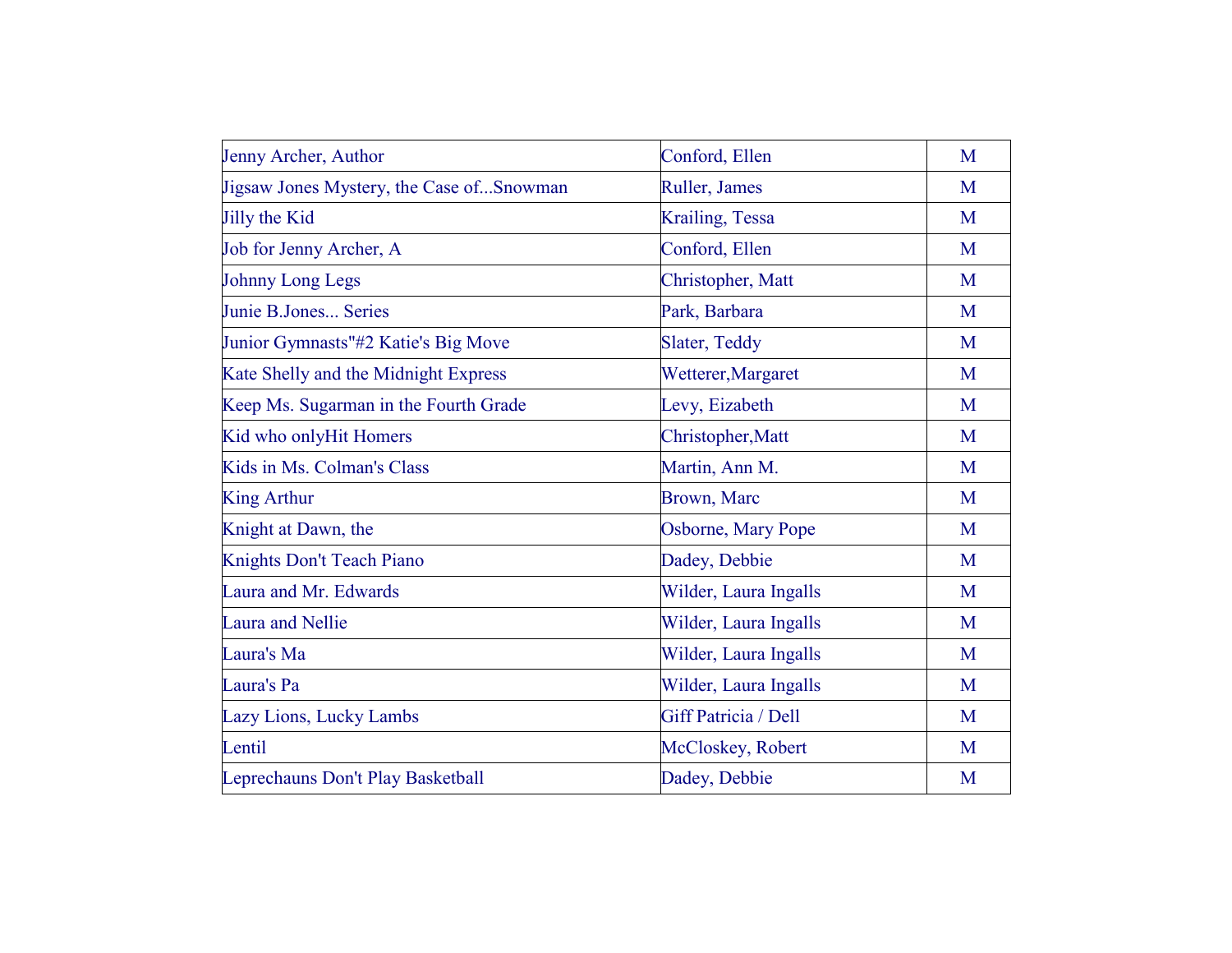| Let's Go Philadelphia                | Giff Patricia / Dell         | M |
|--------------------------------------|------------------------------|---|
| Letting Swift River Go               | Yolen, Jane                  | M |
| <b>Lighthouse Mermaid</b>            | Karr, Kathleen               | M |
| <b>Lions at Lunchtime</b>            | Osborne, Mary Pope           | M |
| Little Hawk's New Name               | Bolognese, Don               | M |
| Little House Birthday, A             | Wilder, Laura Ingalls        | M |
| Little House Farm Daya               | Burton, Virginia Lee         | M |
| <b>Little House Friends</b>          | Burton, Virginia Lee         | M |
| Little House, The                    | Burton, Virginia Lee         | M |
| <b>Little Lefty</b>                  | Christopher, Matt            | M |
| Little Red hen makes a Pizza         | <b>Sturges, Philemon</b>     | M |
| <b>Little Swan</b>                   | Geras, Adele                 | M |
| <b>Little Women</b>                  | Alcott, Louisa May: Bullseye | M |
| Littles and the The (series)         | Peterson, John               | M |
| Littles Take a Trip                  | Peterson, John               | M |
| Locked in the Library                | Brown, Marc                  | M |
| Long Shot for Paul                   | Christopher, Matt            | M |
| <b>Look Who's Playing First Base</b> | Christopher, Matt            | M |
| <b>Lost and Found</b>                | Teague, Mark                 | M |
| Lost Children, the                   | Goble, Paul                  | M |
| Lucky Baseball Bat, the              | Christopher, Matt            | M |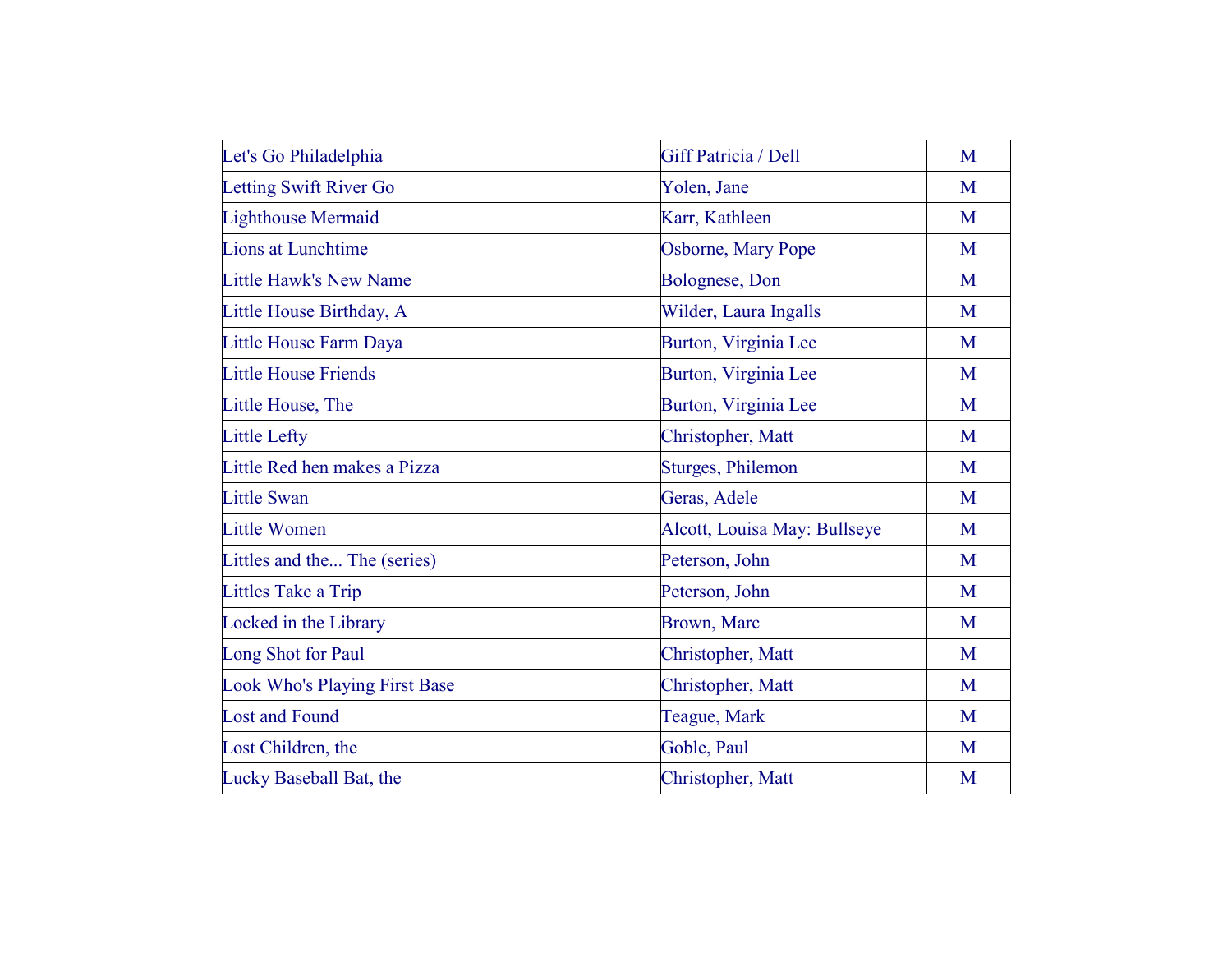| <b>Lucky Last Luke</b>                     | Clark, Margaret       | M |
|--------------------------------------------|-----------------------|---|
| <b>Madeline's Christmas</b>                | Bemelmans, Ludwig     | M |
| <b>Magic Tree House Series</b>             | Osborne, Mary Pope    | M |
| <b>Mail Carriere</b>                       | Ready, Dee            | M |
| Man Out At First                           | Christopher, Matt     | M |
| <b>Martians Don't Take Temperatures</b>    | Dadey, Debbie         | M |
| Martin Luther King, Jr.                    | Greene, Carol         | M |
| Marvin and the Mean Words                  | Kline, Suzy           | M |
| Marvin Redpost                             | Sachar, Louis         | M |
| Mary Marony, Mummy Girl                    | Kline, Suzy           | M |
| Mary Marony and and the Chocolate Surprise | Kline, Suzy           | M |
| Mary Marony and the Snake                  | Kline, Suzy           | M |
| <b>Mary Marony Hides Out</b>               | Kline, Suzy           | M |
| Maybe Yes, Maybe No. Maybe Maybe           | Patron, Susan         | M |
| Mermaids Don't Run Track                   | Dadey, Debbie         | M |
| Michael Jordan                             | <b>Edwards</b> , Nick | M |
| Midnight on the Moon                       | Osborne, Mary Pope    | M |
| Mike Mulligan and His Steam Shovel         | Burton, Virginia Lee  | M |
| Miracle on the Plate                       | Christopher, Matt     | M |
| <b>Misfortune Cookie</b>                   | Greenburg, Dan        | M |
| <b>Miss Rumphius</b>                       | Cooney, Barbara       | M |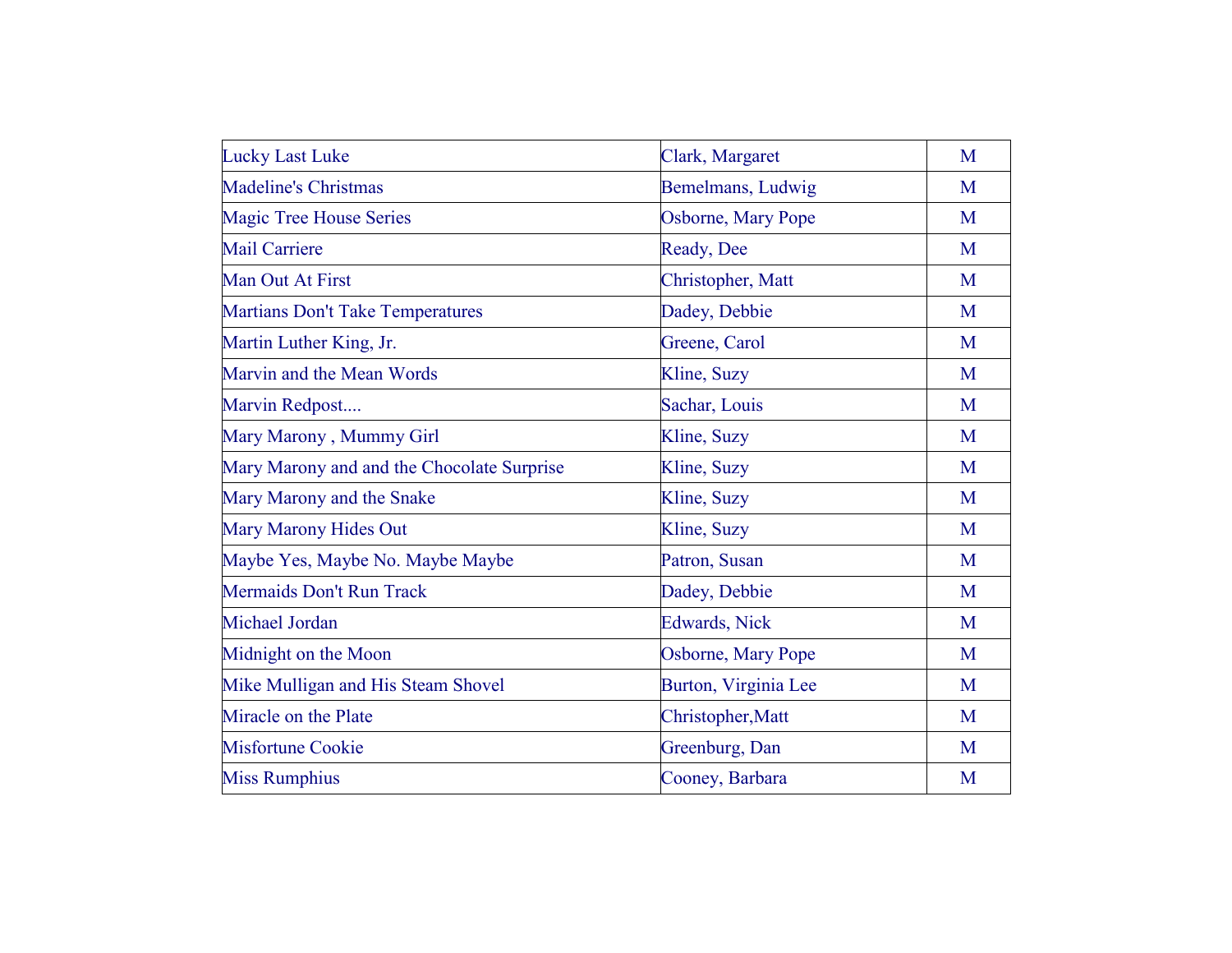| Mitchell is Moving                   | Sharmat, Marjorie Weinman | M |
|--------------------------------------|---------------------------|---|
| Mitten, The                          | Brett, Jan                | M |
| Molly, sPilgrim                      | Cohen, Barbara            | M |
| <b>Monster For Hire</b>              | Wilson, Trevor            | M |
| <b>Monster Rabbit Runs Amuck</b>     | Giff Patricia / Dell      | M |
| Monsters don't Scuba Dive            | Dadey, Debbie             | M |
| Mop Top                              | Freeman, Don              | M |
| Mud Pony, the                        | Cohen, Caron Lee          | M |
| <b>Muffy's Secret Admirer</b>        | Brown, Marc               | M |
| <b>Mummies</b>                       | Milton, Joyce             | M |
| Mummies Don't Coach Softball         | Dadey, Debbie             | M |
| Munnies in the Morning               | Osborne, Mary Pope        | M |
| My Father's Dragon                   | Gannett, Ruth             | M |
| My Son the Time Traveler             | Greenburg, Dan            | M |
| Mystery in the Night Woods           | Peterson, John            | M |
| Mystery of the Dark Old House        | Schultz, Irene            | M |
| Mystery of the Missing Dog           | Schultz, Irene            | M |
| Mystery of the Stolen Bike           | Brown, Marc               | M |
| Mystery of the Talking Tail, the     | Clark, Margaret           | M |
| <b>Nannnies For Hire</b>             | Hest, Amy                 | M |
| Never Trust a Cat who Wears Earrings | Greenburg, Dan            | M |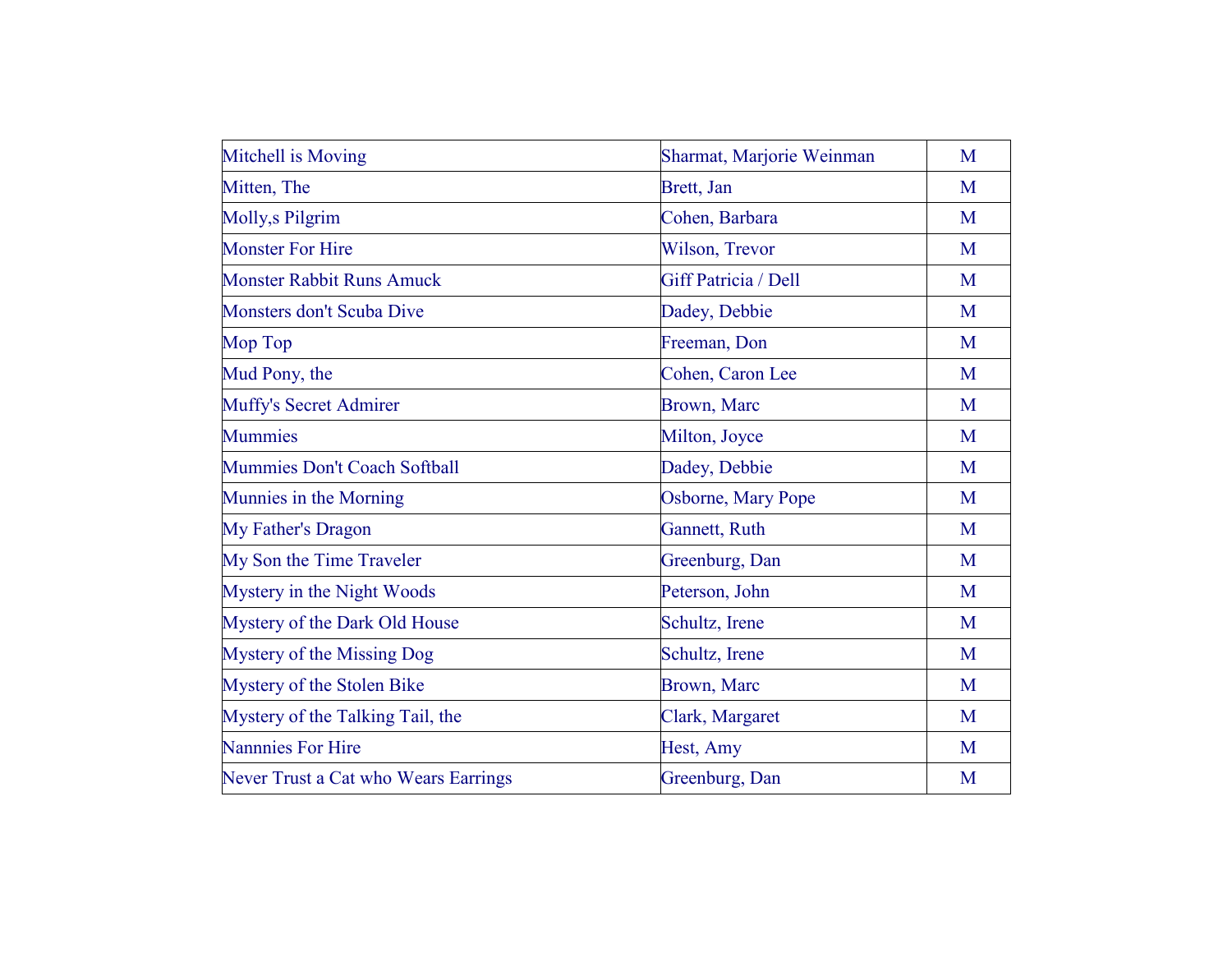| New Land: A First Year on the Praire, the    | Reynolds, Marilynn        | M |
|----------------------------------------------|---------------------------|---|
| Nibble, Nibble, Jenny Archer                 | Conford, Ellen            | M |
| Night of the Ninjas                          | Osborne, Mary Pope        | M |
| <b>Night Tree</b>                            | <b>Bunting, Eve</b>       | M |
| Nine True Dolphin Stories                    | Davidson, Margaret        | M |
| Ninjas Don't Bake Pumpkin Pies               | Dadey, Debbie             | M |
| No Arm in Left Field                         | Christopher, Matt         | M |
| No Trouble at All!                           | Powell, Joyce             | M |
| Now You See Me Now You Don't                 | Greenburg, Dan            | M |
| Old Man and the Bear, the                    | Hanel, Wolfram            | M |
| Old Rocking Chair, the                       | Root, Phyllis             | M |
| Old Tom and the Rogue                        | Wilson, Trevor            | M |
| One Bad Thing about Father                   | Monjo, F.N.               | M |
| One in the Middle is the Green Kangaroo, the | Blume, Judy               | M |
| One-Eyed Jake                                | Hutchins, Pat             | M |
| <b>Onion Sundaes</b>                         | Adler, David              | M |
| Over the Green Hills                         | Isadora, Rachel           | M |
| Paint Brush Kid, the                         | <b>Bulla Clyde Robert</b> | M |
| Pajama Party                                 | Hest, Amy                 | M |
| Patches                                      | Szymanski, Lois           | M |
| Patchwork Quilt, The                         | Flournoy, Valerie         | M |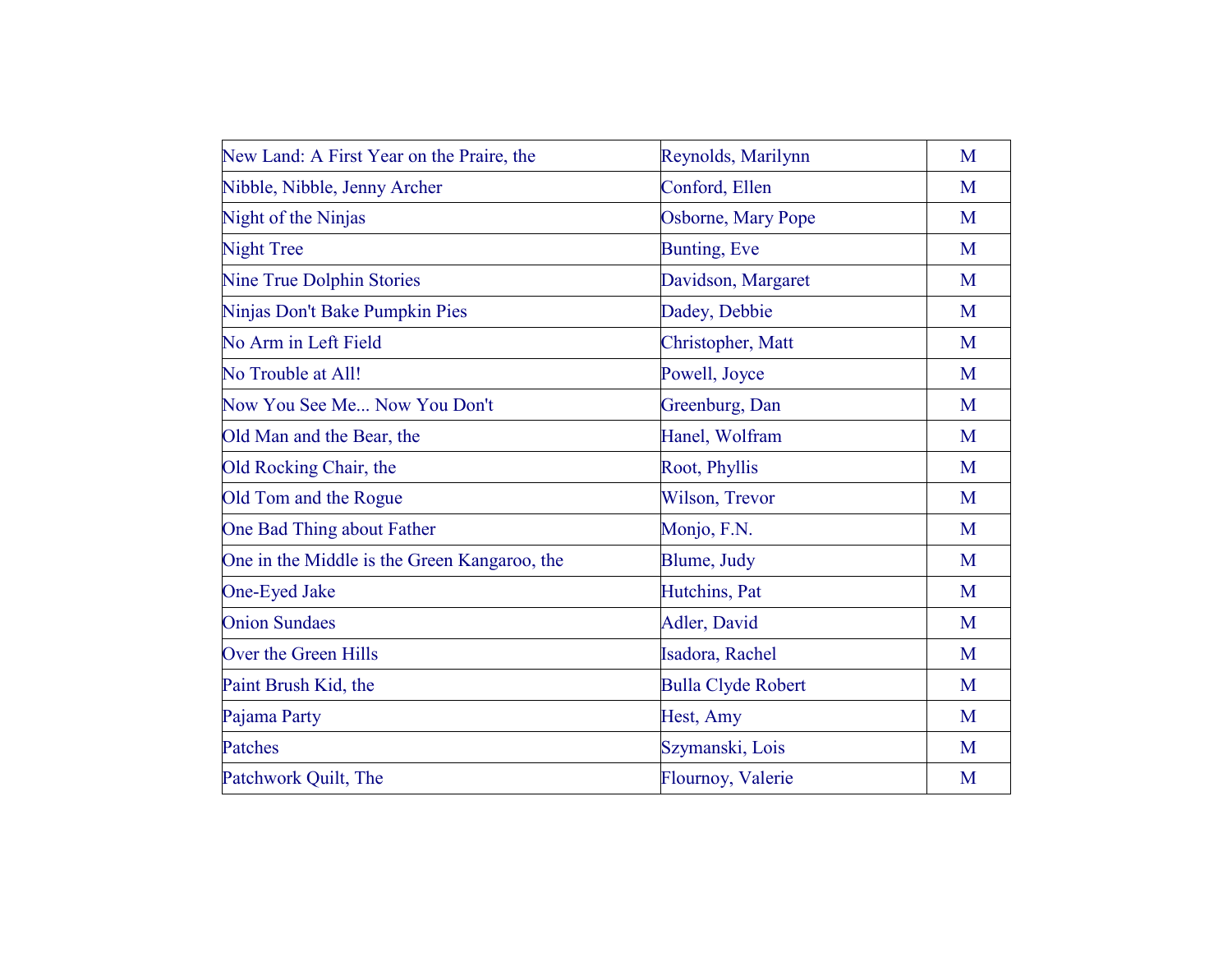| <b>Phantoms Don't Drive Sports Cars</b>     | Dadey, Debbie | M |
|---------------------------------------------|---------------|---|
| Picture Book of Abraham Lincoln, the        | Adler, David  | M |
| Picture Book of Amelia Earhart, the         | Adler, David  | M |
| Picture Book of Anne Frank, the             | Adler, David  | M |
| Picture Book of Benjamin Franklin, the      | Adler, David  | M |
| Picture Book of Christopher Columbus, the   | Adler, David  | M |
| Picture Book of Davy Crockett, the          | Adler, David  | M |
| Picture Book of Eleanor Roosevelt, the      | Adler, David  | M |
| Picture Book of Florence Nightingale, the   | Adler, David  | M |
| Picture Book of Frederick Douglas, the      | Adler, David  | M |
| Picture Book of George W. Carver, the       | Adler, David  | M |
| Picture Book of George Washington, the      | Adler, David  | M |
| Picture Book of Harriet Tubman, the         | Adler, David  | M |
| Picture Book of Helen Keller, the           | Adler, David  | M |
| Picture Book of Jackie Robinson, the        | Adler, David  | M |
| Picture Book of Louis Braille, the          | Adler, David  | M |
| Picture Book of Martin Luther King Jr., the | Adler, David  | M |
| Picture Book of Patrick Henry, the          | Adler, David  | M |
| Picture Book of Paul Revere, the            | Adler, David  | M |
| Picture Book of Rosa Parks, the             | Adler, David  | M |
| Picture Book of Sacagaweca, the             | Adler, David  | M |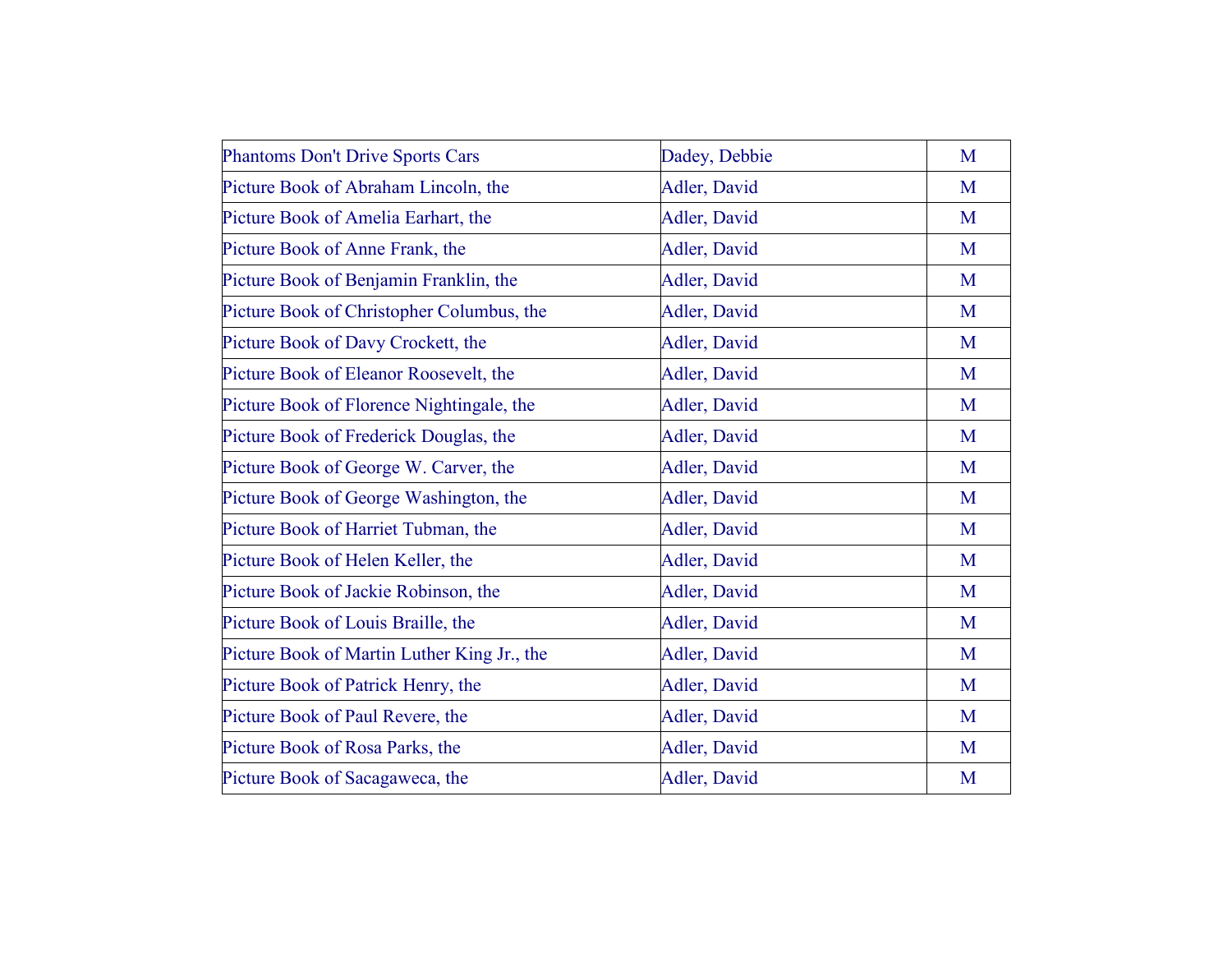| Picture Book of Sitting Bull, the         | Adler, David         | M |
|-------------------------------------------|----------------------|---|
| Picture Book of Sojourner, the            | Adler, David         | M |
| Picture Book of Thomas Edison the         | Adler, David         | M |
| Picture Book of Thurgood Marshall, the    | Adler, David         | M |
| Pig Who Ran A Red Light                   | Johnson, Paul Brett  | M |
| <b>Pirates Don't Wear Pink Sunglasses</b> | Dadey, Debbie        | M |
| <b>Pirates Past Noon</b>                  | Osborne, Mary Pope   | M |
| <b>Planteaters and Meateaters</b>         | Granowsky, Alvin     | M |
| Plumbers                                  | Boraas, Tracey       | M |
| Poky Little Puppy, The                    | Lowrey, Janette      | M |
| <b>Polar Bears Past Bedtime</b>           | Osborne, Mary Pope   | M |
| <b>Police Officers</b>                    | Ready, Dee           | M |
| Postcard Pest, the                        | Giff Patricia / Dell | M |
| Principal from the Black Lagoon           | Thaler, Mike         | M |
| Promise is a Promise, A                   | Munsch, Robert       | M |
| <b>Pumpkins</b>                           | Ray, Mary Lyn        | M |
| <b>Purple Climbing Days</b>               | Giff Patricia / Dell | M |
| <b>Putting a Dinosaur Together</b>        | Granowsky, Alvin     | M |
| Rats on the Roof (&Range)                 | Marshall, James      | M |
| Reason for a Flower, The                  | Heller, Ruth         | M |
| <b>Red Ribbon Rosie</b>                   | Marzollo, Jean       | M |
|                                           |                      |   |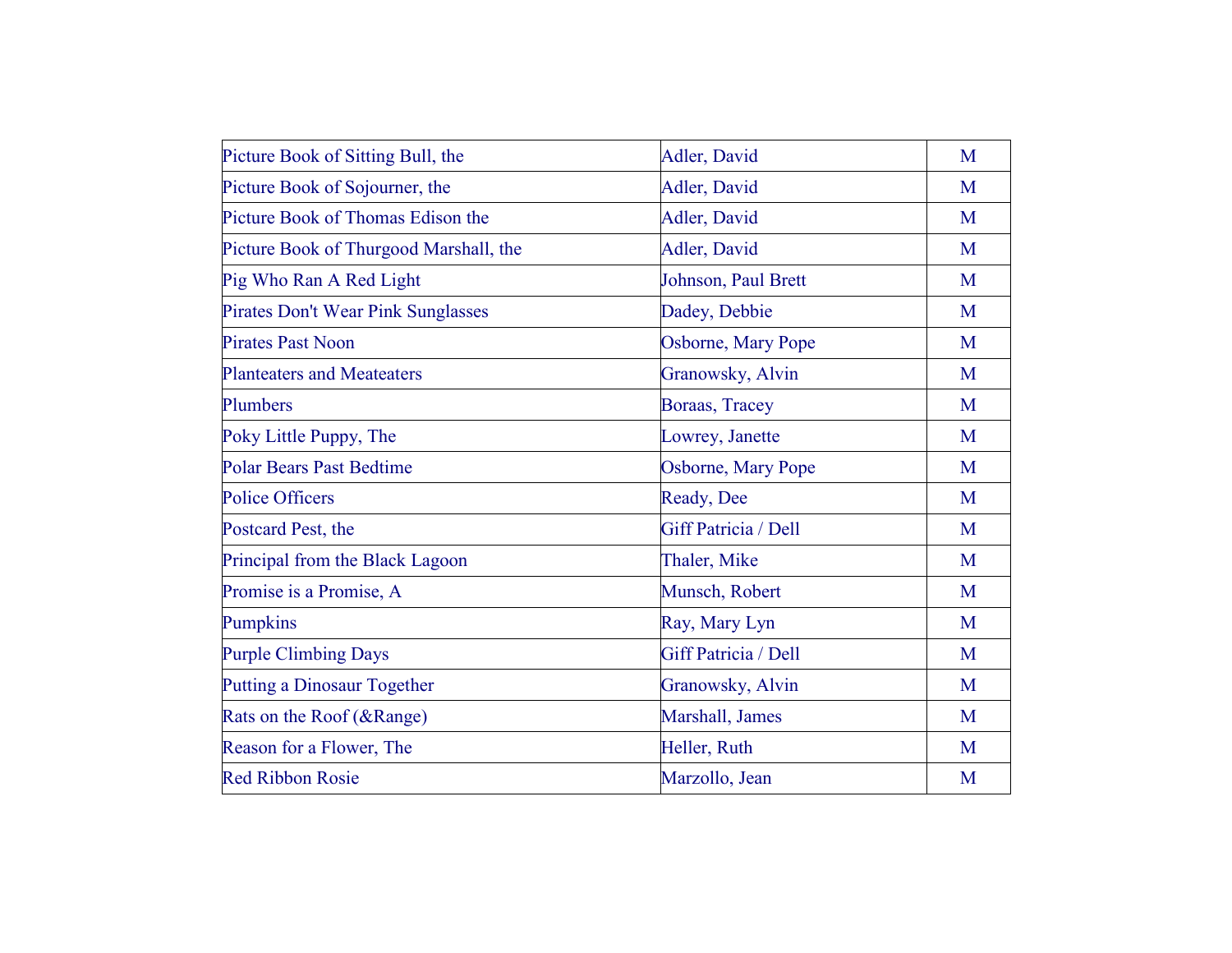| Return of Rinaldo, the Sly Fox                | Scheffler, Ursel            | M |
|-----------------------------------------------|-----------------------------|---|
| Return of the Indian, The                     | Maccarone, Grace            | M |
| <b>Return of the Third Grade Ghosthunters</b> | Maccarone, Grace            | M |
| Rinaldo, the Sly fox                          | Scheffler, Ursel            | M |
| <b>Rip Roaring Russell</b>                    | Hurwitz, Johanna            | M |
| Rooster's Gift, the                           | Conrad, Pam                 | M |
| Rose in My Garden, The                        | Lobel, Arnold               | M |
| Runaway Bunny, The                            | <b>Brown, Margaret Wise</b> | M |
| <b>Russell and Elisa</b>                      | Hurwitz, Johanna            | M |
| <b>Russell Rides Again</b>                    | Hurwitz, Johanna            | M |
| <b>Russell Sprouts</b>                        | Hurwitz, Johanna            | M |
| Sam and the Tigers                            | Lester, Julius              | M |
| <b>Santa Claus Doesn't Moop Floors</b>        | Dadey, Debbie               | M |
| School Bus Driver from the Black Lagoon       | Thaler, Mike                | M |
| School Nurse from the Black Lagoon            | Thaler, Mike                | M |
| <b>Second Grade Friends</b>                   | Cohen, Meriam               | M |
| <b>Second Grade Friends Again</b>             | Cohen, Meriam               | M |
| Secret at the Polk Street School              | Giff Patricia / Dell        | M |
| Seven Treasure Hunts, the                     | <b>Byars</b> , Betsy        | M |
| <b>Shadow over Second</b>                     | Christopher, Matt           | M |
| <b>Shortstop From Tokyo</b>                   | Christopher, Matt           | M |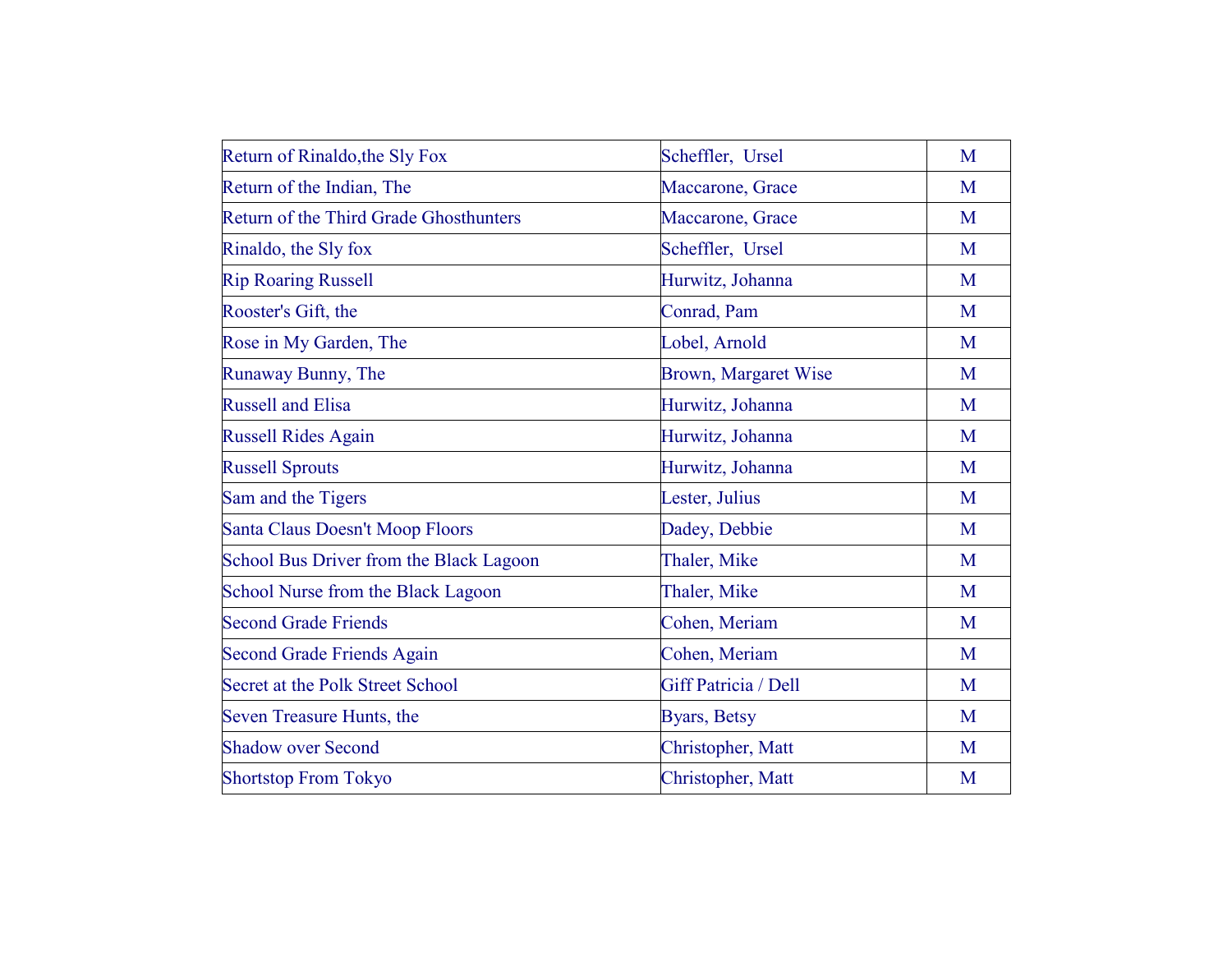| <b>Showtime at the Polk Street School</b> | Giff Patricia / Dell   | M |
|-------------------------------------------|------------------------|---|
| <b>Skateboard Tough</b>                   | Christopher, Matt      | M |
| <b>Skeletons Don't Play Tubas</b>         | Christopher, Matt      | M |
| <b>Slam Dunk Saturday</b>                 | Marzollo, Jean         | M |
| <b>Sleeping Ugly</b>                      | Yolen, Jane            | M |
| <b>Snaggle Doodles</b>                    | Giff Patricia / Dell   | M |
| <b>Snake Alarm</b>                        | Krailing, Tessa        | M |
| <b>Soccer Mania</b>                       | Tamar, Erika           | M |
| <b>Soccer Sam</b>                         | Marzollo, Jean         | M |
| <b>Solo Girl</b>                          | Pinkney, Andrea        | M |
| Sophie Hits Six                           | <b>King-Smith Dick</b> | M |
| Sophie in the Saddle                      | <b>King-Smith Dick</b> | M |
| Sophie Is Seven                           | King-Smith Dick        | M |
| Sophie's Lucky                            | <b>King-Smith Dick</b> | M |
| Sophie's Tom                              | King-Smith Dick        | M |
| Sophie's Snail                            | <b>King-Smith Dick</b> | M |
| <b>Spectaular Stone Soup</b>              | Scheffler, Ursel       | M |
| Spooky Tail of Prewitt Peacock, the       | Peet, Bill             | M |
| Spy in the Attic, the                     | Scheffler, Ursel       | M |
| Spy on third Base, the                    | Christopher, Matt      | M |
| <b>Srtrike Out</b>                        | Howard, Tristan        | M |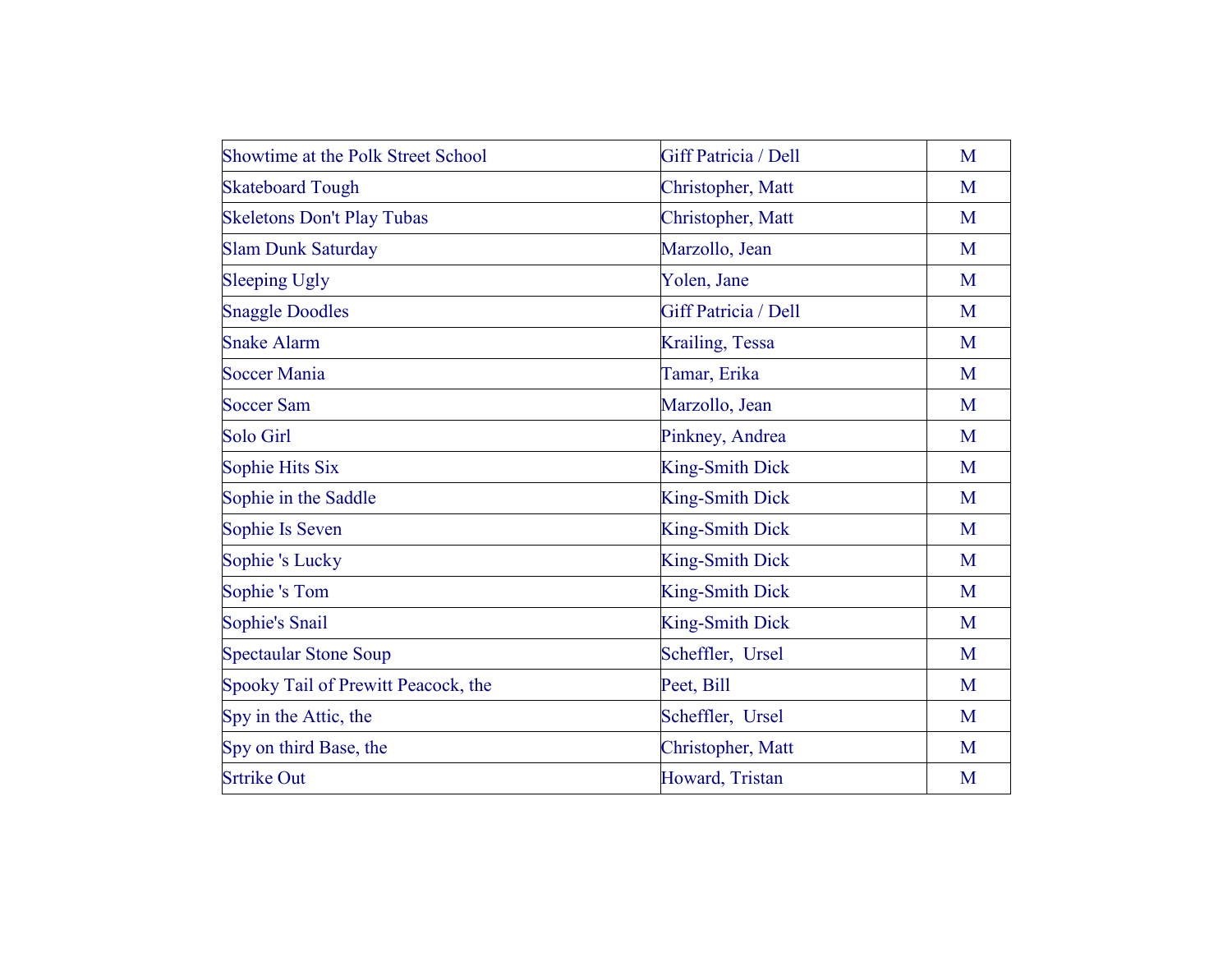| <b>Stacy Says Goodbye</b>         | Giff Patricia / Dell | M |
|-----------------------------------|----------------------|---|
| <b>Star</b>                       | Simon.J.             | M |
| Stop, Stop                        | Hurd, Edith Thacher  | M |
| Story of Ferdinand, The           | Leaf, Munro          | M |
| Story, a Story, A:African TAle    | Haley, Gail.E.       | M |
| Sun, Wind, and the Rain, The      | Peters, L.           | M |
| Sunny Side up                     | Giff Patricia / Dell | M |
| <b>Sunset of the Sabertooth</b>   | Osborne, Mary Pope   | M |
| Supercharged Infield              | Christopher, Matt    | M |
| Sylvester and the Magic Pebble    | Steig, William       | M |
| Tallyho, Pinkerton!               | Kellogg, Steven      | M |
| Teacher from the Black Lagoon     | Thaler, Mike         | M |
| Teachers                          | Deedrick, Tami       | M |
| There's No Such Thing as a Dragon | Kent, Jack           | M |
| <b>Three Names</b>                | MacLachlan, Patricia | M |
| Through the Medicine Cabinet      | Greenburg, Dan       | M |
| <b>Thunder Cake</b>               | Polacco, Patricia    | M |
| <b>Tigers at Twilight</b>         | Osborne, Mary Pope   | M |
| <b>Tight End</b>                  | Christopher, Matt    | M |
| <b>Tiny Green Thumbs</b>          | Guest, C.Z.          | M |
| Tom Edison's Bright Idea          | Keller, Jack         | M |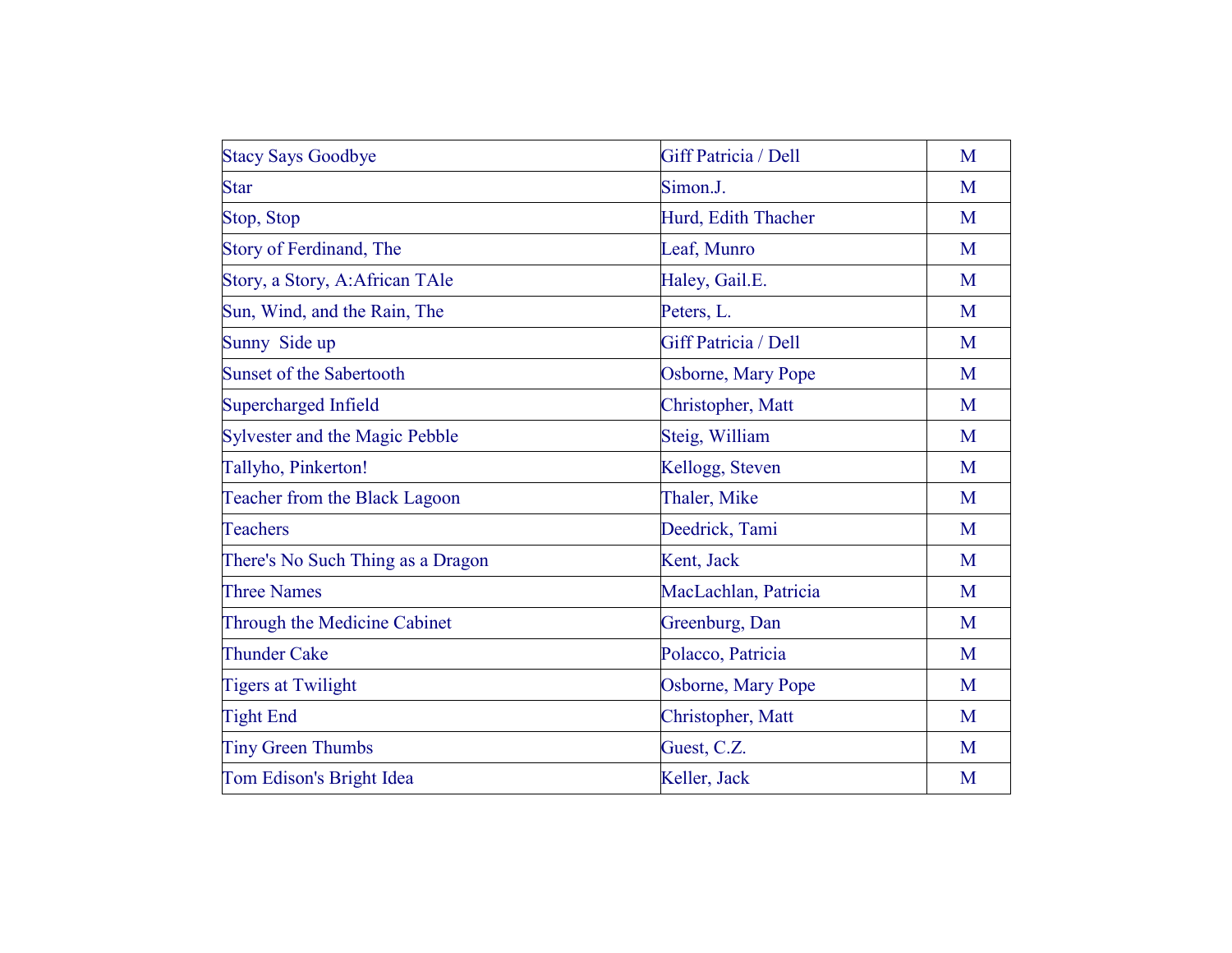| Tonight on the Titanic                   | Osborne, Mary Pope   | M |
|------------------------------------------|----------------------|---|
| <b>Too Hot to Handle</b>                 | Christopher, Matt    | M |
| <b>Too Many Tamales</b>                  | Soto, Gary           | M |
| <b>Touchdown for Tommy</b>               | Christopher, Matt    | M |
| Trixie and the Cyber Pet                 | Krailing, Tessa      | M |
| <b>Trolls Don't Ride Roller Coasters</b> | Dadey, Debbie        | M |
| True Stories about Abraham Lincoln       | Gross, Ruth Belov    | M |
| Truth about the Moon, the                | Bess, Clayton        | M |
| <b>Turkey Trouble</b>                    | Giff Patricia / Dell | M |
| Turkey's Side of It, the                 | Smith, Janice Lee    | M |
| <b>TV Reporter</b>                       | Boraas, Tracey       | M |
| <b>Two Hungry Hippos</b>                 | Adams, Alison        | M |
| Two Runaways, the                        | Schultz, Irene       | M |
| <b>Tyler Toad and Thunder</b>            | Crowe, Robert        | M |
| <b>Unicorns Don't Give Sleigh Rides</b>  | Dadey, Debbie        | M |
| Vacation under the Volcano               | Osborne, Mary Pope   | M |
| Valentine Star, the                      | Giff Patricia / Dell | M |
| Vampire Dont's Wear Polkadots            | Dadey, Debbie        | M |
| <b>Vikings Ships at Sunrise</b>          | Osborne, Mary Pope   | M |
| Village of Round and Square Houses, The  | Grifalconi, Ann      | M |
| Volcano Godess Will See You Now, the     | Greenburg, Dan       | M |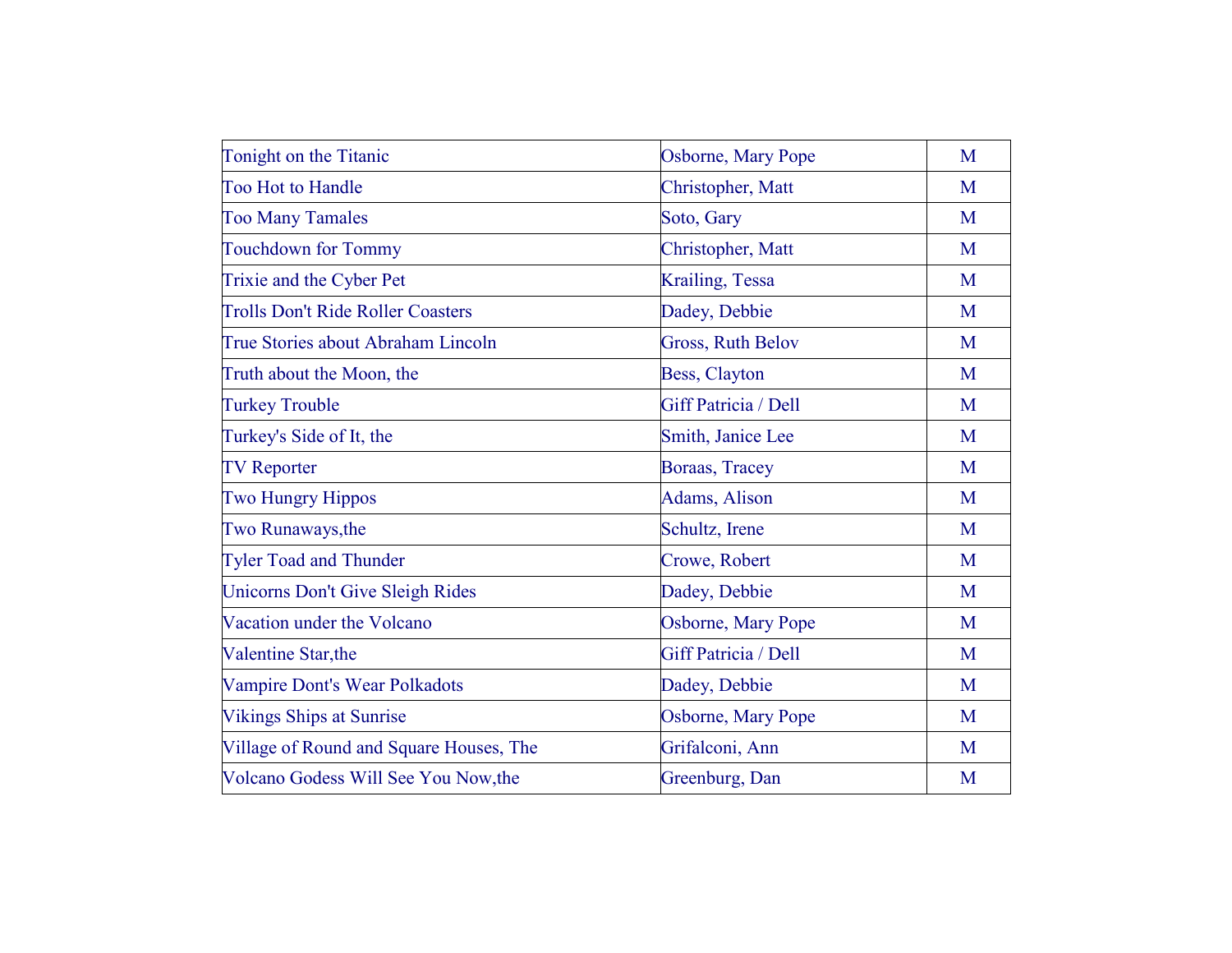| Wake up Emily, It's Mother's Day             | Giff Patricia / Dell       | M |
|----------------------------------------------|----------------------------|---|
| <b>Walter the Warlock</b>                    | Hautzig, Deborah           | M |
| <b>Wednesday Surprise</b>                    | Bunting, Eve               | M |
| <b>Were Dinosaurs Good?</b>                  | Granowsky, Alvin           | M |
| Werewolves Don't go to Summer Camp           | Dadey, Debbie              | M |
| What Is a Dinosaur?                          | Granowsky, Alvin           | M |
| What Is a Fossil?                            | Goldish, Meisk             | M |
| <b>What's Cooking, Jenny Archer?</b>         | Conford, Ellen             | M |
| When I Was Young in the Mountains            | Rylant, Cynthia            | M |
| Who's in Love With Arthur?                   | <b>Brown</b> , Marc        | M |
| <b>Wild Wild Wolves</b>                      | Milton, Joyce              | M |
| <b>William's Doll</b>                        | Zolotow, Charlotte         | M |
| Wingman On Ice                               | Christopher, Matt          | M |
| <b>Wise Woman and Her Secret</b>             | Merriam, Eve               | M |
| <b>Witches Don't Do Backflips</b>            | Dadey, Debbie              | M |
| <b>Wizards Don't Need Computers</b>          | Dadey, Debbie              | M |
| Wolfmen Don't Hula Dance                     | Dadey, Debbie              | M |
| Wonder Kid Meets the Evil Lunch Snatcher     | Duncan, Lois               | M |
| Word's Greatest Toe Show, the                | Lamb, Nancy & Singer, Muff | M |
| Write up a Storm with the Polk Street School | Giff Patricia / Dell       | M |
| Year Mom Won the Penant, the                 | Christopher, Matt          | M |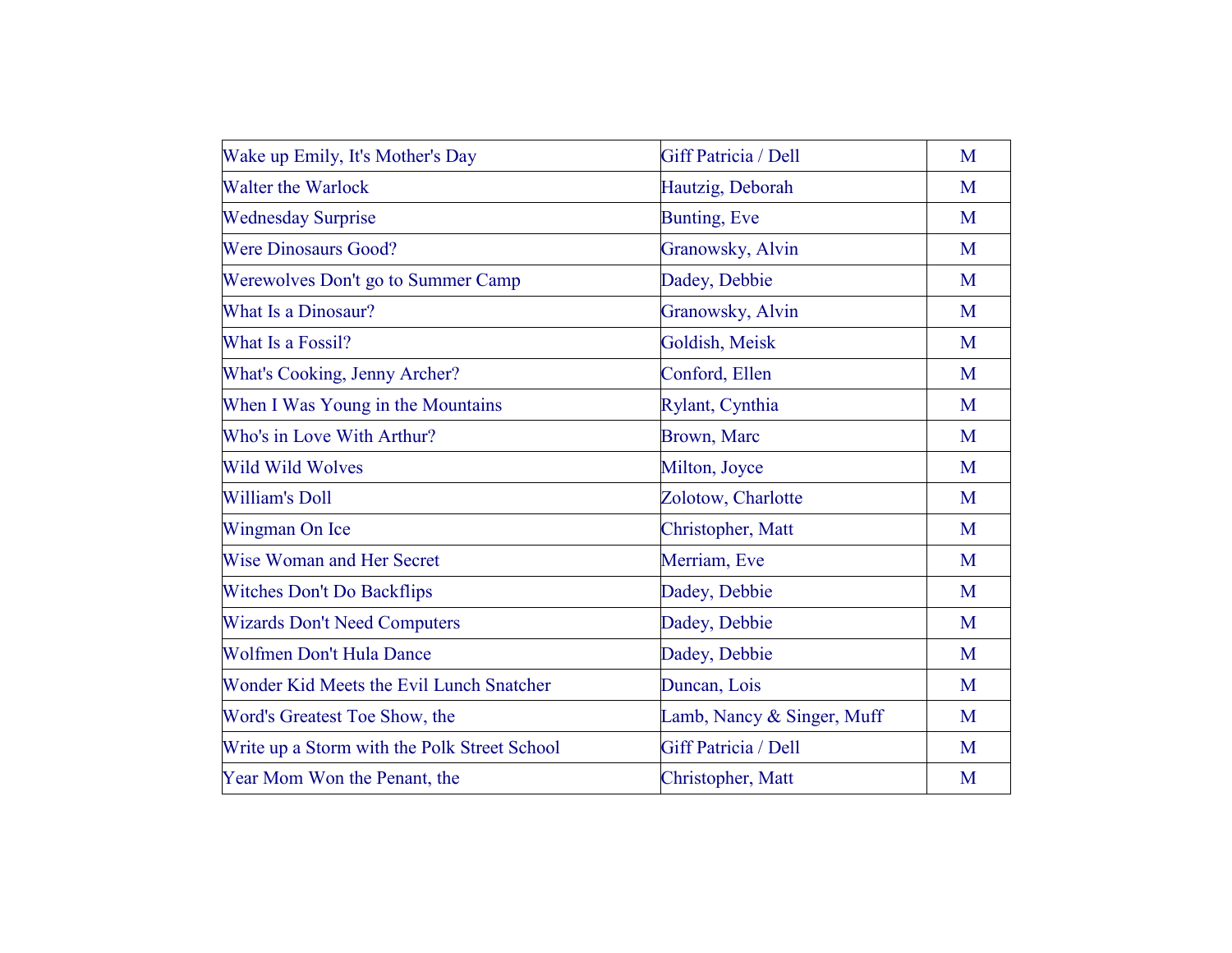| Yonder                                             | Johnston, Tony          | M |
|----------------------------------------------------|-------------------------|---|
| Young Wolf's First Hunt                            | Shefelman, Janice       | M |
| You're My Nikki                                    | Eisenberg, Phyllis Rose | M |
| Zap! I'm a Mind Reader                             | Greenburg, Dan          | M |
| Zero's Slider                                      | Christopher, Matt       | M |
| <b>Zombies Don't Play Soccer</b>                   | Christopher, Matt       | M |
| Zomo the Rabbit: A Trickster TAle From West Africa | McDermott, Gerald       | M |
| Zoo Keepers                                        | Deedrick, TAmi          | M |
| 26 Fairmount Avenue                                | dePaloa, Tomie          | N |
| 89th Kitten, the                                   | Nilsson, Eleanor        | N |
| Abraham Lincoln: President of a Divided Country    | Greene, Carol           | N |
| Absent Author, the                                 | Roy, Ron                | N |
| Adam Joshua, the series                            | Smith, Janice Lee       | N |
| Adios, Anna                                        | Giff Patricia / Dell    | N |
| Adventures of George Washington, the               | Davidson, Margaret      | N |
| Alien in the Classroom                             | Keene, Carolyn          | N |
| <b>All About Cats and Kittens</b>                  | Neye, Emily             | N |
| Alone in His Teacher's House/Marvin Redp.          | Sachar, Louis           | N |
| <b>Always My Dad</b>                               | Wyeth, Sharon           | N |
| Amazing Bone, The                                  | Steig, William          | N |
| Amber Brown (books)                                | Danziger, Paula         | N |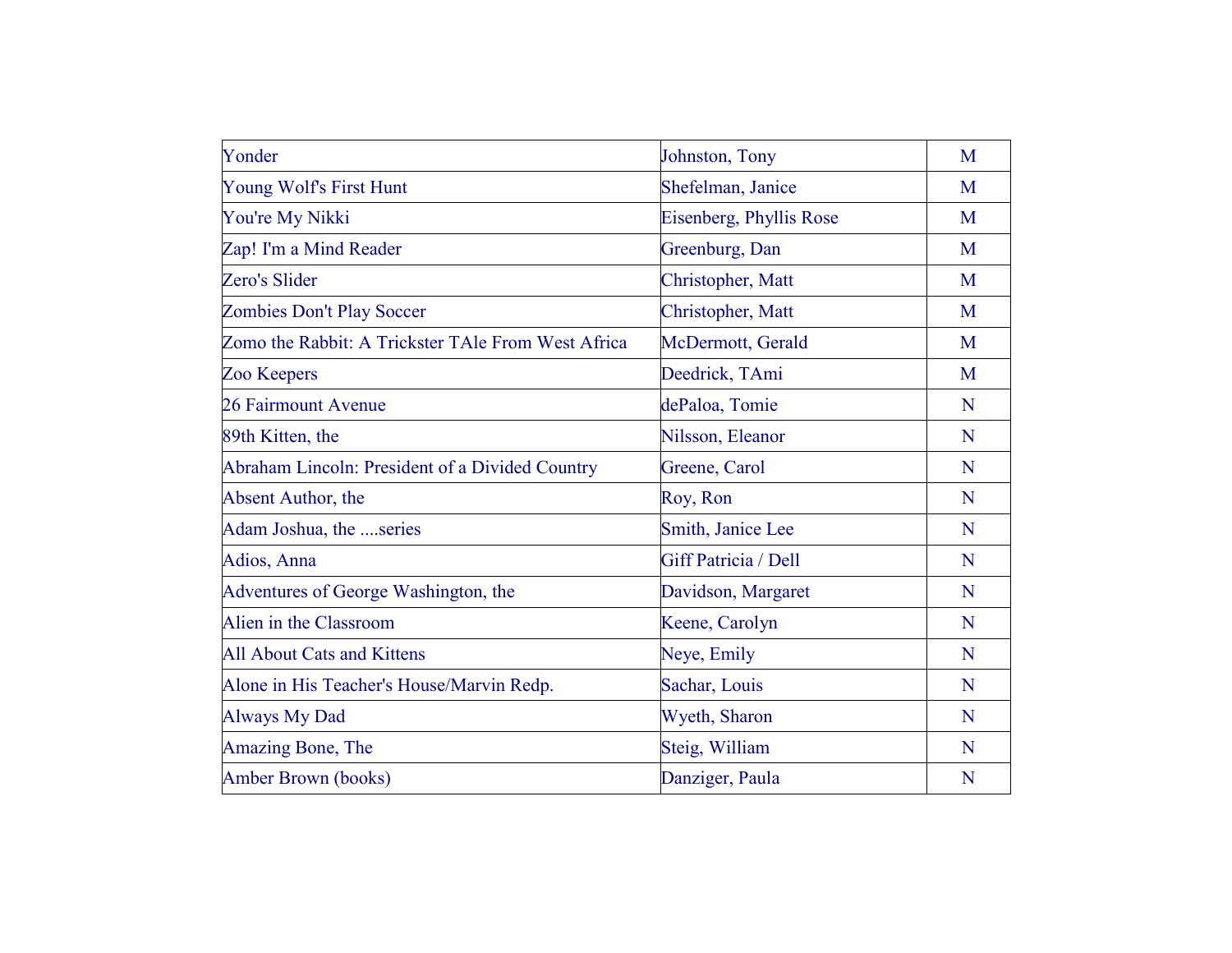| Amber Brown is not a Crayon              | Danziger, Paula                | N |
|------------------------------------------|--------------------------------|---|
| Among the Odds and the Evens             | Turner, Priscilla              | N |
| <b>Andy and Tamika</b>                   | Adler, David                   | N |
| <b>Angel Park Hoopstars: Point Guard</b> | Hugher, Dean                   | N |
| Anna, Grandpa and the Big Storm          | Stevens, Carla                 | N |
| Antarctica                               | Cowcher, Helen                 | N |
| <b>Backyard Insects</b>                  | <b>Selsam Millicent</b>        | N |
| <b>Bad Day for Ballet</b>                | Keene, Carolyn                 | N |
| Bald Bandit, the                         | Roy, Ron                       | N |
| Beatles, the                             | Venezia, Mike                  | N |
| <b>Behind the Couch</b>                  | Gerstein. Mordicai             | N |
| Benjamin Franklin                        | Greene, Carol                  | N |
| <b>Berlioz</b> the Bear                  | Brett, Jan                     | N |
| Best Detective, the                      | Keene, Carolyn                 | N |
| <b>Beware!</b>                           | Cartwright, Pauline            | N |
| Big Race, the                            | Pye, Trevoe                    | N |
| <b>Biggest Bear, The</b>                 | Ward, Lynd                     | N |
| <b>Birthday</b>                          | Steptoe, John                  | N |
| <b>Blackberries in the Dark</b>          | Jukes, Mavis                   | N |
| <b>Block City</b>                        | <b>Stevenson, Robert Lewis</b> | N |
| <b>Boonsville Bombers</b>                | Herzig, Alison                 | N |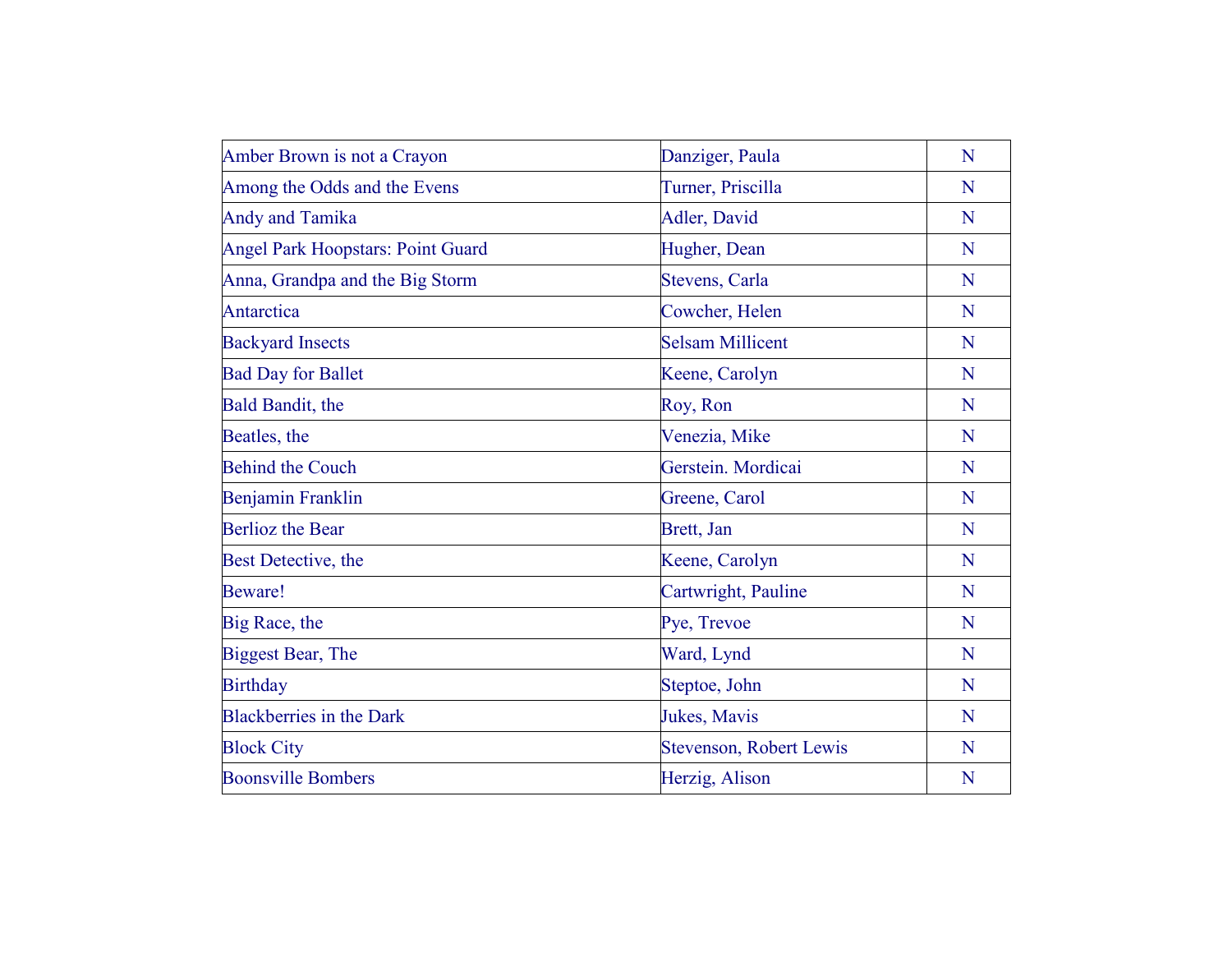| Boy in the Doghouse                      | Douglas, Ann             | N |
|------------------------------------------|--------------------------|---|
| Boy Who Ate Dog Biscuits, the            | Sachs, Betsy             | N |
| <b>Bozo</b> the Clone                    | Greenburg, Dan           | N |
| <b>Brad and Butter Play Ball!</b>        | Hughes, Dean             | N |
| <b>Bridges</b>                           | Robbins, K.              | N |
| <b>Brookfield Days</b>                   | Wilkes, Maria            | N |
| <b>Buffalo Woman</b>                     | Goble, Paul              | N |
| Bugs and other Insects                   | Kalman, Bobbie           | N |
| <b>Bunny Trouble</b>                     | Wilhelm/Scholastic       | N |
| <b>Busybody Nora</b>                     | Hurwitz, Johanna         | N |
| <b>Butterflies and Moths</b>             | Kalman, Bobbie           | N |
| Canary Caper, the                        | Roy, Ron                 | N |
| Case of Hermie the Missing Hamster, the  | Preller, James           | N |
| Case of Hermie the Secret Valentine, the | Preller, James           | N |
| Case of Hermie the Spooky Sleepover, the | Preller, James           | N |
| Case of the Christman Snowman, the       | Preller, James           | N |
| <b>Cat Talk</b>                          | Long, Don                | N |
| Cat Who wore a Pot on her Head, the      | Slepian, Jon             | N |
| Catwings                                 | LeGuin, Ursula, K.       | N |
| <b>Catwings Return</b>                   | LeGuin, Ursula, K.       | N |
| Caught by the Sea                        | <b>Keating, Rosemary</b> | N |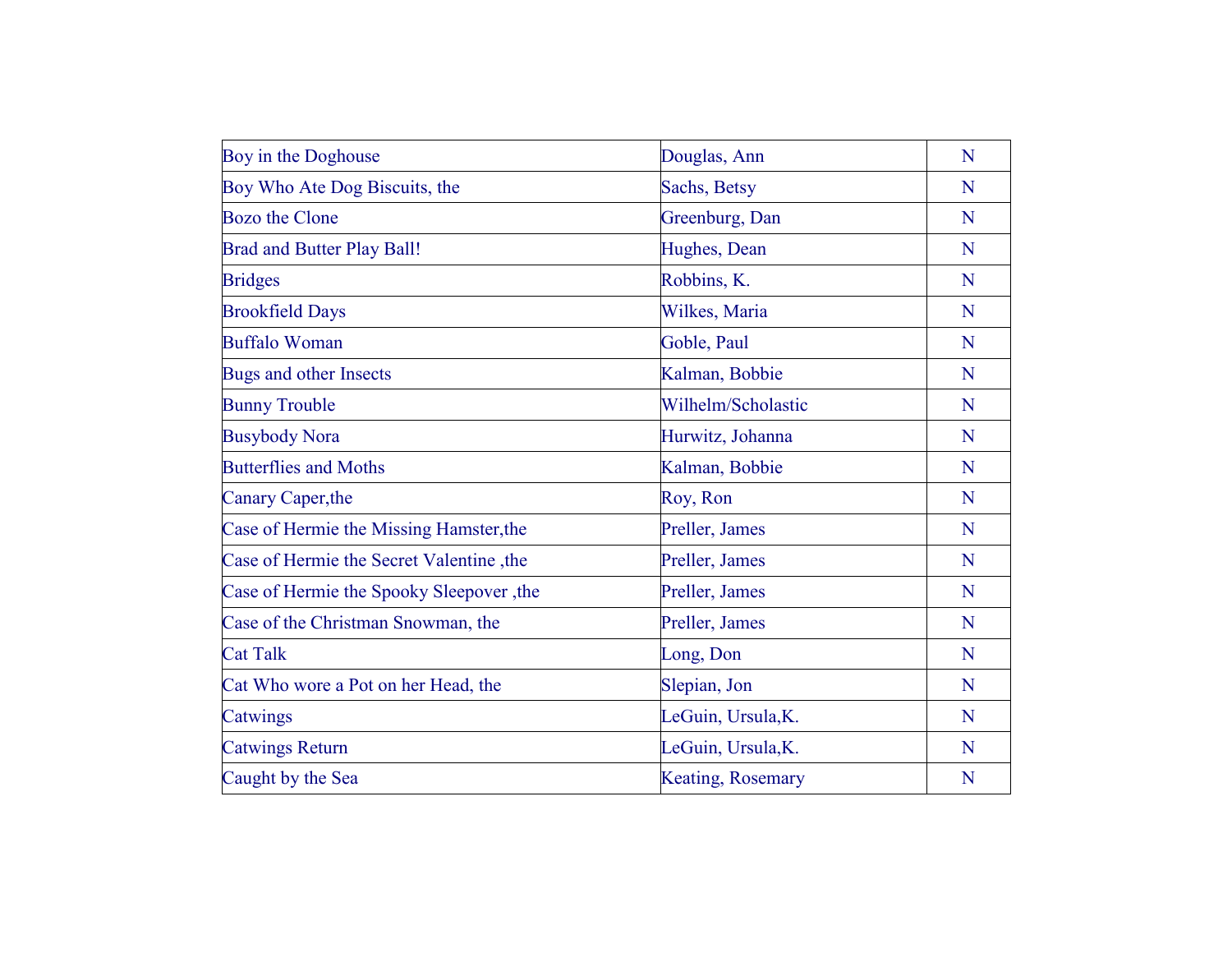| Chalk Box Kid, the                     | Bulla, Clyde Robert                          | N |
|----------------------------------------|----------------------------------------------|---|
| Chanticleer and the Fox                | Cooney, Barbara                              | N |
| <b>Chicken Sunday</b>                  | Polacco, Patricia                            | N |
| <b>Chocolate Touch</b>                 | <b>Catling, Patrick Skene</b>                | N |
| Christopher columbus: A Great Explorer | Greene, Carol                                | N |
| Cirulatory System, the                 | Walker, Pam/A New True Book,<br>Children's P | N |
| Cloud Book, the                        | dePaloa, Tomie                               | N |
| Clue in the Glue                       | Keene, Carolyn                               | N |
| Clue of the Gold Doubloons, the        | Keene, Carolyn                               | N |
| <b>Comets and Meteor Showers</b>       | Sipiera, Paul/A New True Book,<br>Children's | N |
| Coyote Not-So-Clever                   | Beveridge, Barbara                           | N |
| Curse of the Squirrel, the             | Yep, Laurence                                | N |
| Dance with Rosie                       | <b>Giff Patricia / Dell</b>                  | N |
| Dancing with the Manatees              | McNulty, Faith                               | N |
| Danger Guys                            | Abbott, Tony                                 | N |
| Danger Guys Blast off                  | <b>Abbott</b> , Tony                         | N |
| Danger Guys on Ice                     | <b>Abbott</b> , Tony                         | N |
| Dark and Full of Secrets               | Carrick, Carol                               | N |
| Day with Wilber Robinson, A            | Joyce, William                               | N |
| <b>Deadbolts and Dinkles</b>           | Tapp, Kathy Kennedy                          | N |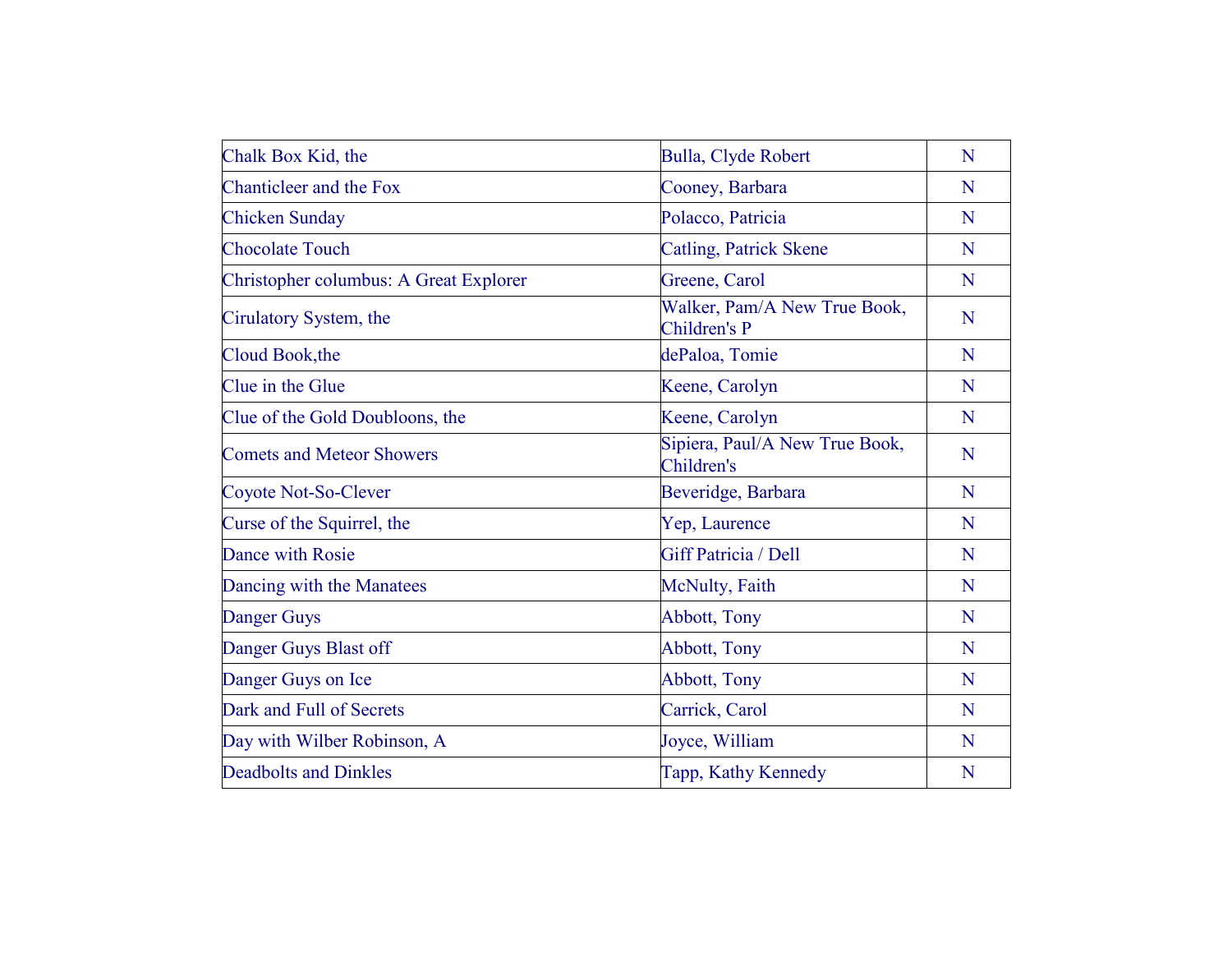| Deadly Dungeon, the                      | Roy, Ron                    | N |
|------------------------------------------|-----------------------------|---|
| Did you Carry the Flag Today, Charley?   | Caudill, Rebecca            | N |
| Dog I Share, the                         | Marriott, Janice            | N |
| <b>Dolphins</b>                          | Kalman, Bobbie              | N |
| Dolphin's First Day" The Story of        | Zoehfeld, Kathleen          | N |
| Donovan's Word Jar                       | DeGross, Monalisa           | N |
| Don't Call Me Beanhead!                  | Wojciechowski, Susan        | N |
| <b>Dream Eater</b>                       | Garrison, Christian         | N |
| <b>Emily Eyefinger</b>                   | <b>Ball</b> , Duncan        | N |
| Encyclopedia Brown (books)               | Sobel, David /Bantam        | N |
| Even That Moose Won't Listen to Me       | Alexander, Martha           | N |
| <b>Experiment with Movement</b>          | Murphy, Bryan               | N |
| <b>Experiment with Water</b>             | Murphy, Bryan               | N |
| Falcon's Feathers, the                   | Roy, Ron                    | N |
| <b>First Apple</b>                       | <b>Russell, Ching Yueng</b> | N |
| Fllying Dragon Room, the                 | Wood, Audrey                | N |
| Flunking of Joshua T. Bates, the         | Shreve, Susan               | N |
| <b>Forever Amber Brown</b>               | Danziger, Paula             | N |
| Funny Bananas: The Mystery in the Musuem | McHargue, Geirgess          | N |
| Gadget War, the                          | Duffey, Betsy               | N |
| <b>Germs Make Me Sick</b>                | Berger, Melvin              | N |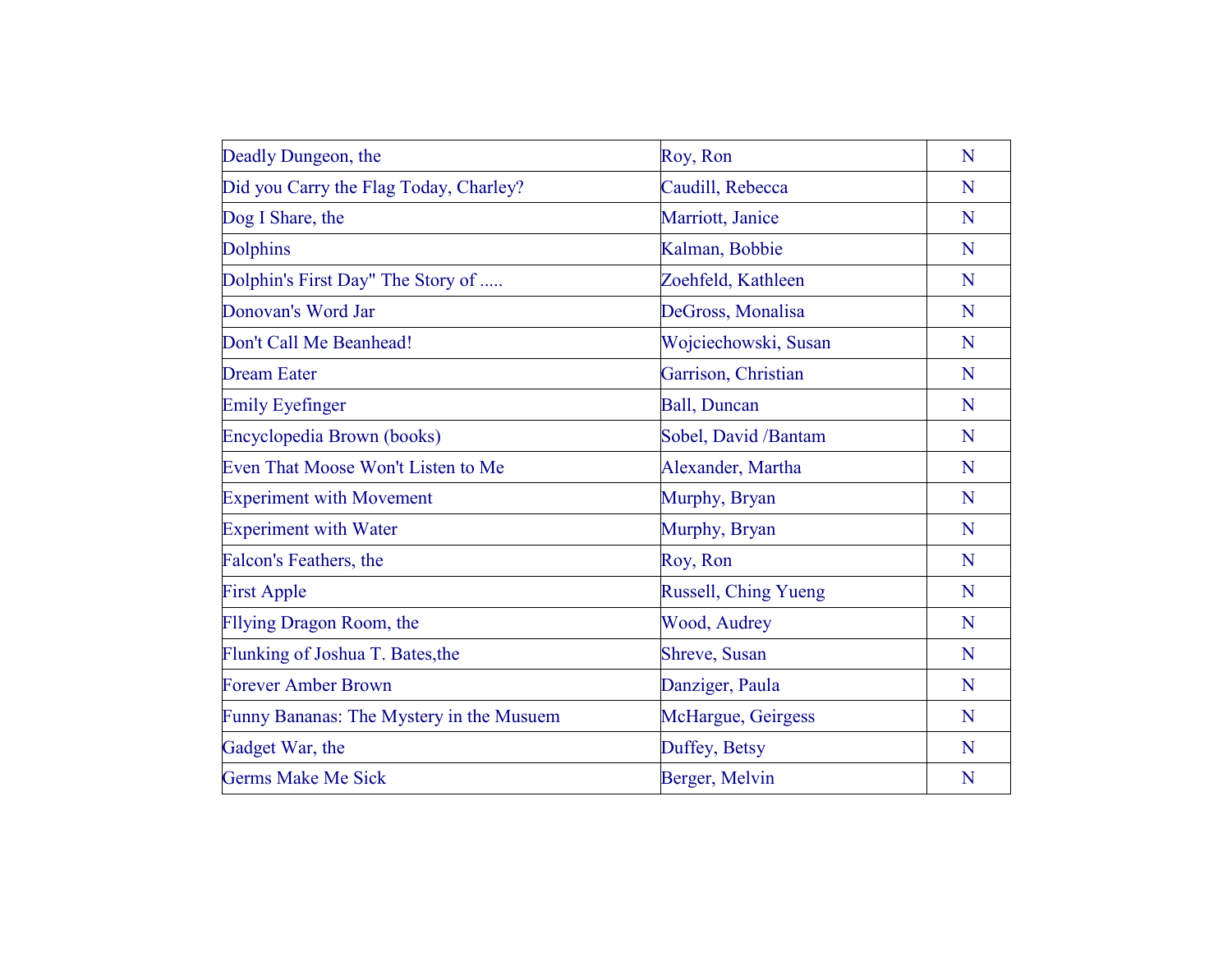| <b>Ghost Dog</b>                    | Allen, Eleanor       | N |
|-------------------------------------|----------------------|---|
| Ghost of Popcorn Hill, the          | Wright, Betty        | N |
| Gift for Mama, A                    | Hautzig, Esthher     | N |
| <b>Giving Thanks</b>                | Swamp, Chief Jake    | N |
| Giving Tree, The                    | Silverstein, Shel    | N |
| Glass Slipper for Rosie, A          | Giff Patricia / Dell | N |
| <b>Gold Fever!</b>                  | Kay, Verla           | N |
| Good Dog, Bonita                    | Giff Patricia / Dell | N |
| Goose's Gold, the                   | Roy, Ron             | N |
| <b>Grandfather's Journey</b>        | Say, Allen           | N |
| Green Thumbs, Everyone              | Giff Patricia / Dell | N |
| Hannah                              | <b>Whelan Gloria</b> | N |
| <b>Happy Birthday Anna Sorpresa</b> | Giff Patricia / Dell | N |
| Helen Keller, Courage in the Dark   | Hurwitz, Johanna     | N |
| <b>Helen Keller's Teacher</b>       | Davidson, Margaret   | N |
| <b>Herbie Jones</b>                 | Kline, Suzy          | N |
| Hey, New Kid                        | Douglas, Ann         | N |
| Ho, Ho, Benjamin, Feliz Navidad     | Giff Patricia / Dell | N |
| Horrible Harry and the Ant Invasion | Kline, Suzy          | N |
| House on Walenska Street, the       | Herman, Charlotte    | N |
| How a Book is Made                  | Aliki                | N |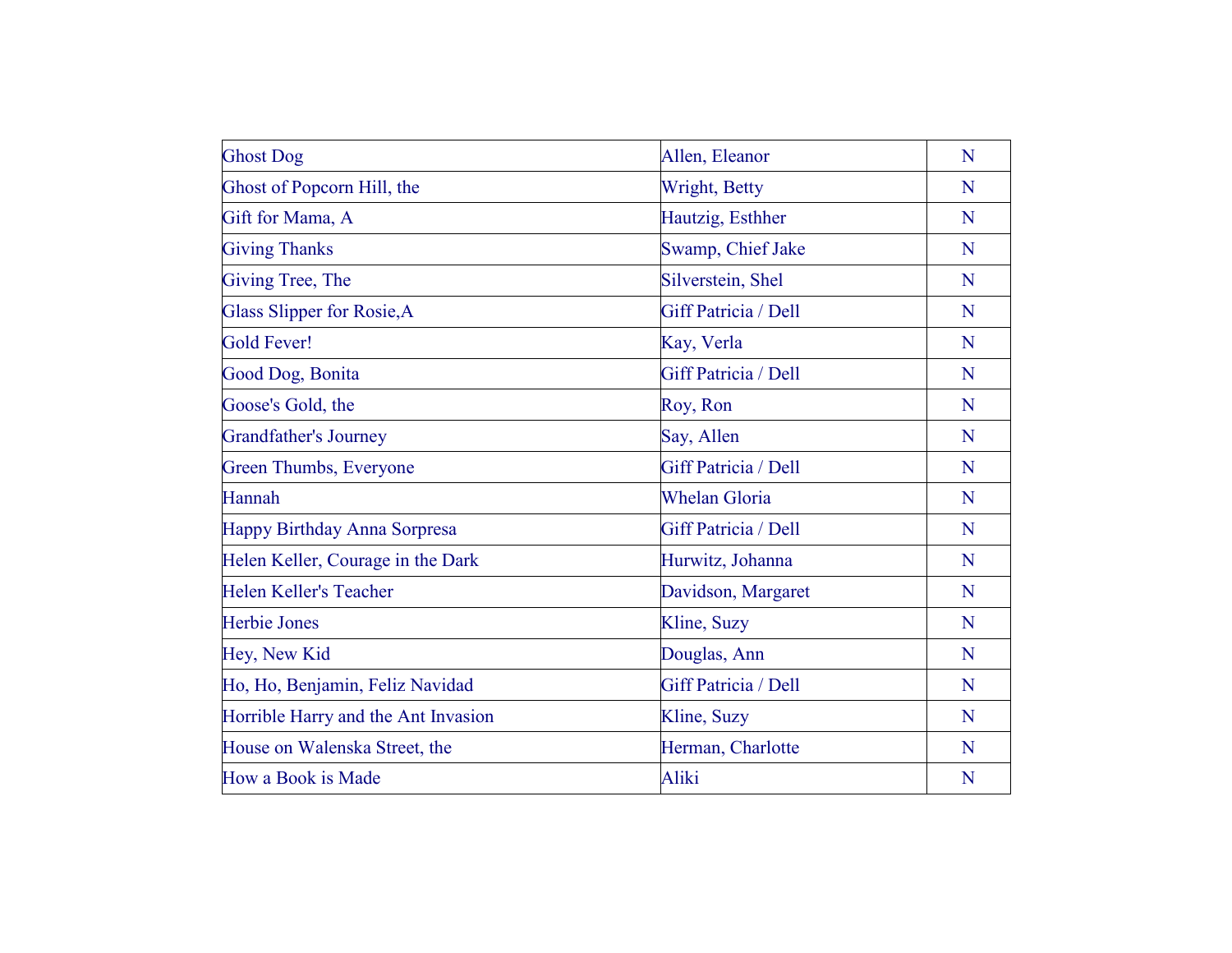| How I Fixed the Year 1000 Problem          | Greenburg, Dan               | N |
|--------------------------------------------|------------------------------|---|
| How is a Crayon Made                       | Charles, Oz                  | N |
| How to be Cool in the Third Grade          | Douglas, Ann                 | N |
| How to Speak Dolpgin in Three Easy lessons | Greenburg, Dan               | N |
| <b>Hunches in Bunches</b>                  | Seuss, Dr.                   | N |
| I, Amber Brown                             | Danziger, Paula              | N |
| I'm Terrific                               | Sharmat, Marjorie Weinman    | N |
| I'm Terrific                               | Sharmat, Marjorie Weinman    | N |
| It Takes a Village                         | Cowen-Fletcher               | N |
| It's a Fiesta, Benjamin                    | Giff Patricia / Dell         | N |
| <b>Jackie Robinson</b>                     | O'Connor, Jim                | N |
| <b>Jason and the Aliens</b>                | Greer, Gery and Ruddick, Bob | N |
| <b>Jason and the Lizard Pirates</b>        | Greer, Gery and Ruddick, Bob | N |
| Jenius-The Amazing Guinea Pig              | King-Smith, Dick             | N |
| Jimmy's Boa and the Big Splash             | Noble, Trinka                | N |
| <b>Johnny Appleseed</b>                    | Kellogg, Steven              | N |
| <b>Jolly Postman</b>                       | Ahlberg, Allan               | N |
| Julian, Dream Doctor                       | Cameron, Ann                 | N |
| Julian, Secret Agent                       | Cameron, Ann                 | N |
| Julian's Glorious Summer                   | Cameron, Ann                 | N |
| Just a Few Words, Mr. Lincoln              | Fritz, Jean                  | N |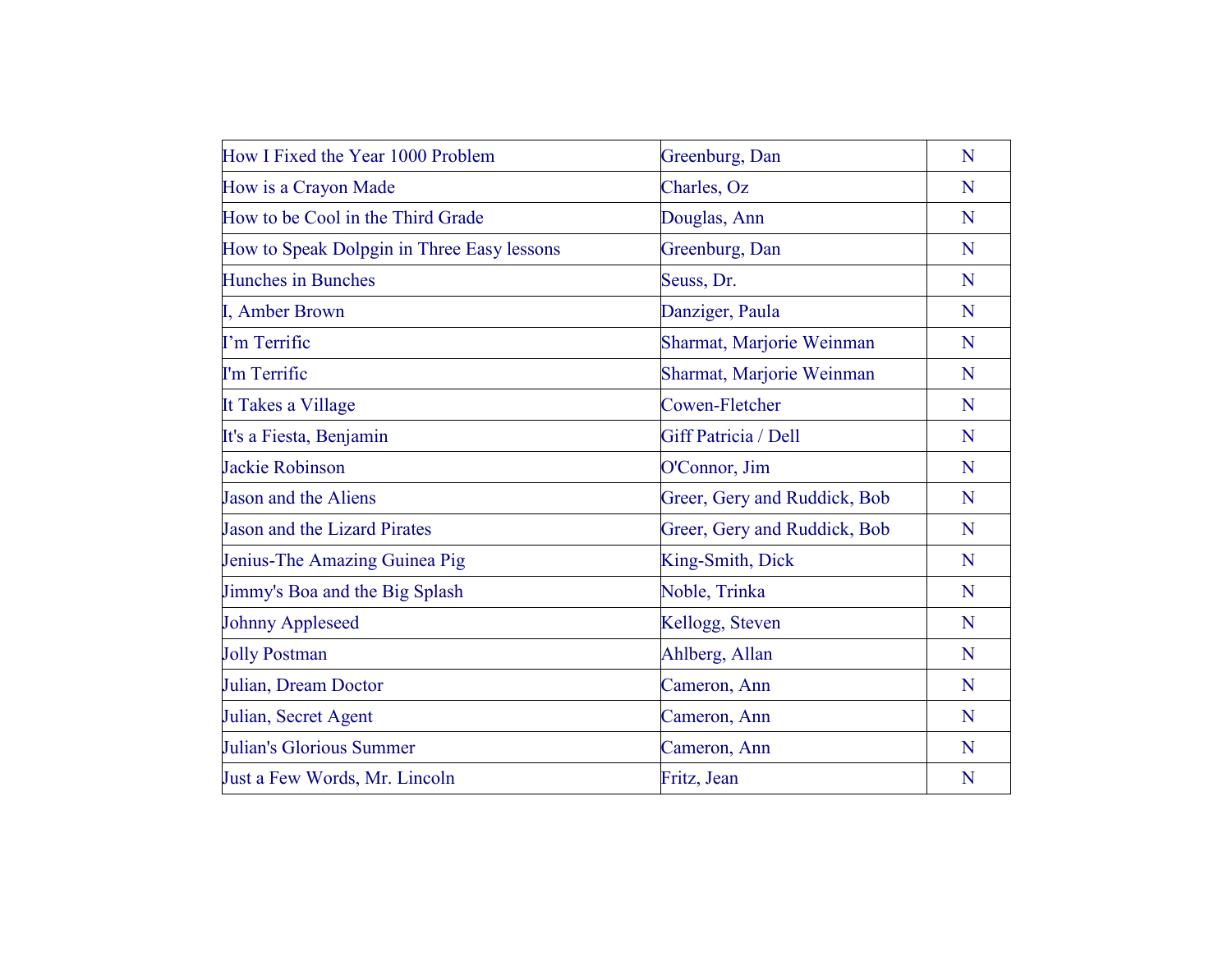| <b>Keelboat Annie</b>                     | Johnson, Janet      | N |
|-------------------------------------------|---------------------|---|
| Key to the Treasure                       | Parish, Peggy       | N |
| Kid Next Door, the                        | Smith, Janice Lee   | N |
| Kitty in the Middle                       | Delton, Judy        | N |
| Leftovers,:  (series)                     | Howard, Tristan     | N |
| <b>Legend of Old Befana</b>               | dePaloa, Tomie      | N |
| Legend of the Indian                      | dePaloa, Tomie      | N |
| Leontyne Price: Opera Superstar           | Williams, Sylvia    | N |
| Librarian from the Black Lagoon           | THaler, Mike        | N |
| Light at Tern Rock, the                   | Sauer, Julia L.     | N |
| Lili the Brave                            | Armstrong, Jennifer | N |
| <b>Lily and Miss Liberty</b>              | Stephens, Carla     | N |
| <b>Limestone Caves</b>                    | Davis, Gary         | N |
| Lion Dancer: Ernie Wan's Chinese New Year | Waters, Kate        | N |
| Little Sea Pony, the                      | Cresswell, Helen    | N |
| Llama Pajamas                             | Clymer, Susan       | N |
| Lost Sandals, the                         | Bennett, Jean       | N |
| Louis Braille: the Boy Who Invented       | Davidson, Margaret  | N |
| Luke's Bully                              | Winthrop, Elizabeth | N |
| Lunchbox Mystery, the                     | Lohans, Alison      | N |
| Magic Finger, the                         | Dahl, Roald         | N |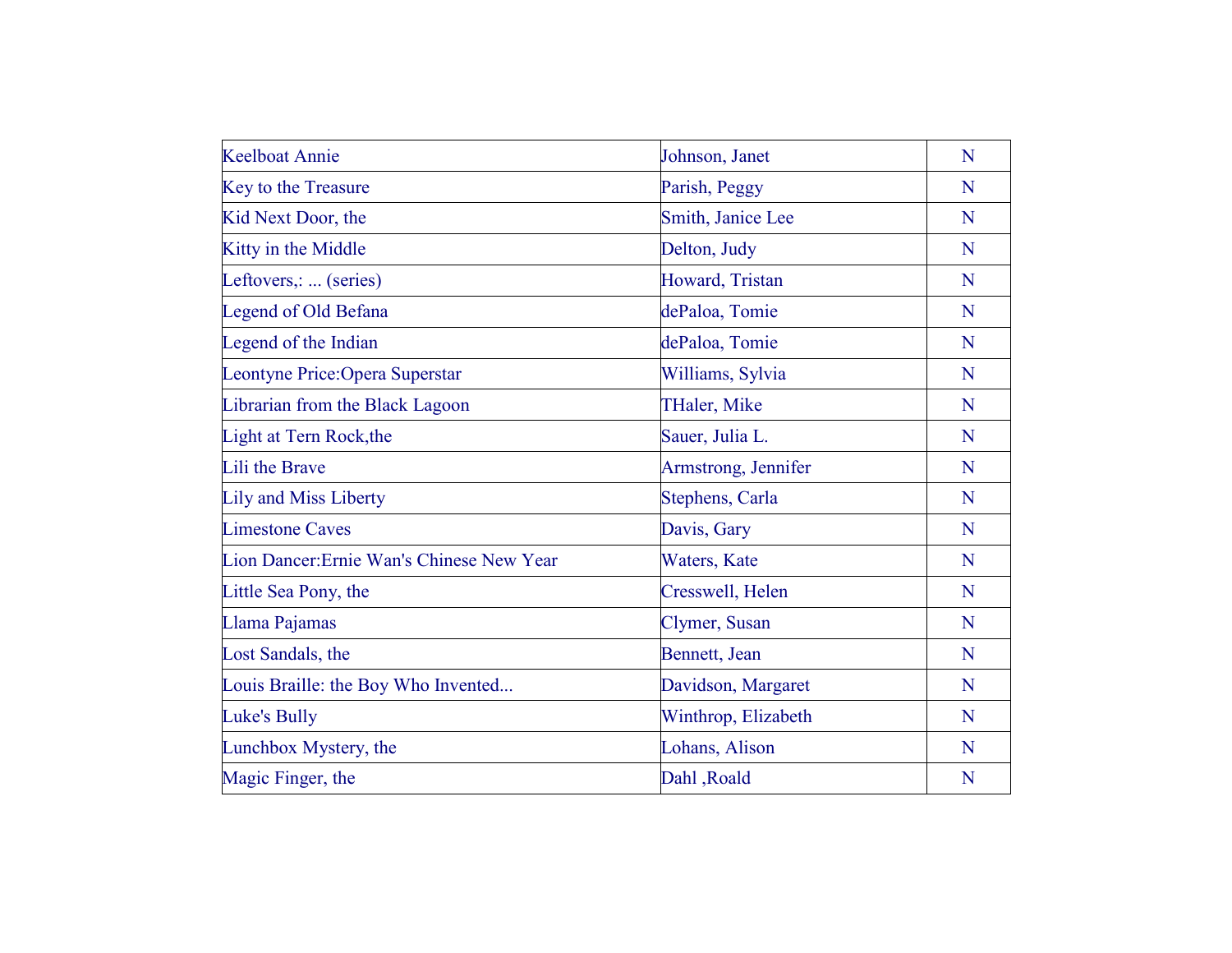| <b>Make Room for Elisa</b>                    | Hurwitz, Johanna    | N |
|-----------------------------------------------|---------------------|---|
| Man Who Tricked a Ghost                       | Yep, Laurence       | N |
| Max Malone  (series)                          | Herman, Charlotte   | N |
| Max Malone and the Great Cereal Rip Off       | Herman, Charlotte   | N |
| Milk Makers, the                              | Gibbons, Gail       | N |
| <b>Millions of Cats</b>                       | Gag, Wanda          | N |
| Min-Yo and the Moon Dragon                    | Hillman, Elizabeth  | N |
| Missing Osprey Nest, the                      | Herman, Emily       | N |
| Money Boot, the                               | Russell, Ginny      | N |
| <b>More Monsters in School</b>                | Godfrey             | N |
| <b>More Stories Huey Tells</b>                | Cameron, Ann        | N |
| <b>More Stories Julian Tells</b>              | Cameron, Ann        | N |
| Most Wonderfull Doll in the World, the        | McGinely, Phyllis   | N |
| Mountains of Quilt, the                       | Willard, Nancy      | N |
| Mr. Potter's Pet                              | King-Smith, Dick    | N |
| Mufaro's Beautiful Daughters, An African Tale | Steptoe, John       | N |
| My Friend the Monster                         | Bulla, Clyde Robert | N |
| My Great Aunt Arizona                         | Houston, Gloria     | N |
| My Name is Maria Isabel                       | Ada, Alma Flor      | N |
| Mystery of Pony Hollow, the                   | Hall, Lynn          | N |
| Mystery of the Phantom Pony, the              | Hall, Lynn          | N |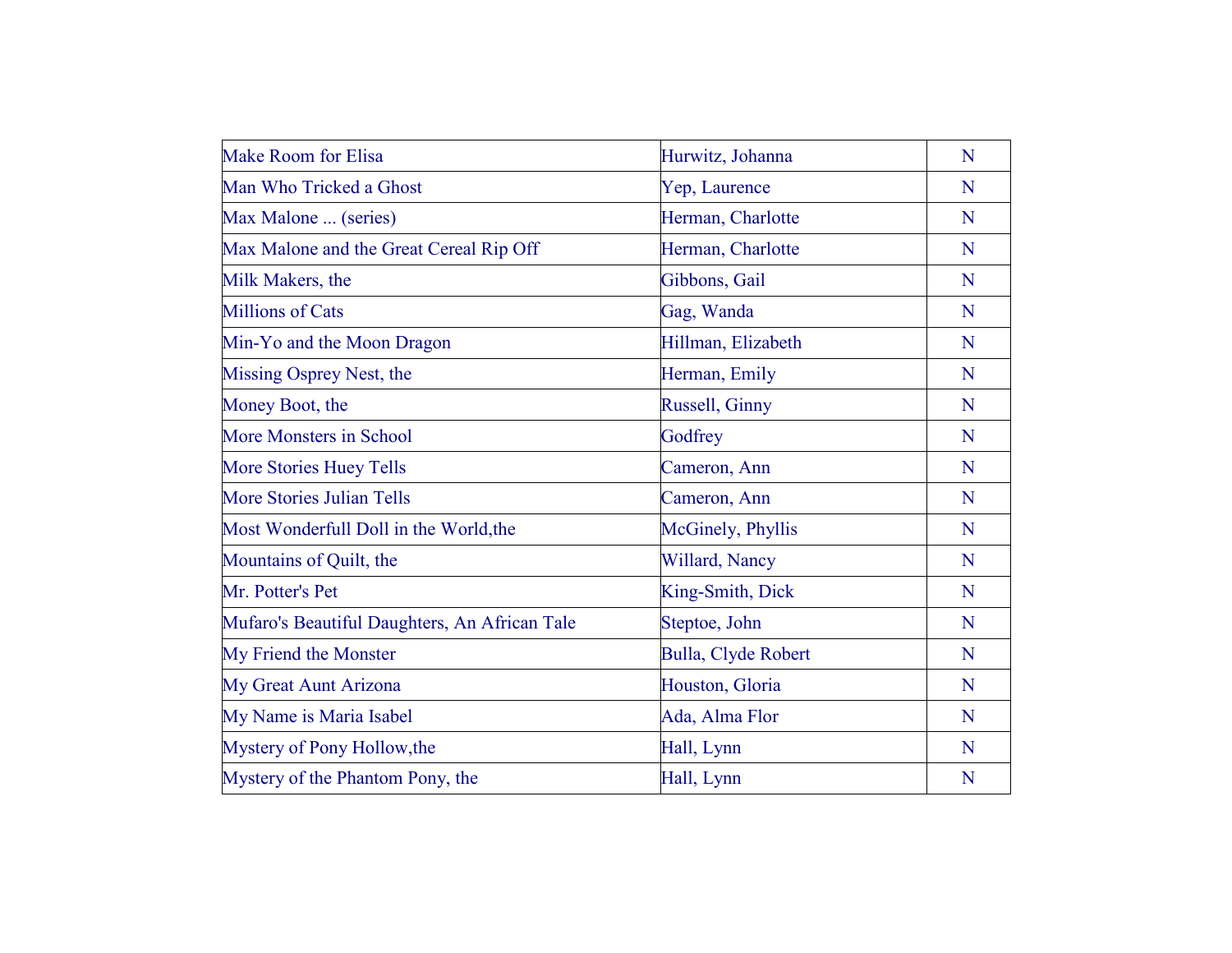| Neighbor From Outer Space, the  | George, Maureen           | N |
|---------------------------------|---------------------------|---|
| New Kid in Town                 | Kroll, Steven             | N |
| <b>Newf</b>                     | Killilea, Marie           | N |
| <b>Next Spring for Oriole</b>   | Whelan, Gloria            | N |
| No roo, m for a Dog             | Nichols, Joan Kane        | N |
| <b>Not So Perfect Rosie</b>     | Giff Patricia / Dell      | N |
| Obadiah the Bold                | Turkle, Brinton           | N |
| Pain and the Great One, The     | Blume, Judy               | N |
| Papagayo the Mischief Maker     | McDermott, Gerald         | N |
| <b>Pecos Bill</b>               | Kellogg, Steven           | N |
| Picture Book of Jessie Owens, A | Adler, David              | N |
| Picture Book of John F. Kennedy | Adler, David              | N |
| Picture Book of Robert E. Lee   | Adler, David              | N |
| <b>Pioneer Cat</b>              | Hooks, William            | N |
| <b>Pirate's Promise</b>         | <b>Bulla Clyde Robert</b> | N |
| <b>Pitching Trouble</b>         | Kroll, Steven             | N |
| Pizza Book, The                 | Krensky, Stephen          | N |
| <b>Playing Favorites</b>        | Kroll, Steven             | N |
| Polar Express, The              | VanAllsburg, Chris        | N |
| Pompeii Buried Alive            | Kunhardt, Edith           | N |
| Popcorn Book, the               | dePaloa, Tomie            | N |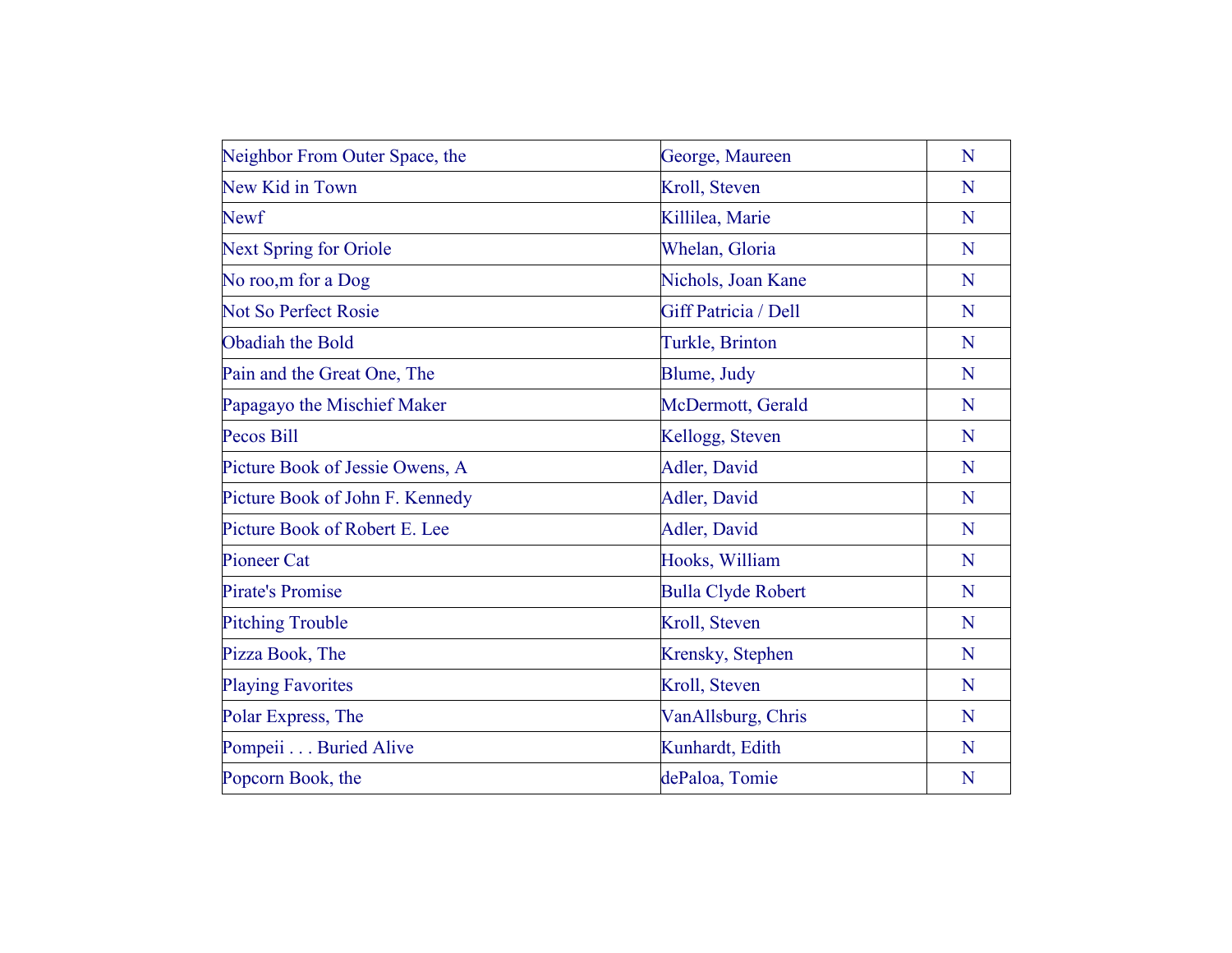| Pride of the rockets                 | Kroll, Steven               | N |
|--------------------------------------|-----------------------------|---|
| Prudence                             | Raatma, Lucia               | N |
| <b>Puppy Love</b>                    | Duffey, Betsy               | N |
| Return of the Home Run Kid           | Christopher, Matt           | N |
| <b>Roald Dahl's Revolting Rhymes</b> | Dahl, Roald                 | N |
| Rollermama                           | Hinchliffe, Jo              | N |
| <b>Rosie's Big City Ballet</b>       | Giff Patricia / Dell        | N |
| <b>Rosie's Nutcracker Dreams</b>     | Giff Patricia / Dell        | N |
| Rumpelstiltskin                      | Zelinsky, Paul              | N |
| <b>Save the Manatee</b>              | Rfiesinger, Allison         | N |
| Say Hola, Sarah                      | <b>Giff Patricia / Dell</b> | N |
| Scary Day the                        | Bennett, Jean               | N |
| <b>School's Out</b>                  | Hurwitz, Johanna            | N |
| Schoolyard Mystery, the              | Levy, Eizabeth              | N |
| <b>Second Chance</b>                 | Kroll, Steven               | N |
| Shadow of the Wolf                   | Whelan, Gloria              | N |
| <b>Shark in School</b>               | Giff Patricia / Dell        | N |
| <b>Shark Lady</b>                    | McGovern, Ann               | N |
| <b>Shoeshine Girl</b>                | <b>Bulla Clyde Robert</b>   | N |
| Show and Tell                        | Greene, Stephanie           | N |
| Show and Tell War                    | Smith, Janice Lee           | N |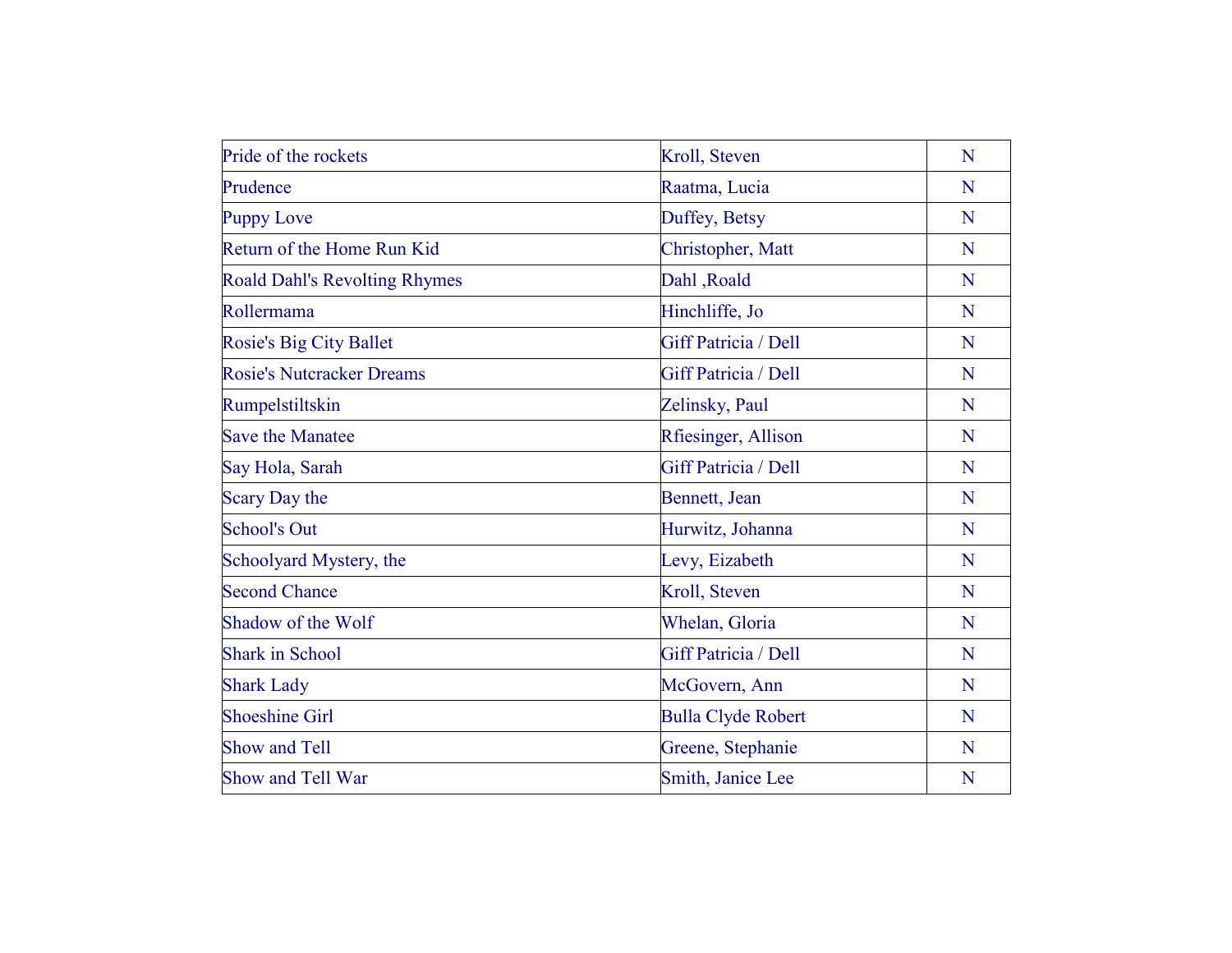| <b>Sidewalk Story</b>                     | Mathis, Sharon       | N |
|-------------------------------------------|----------------------|---|
| Silver                                    | Whelan, Gloria       | N |
| Simon and the Aliens                      | Mills, Eva           | N |
| Sip of Aesop, A                           | Yolen, JAne          | N |
| Skirt, the                                | Soto, Gary           | N |
| Slump the                                 | Kroll, Steven        | N |
| Smartest Bear and His Brother Oliver, the | Bach, Alice          | N |
| Sod Youses on the Great Plains            | Rounds, Glen         | N |
| Someone is Following PipRamsey            | Roy, Ron             | N |
| Something Queer  (series)                 | Levy, Eizabeth       | N |
| Song Lee  (series)                        | Kline, Suzy          | N |
| Splatter                                  | Marriott, Janice     | N |
| <b>Stage Fright</b>                       | Martin, Ann M.       | N |
| Stargazers, the                           | Gibbons, Gail        | N |
| <b>Starring Rosie</b>                     | Giff Patricia / Dell | N |
| Stellaluna                                | Cannon, Jannell      | N |
| Stories Huey tells the                    | Cameron, Ann         | N |
| Stories Julian Tells, the                 | Cameron, Ann         | N |
| Storm in the Night                        | Stolz, Mary          | N |
| Streak, the                               | Kroll, Steven        | N |
| <b>Strega Nona</b>                        | dePaloa, Tomie       | N |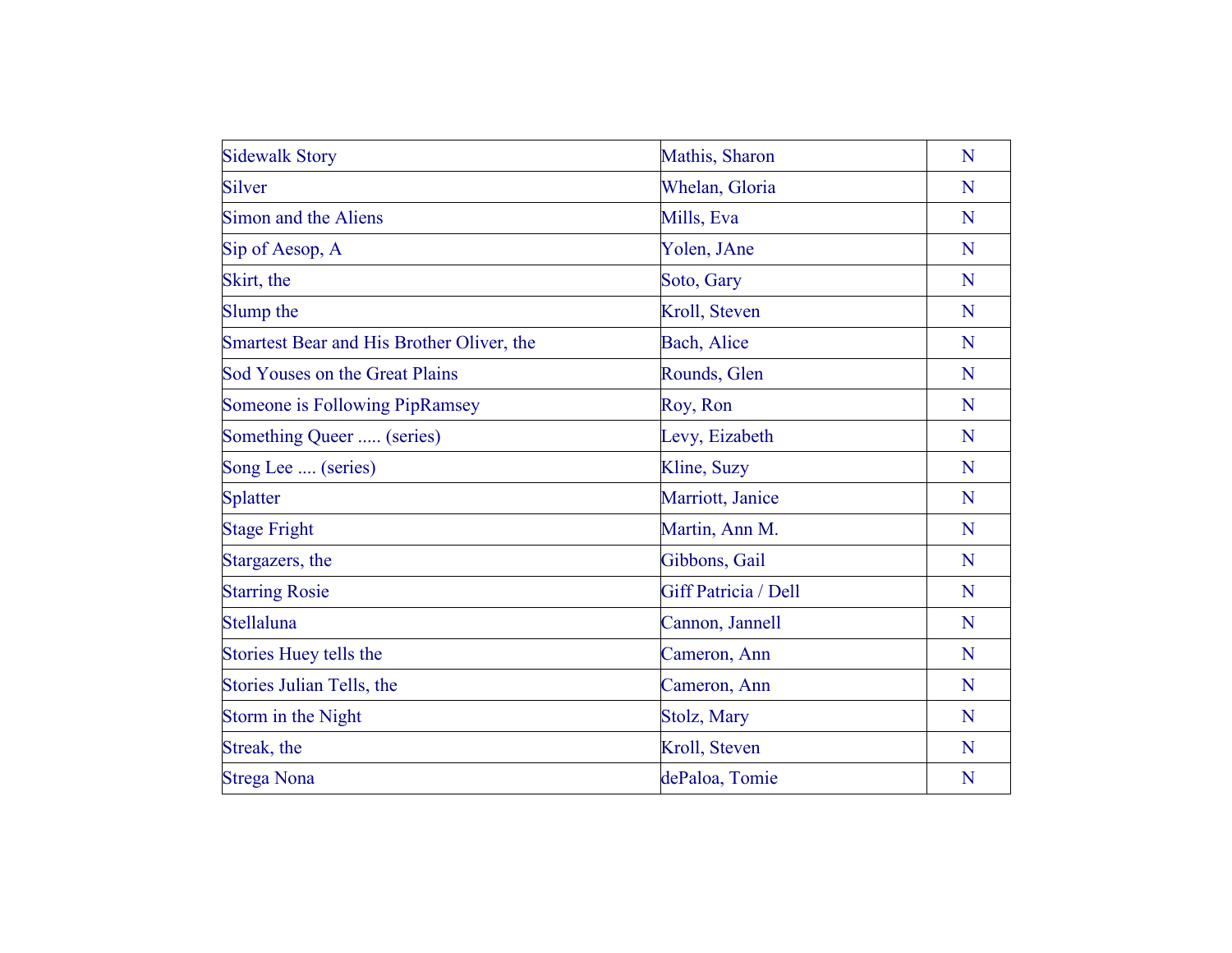| <b>Striped Ice Cream</b>                           | Lexau, Joan             | N |
|----------------------------------------------------|-------------------------|---|
| <b>Summer REading is Killing Me</b>                | Scieszka, Jon           | N |
| Ten O'Clock Club, the                              | <b>Beach York.Carol</b> | N |
| <b>Third Grade Bullies</b>                         | Levy, Eizabeth          | N |
| <b>Throw-Away Pets</b>                             | Duffey, Betsy           | N |
| Titantic, the Lost and Found                       | Donnelly, Judy          | N |
| To the Top!:/climbing the World's Highest Mountain | Kramer, Sudelle. A      | N |
| Toad For Tuesday, A                                | Erickson, Russell       | N |
| Tornadoes                                          | Hopping, Lorraine       | N |
| <b>Tractor Trailers</b>                            | Schaefer, Lola M.       | N |
| Trojan Horse, The: How the Greeks Won the War      | Little, Emily           | N |
| Trouble with buster                                | Lorimer, Janet          | N |
| <b>True Life Treasure Hunts</b>                    | Donnelly, Judy          | N |
| Under the Sea from A to Z                          | Doubliet                | N |
| We'll Never Forget you Roberto Clemente            | Engel, Trudie           | N |
| Whales' Song, the                                  | Sheldon, Dylan          | N |
| What Am I Made Of?                                 | <b>Bennett</b> , David  | N |
| What Can It Be?                                    | Schaefer, Lola M.       | N |
| What's the Matter With Herbie Jones?               | Kline, Suzy             | N |
| What's the Matter, Kelly Beans?                    | Enderle, Judith         | N |
| <b>When Clay Sings</b>                             | Baylor, Byrd            | N |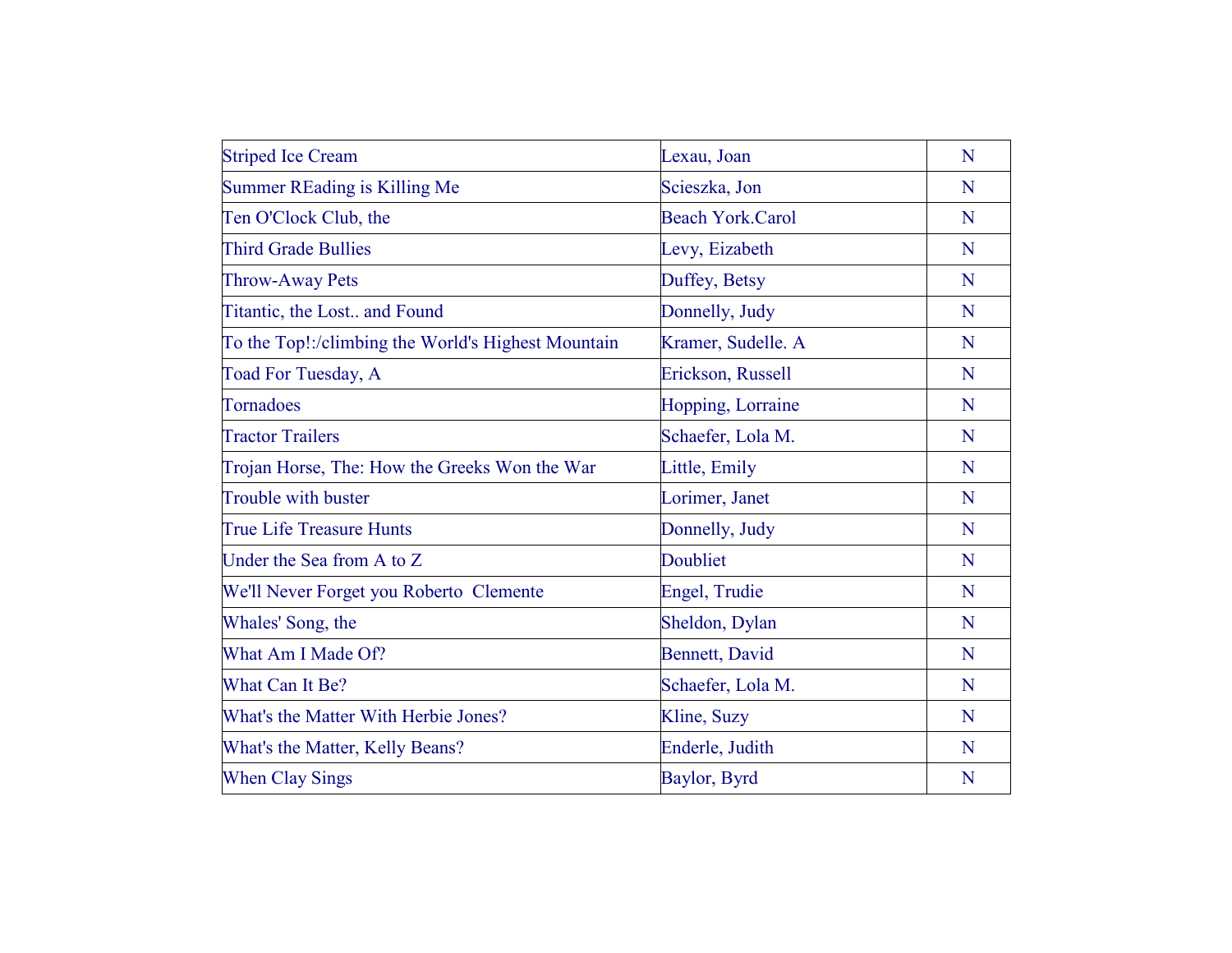| When I Forgot                               | Marriott, Janice           | N              |
|---------------------------------------------|----------------------------|----------------|
| <b>White Bird</b>                           | <b>Bulla Clyde Robert</b>  | N              |
| Wild Wild Sunflower Child                   | Carlstrom, Nancy White     | N              |
| Wild Willie and King Kyle Detectives        | Joosse, Barbara            | N              |
| Winged Colt of Casa Mia                     | Byars, Betsy               | N              |
| Wonderful Alexander and the Catwings        | Schindler, S.D.            | N              |
| <b>Wrong Way Around Magic</b>               | Chew, Ruth                 | N              |
| You Can't Eat Your Chicken Pox, Amber Brown | Danziger, Paula            | N              |
| <b>You're Out</b>                           | Knoll, Stephen             | N              |
| Zoo                                         | Gibbons, Gail              | N              |
| A Picture Book Of Benjamin Franklin         | Adler, David               | $\overline{O}$ |
| Abiyoyo                                     | Seeger, Pete Schlastic     | $\overline{O}$ |
| <b>Adventures</b> in Alaska                 | Kramer, S. A.              | $\overline{O}$ |
| <b>Adventures of Ali Baba Bernstein</b>     | Hurwitz, Johanna           | $\overline{O}$ |
| Aldo Ice Cream                              | Hurwitz, Johanna           | $\overline{O}$ |
| <b>Aldo Peanut Butter</b>                   | Hurwitz, Johanna           | $\Omega$       |
| Alexander and the  Very Bad Day             | Viorst, Judith             | $\overline{O}$ |
| Alexander Who Rich Last Sunday              | Viorst, Judith             | $\Omega$       |
| Ali Baba Bernstein, Lost and Found          | Hurwitz, Johanna           | $\overline{O}$ |
| Allen Jay and the Underground Railroad      | <b>Brill, Marlene Targ</b> | $\overline{O}$ |
| <b>Almost Starring Skinnybones</b>          | Park, Barbara              | $\overline{O}$ |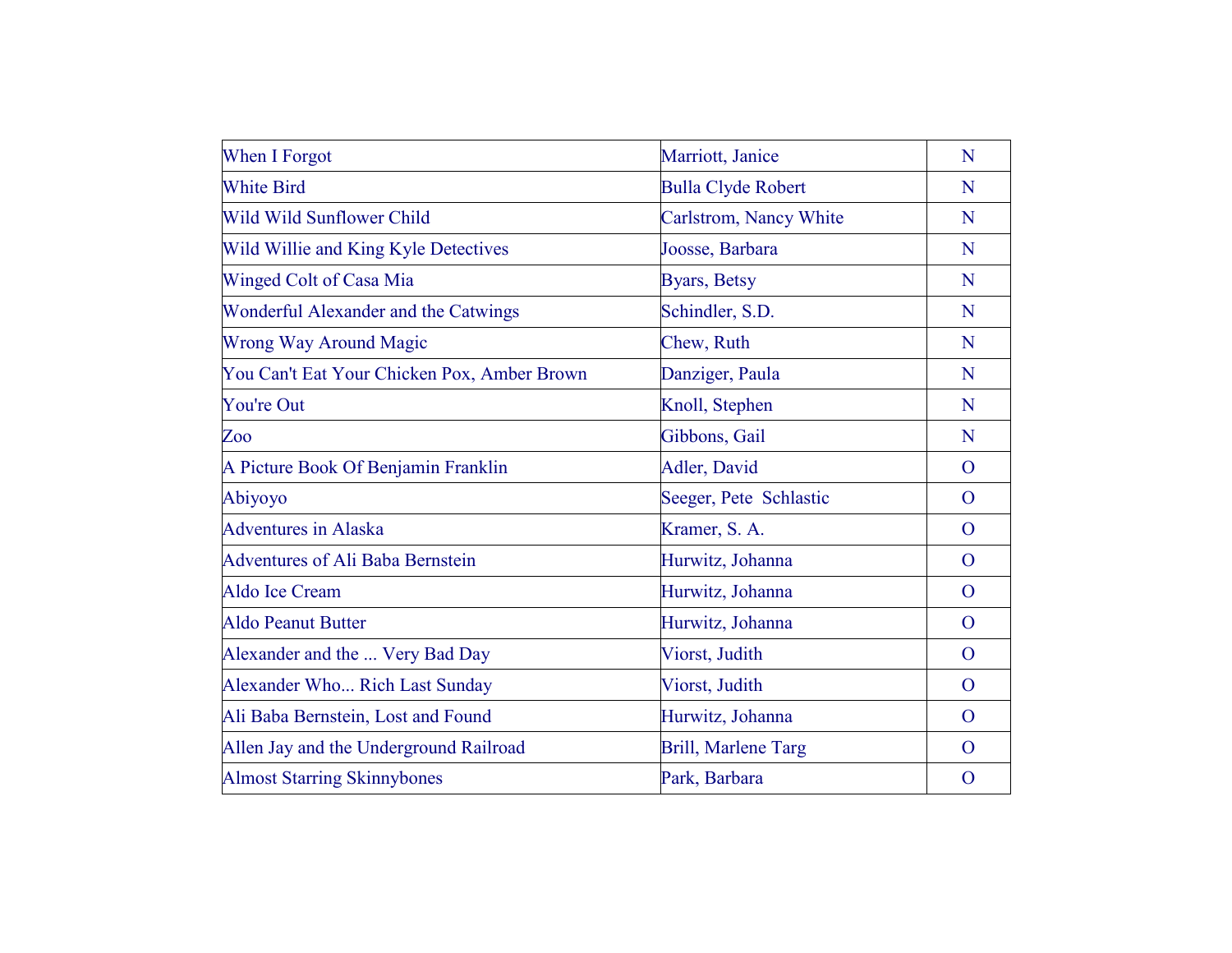| Amigo                                    | Baylor, Byrd        | $\mathbf{O}$   |
|------------------------------------------|---------------------|----------------|
| Amos Binder, Secret Agent                | Paulsen, Gary       | $\mathbf{O}$   |
| <b>Amy's Goose</b>                       | Holmes, Efner       | $\overline{O}$ |
| Anancy and Mr. Dry-Bone                  | French, Fiona       | $\overline{O}$ |
| Angel for Solomon Singer, An             | Rylant, Cynthia     | $\overline{O}$ |
| Angel Park Hoopstars: Nothing by Net     | Hugher, Dean        | $\mathbf{O}$   |
| Angel Park Soccer Stars: Backup Goalie   | Hugher, Dean        | $\overline{O}$ |
| <b>Angel Park Soccer Stars: Defense!</b> | Hugher, Dean        | $\overline{O}$ |
| Angel Park Soccer Stars: Psyched         | Hugher, Dean        | $\overline{O}$ |
| <b>Angel's Mother's Boyfriend</b>        | Delton, Judy        | $\mathbf{O}$   |
| Angry Bull and other Cases, the          | Simon, Seymour      | $\mathbf{O}$   |
| <b>Animals Born Alive and Well</b>       | Heller, Ruth        | $\mathbf{O}$   |
| <b>Ant Cities</b>                        | Dorros, Arthur      | $\mathbf{O}$   |
| <b>Baby Animal Zoo</b>                   | Martin, Ann M.      | $\overline{O}$ |
| <b>Baby Sitters Club Mystery series</b>  | Martin, Ann M.      | $\overline{O}$ |
| <b>Back Home</b>                         | Pinkey, Gloria Jean | $\overline{O}$ |
| <b>Back Yard Angel</b>                   | Delton, Judy        | $\overline{O}$ |
| Baseball Challenge and Other Cases, the  | Simon, Seymour      | $\overline{O}$ |
| <b>Baseball Fever</b>                    | Hurwitz, Johanna    | $\overline{O}$ |
| <b>Baseball Megastars</b>                | Weber, Bruce        | $\mathbf{O}$   |
| <b>Baseball Saved Us</b>                 | Mochizuki, Ken      | $\mathbf{O}$   |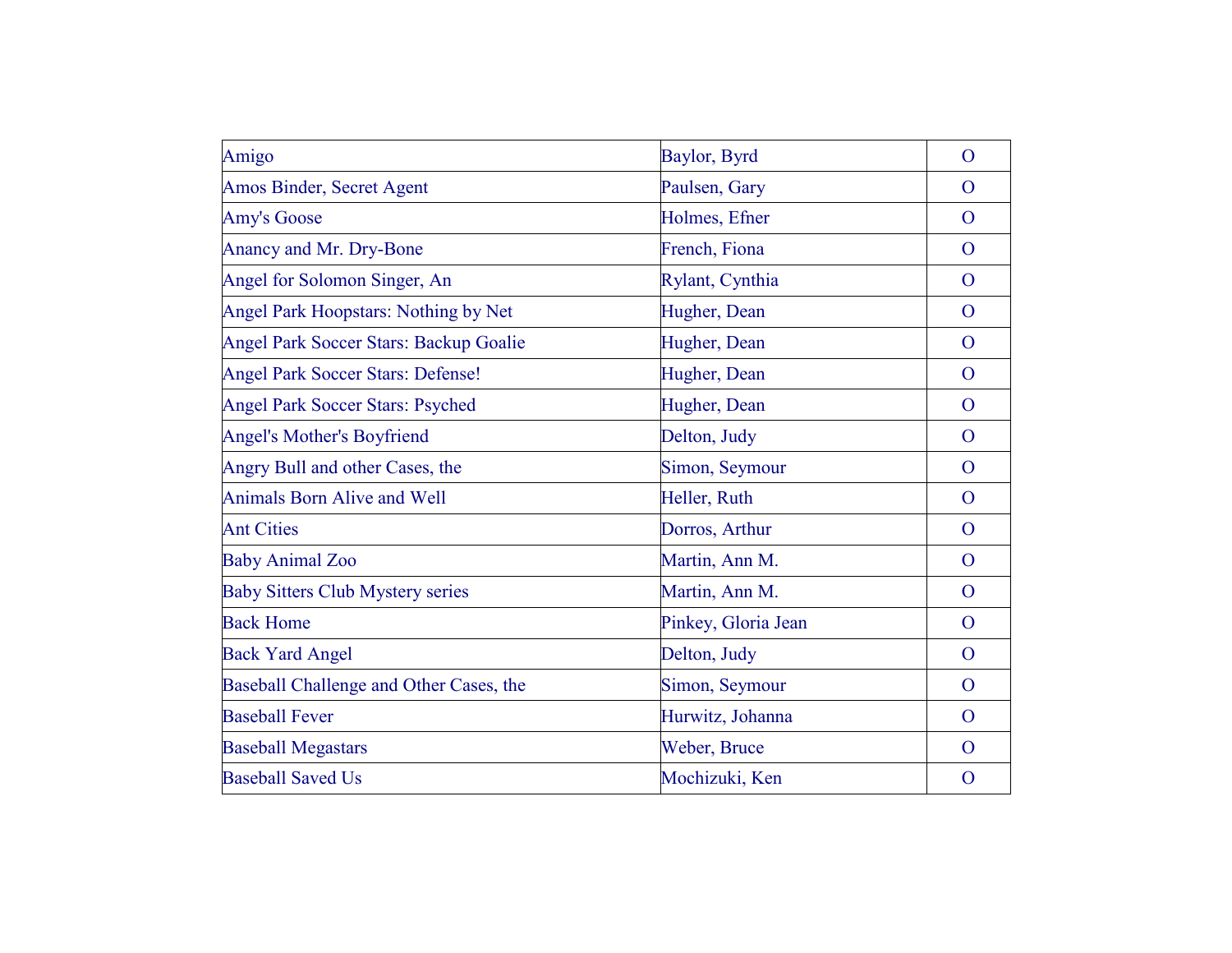| <b>Baseball's Best: Five True Stories</b> | Gutelle, Andrew           | $\overline{O}$ |
|-------------------------------------------|---------------------------|----------------|
| <b>Bats</b>                               | Gibbons, Gail             | $\Omega$       |
| <b>Bats</b>                               | Holmes, Kevin J.          | $\overline{O}$ |
| Beacons of Light: Lighthouses             | Gibbons, Gail             | $\overline{O}$ |
| <b>Bears</b>                              | Holmes, Kevin J.          | $\overline{O}$ |
| <b>Beatrix Potter</b>                     | Wallner, Alexandra        | $\overline{O}$ |
| <b>Bees</b>                               | Holmes, Kevin J.          | $\overline{O}$ |
| <b>Beezus and Ramona</b>                  | Cleary, Beverly           | $\Omega$       |
| <b>Best Wishes</b>                        | Rylant, Cynthia           | $\overline{O}$ |
| <b>Big Boy</b>                            | Mollel, Tolowa, M.        | $\overline{O}$ |
| <b>Black and White</b>                    | Macaulay, David           | $\overline{O}$ |
| Blind Pony, the                           | Betancourt, Jeanne        | $\Omega$       |
| Blossom and the Green Phantom, the        | Byars, Betsy              | $\mathbf{O}$   |
| Blossom Meets The Vulture Lady. the       | Byars, Betsy              | $\overline{O}$ |
| <b>Blossom Promise, A</b>                 | <b>Byars</b> , Betsy      | $\overline{O}$ |
| Bobsledding and the Luge                  | Brimmer, Larry            | $\overline{O}$ |
| <b>Book of Foolish Machinery</b>          | Reigot, Betty             | $\overline{O}$ |
| Bookworm Who Hatched, A                   | Aardema, Verna            | $\Omega$       |
| Borreguita and the CoyoteMexico           | Aardema, Verna            | $\overline{O}$ |
| Box Car Children, series                  | Warner, Gertrude Chandler | $\overline{O}$ |
| Broken Window and Other Cases, the        | Simon, Seymour            | $\overline{O}$ |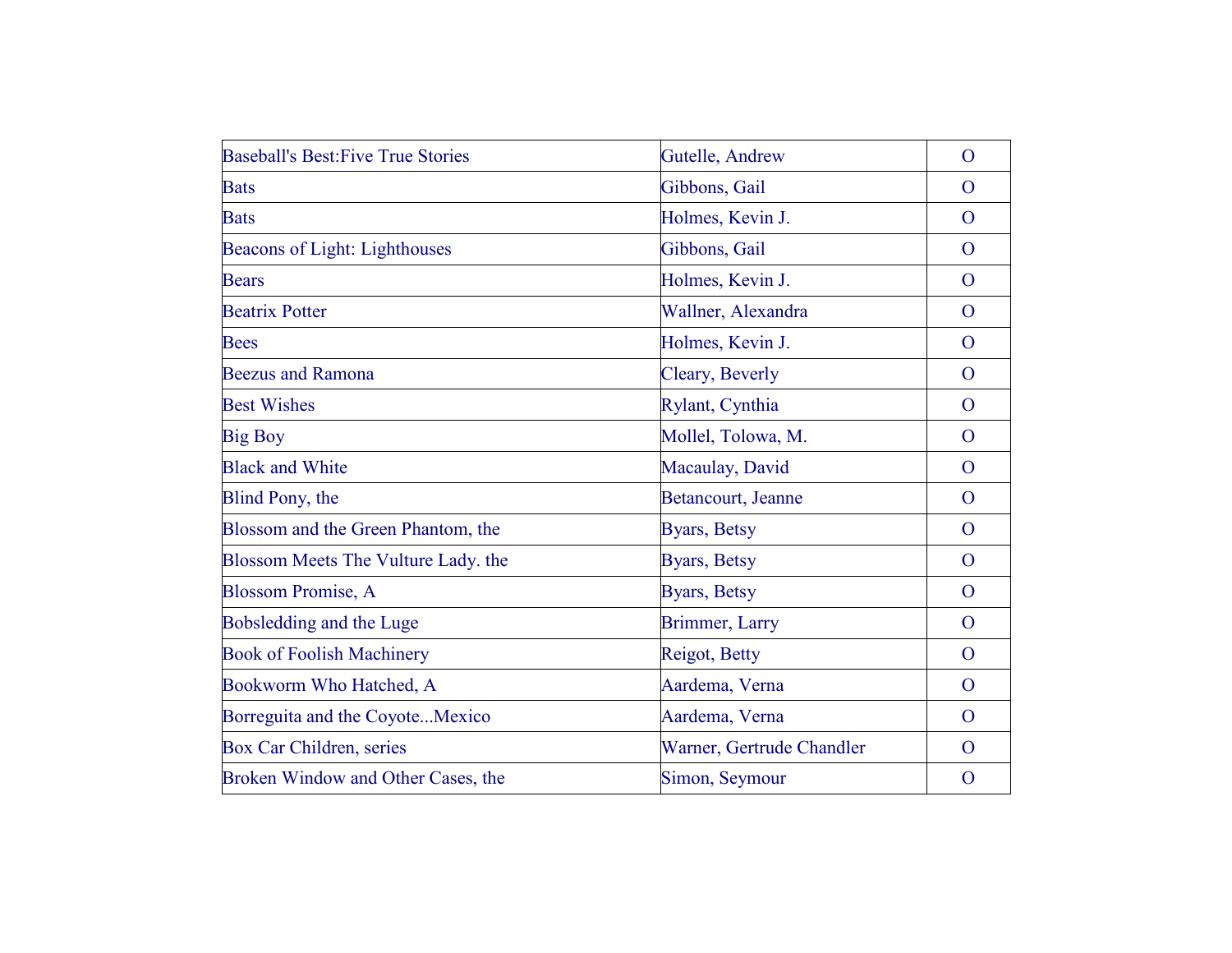| <b>Brown Sunshine of Sawdust Valley</b>            | Henry, Marguerite     | $\mathbf{O}$   |
|----------------------------------------------------|-----------------------|----------------|
| <b>Bugs</b>                                        | Parker, Nancy Winslow | $\Omega$       |
| Bugs, the Goats, and the Little Pink Pig           | Parker & Wright       | $\overline{O}$ |
| Can You Imagine?                                   | McKissack, Patricia   | $\overline{O}$ |
| Case of the Dirty Bird, the                        | Paulsen, Gary         | $\mathbf{O}$   |
| Case of the Missing Ruby and Other Stories         | Myers, Walters        | $\mathbf{O}$   |
| Case of the Stolen Code Book                       | Rinkoff, B.           | $\overline{O}$ |
| <b>Cat Crazy</b>                                   | Baglio, Ben M.        | $\overline{O}$ |
| Cat's Meow, the                                    | Soto, Gary            | $\Omega$       |
| Chameleon the Spy and the Terrible                 | Massie, Diane         | $\overline{O}$ |
| <b>Chick Challenge</b>                             | Baglio, Ben M.        | $\overline{O}$ |
| <b>Chocolate Fever</b>                             | Smith, Robert         | $\overline{O}$ |
| Christmas Toy, The                                 | Barkar, Joanne        | $\overline{O}$ |
| Cinderella Bigfoot                                 | Thaler, Mike          | $\overline{O}$ |
| <b>Class Clown</b>                                 | Hurwitz, Johanna      | $\mathbf{O}$   |
| <b>Class President</b>                             | Hurwitz, Johanna      | $\overline{O}$ |
| Clue Jr: The Case of the Chocolate Fingerprints    | Hinter, Parker C.     | $\overline{O}$ |
| Comeback Dog, the                                  | Thomas, Jane Resh     | $\Omega$       |
| Courage of Sarah Noble, the                        | Dalgliesh, Alice      | $\overline{O}$ |
| <b>Cowpokes and Desperadoes</b>                    | Paulsen, Gary         | $\overline{O}$ |
| Creature from Beneath the Ice and Other Cases, the | Simon, Seymour        | $\overline{O}$ |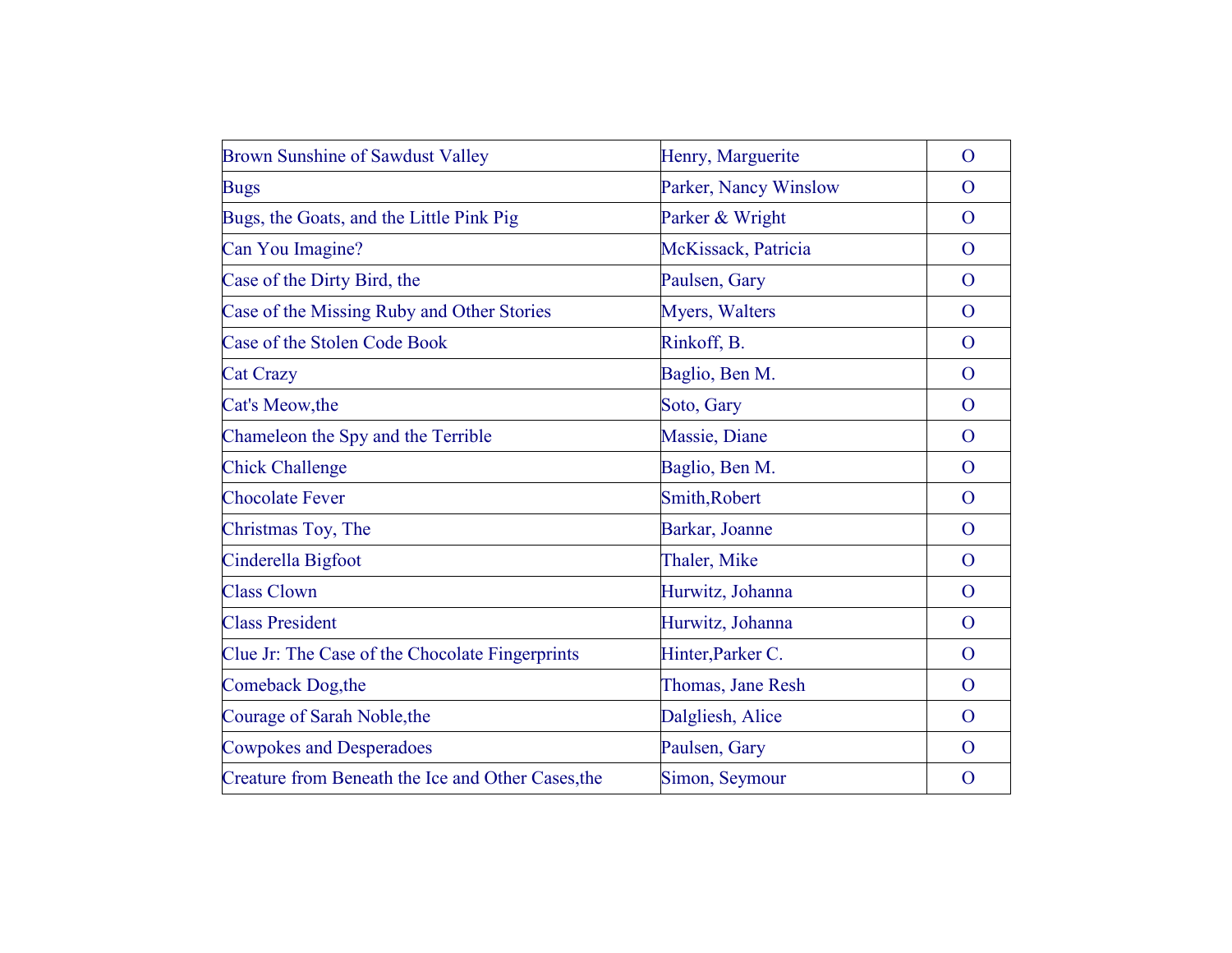| <b>Cross Country Cat</b>                      | Calhoun, Mary         | $\overline{O}$ |
|-----------------------------------------------|-----------------------|----------------|
|                                               |                       |                |
| Crowded Dock and Other Cases, the             | Simon, Seymour        | $\overline{O}$ |
| Crying Rocks and other Cases, the             | Simon, Seymour        | $\Omega$       |
| Dangerous Comet and Other Cases, the          | Simon, Seymour        | $\mathbf{O}$   |
| <b>Detective Pony</b>                         | Betancourt, Jeanne    | $\overline{O}$ |
| <b>Dinosaur Bones</b>                         | Aliki                 | $\overline{O}$ |
| Disappearing Cookies and Other cases, the     | Simon, Seymour        | $\overline{O}$ |
| Disappearing Ice Cream and Other Cases, the   | Simon, Seymour        | $\overline{O}$ |
| Disappearing Snowball and Other Cases, the    | Simon, Seymour        | $\overline{O}$ |
| Distant Stars and Other Cases, the            | Simon, Seymour        | $\overline{O}$ |
| Does Third Grade Last Forever                 | Schanback, Mindy      | $\overline{O}$ |
| Doggy Dare                                    | Baglio, Ben M.        | $\overline{O}$ |
| Dogs Don't Tell Jokes                         | Sachar, Louis         | $\overline{O}$ |
| <b>Dolphins</b>                               | Holmes, Kevin J.      | $\overline{O}$ |
| Don't Hury My Pony                            | Betancourt, Jeanne    | $\overline{O}$ |
| <b>Dragon Bones</b>                           | Hindman, Paul         | $\mathbf{O}$   |
| <b>Duckling Diary</b>                         | Baglio, Ben M.        | $\overline{O}$ |
| Eleanor Rossevelt: Fighter for Social Justice | Weil, Ann/ Aladdin    | $\overline{O}$ |
| Enormous Potato, the                          | McKissack, Patricia   | $\overline{O}$ |
| <b>Figure Skating</b>                         | <b>Bright, Robert</b> | $\mathbf{O}$   |
| Fire! Fire!                                   | Medearis, Angela      | $\mathbf{O}$   |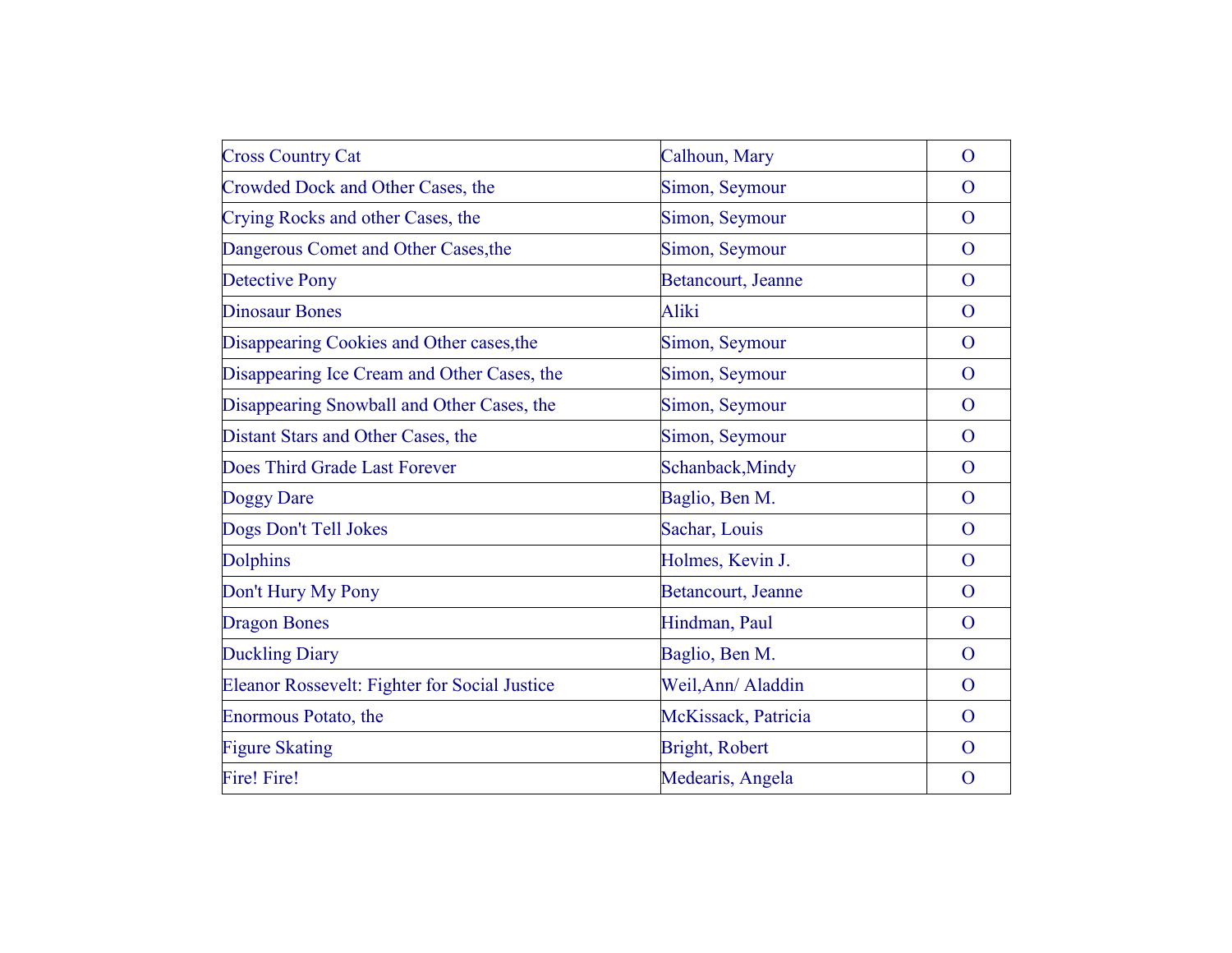| <b>Flossie and the Fox</b>            | Tangborn, Wendell V. | $\overline{O}$ |
|---------------------------------------|----------------------|----------------|
| Georgie and the Robbers               | Jones, Marcia T      | $\Omega$       |
| Gerbil Genius                         | Baglio, Ben M.       | $\overline{O}$ |
| Germany                               | Dahl, Michael        | $\overline{O}$ |
| Gertie's Green Thumb                  | Dexter, Catherine    | $\mathbf{O}$   |
| Ghana                                 | Davis, Lucille       | $\mathbf{O}$   |
| <b>Ghost of Sifty Sifty Sam</b>       | McKenna, Colleen     | $\overline{O}$ |
| Ghost Pony, The                       | Betancourt, Jeanne   | $\overline{O}$ |
| Gigantic Ants and Other Cases, The    | Simon, Seymour       | $\overline{O}$ |
| <b>Give Me Back My Pony</b>           | Betancourt, Jeanne   | $\overline{O}$ |
| <b>Glaciers</b>                       | Cleary, Beverly      | $\overline{O}$ |
| Godzilla Ate my Homework              | Jones, Marcia        | $\overline{O}$ |
| <b>Going West</b>                     | Van Leeuwen, Jean    | $\mathbf{O}$   |
| Good Grief, Third Grade               | McKenna, Colleen     | $\overline{O}$ |
| Gorgonzola Zombies In The Park        | Levy, Eizabeth       | $\overline{O}$ |
| <b>Grace The Pirate</b>               | Lasky, Kathryn       | $\Omega$       |
| Grizzly Mistakes and Other Cases, The | Simon, Seymour       | $\mathbf{O}$   |
| Growing Up Feet, The                  | Baylor, Byrd         | $\overline{O}$ |
| Guinea Pig Gang                       | Baglio, Ben M.       | $\overline{O}$ |
| Halloween Horror and Other Cases, The | Simon, Seymour       | $\overline{O}$ |
| <b>Hamster Hotel</b>                  | Baglio, Ben M.       | $\mathbf{O}$   |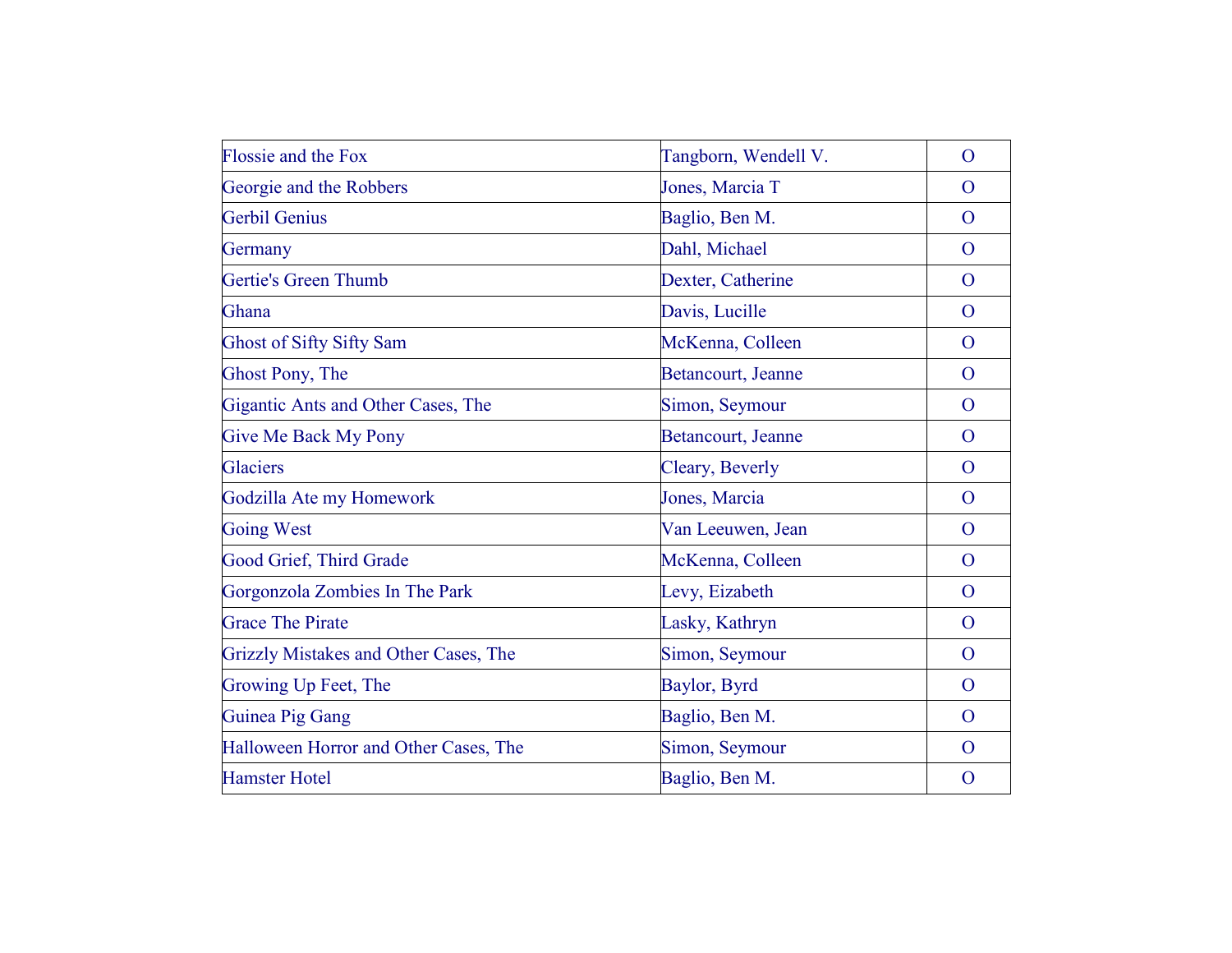| <b>Hansel and Gretel</b>              | Cleary, Beverly                                | $\overline{O}$ |
|---------------------------------------|------------------------------------------------|----------------|
| <b>Happily Ever After</b>             | Quindlen, Anna                                 | $\overline{O}$ |
| Harriet's Hare                        | King-Smith, Dick                               | $\overline{O}$ |
| Harry Houdini: Young Magician         | <b>Childhood of Famous</b><br>Americans/series | $\overline{O}$ |
| <b>Haunting of Grade Three</b>        | MacCarone, Grace                               | $\Omega$       |
| Hawk, I'm Your Brother                | Gibbons, Gail                                  | $\overline{O}$ |
| <b>Head For The Hills</b>             | Simon, Seymour                                 | $\overline{O}$ |
| Heavy Weight and Other Cases, The     | Simon, Seymour                                 | $\overline{O}$ |
| Helen Keller: From Tragedy to Triumph | <b>Childhood of Famous</b><br>Americans/series | $\overline{O}$ |
| Hello Mrs. Piggle-Wiggle              | MacDonald, Betty                               | $\overline{O}$ |
| Henry aand the Paper Route            | Cleary, Beverly                                | $\overline{O}$ |
| <b>Henry and Beezus</b>               | Cleary, Beverly                                | $\Omega$       |
| <b>Henry and Ribsy</b>                | Cleary, Beverly                                | $\overline{O}$ |
| Henry and the Clubhouse               | Cleary, Beverly                                | $\overline{O}$ |
| Henry Ford: Young Man with Ideas      | <b>Childhood of Famous</b><br>Americans/series | $\overline{O}$ |
| <b>Henry Huggins</b>                  | Cleary, Beverly                                | $\overline{O}$ |
| <b>Her Seven Brothers</b>             | Goble, Paul                                    | $\overline{O}$ |
| Hilda the Hen Who Wouldn't Give Up    | Mathis, Sharon                                 | $\overline{O}$ |
| Hot and Cold Summer, The              | Hurwitz, Johanna                               | $\Omega$       |
| <b>Houdini's Last Trick</b>           | Hass, E.A.                                     | $\mathbf{O}$   |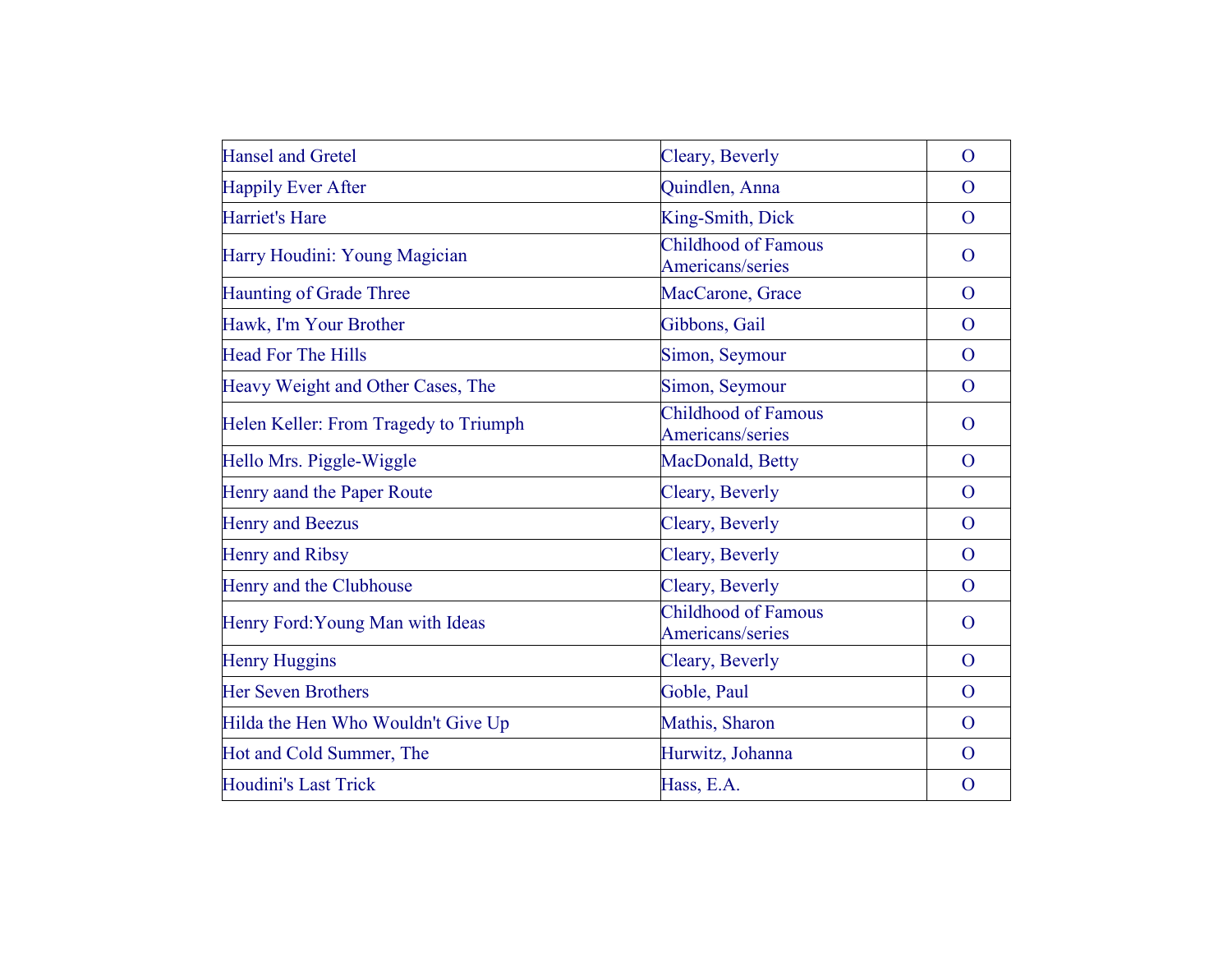| How a House Is Built                              | Joosse, Barbara                         | $\overline{O}$ |
|---------------------------------------------------|-----------------------------------------|----------------|
| Howling Dog and Other Cases, the                  | Simon, Seymour                          | $\Omega$       |
| <b>Hundred Dresses</b>                            | Estes, Eleanor                          | $\overline{O}$ |
| Hurary For Ali Baba Bernstein                     | Hurwitz, Johanna                        | $\overline{O}$ |
| Hurricane Machine and Other Cases, the            | Simon, Seymour                          | $\mathbf{O}$   |
| Hypnotized Frog and Other Cases, the              | Simon, Seymour                          | $\Omega$       |
| I am Rosa Parks                                   | Parks, Rosa                             | $\overline{O}$ |
| I Love you the Purplest                           | dePaloa, Tomie                          | $\Omega$       |
| I Want a Pony                                     | Betancourt, Jeanne                      | $\mathbf{O}$   |
| Icy Question and Other Cases, the                 | Simon, Seymour                          | $\Omega$       |
| Impossible Bend and Other Cases, the              | Simon, Seymour                          | $\overline{O}$ |
| Incredible Shrinking Machine and Other Cases, the | Simon, Seymour                          | $\Omega$       |
| <b>Indian Summer</b>                              | dePaloa, Tomie                          | $\mathbf{O}$   |
| Indian-Head Pennies and Other Cases, the          | Simon, Seymour                          | $\overline{O}$ |
| <b>Invisible Stanley</b>                          | Brown, Jeff                             | $\overline{O}$ |
| Iron Giant, the                                   | Hughes, Ted                             | $\overline{O}$ |
| Is There Life in Outer Space?                     | <b>Branley, Franklyn</b>                | $\overline{O}$ |
| Jackie Robinson: Baseball's  Leaguer              | Greene, Carol                           | $\overline{O}$ |
| Jason and the Aliens Down the Street              | Greer, Gery and Ruddick, Bob            | $\overline{O}$ |
| Jo Jo Wins Again                                  | Sachs, Marilyn                          | $\mathbf{O}$   |
| John F. Kennedy: America's Youngest President     | Childhood of Famous<br>Americans/series | $\Omega$       |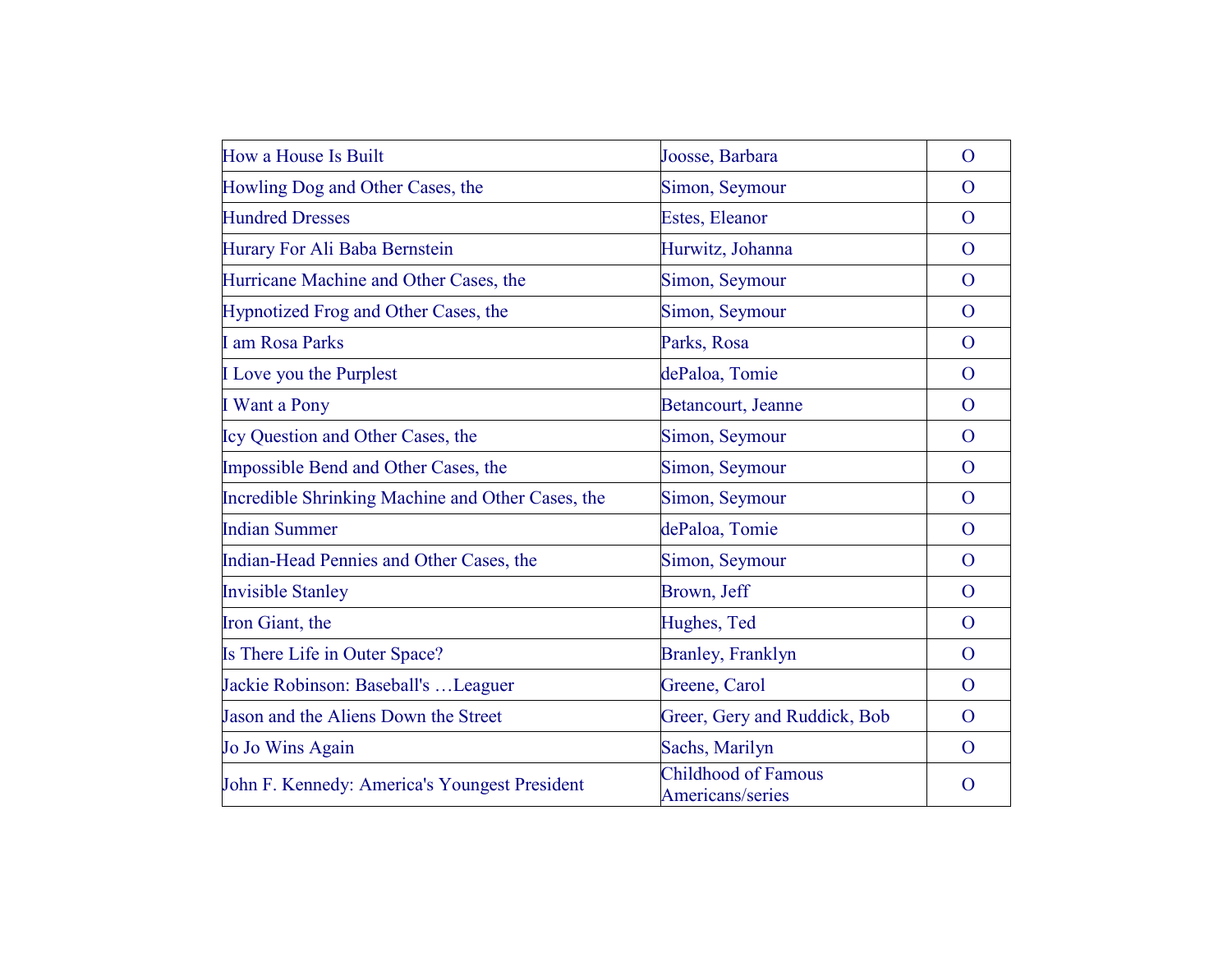| <b>John Henry</b>                                     | Rosales, Melodye                               | $\mathbf{O}$   |
|-------------------------------------------------------|------------------------------------------------|----------------|
| <b>Just Plain Cat</b>                                 | Robinson, Nancy K.                             | $\overline{O}$ |
| Just Tell Me When We're Dead                          | Clifford, Eth                                  | $\overline{O}$ |
| Key to the Playhouse                                  | York, Carol                                    | $\overline{O}$ |
| Kid in the Red Jacket, the                            | Park, Barbara                                  | $\overline{O}$ |
| King's Equal, the                                     | Paterson, Katherine                            | $\mathbf{O}$   |
| Kristy and the Walking Disaster                       | Martin, Ann M.                                 | $\overline{O}$ |
| <b>Lamb Lessons</b>                                   | Baglio, Ben M.                                 | $\mathbf{O}$   |
| Langston Hughes: Young Black Poet                     | <b>Childhood of Famous</b><br>Americans/series | $\mathbf{O}$   |
| Laura Ingall Wilder                                   | Allen, Thomas, B.                              | $\mathbf{O}$   |
| Laura Ingall Wilder: Author of the Little House Books | Greene, Carol                                  | $\overline{O}$ |
| Legend of Scarface, The                               | San Souci, Robert D.                           | $\mathbf{O}$   |
| Legend of the Bluebonnet, The                         | dePaloa, Tomie                                 | $\mathbf{O}$   |
| Legend of the Indian Paintbrush, The                  | Moore, L.                                      | $\mathbf{O}$   |
| Liar, Liar, Pants on Fire                             | Korman, Gordon                                 | $\mathbf{O}$   |
| Little Miss Stonybrook and Dawn                       | Martin, Ann M.                                 | $\overline{O}$ |
| <b>Little Pear</b>                                    | Lattimore, Eleanor, F.                         | $\overline{O}$ |
| Little Pear and his Friend                            | Lattimore, Eleanor, F.                         | $\mathbf{O}$   |
| <b>Little Red Riding Hood</b>                         | <b>Woodruff, Elvira</b>                        | $\overline{O}$ |
| Llama in the Family, A                                | Hurwitz, Johanna                               | $\mathbf{O}$   |
| Lon Po Po: A Red-Riding Hood Story from China         | Young, Ed                                      | $\mathbf{O}$   |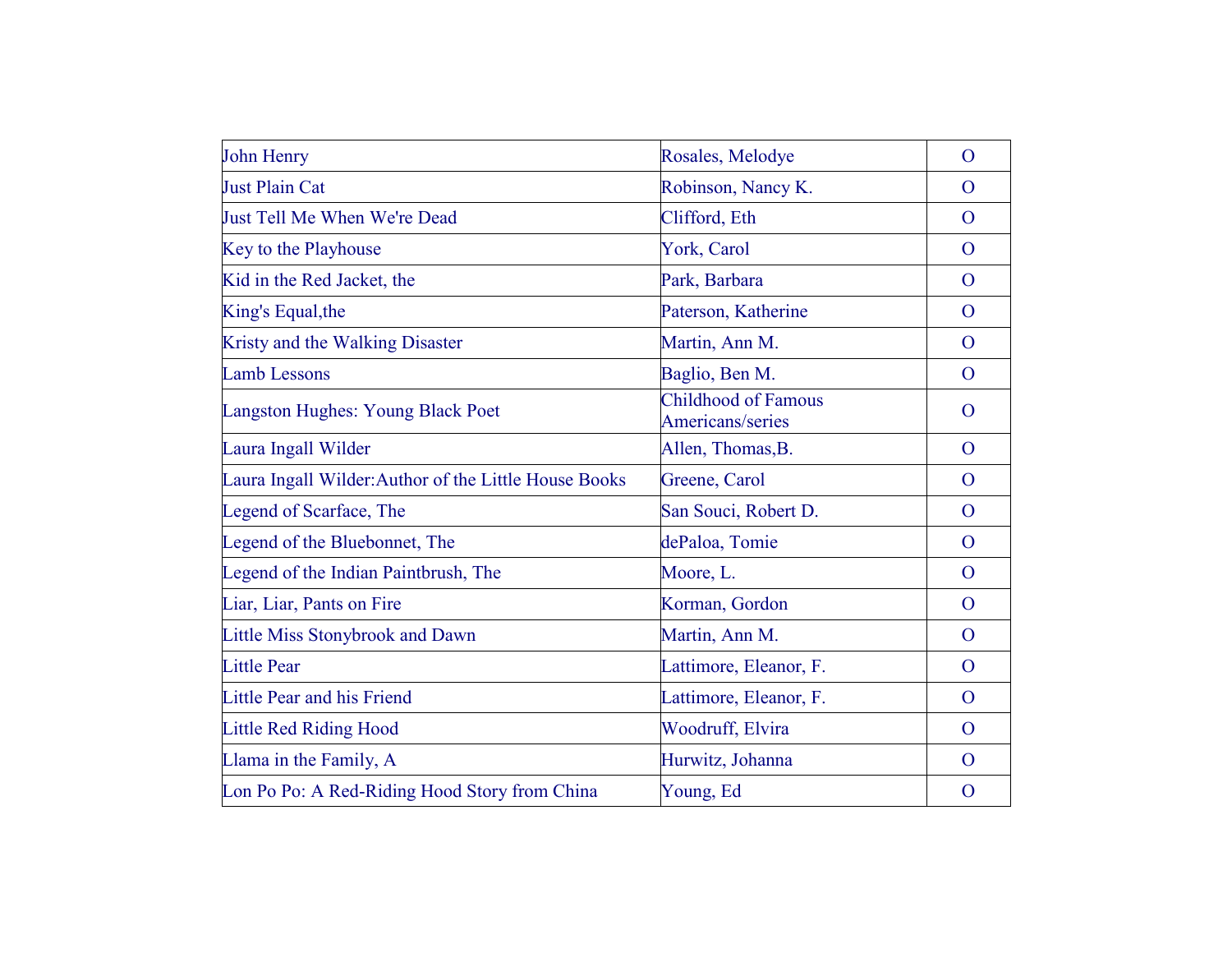| Look Out Washington D.C.!                     | Giff Patricia / Dell                           | $\overline{O}$ |
|-----------------------------------------------|------------------------------------------------|----------------|
| Lost Continent and Other Cases, the           | Simon, Seymour                                 | $\overline{O}$ |
| Lost Hikers and Other Cases, the              | Simon, Seymour                                 | $\overline{O}$ |
| Lou Gehrig: One of Baseball's Best            | Childhood of Famous<br>Americans/series        | $\overline{O}$ |
| Louhi Witch of North Farm                     | DeGerez, Toni                                  | $\overline{O}$ |
| Louisa May Alcott: Young Novelist             | <b>Childhood of Famous</b><br>Americans/series | $\overline{O}$ |
| Ma Pa and Dracula                             | Martine, Ann M.                                | $\mathbf{O}$   |
| <b>Magic Spectacles</b>                       | Kellogg, Steven                                | $\mathbf{O}$   |
| Make a Wish, Molly                            | Cohen, Barbara                                 | $\mathbf{O}$   |
| Marie Curie                                   | Gibbons, Gail                                  | $\overline{O}$ |
| Mark Twain: Young Writer                      | <b>Childhood of Famous</b><br>Americans/series | $\overline{O}$ |
| Martha Washington: America's First Tirst Lady | <b>Childhood of Famous</b><br>Americans/series | $\mathbf{O}$   |
| Martin Luther KingJr.: Young Man with A Dream | <b>Childhood of Famous</b><br>Americans/series | $\overline{O}$ |
| Mary McLeod Bethune                           | Greenfield, Eloise                             | $\overline{O}$ |
| Mary Todd Lincoln: Girl of the Bluegrass      | <b>Childhood of Famous</b><br>Americans/series | $\overline{O}$ |
| Maxie, Rosie, and Earl-Partners in Grime      | Park, Barbara                                  | $\mathbf{O}$   |
| Meet George Washington                        | Heilbroner, Joan                               | $\overline{O}$ |
| Meg Mackintosh series                         | Landon. Lucinda                                | $\mathbf{O}$   |
| Melting Snow Sculptures and Other Cases, the  | Simon, Seymour                                 | $\mathbf{O}$   |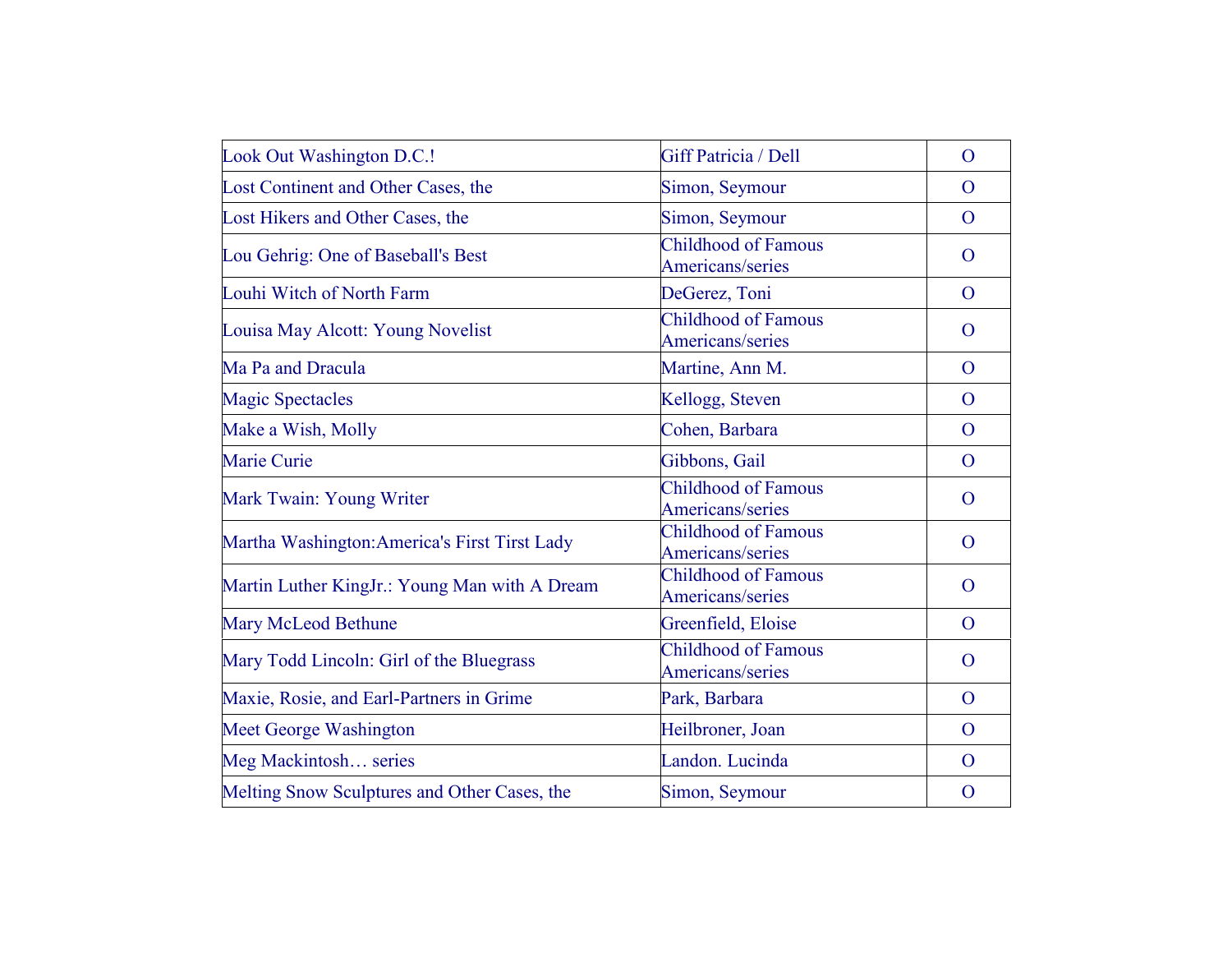| Memory Coat, the                              | Cameron, Ann                                   | $\overline{O}$ |
|-----------------------------------------------|------------------------------------------------|----------------|
| Mexico                                        | Dahl, Roald                                    | $\overline{O}$ |
| Mieko and the Fifth Treasure                  | Coerr, Eleanor                                 | $\overline{O}$ |
| <b>Mike Fink</b>                              | Cleary, Beverly                                | $\overline{O}$ |
| Mitch and Amy                                 | Cleary, Beverly                                | $\mathbf{O}$   |
| <b>Molly Pitcher: Young Patriot</b>           | <b>Childhood of Famous</b><br>Americans/series | $\mathbf{O}$   |
| Moon Book, the                                | Atwater, Richard                               | $\overline{O}$ |
| Moonwalk: The First Trip to the Moon          | Donnelly, Judy                                 | $\overline{O}$ |
| Most Beautiful Place in the World, The        | Hurwitz, Johanna                               | $\overline{O}$ |
| Most Wonderful Doll in the World              | McGinley, Phyllis                              | $\overline{O}$ |
| Mouse and the Motorcycle, The                 | Cleary, Beverly                                | $\overline{O}$ |
| <b>Mouse Magic</b>                            | Baglio, Ben M.                                 | $\overline{O}$ |
| Mrs. Piggle-Wiggle's Farm                     | MacDonald, Betty                               | $\overline{O}$ |
| Mrs. Piggle-Wiggle's Magic                    | MacDonald, Betty                               | $\overline{O}$ |
| Much Ado About Aldo                           | Hurwitz, Johanna                               | $\mathbf{O}$   |
| <b>Muggie Maggie</b>                          | Cleary, Beverly                                | $\mathbf{O}$   |
| My Mother Got Married and other Disasters     | Park, Barbara                                  | $\overline{O}$ |
| Mysterious Green Swimmer and Other Cases, the | Simon, Seymour                                 | $\mathbf{O}$   |
| Mysterious Tracks and Other Cases, the        | Simon, Seymour                                 | $\overline{O}$ |
| Mystery on October Road                       | Herzig, Alison                                 | $\mathbf{O}$   |
| Neil Armstrong: Young Flyer                   | <b>Childhood of Famous</b>                     | $\mathbf{O}$   |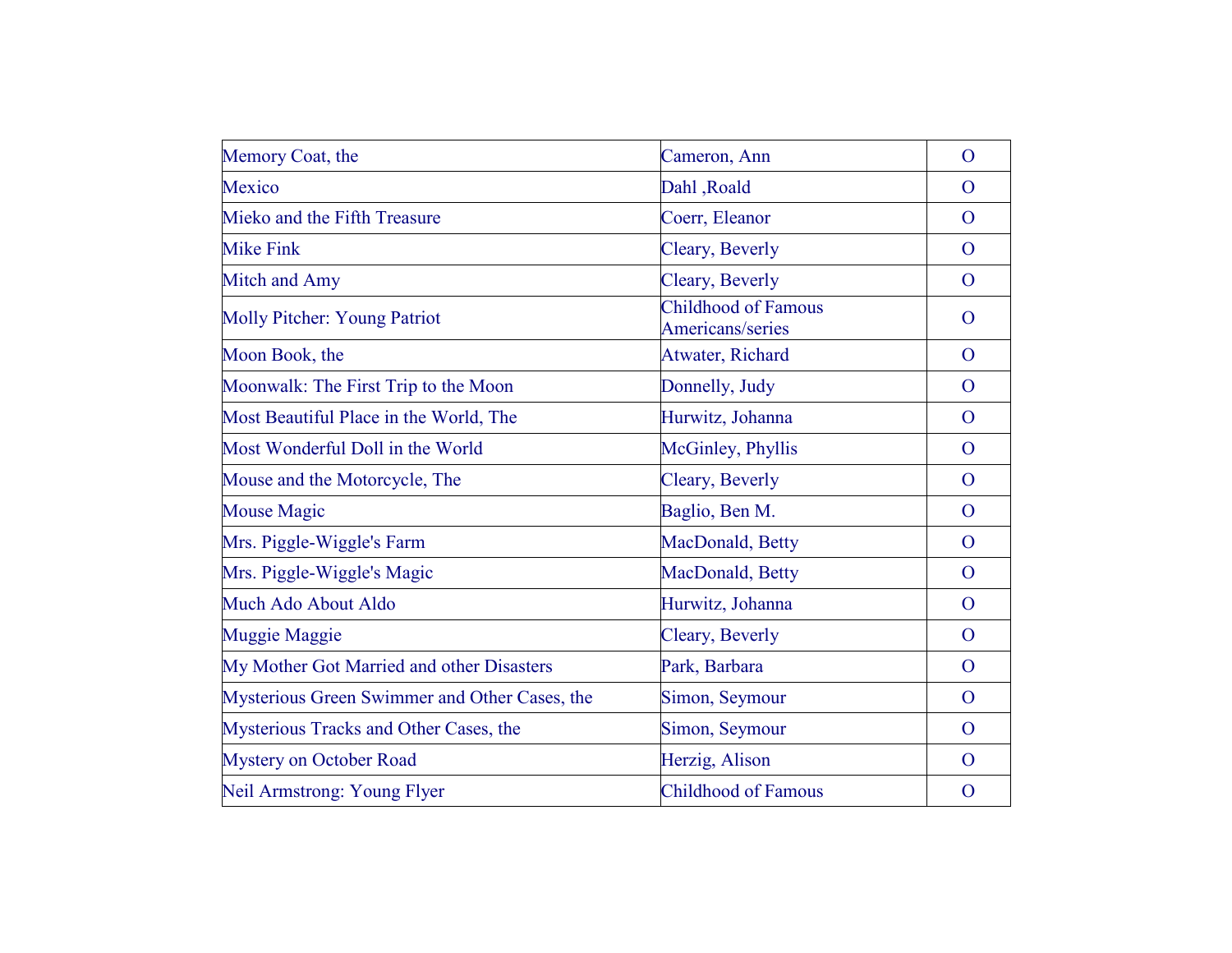|                                       | Americans/series     |                |
|---------------------------------------|----------------------|----------------|
| Netherlands, the                      | Dahl, Michael        | $\overline{O}$ |
| <b>Nettie's Trip South</b>            | Yolen, Jane          | $\overline{O}$ |
| Never Hit a Ghost with a Baseball Bat | Clifford, Eth        | $\overline{O}$ |
| New Coat for Anna, A                  | Ziefert, Harriet     | $\overline{O}$ |
| <b>Next Stop - New York City</b>      | Giff Patricia / Dell | $\overline{O}$ |
| <b>No Dogs Allowed</b>                | Cutler, Jane         | $\overline{O}$ |
| No One is Going to Nashville          | Jukes, Mavis         | $\overline{O}$ |
| Not Just Anybody Family, the          | <b>Byars</b> , Betsy | $\overline{O}$ |
| Not-So Dead Fish and Other Cases, the | Simon, Seymour       | $\mathbf{O}$   |
| <b>Oh Boy Boston</b>                  | Giff Patricia / Dell | $\overline{O}$ |
| <b>Old Bafonq</b>                     | dePaloa, Tomie       | $\overline{O}$ |
| On Line Spaceman and Other Cases, the | Simon, Seymour       | $\overline{O}$ |
| Once A Mouse                          | Brown, Marcia        | $\mathbf{O}$   |
| <b>Otis Spofford</b>                  | Cleary, Beverly      | $\overline{O}$ |
| <b>Owl Moon</b>                       | Yolen, Jane          | $\overline{O}$ |
| Pablo Picasso                         | Lepscky, Ibi         | $\overline{O}$ |
| Patrick Boyle is Full of Blarney      | Armstrong, Jennifer  | $\overline{O}$ |
| Paul Bunyan                           | Kellogg, Steven      | $\overline{O}$ |
| Perfect Pony, A                       | Szymanski, Lois      | $\overline{O}$ |
| <b>Pet Parade</b>                     | Giff Patricia / Dell | $\mathbf{O}$   |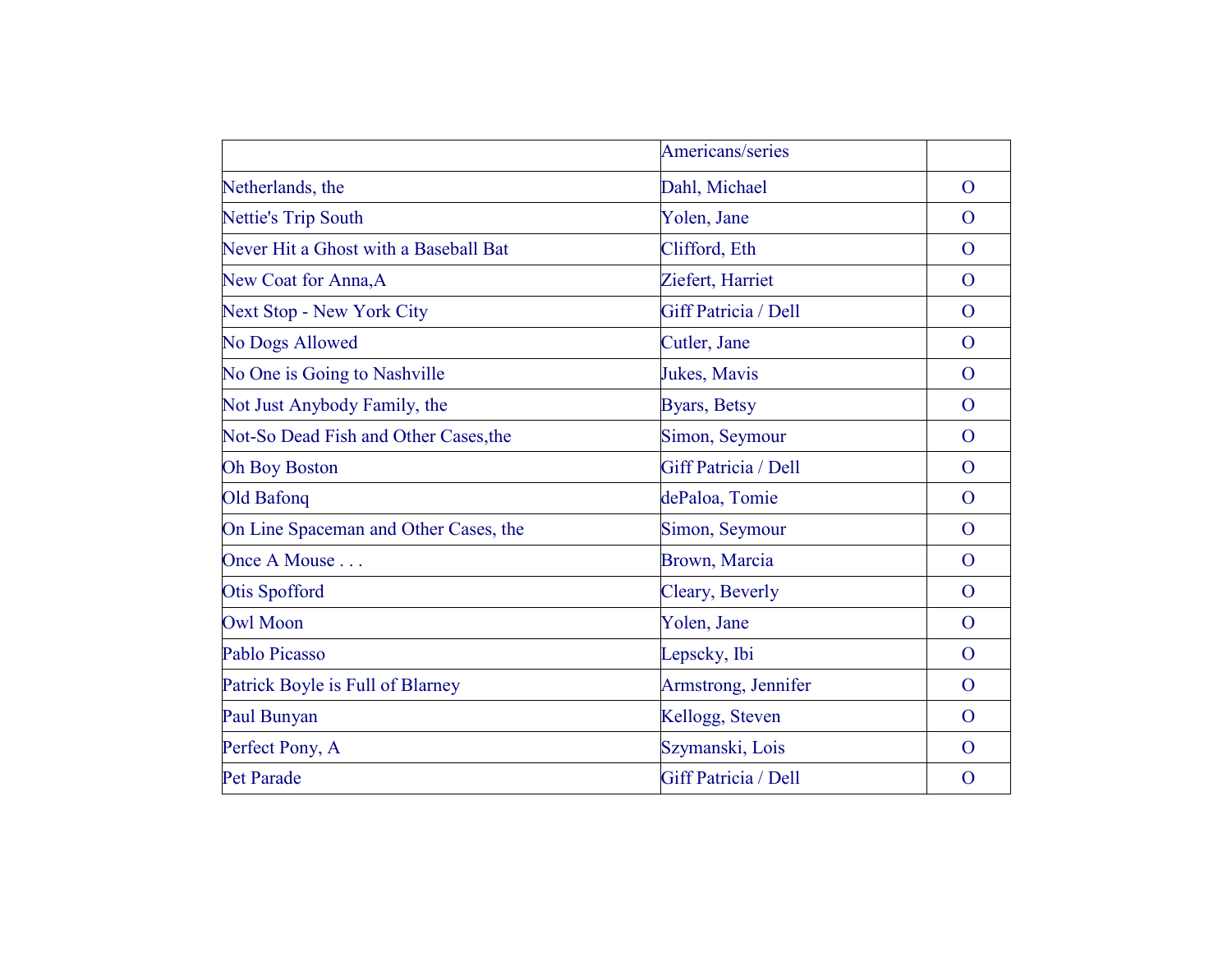| Pilgrim's first Thankgiving   | McGovern, Ann             | $\overline{O}$ |
|-------------------------------|---------------------------|----------------|
| Pippi Goes on Board           | Lindgren, Astrid          | $\overline{O}$ |
| Pippi in the South Seas       | Lindgren, Astrid          | $\overline{O}$ |
| Pippi Longstocking            | Lindgren, Astrid          | $\mathbf{O}$   |
| Pizza Monster, The            | Sharmat, Marjorie Weinman | $\mathbf{O}$   |
| <b>Plants that Never Ever</b> | Heller, Ruth              | $\overline{O}$ |
| Pony Pals, Pony Sitters       | Betancourt, Jeanne        | $\overline{O}$ |
| Pony Pals: series             | Betancourt, Jeanne        | $\overline{O}$ |
| <b>Pony Parade</b>            | Baglio, Ben M.            | $\overline{O}$ |
| <b>Puppy Puzzle</b>           | Baglio, Ben M.            | $\mathbf{O}$   |
| <b>Rabbit Race</b>            | Baglio, Ben M.            | $\overline{O}$ |
| Ralph S. Mouse                | Cleary, Beverly           | $\overline{O}$ |
| Ramona and Her Father         | Cleary, Beverly           | $\overline{O}$ |
| Ramona and Her Mother         | Cleary, Beverly           | $\mathbf{O}$   |
| Ramona Forever                | Cleary, Beverly           | $\mathbf{O}$   |
| Ramona Quimby: Age 8          | Cleary, Beverly           | $\overline{O}$ |
| Ramona the Brave              | Cleary, Beverly           | $\mathbf{O}$   |
| Ramona the Pest               | Cleary, Beverly           | $\overline{O}$ |
| Rats!                         | Cleary, Beverly           | $\overline{O}$ |
| Real Hole, The                | Cleary, Beverly           | $\overline{O}$ |
| Rent a Third Grader           | Hiller, B.B.              | $\overline{O}$ |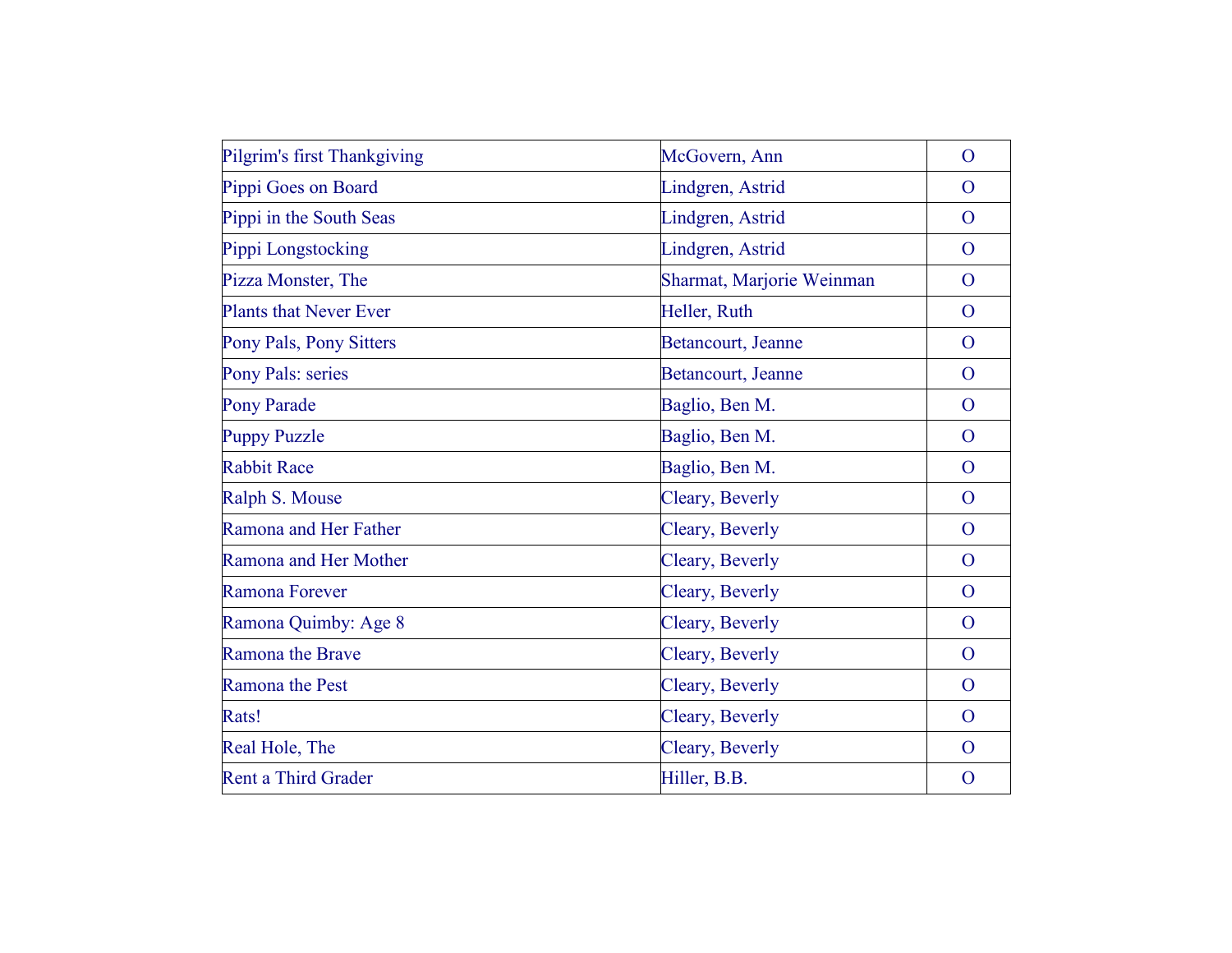| <b>Ribsy</b>                                  | Cleary, Beverly                 | $\mathbf{O}$   |
|-----------------------------------------------|---------------------------------|----------------|
| Rotating Rollerblades and Other Cases, the    | Simon, Seymour                  | $\Omega$       |
| <b>Runaway Ralph</b>                          | Cleary, Beverly                 | $\Omega$       |
| Sam, Bangs and Moonshine                      | Ness, Evaline                   | $\overline{O}$ |
| <b>Sara Crewe</b>                             | <b>Burnett, Frances Hodgson</b> | $\overline{O}$ |
| Sarah, Plain and Tall                         | MacLachlan, Patricia            | $\overline{O}$ |
| Secret Soldier, the: Story of Deborah Sampson | McGovern, Ann                   | $\Omega$       |
| Secret Valley, the                            | <b>Bulla, Clyde Robery</b>      | $\overline{O}$ |
| Seed is a Promise, A                          | Merrill, Claire                 | $\Omega$       |
| Seven Chinese Brothers, the                   | Mahy, Margaret                  | $\overline{O}$ |
| Seven Kisses in a Row                         | MacLachlan, Patricia            | $\overline{O}$ |
| Shark Lady: The Adventures of Eugenie Clark   | McGovern, Ann                   | $\Omega$       |
| Shining Blue Planet and Other Cased, the      | Simon, Seymour                  | $\overline{O}$ |
| <b>Shooting Stars</b>                         | <b>Branley, Franklyn</b>        | $\overline{O}$ |
| Silent Hero, the                              | Shea, George                    | $\mathbf{O}$   |
| <b>Skeletons! Skeletons!</b>                  | <b>Hall Katy</b>                | $\Omega$       |
| <b>Skinny Bones</b>                           | Park Barbara                    | $\overline{O}$ |
| <b>Sleepless Beauty</b>                       | <b>Minters, Frances</b>         | $\overline{O}$ |
| Small Potato Club Series, The                 | Ziefert                         | $\overline{O}$ |
| Small Potatoes and the Snowball Fight         | Ziefert, Harriet                | $\Omega$       |
| <b>Smasher</b>                                | King-Smith, Dick                | $\overline{O}$ |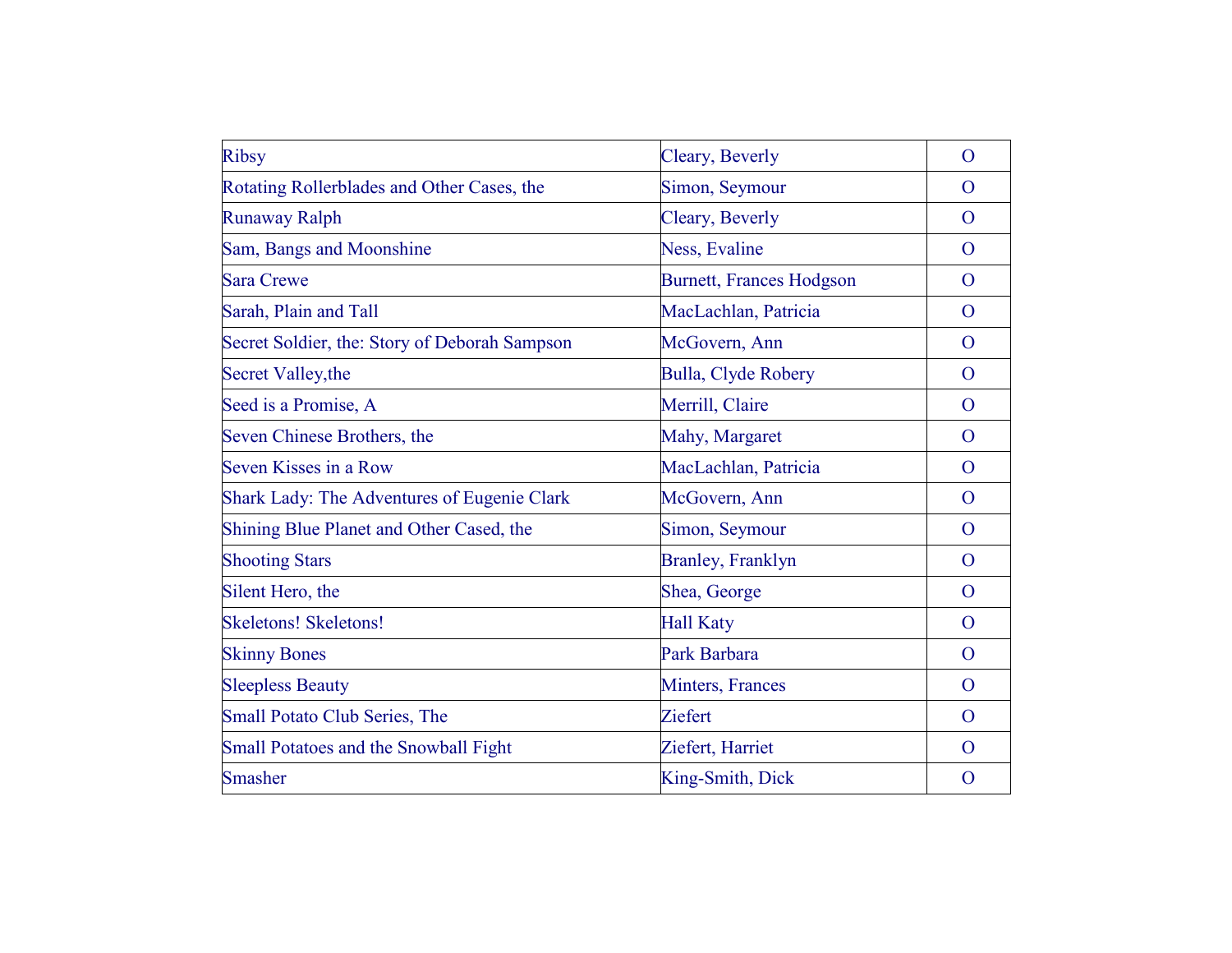| <b>Socks</b>                                        | Cleary, Beverly      | $\mathbf{O}$   |
|-----------------------------------------------------|----------------------|----------------|
| <b>Song and Dance Man</b>                           | Ackerman, Karen      | O              |
| Song of the Swallows                                | Politil, Leo         | $\overline{O}$ |
| <b>Space Station Plot and Other Cases</b>           | Simon, Seymour       | $\overline{O}$ |
| <b>Speeding Sleigh and Other Cases</b>              | Simon, Seymour       | $\overline{O}$ |
| <b>Speedy Snake and Other Cases</b>                 | Simon, Seymour       | $\mathbf{O}$   |
| Spider Kane and the Mystery at Jumbo's Nightcrawler | Osborne, Mary Pope   | $\overline{O}$ |
| Squanto: Friend of the Pilgrims                     | Bulla, Clyde Robert  | $\overline{O}$ |
| St. George and the Dragon                           | Hodges               | $\mathbf{O}$   |
| <b>Stacey and the Haunted Masquerade</b>            | Martin, Ann M.       | $\mathbf{O}$   |
| <b>Stacey and the Missing Ring</b>                  | Martin, Ann M.       | $\mathbf{O}$   |
| Stacey and the Mystery at the Mall                  | Martin, Ann M.       | $\overline{O}$ |
| <b>Stacey and the Mystery Money</b>                 | Martin, Ann M.       | $\mathbf{O}$   |
| <b>Stay Away From Simon</b>                         | Carrick, Carol       | $\overline{O}$ |
| Story of Alexander Graham Bell                      | Davidson, Margaret   | $\overline{O}$ |
| Story of Benjamin Franklin                          | Davidson, Margaret   | $\overline{O}$ |
| Story of Jackie Robinson, Bravest Man in Baseball   | Davidson, Margaret   | $\mathbf{O}$   |
| Story of Ruby Bridges, the                          | Coles, Robert        | $\overline{O}$ |
| Story of Walt Disney, Maker of Magical Worlds, the  | Selden, Bernice      | $\overline{O}$ |
| <b>Summer Wheels</b>                                | <b>Bunting</b> , Eve | $\mathbf{O}$   |
| Sun Up, Sun Down                                    | Gibbons, Gail        | $\mathbf O$    |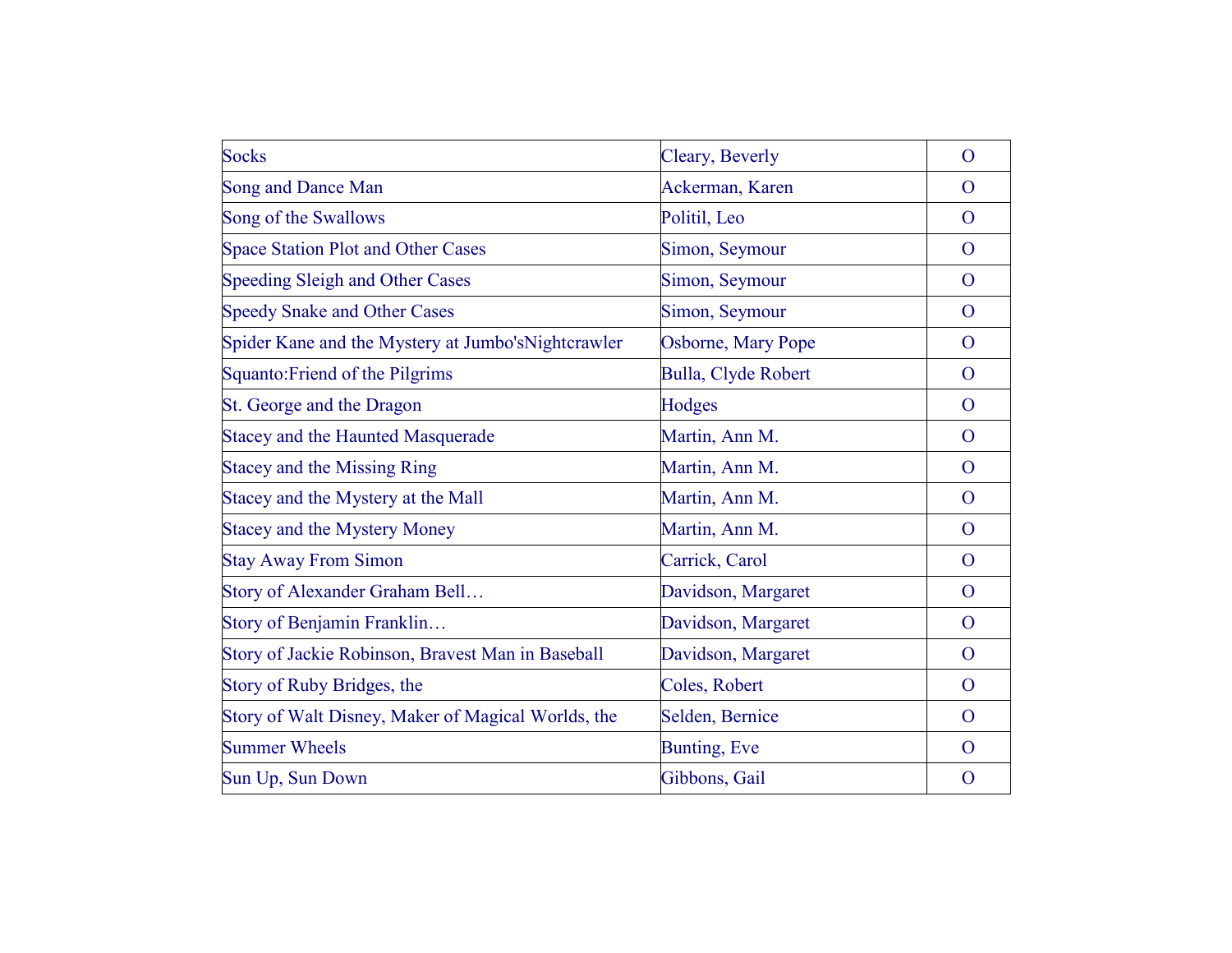| <b>Surprising Myself</b>             | Fritz, Jean          | $\mathbf{O}$   |
|--------------------------------------|----------------------|----------------|
| Swamp of the Hideous Zombies,        | Hayes, Geoffrey      | $\mathbf{O}$   |
| Symphony of Whales, A                | Schuch, Steve        | $\overline{O}$ |
| <b>Take Off</b>                      | Hunter, Ryan Ann     | $\overline{O}$ |
| <b>Talk About a Family</b>           | Greenfield, Eloise   | $\overline{O}$ |
| <b>Tall Tale and Other Cases</b>     | Simon, Seymour       | $\mathbf{O}$   |
| Tamika and the Wisdom Rings          | Yarbrough, Camille   | $\overline{O}$ |
| <b>Teacher's Pet</b>                 | Hurwitz, Johanna     | $\overline{O}$ |
| <b>Ten True Animals Rescues</b>      | Betancourt, Jeanne   | $\overline{O}$ |
| Terror in the Towers                 | Kerson, Adrian       | $\mathbf{O}$   |
| They Lead the Way: 14 American Women | Johnston, Johanna    | $\overline{O}$ |
| <b>Top Cat</b>                       | <b>Byars</b> , Betsy | $\mathbf{O}$   |
| Tornado                              | Byars, Betsy         | $\overline{O}$ |
| <b>Trickster Ghost, the</b>          | Showell, E.          | $\mathbf{O}$   |
| True Stories about Abraham Lincoln   | Whitaker, Alan       | $\mathbf{O}$   |
| <b>Ugly Duckling</b>                 | Pinkney, Jerry       | $\overline{O}$ |
| Umbrella                             | Yashima, Taro        | $\mathbf{O}$   |
| <b>Undercover Tailback</b>           | Christopher, Matt    | $\overline{O}$ |
| Very Special Kwanzaa, A              | Chocolate, Debbi     | $\overline{O}$ |
| Vicar of Nibbleswick, the            | Dahl, Roald          | $\overline{O}$ |
| <b>Virtual Fred</b>                  | Courtney, Vincent    | $\mathbf O$    |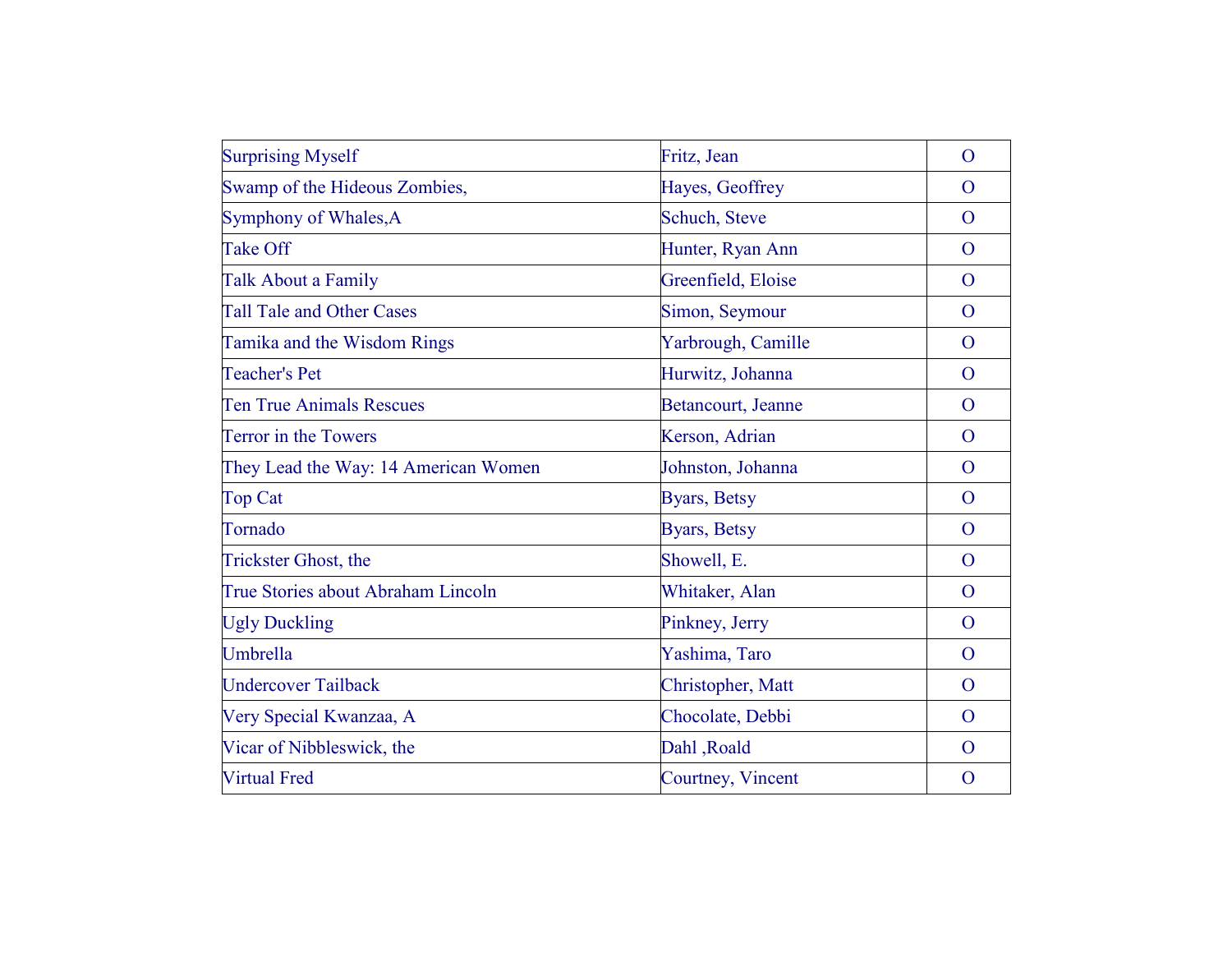| Wall Of Names, A: The Story of the Vietnam Memorial Donnelly, Judy |                      | $\overline{O}$ |
|--------------------------------------------------------------------|----------------------|----------------|
| <b>Watch Out! Ronald Morgan</b>                                    | Giff Patricia / Dell | $\Omega$       |
| What's the Big Idea Benjamin Franklin?                             | Fritz, Jean          | $\overline{O}$ |
| <b>White Stallion</b>                                              | Shub, Elizabeth      | $\overline{O}$ |
| <b>Wild Babies</b>                                                 | Simon, Seymour       | $\mathbf{O}$   |
| Wild Culpetter Cruise, the                                         | Paulsen, Gary        | $\mathbf O$    |
| Wild Pony, the                                                     | Betancourt, Jeanne   | $\overline{O}$ |
| Wolfgang Amadeus Mozart: musical Genius                            | Martinez. Alejandro  | $\overline{O}$ |
| <b>Wolfman Sam</b>                                                 | Levy, Eizabeth       | $\overline{O}$ |
| Woman Who Flummoxed the Faries, the                                | Forest, Heather      | $\overline{O}$ |
| <b>World Series</b>                                                | Gutelle, A.          | $\overline{O}$ |
| <b>Young Mozart</b>                                                | Isadora, Rachel      | $\mathbf{O}$   |
| A Picture Book of Christopher Columbus                             | Adler, David         | P              |
| A Picture Book of Jesse Owens                                      | Adler, David         | P              |
| Abuelo and the Three Bears                                         | Evanoch, Janet       | $\mathbf{P}$   |
| Adventures of Captain Underpants, the                              | Pelkey, Dav          | $\mathbf{P}$   |
| <b>Against the Odds</b>                                            | Layden, Joe          | $\mathbf{P}$   |
| <b>All About Sam</b>                                               | Lowry, Lois          | $\mathbf{P}$   |
| <b>Amazing Rescues</b>                                             | Shea, George         | $\mathbf{P}$   |
| Amber Cat, the                                                     | McKay, Hilary        | $\mathbf{P}$   |
| <b>Amelia Earhart</b>                                              | Parlin, John         | $\mathbf{P}$   |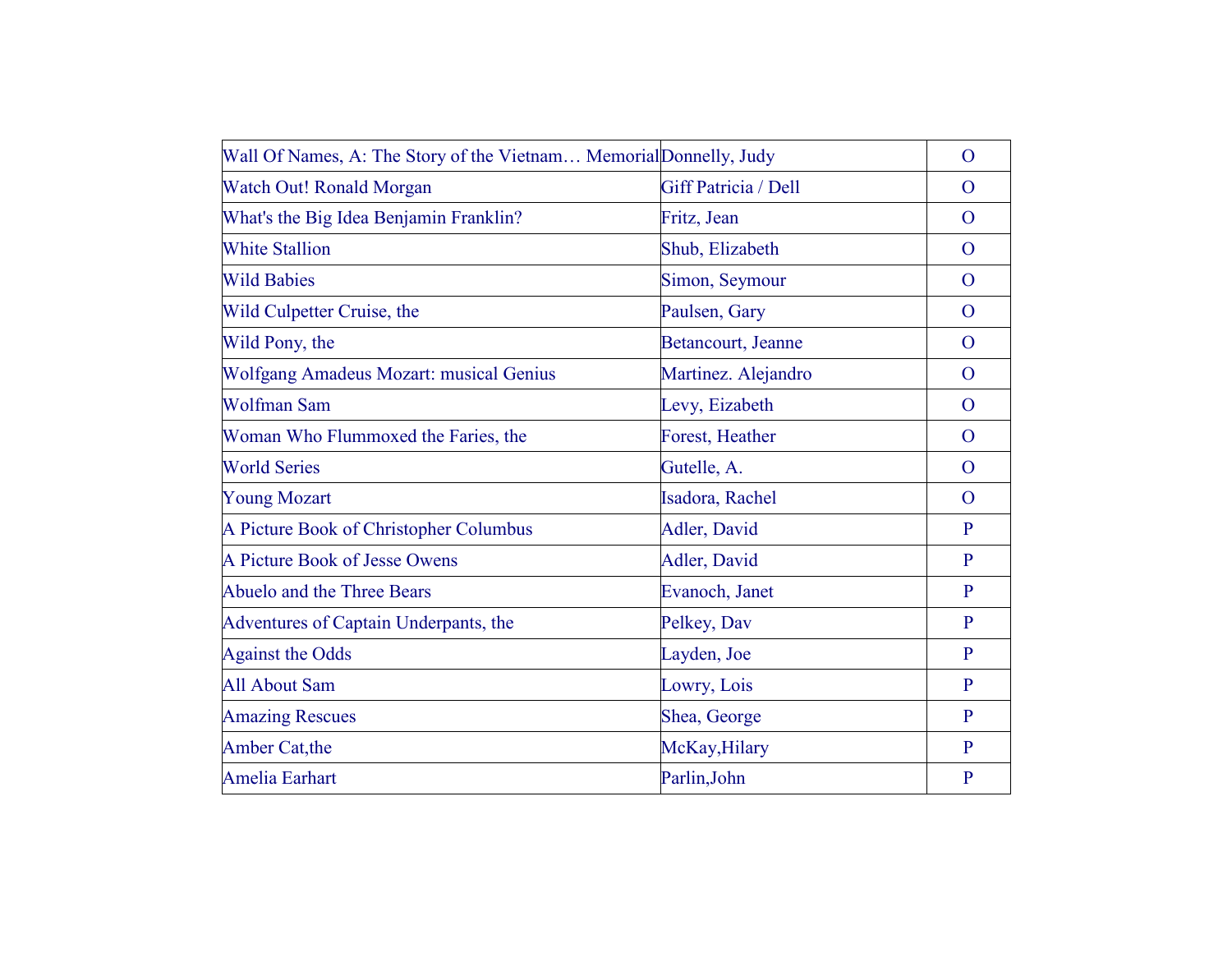| Amos & Boris                                    | Steig, William          | $\mathbf{P}$ |
|-------------------------------------------------|-------------------------|--------------|
| Archaeologists Dig for Clues                    | Duke, Kate              | P            |
| Attaboy, Sam                                    | Lowry, Lois             | $\mathbf{P}$ |
| <b>Aunt Clara Brown: Official Pioneer</b>       | Lowery, Linda           | $\mathbf{P}$ |
| <b>Babushka's Doll</b>                          | Polacco, Patricia       | $\mathbf{P}$ |
| Baby Grand, the Moon in July, and Me, the       | Barnes, Joyce Annette   | $\mathbf{P}$ |
| <b>Baby Island</b>                              | <b>Brink, Carol</b>     | P            |
| Baby Whale Rescue, the True Story of J.J.       | Arnold, C & Hewitt, R.  | $\mathbf{P}$ |
| Baby Zoo, the                                   | McMillan, Bruce         | $\mathbf{P}$ |
| Bad Spell for the Witch                         | Murphy, Jill            | $\mathbf{P}$ |
| <b>Balto and the Great Rescue</b>               | Kemmel, Elizabeth C.    | P            |
| <b>Bambi Friend of the Forest</b>               | <b>Walt Disney</b>      | P            |
| <b>Baseball's Best</b>                          | Gutelle, A.             | $\mathbf{P}$ |
| <b>Baseball's Greatest Pitchers</b>             | Kromer, S. A.           | $\mathbf{P}$ |
| <b>Battle for the Castle</b>                    | Winthrop, Elizabeth     | $\mathbf{P}$ |
| Bear that Heard Crying                          | Kinsey-Warnock, N. & H. | P            |
| <b>Bernstien Bear Scouts Ghost Versus Ghost</b> | Berenstain, Stan & Jan  | P            |
| Bess's Log Cabin Quilt                          | Love, D. Anne           | $\mathbf{P}$ |
| <b>Best Enemies</b>                             | Leverich, Kathleen      | $\mathbf{P}$ |
| <b>Best Enemies Again</b>                       | Leverich, Kathleen      | P            |
| <b>Best Enemies Forever</b>                     | Leverich, Kathleen      | P            |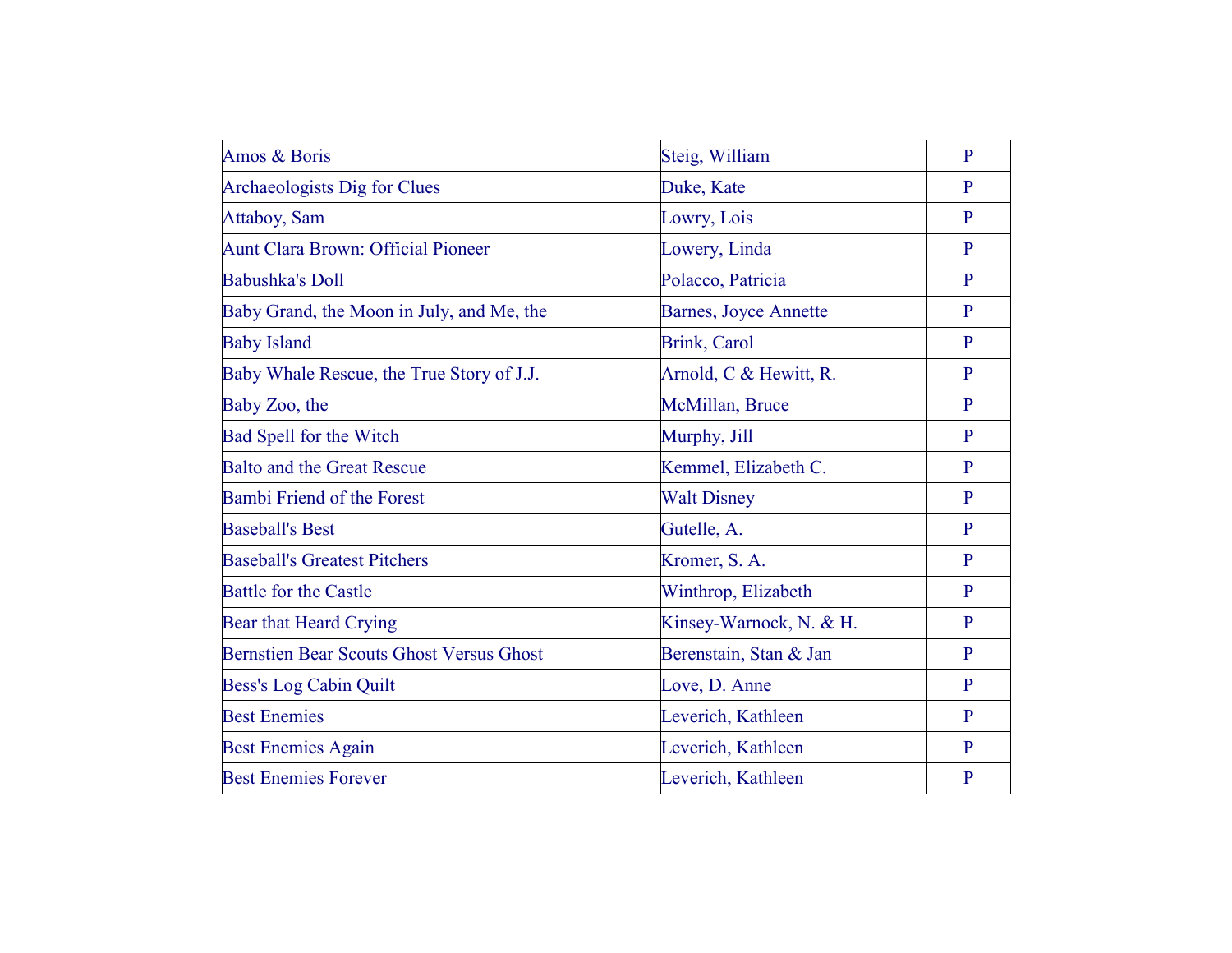| Best School Year Ever, the               | Robinson, B.             | $\overline{P}$ |
|------------------------------------------|--------------------------|----------------|
| Betsy and the Boys                       | Haywood, Carloyn         | P              |
| <b>Betsy Ross</b>                        | Wallner, Alexander       | P              |
| <b>Bicycle Book the</b>                  | Gibbons, Gail            | $\mathbf{P}$   |
| Bicycle Man, the                         | Say, Allen               | $\mathbf{P}$   |
| Bigmama's                                | Jenkins, Steve           | $\mathbf{P}$   |
| <b>Black Beauty (Step into Classics)</b> | Sewell, A.               | P              |
| <b>Black Snowman, The</b>                | Mendez, Phil             | $\mathbf{P}$   |
| Blind Outlaw, the                        | Rounds, Glen             | $\mathbf{P}$   |
| <b>Bony Legs</b>                         | Gelman, Rita             | $\mathbf{P}$   |
| Book about Planet & Stars                | Hudson Wade & Wesley, V. | $\mathbf{P}$   |
| Book fo Black Heroes from A to Z         | Hudson Wade & Wesley, V. | $\mathbf{P}$   |
| <b>Breath of the Dragon</b>              | Giles, Gail              | $\mathbf{P}$   |
| <b>Bright Paddles</b>                    | Downi, Mary Alice        | $\mathbf{P}$   |
| Canada Geese Quilt, The                  | Kinsey-Warnock, N. & H.  | $\mathbf{P}$   |
| Case of the Invisible Dog                | <b>Hildick</b>           | $\mathbf{P}$   |
| Case of the Measled Cowboy, the          | Erickson, John R.        | $\mathbf{P}$   |
| Case of the Midnight Russler, the        | Erickson, John R.        | $\mathbf{P}$   |
| Case of the Missing Cat, the             | Erickson, John R.        | $\mathbf{P}$   |
| Children of the Earth and Sky            | Krensky, Stephen         | P              |
| Children of the fire                     | Robinet, Harriette       | $\overline{P}$ |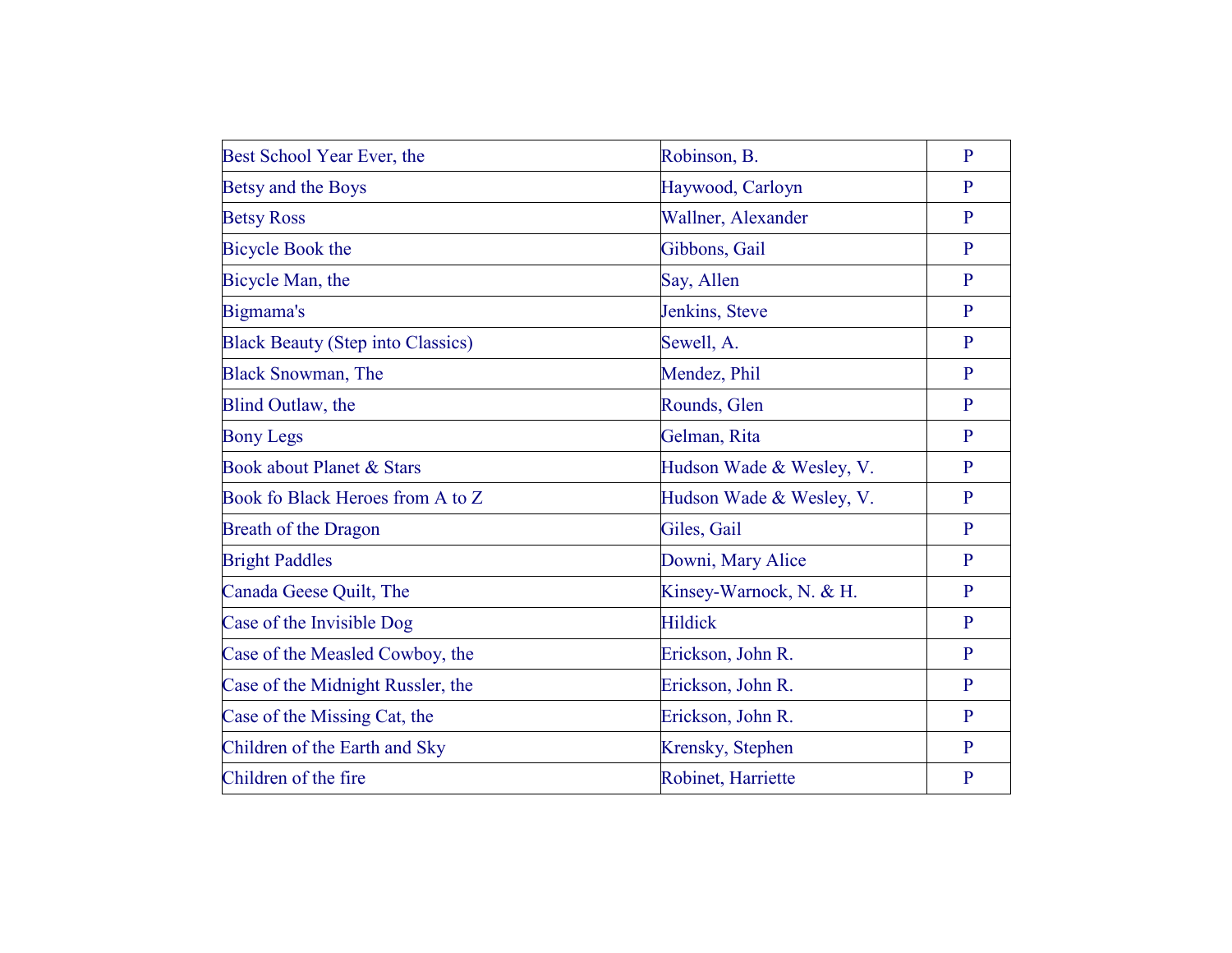| Come on, Rain                            | Hesse, Karen              | $\overline{P}$ |
|------------------------------------------|---------------------------|----------------|
| Comeback                                 | O'Connor, Jim             | P              |
| <b>Crow Boy</b>                          | Yashima, Taro             | $\mathbf{P}$   |
| <b>Culpepper's Canyon</b>                | Paulsen, Gary             | $\mathbf{P}$   |
| Da Vinci                                 | Venezia, Mike             | P              |
| Danger on Midnight River                 | Paulsen, Gary             | $\mathbf{P}$   |
| Deadline!                                | Gibbons, Gail             | $\mathbf{P}$   |
| DeWitt and Lila Wallace: Charity for All | <b>Community Builders</b> | P              |
| Did I Ever Tell You How Lucky You Are?   | Seuss, Dr.                | P              |
| Diego Rivera                             | Venezia, Mike             | $\mathbf{P}$   |
| <b>Different Dragons</b>                 | Little, Jean              | $\mathbf{P}$   |
| Digging Up Tyrannosaurus Rex             | Horner, John & Don Less   | $\mathbf{P}$   |
| Donavan's Word Jar                       | DeGross, Monalisa         | $\mathbf{P}$   |
| Dragon Prince, The                       | Yep, Laurence             | P              |
| <b>Dynamic Duos</b>                      | Moore, David              | $\mathbf{P}$   |
| East of The Sun, East of The Moon        | Mayer, Mercer             | P              |
| <b>Eddie and The Fire Engine</b>         | Haywood, Carloyn          | P              |
| El Chino                                 | Say, Allen                | P              |
| <b>Ellen Tebbits</b>                     | Cleary, Beverly           | $\mathbf{P}$   |
| <b>Emily's Runaway Imagination</b>       | Cleary, Beverly           | P              |
| Encylopedia Brown Takes the Cake         | Sobel, David /Bantam      | $\overline{P}$ |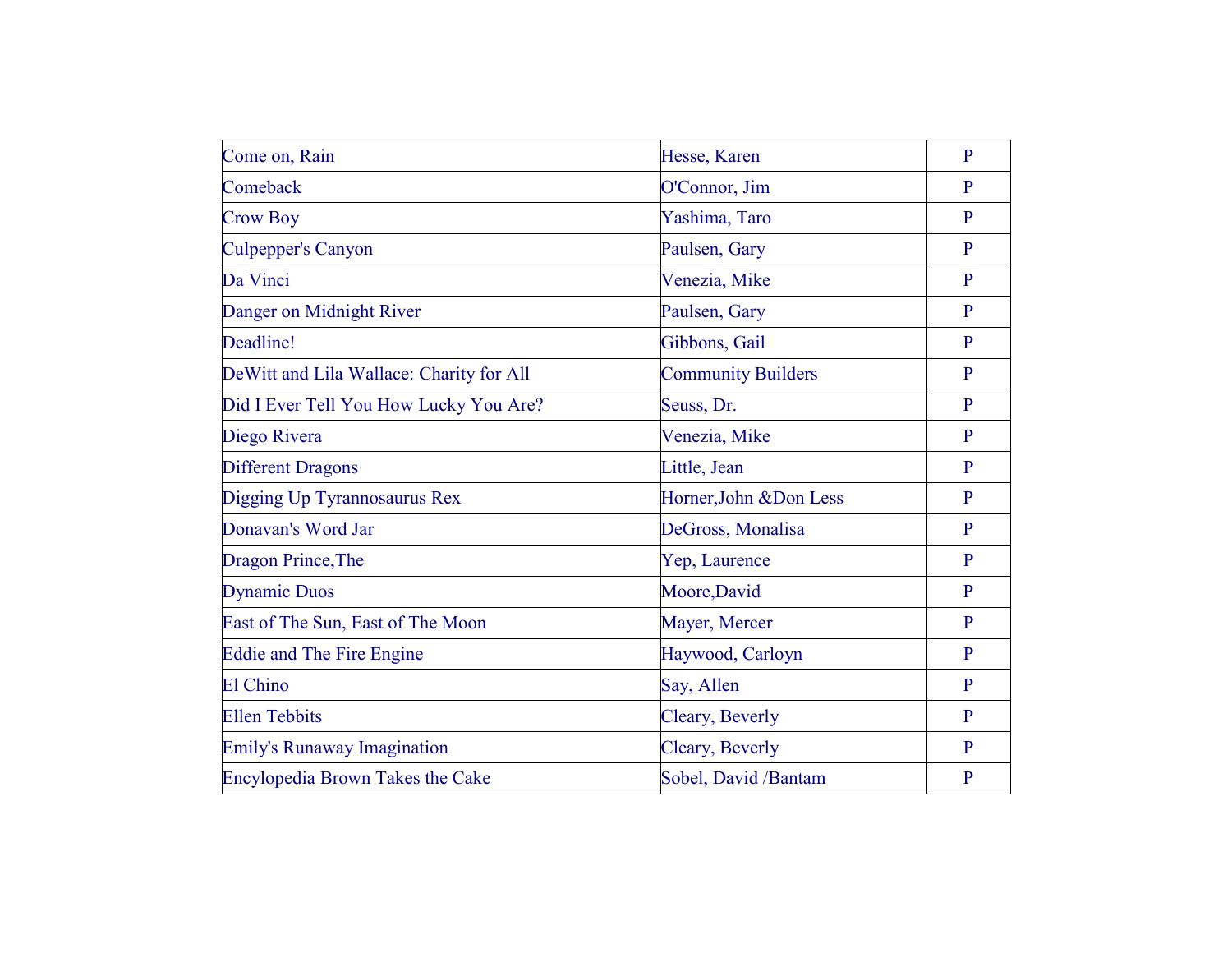| <b>Enormous Crocodile, The</b>                   | Dahl, Roald            | $\mathbf{P}$ |
|--------------------------------------------------|------------------------|--------------|
| <b>Experiments with Electricity</b>              | Challand, Helen        | P            |
| Families of the Deep Blue Sea                    | Mallory, Kenneth       | P            |
| <b>Fantastic Mr. Fox</b>                         | Dahl, Roald            | $\mathbf{P}$ |
| <b>Felicia The Critic</b>                        | Conford, Ellen         | P            |
| Fill It Up                                       | Gibbons, Gail          | $\mathbf{P}$ |
| Finding Providence: The Story of Rogers Williams | Avi                    | $\mathbf{P}$ |
| Fire at The Triangle Factory                     | Littlefield, Holly     | $\mathbf{P}$ |
| <b>Five Brave Explorers</b>                      | Hudson, Wade           | $\mathbf{P}$ |
| <b>Five Chinese Brothers</b>                     | <b>Bishop</b> , Claire | $\mathbf{P}$ |
| Five Dog Night, The                              | Christelow, Eileen     | P            |
| Flight                                           | Burleigh, Robert       | $\mathbf{P}$ |
| <b>Florence Kelley</b>                           | Saller, Carol          | $\mathbf{P}$ |
| <b>Fly Away Home</b>                             | Bunting, Eve           | $\mathbf{P}$ |
| Flying Ace: The Story of Amelia Earhardt         | Bull, Angela           | $\mathbf{P}$ |
| Fourth Grade is a Jinx                           | McKenna, Colleen       | $\mathbf{P}$ |
| Fourth Graders Don't Believe in Witches          | Fields, Terri          | $\mathbf{P}$ |
| Frederick                                        | Lionni, Leo            | $\mathbf{P}$ |
| <b>Frog Prince, Continued</b>                    | Sscieszka, Jon         | $\mathbf{P}$ |
| From Path to Highway                             | Gibbons, Gail          | $\mathbf{P}$ |
| Funny Little Woman, The                          | Mosel, Arlene          | $\mathbf{P}$ |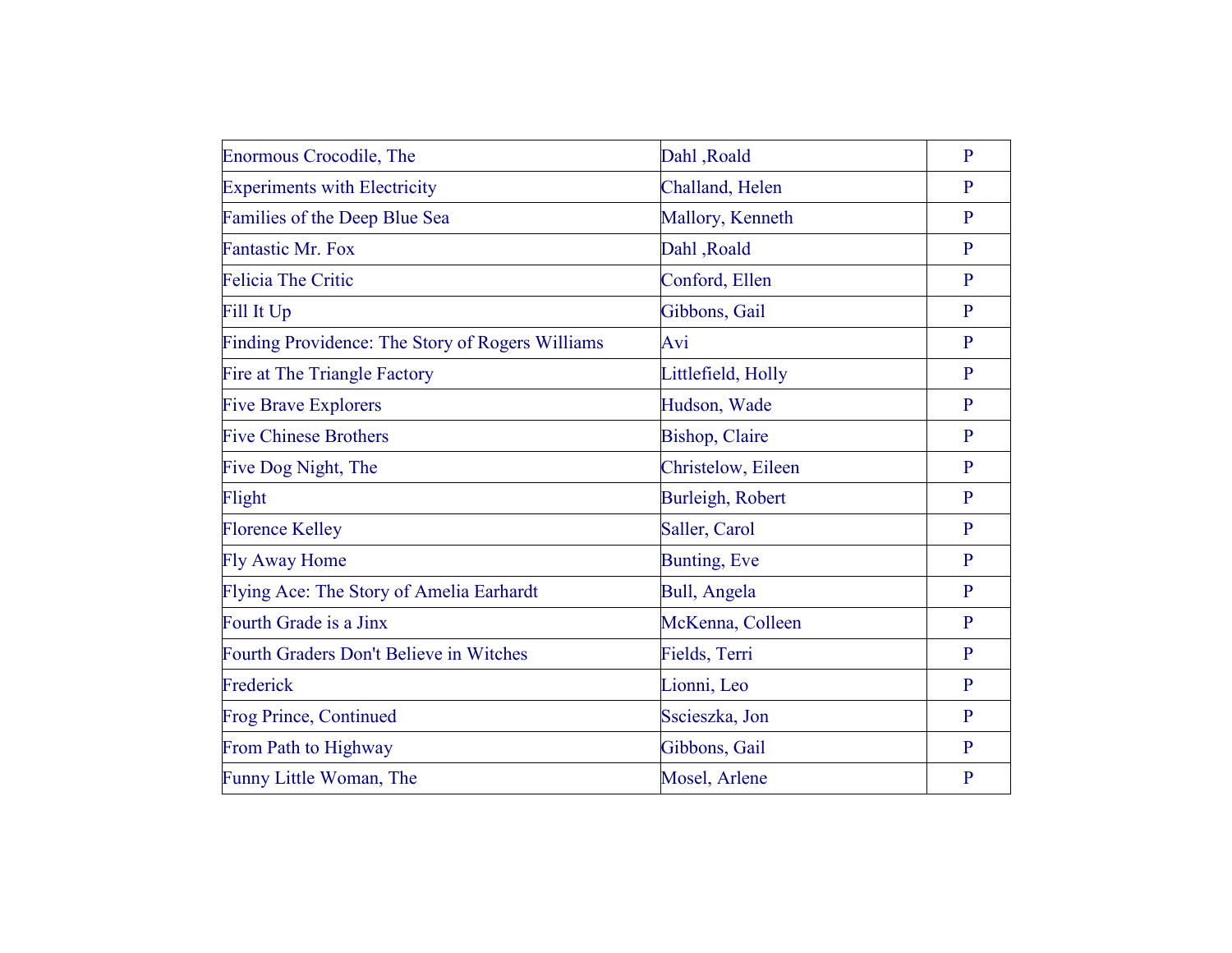| George Washington's Breakfast                   | Fritz, Jean             | $\overline{P}$ |
|-------------------------------------------------|-------------------------|----------------|
| <b>George's Marvelous Medicine</b>              | Dahl, Roald             | P              |
| Gerbilitis                                      | Spinner, Stephanie      | $\mathbf{P}$   |
| Ghost Fox, The                                  | Yep, Laurence           | P              |
| <b>Ghost Twins: Mystery at Kickingbird Lake</b> | Regan, Dian Curtis      | $\mathbf{P}$   |
| <b>Ghost VS Ghost: Berenstain Bear Scouts#8</b> | Berenstain, Stan & Jan  | $\mathbf{P}$   |
| Giraffe and the Pelly and Me                    | Dahl, Roald             | P              |
| Girl Called Al, A                               | Greene, Constance       | $\mathbf{P}$   |
| Glenda                                          | Udry, Janice            | P              |
| Going for Gold                                  | Donkin, Andrew          | $\mathbf{P}$   |
| <b>Gooseberry Park</b>                          | Rylant, Cynthia         | P              |
| <b>Grace's Letter to Lincoln</b>                | Roop, Peter and Connie  | $\mathbf{P}$   |
| Grain of Rice, A                                | Pittman, Helena Clare   | P              |
| <b>Great Black Heroes</b>                       | Jones, Lynda            | $\mathbf{P}$   |
| <b>Gwen Torrence</b>                            | <b>Stewart, Mark</b>    | $\mathbf{P}$   |
| Hare and The Tortoise: Aesop's Fables           | Resnick Jane P. & Lindy | $\mathbf{P}$   |
| Harry's Mad                                     | King-Smith, Dick        | $\mathbf{P}$   |
| <b>Helen Keller</b>                             | Graff, Stewart & Polly  | P              |
| Helen Keller: Crusader for the Blind and Deaf   | Graff, Stewart & Polly  | $\mathbf{P}$   |
| Horton Hatches the Egg                          | Seuss, Dr.              | P              |
| Horton Hears a Who                              | Seuss, Dr.              | $\mathbf{P}$   |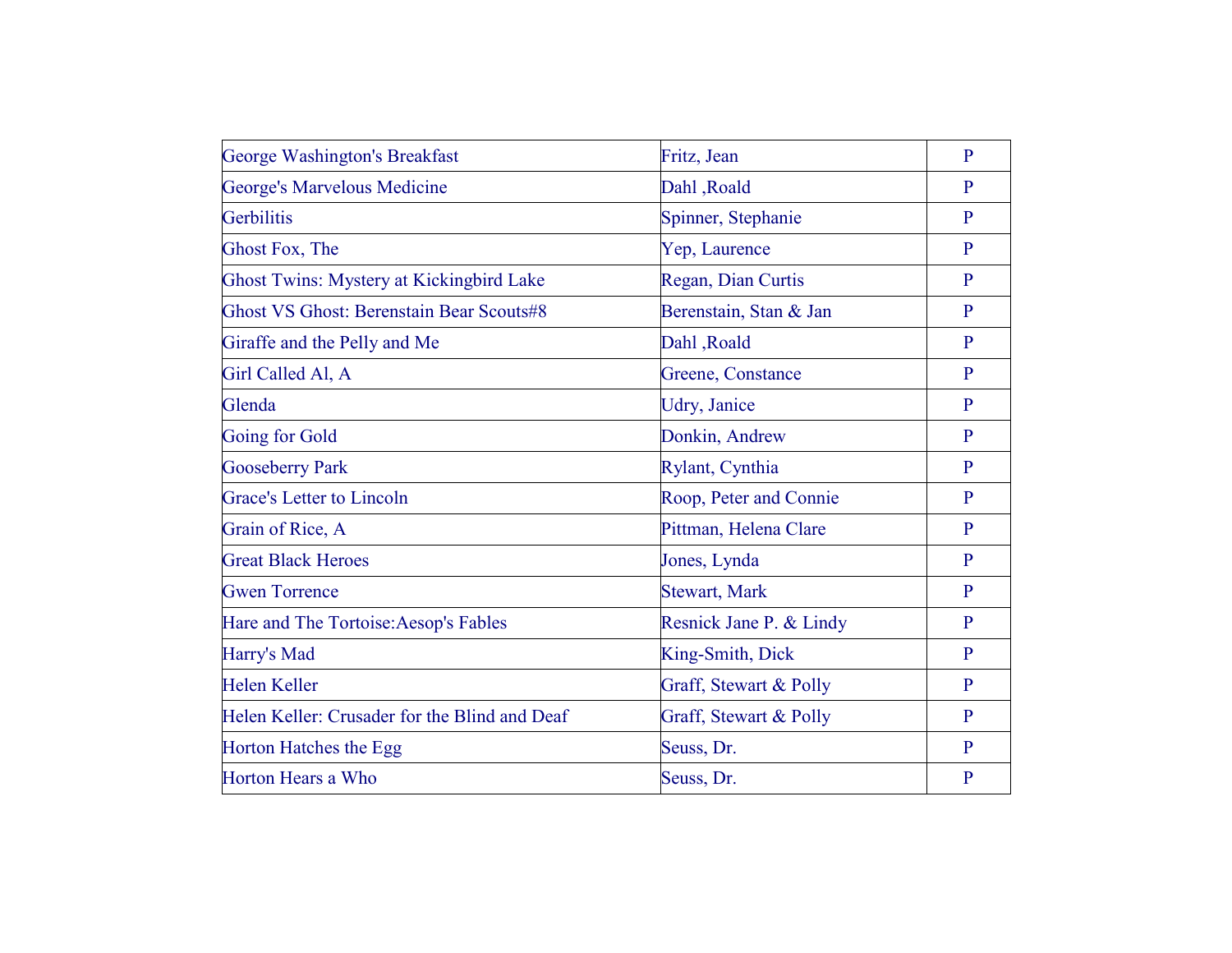| <b>Hotfudge Hero</b>                      | Brisson, Pat            | $\overline{P}$ |
|-------------------------------------------|-------------------------|----------------|
| Houdini Club Mystery Series               | Adler, David            | P              |
| House Gobbaleen, The                      | Alexander, Lloyd        | $\mathbf{P}$   |
| How the Grinch Stole Christmas            | Seuss, Dr.              | $\mathbf{P}$   |
| How To Hide a Meadow Frog                 | Grosset & Dunlap        | $\mathbf{P}$   |
| Hunterman and the Croccodile              | Diakie, Baba            | $\mathbf{P}$   |
| If I Ran the Circus                       | Seuss, Dr.              | $\mathbf{P}$   |
| Indian School, The                        | Whelan, Gloria          | $\mathbf{P}$   |
| It's Mine                                 | Lionni, Leo             | P              |
| <b>Jack and the Beanstalk</b>             | Kellogg, Steven         | $\mathbf{P}$   |
| Jason Kidd Story, The                     | Moore, David            | P              |
| Jazz, Pizzazz, and the Silver Threads     | Quattlebaum Mary        | $\mathbf{P}$   |
| Jennie Jenkins                            | Taylor, Mark            | P              |
| Jesse Owens: Olympic Hero                 | Sabin, Francene         | $\mathbf{P}$   |
| Jumanji                                   | VanAllsburg, Chris      | $\mathbf{P}$   |
| Justin and the Best Biscuits in the World | Pitts, Walter & Mildred | $\mathbf{P}$   |
| Knots on a Counting Rope                  | Martin, Bill            | $\mathbf{P}$   |
| Koala Is Not a Bear, A                    | Sotzek, Hannelore       | P              |
| Koi's Python                              | Moore, Miriam           | $\overline{P}$ |
| Koya DeLaney and the Good Girl Blues      | Greenfield, Eloise      | P              |
| Land I Lost, The                          | Nhuong, Huynh Quang     | P              |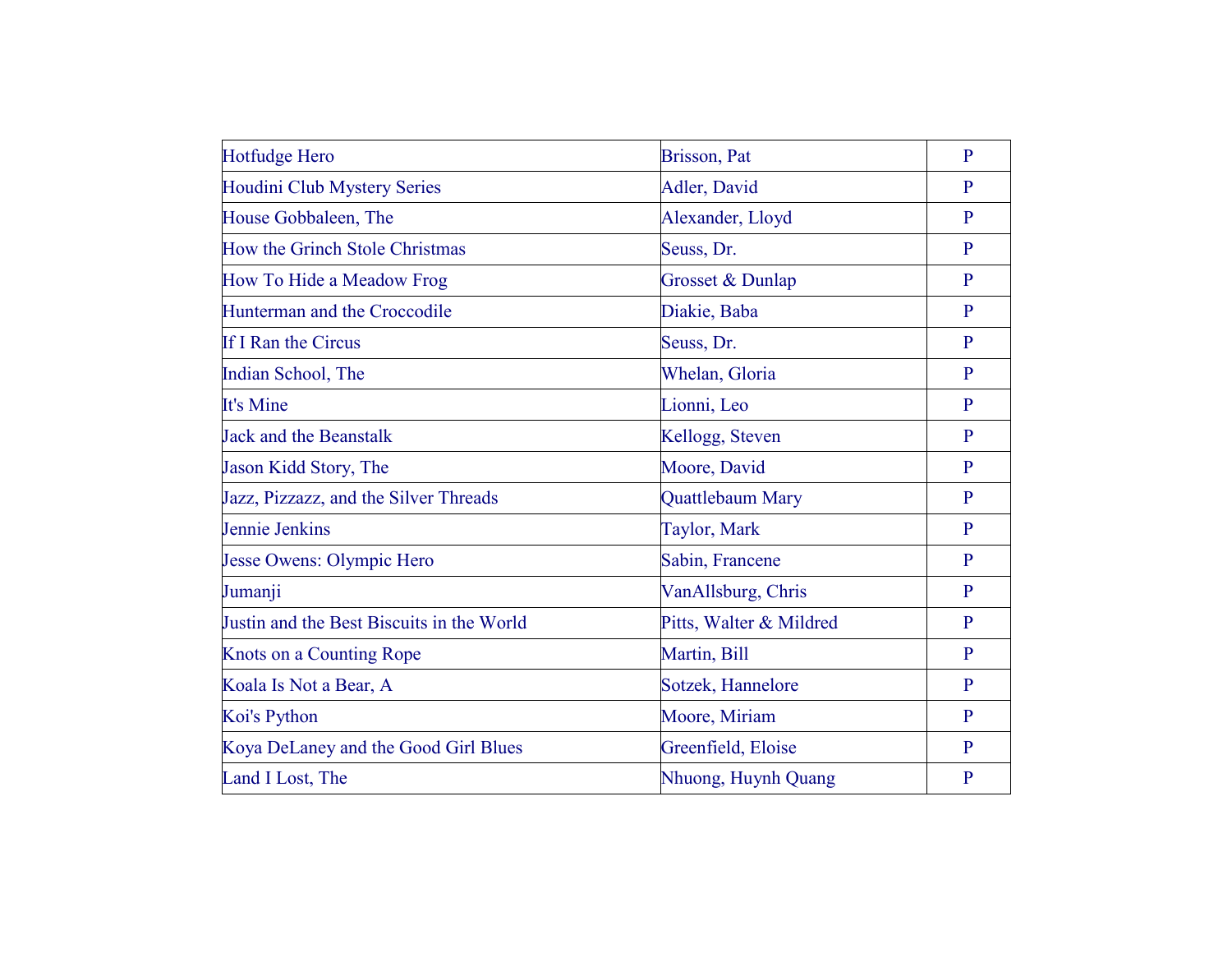| <b>Last Chance for Magic</b>                       | Chew, Ruth           | $\overline{P}$ |
|----------------------------------------------------|----------------------|----------------|
| <b>Last Look</b>                                   |                      | $\mathbf{P}$   |
|                                                    | Bulla, Clyde Robert  |                |
| Laura Ingalls Wilder: Growing Up in the Little Hou | Giff Patricia / Dell | $\mathbf{P}$   |
| Lights! Camera! Action!                            | Gibbons, Gail        | $\mathbf{P}$   |
| Lion to Guard Us, A                                | Bulla, Clyde Robert  | $\mathbf{P}$   |
| <b>Little Cats</b>                                 | Kalman, Bobbie       | $\mathbf{P}$   |
| Little Shopping, A                                 | Cresswell, Helen     | $\mathbf{P}$   |
| Lorax, The                                         | Seuss, Dr.           | $\mathbf{P}$   |
| Lost in a Storm                                    | Carrick, Carol       | $\mathbf{P}$   |
| Lost Umbrella                                      | Estes, Eleanor       | $\mathbf{P}$   |
| Lotus Seed, The                                    | Garland, Sherry      | P              |
| Lucky Stone, The                                   | Clifton, Lucille     | $\mathbf{P}$   |
| Mad Scientist's Secret, The                        | Miller, Marvin       | $\mathbf{P}$   |
| Madeline and the Gypsies                           | Bemelmans, Ludwig    | $\mathbf{P}$   |
| Madeline in London                                 | Bemelmans, Ludwig    | $\mathbf{P}$   |
| <b>Maebelle's Suitcase</b>                         | Tusa, Tricia         | $\mathbf{P}$   |
| Magic Moscow, The                                  | Pinkwater, Daniel    | $\mathbf{P}$   |
| <b>Magic School Bus</b>                            | Cole, Joanna         | $\mathbf{P}$   |
| Magic School Bus and the Electric Field Trip, The  | Cole, Joanna         | $\mathbf{P}$   |
| <b>Magic School Bus Answers Questions</b>          | Cole, Joanna         | P              |
| Magic School Bus at the Waterworks                 | Cole, Joanna         | $\overline{P}$ |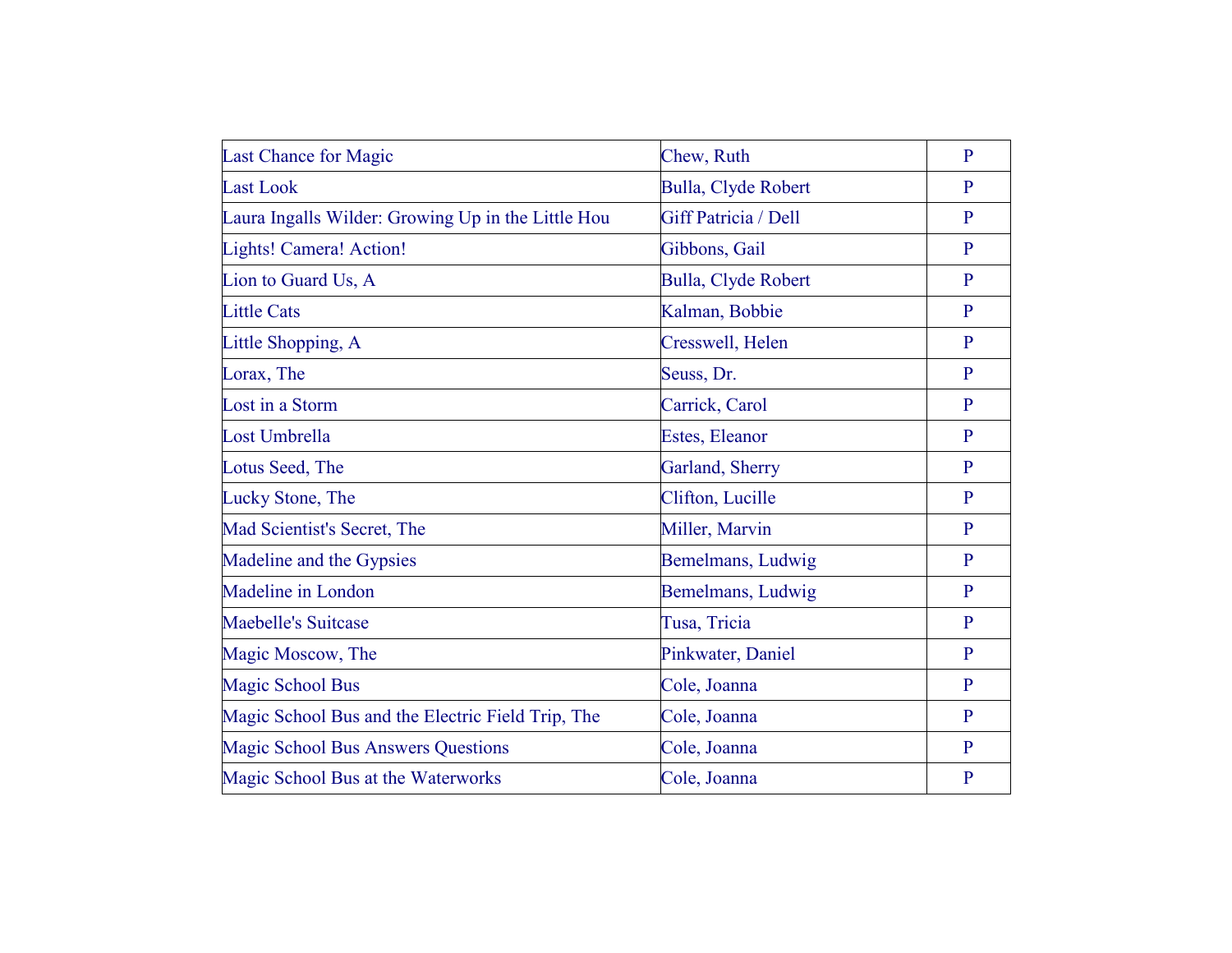| Magic School Bus Blows Its Top                 | Cole, Joanna | $\overline{P}$ |
|------------------------------------------------|--------------|----------------|
| <b>Magic School Bus Briefcase</b>              | Cole, Joanna | $\mathbf{P}$   |
| Magic School Bus Butterfly and the Bog Beast   | Cole, Joanna | $\mathbf{P}$   |
| Magic School Bus Explores the Senses           | Cole, Joanna | P              |
| Magic School Bus Explores the World of Animals | Cole, Joanna | $\mathbf{P}$   |
| Magic School Bus 'fakes a Dive                 | Cole, Joanna | $\mathbf{P}$   |
| Magic School Bus Gets a Bright Idea            | Cole, Joanna | $\overline{P}$ |
| Magic School Bus Gets All Dried Up             | Cole, Joanna | $\mathbf{P}$   |
| Magic School Bus Gets Ants in Its Pants        | Cole, Joanna | $\mathbf{P}$   |
| Magic School Bus Gets Baked in a Cake          | Cole, Joanna | $\mathbf{P}$   |
| Magic School Bus Gets Cold Feet                | Cole, Joanna | $\mathbf{P}$   |
| Magic School Bus Gets Eaten                    | Cole, Joanna | $\mathbf{P}$   |
| Magic School Bus Gets Programmed               | Cole, Joanna | $\mathbf{P}$   |
| Magic School Bus Goes Upstream                 | Cole, Joanna | $\mathbf{P}$   |
| <b>Magic School Bus Going Batty</b>            | Cole, Joanna | $\mathbf{P}$   |
| Magic School Bus Hops Home                     | Cole, Joanna | $\mathbf{P}$   |
| Magic School Bus in a Pickle                   | Cole, Joanna | $\mathbf{P}$   |
| Magic School Bus in the Arctic                 | Cole, Joanna | $\mathbf{P}$   |
| Magic School Bus in the Haunted Museum         | Cole, Joanna | $\mathbf{P}$   |
| Magic School Bus in the Rain Forest            | Cole, Joanna | P              |
| Magic School Bus Inside a Beehive              | Cole, Joanna | $\mathbf{P}$   |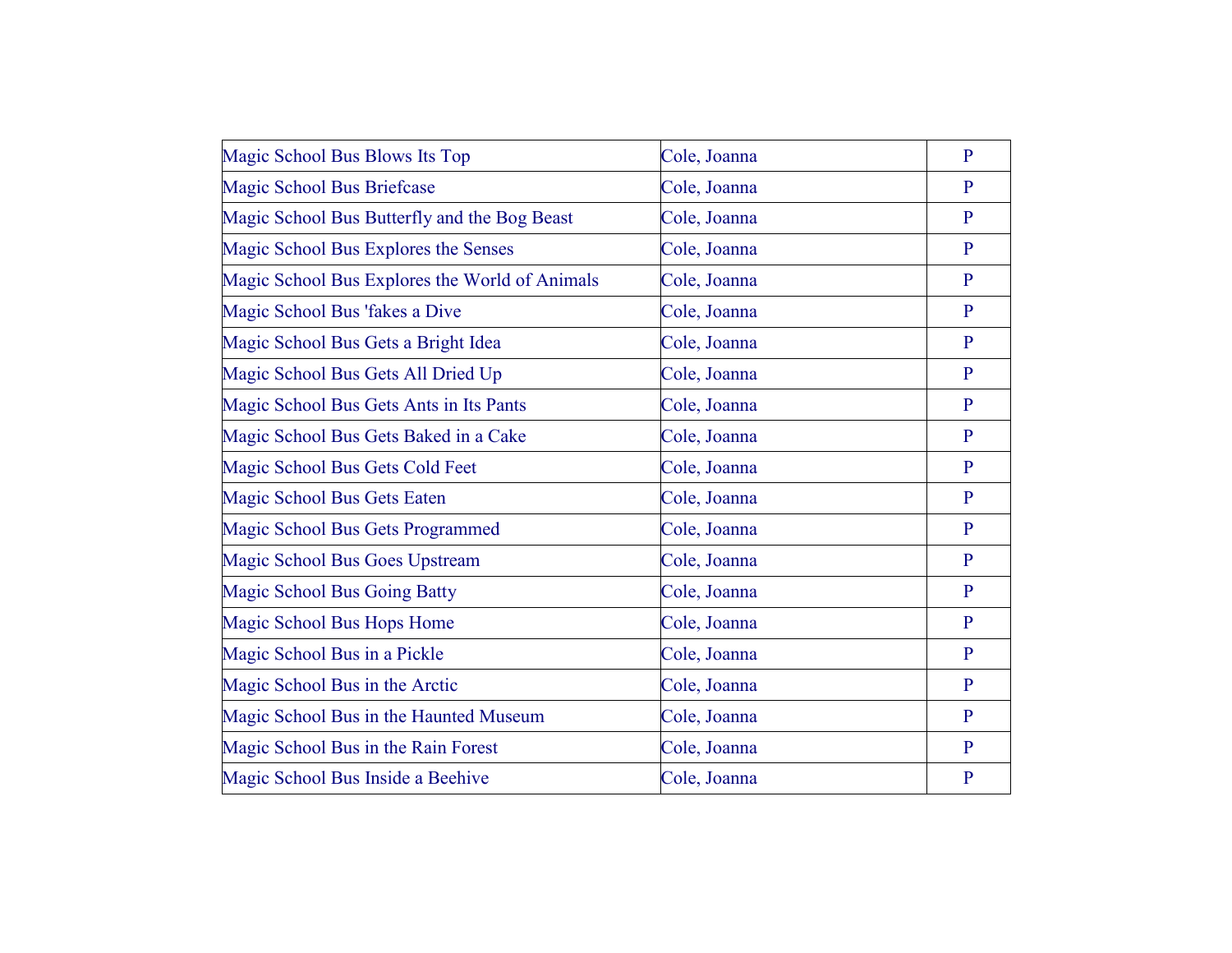| Magic School Bus Inside a Hurricane           | Cole, Joanna | $\mathbf{P}$ |
|-----------------------------------------------|--------------|--------------|
| Magic School Bus Inside Ralphie               | Cole, Joanna | P            |
| Magic School Bus Inside the Earth             | Cole, Joanna | $\mathbf{P}$ |
| Magic School Bus Inside the Human Body        | Cole, Joanna | $\mathbf{P}$ |
| Magic School Bus Kicks Up a Storm             | Cole, Joanna | $\mathbf{P}$ |
| Magic School Bus Liz Sorts It Out             | Cole, Joanna | $\mathbf{P}$ |
| Magic School Bus Lost in the Solar System     | Cole, Joanna | $\mathbf{P}$ |
| Magic School Bus Makes a Rainbow              | Cole, Joanna | $\mathbf{P}$ |
| Magic School Bus Meets the Rot Squad          | Cole, Joanna | P            |
| Magic School Bus on the Ocean Floor           | Cole, Joanna | $\mathbf{P}$ |
| Magic School Bus Out of This World            | Cole, Joanna | P            |
| <b>Magic School Bus Plants Seeds</b>          | Cole, Joanna | $\mathbf{P}$ |
| <b>Magic School Bus Plays Ball</b>            | Cole, Joanna | $\mathbf{P}$ |
| Magic School Bus Science Explorations         | Cole, Joanna | $\mathbf{P}$ |
| Magic School Bus Search for the Missing Bones | Cole, Joanna | $\mathbf{P}$ |
| <b>Magic School Bus Sees Stars</b>            | Cole, Joanna | $\mathbf{P}$ |
| Magic School Bus Shows and Tells              | Cole, Joanna | P            |
| Magic School Bus Space Explorers              | Cole, Joanna | $\mathbf{P}$ |
| Magic School Bus Spins a Web                  | Cole, Joanna | $\mathbf{P}$ |
| <b>Magic School Bus Taking Flight</b>         | Cole, Joanna | P            |
| Magic School Bus The Truth About Bats         | Cole, Joanna | $\mathbf{P}$ |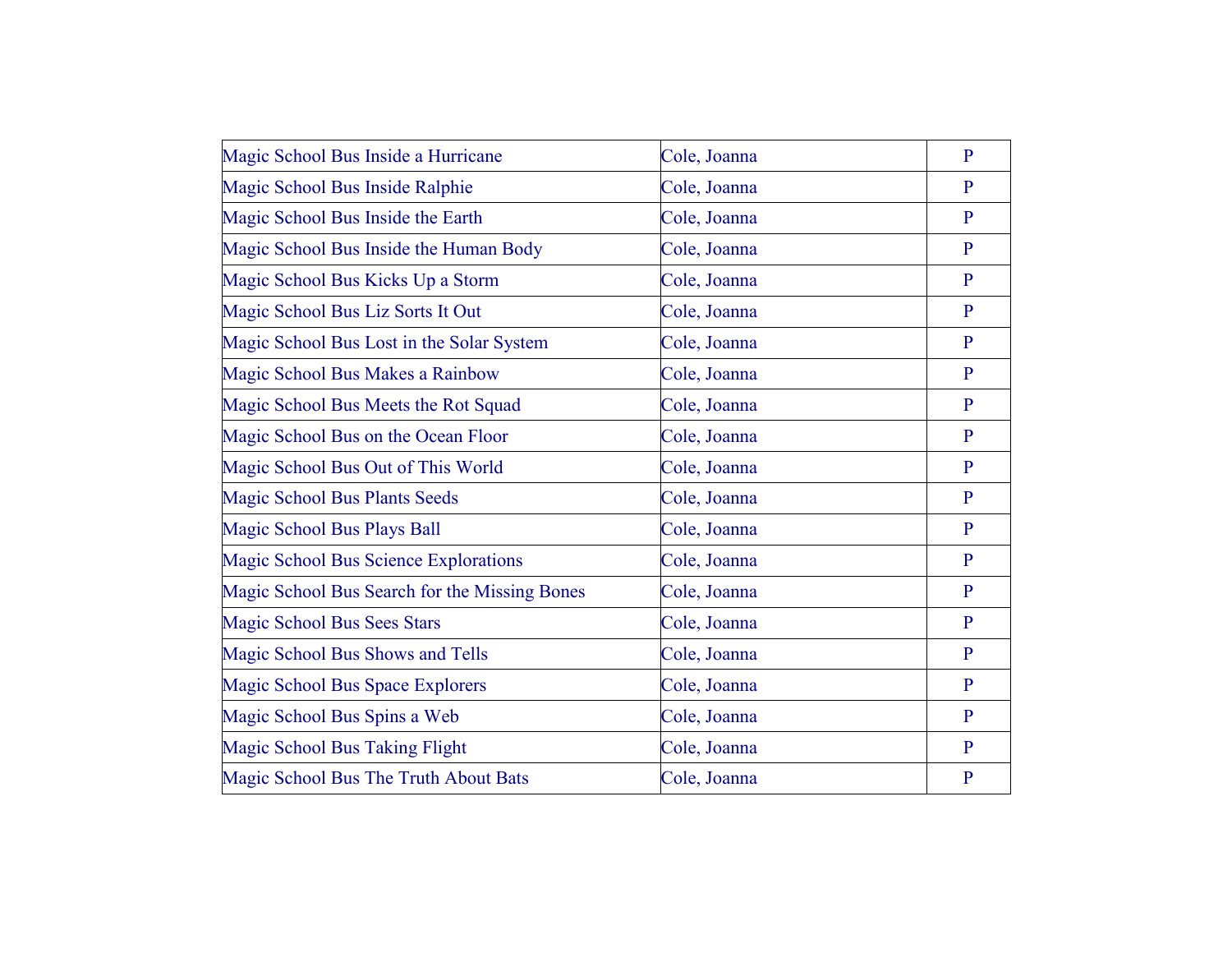| Magic School Bus The Wild Whale Watch           | Cole, Joanna            | $\overline{P}$ |
|-------------------------------------------------|-------------------------|----------------|
| Magic School Bus Twister Trouble                | Cole, Joanna            | $\mathbf{P}$   |
| Magic School Bus Ups and Downs                  | Cole, Joanna            | $\mathbf{P}$   |
| Magic School Bus Visits the Planets             | Cole, Joanna            | P              |
| Magic School Bus Wet All Over                   | Cole, Joanna            | $\mathbf{P}$   |
| Magic Squad and the Dog of Great Potential, The | Quattlebaum Mary        | P              |
| Mammalabilia                                    | <b>Florian, Douglas</b> | $\mathbf{P}$   |
| Man Who Kept House, The                         | Hague                   | $\mathbf{P}$   |
| Marching to Freedom: The Story of Martin Jr.    | Milton, Joyce           | $\mathbf{P}$   |
| Matchlock Gun, The                              | Edmonds, Walter D.      | $\mathbf{P}$   |
| <b>Matthew's Dream</b>                          | Lionni, Leo             | P              |
| Mei Fuh: Memories From China                    | Schaeffer, Edith        | $\mathbf{P}$   |
| Mirette on the HighWire                         | McCully, Emily Arnold   | P              |
| My First Book of Biographies: Great Men and Wom | Marzollo, Jean          | $\mathbf{P}$   |
| Nana Upstairs, Nana Downstairs                  | dePaloa, Tomie          | P              |
| Nettie Jo's Friends                             | McKissack, Patricia     | $\mathbf{P}$   |
| New Kind of Magic, The                          | Szymanski, Lois         | $\mathbf{P}$   |
| <b>New Road</b>                                 | Gibbons, Gail           | P              |
| No Flying in the House                          | <b>Brock, Betty</b>     | $\mathbf{P}$   |
| Nose for Trouble, A                             | Wilson, Nancy Hope      | P              |
| <b>Odds on Oliver</b>                           | Greene, Carol           | $\overline{P}$ |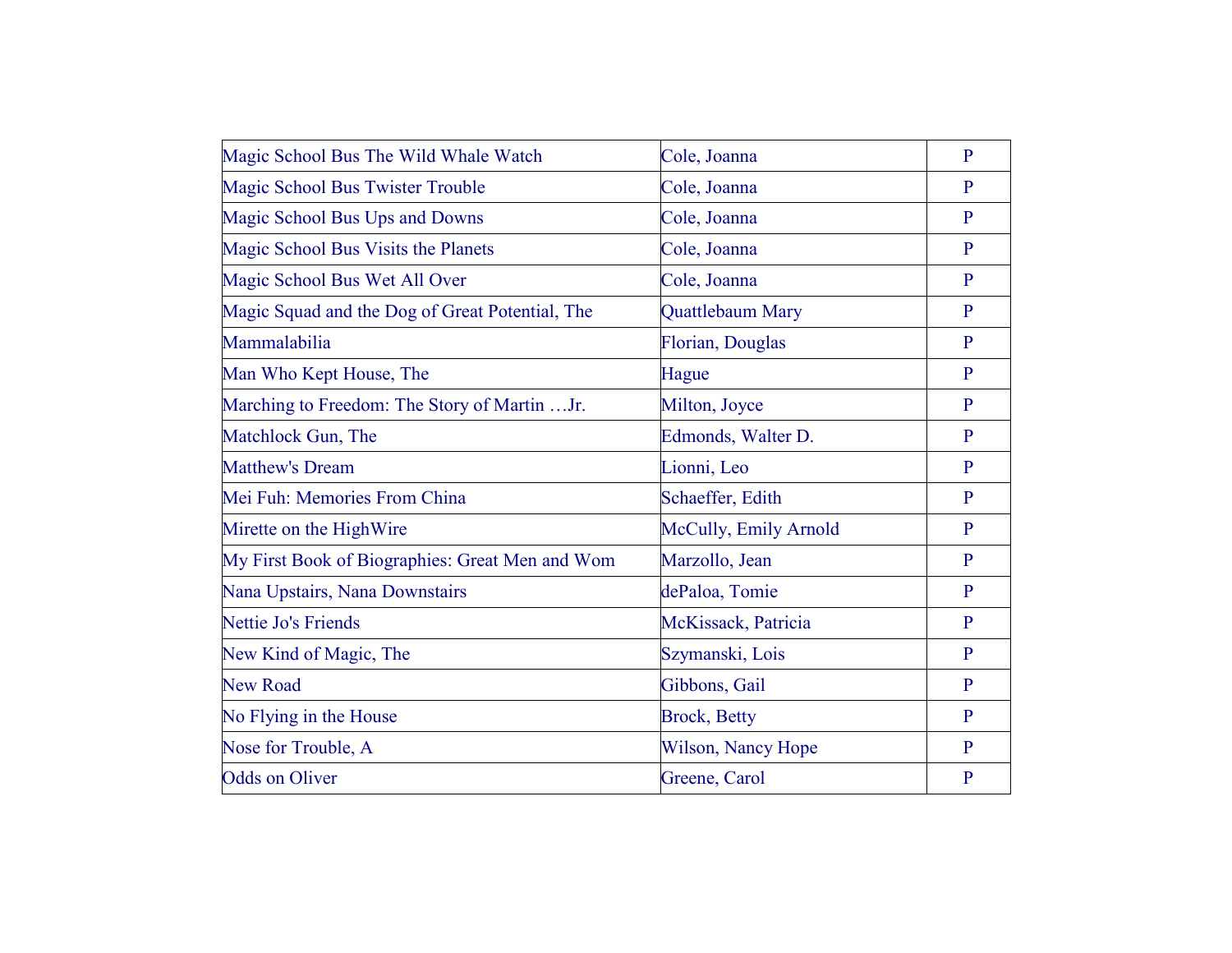| Oh, Brother                                    | Wilson, Johnnice M.      | $\overline{P}$ |
|------------------------------------------------|--------------------------|----------------|
| On the Mayflower                               | Waters, Kate             | P              |
| One Day in the Alpine Tundra                   | George, Jean Craighead   | $\mathbf{P}$   |
| One Day in the Desert                          | George, Jean Craighead   | $\mathbf{P}$   |
| One Day in the Tropical Rain Forest            | George, Jean Craighead   | $\mathbf{P}$   |
| One Day in the Woods                           | George, Jean Craighead   | $\mathbf{P}$   |
| One Morning in Maine                           | McCloskey, Robert        | $\mathbf{P}$   |
| <b>Only One Woof</b>                           | Herriot, James           | $\overline{P}$ |
| Pablo Picasso                                  | Lowery, Linda            | $\mathbf{P}$   |
| Pagemaster, The                                | Horowitz, Jordan         | $\mathbf{P}$   |
| Penguins                                       | Kaufman, Elizabeth Elias | $\overline{P}$ |
| Piggins                                        | Yolen, Jane              | $\mathbf{P}$   |
| Pony Tails. Jasmine's Christmas Ride           | Bryant, Bonnie           | $\mathbf{P}$   |
| Pony Tails: Jasmine and the Jumping Pony       | <b>Bryant</b> , Bonnie   | $\mathbf{P}$   |
| Pony Tails: May Takes the Lead                 | <b>Bryant</b> , Bonnie   | $\mathbf{P}$   |
| Poopsie Pomerantz Pick Up Your Feet            | Giff Patricia / Dell     | $\overline{P}$ |
| <b>Postcards from Pluto</b>                    | Leedy, Loreen            | P              |
| Praying Mantis, The                            | Lavies, Bianca           | $\mathbf{P}$   |
| Private Notebook of Katie Roberts, Age 11, The | Hest, Amy                | $\mathbf{P}$   |
| <b>Rain Forest</b>                             | Cowcher, Helen           | P              |
| <b>Relatives Came, The</b>                     | Rylant, Cynthia          | $\overline{P}$ |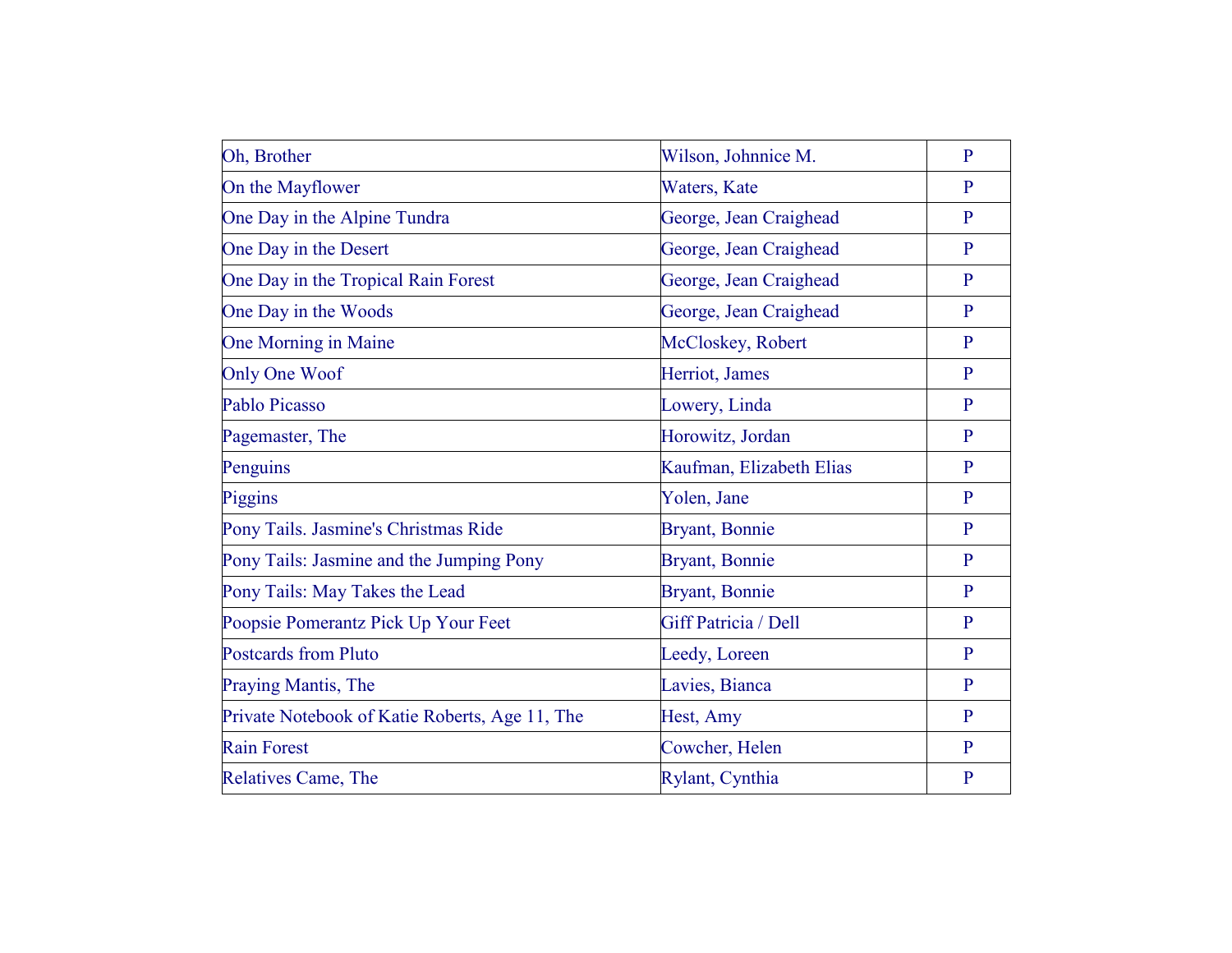| Revenge of the Mummy                           | Parker, A. E.                  | $\overline{P}$ |
|------------------------------------------------|--------------------------------|----------------|
| <b>Riding Freedom</b>                          | Ryan, Pam Munoz                | $\mathbf{P}$   |
| Rising Stars of the NBA                        | Layden, Joe                    | $\mathbf{P}$   |
| <b>Robin Hood</b>                              | Ingle, Annie                   | $\mathbf{P}$   |
| <b>Robinson Crusoe</b>                         | Dolch, E. W. and Marguerite P. | $\mathbf{P}$   |
| <b>Rosa Parks</b>                              | Greenfield, Eloise             | $\mathbf{P}$   |
| <b>School Mouse</b>                            | Harris, D.                     | P              |
| Secret of the Seal, The                        | Davis, Deborah                 | $\mathbf{P}$   |
| Secret Soldier, The                            | McGovern, Ann                  | $\mathbf{P}$   |
| Seminole Indians, The                          | Lund, Bill                     | $\mathbf{P}$   |
| <b>Sideways Stories from Wayside School</b>    | Sachar, Louis                  | $\mathbf{P}$   |
| Skates of Uncle Richard, The                   | Fenner, Carol                  | $\mathbf{P}$   |
| Someday a Tree                                 | Bunting, Eve                   | $\mathbf{P}$   |
| Sophie and Lou                                 | Mathers, Petra                 | $\mathbf{P}$   |
| <b>Sports Bloopers</b>                         | Hollander, Phyllis & Zander    | $\mathbf{P}$   |
| Sports Mysteries: Case of the Basketball Video | Edwards, T. J.                 | $\mathbf{P}$   |
| Sports Mysteries: Case Of The Missing Pitcher  | Edwards, T. J.                 | $\mathbf{P}$   |
| Spray-Paint Mystery, the                       | Shelf, Angela                  | P              |
| <b>Stanley and the Magic Lamp</b>              | Brown, Jeff                    | $\mathbf{P}$   |
| <b>Sticks and Stones, Bobbie Bones</b>         | Roberts, Brenda C.             | $\mathbf{P}$   |
| <b>Stone Fox</b>                               | Gardiner, John Reynolds        | $\mathbf{P}$   |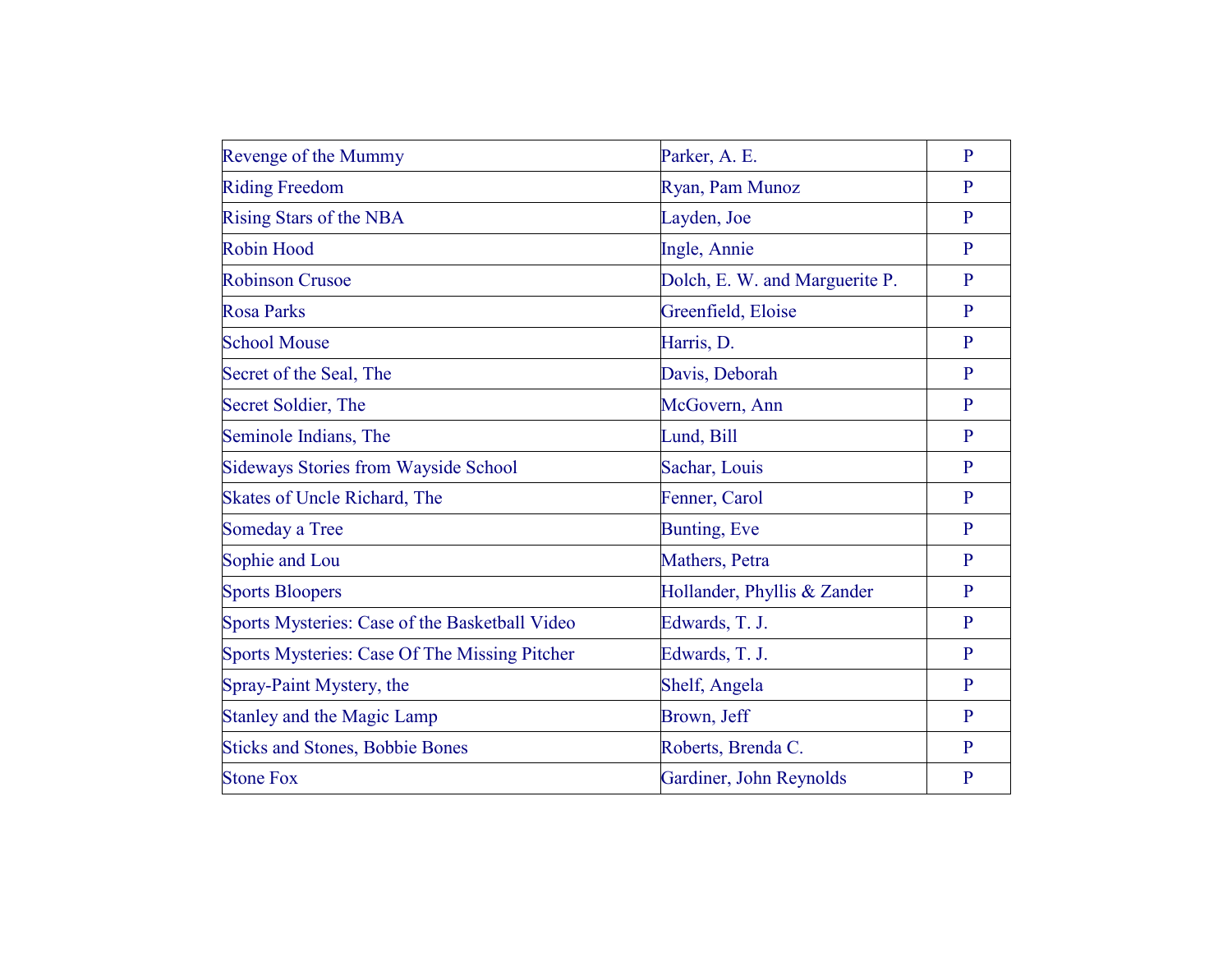| Storm Book, The                                   | Zolotow, Charlotte             | $\overline{P}$ |
|---------------------------------------------------|--------------------------------|----------------|
| <b>Story About Ping, The</b>                      | Flack, Marjorie                | P              |
| Story of Dona Chila, The                          | Moore, Eva                     | $\mathbf{P}$   |
| <b>Strawberry Girl</b>                            | Lenski, Lois                   | $\mathbf{P}$   |
| Tales of Olga da Polga, The                       | <b>Bond, Michael</b>           | P              |
| <b>Tar Beach</b>                                  | Ringgold, Faith                | $\mathbf{P}$   |
| Taste of Blackberries, A                          | <b>Buchanan Smith, Doris</b>   | $\mathbf{P}$   |
| Thank You, Jackie Robinson                        | Cohen, Barbara                 | P              |
| Thanksgiving: Why We Celebrate It the Way We      | Hintz, Martin & Kate           | P              |
| The Secret Secret Passage                         | Parker, A. E.                  | $\mathbf{P}$   |
| <b>Third Grade Stars</b>                          | Ransom, Candice F.             | $\mathbf{P}$   |
| <b>Through Grandpa's Eyes</b>                     | MacLachlan, Patricia           | $\mathbf{P}$   |
| <b>Time Cat</b>                                   | Alexander, Lloyd               | $\mathbf{P}$   |
| Time Warp Trio: 2095                              | Scieszka, Jon                  | P              |
| Time Warp Trio: Good, the Bad, and the Goofy, The | Scieszka, Jon                  | $\mathbf{P}$   |
| Time Warp Trio: The Knights of the Kitchen Table  | Scieszka, Jon                  | P              |
| Time Warp Trio: The Not-So-Jolly Roger            | Scieszka, Jon                  | $\mathbf{P}$   |
| Time Warp Trio: Tut Tut                           | Scieszka, Jon                  | $\mathbf{P}$   |
| Time Warp Trio: Your Mother Was a Neanderthal     | Scieszka, Jon                  | $\mathbf{P}$   |
| Tough to Tackle                                   | Christopher, Matt              | P              |
| <b>Trouble Dolls</b>                              | Buffett, Jimmy & Savannah Jane | $\mathbf{P}$   |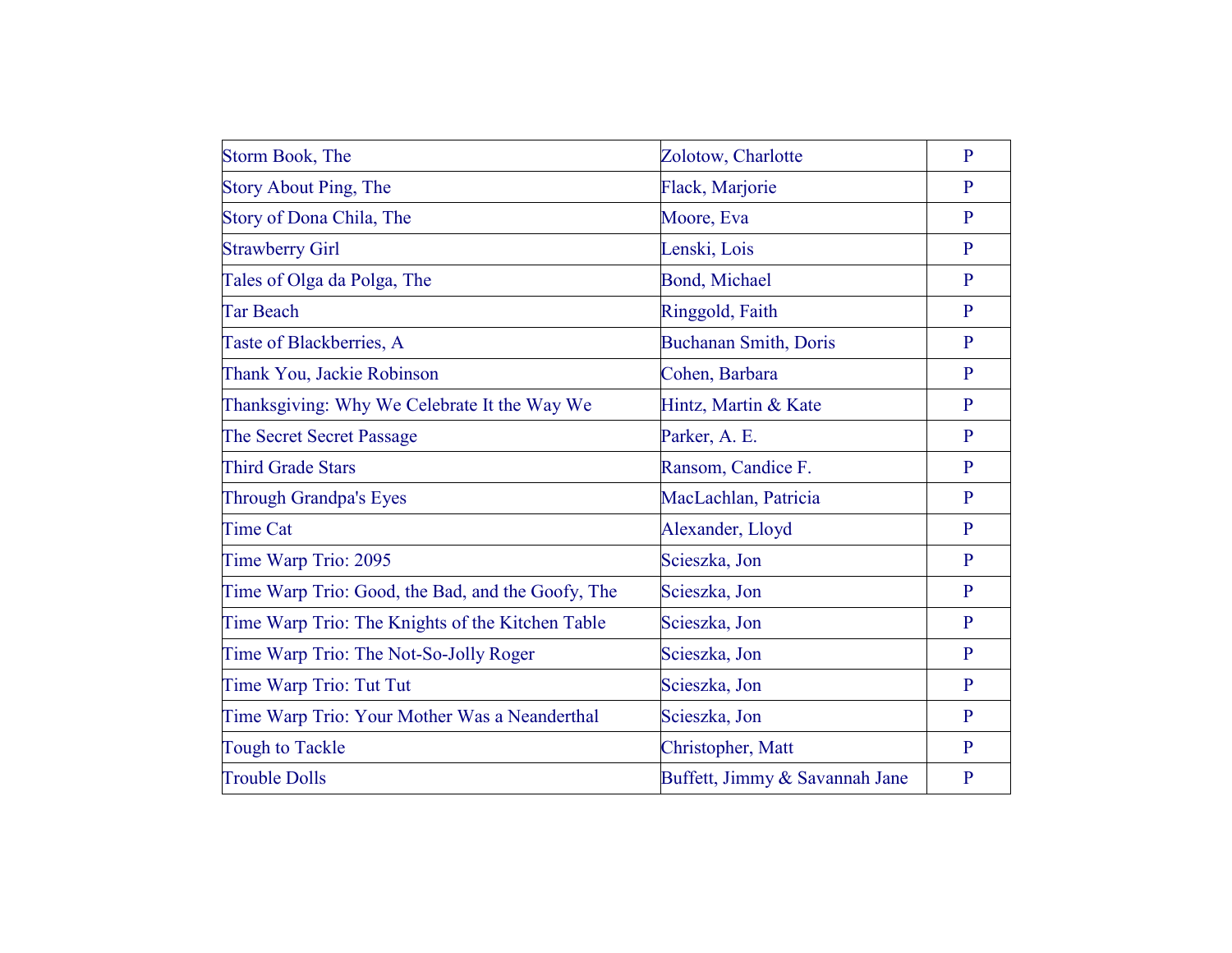| <b>Trouble with Trolls</b>                       | Brett, Jan              | $\mathbf{P}$ |
|--------------------------------------------------|-------------------------|--------------|
| Turkey for Thanksgiving, A                       | Bunting, Eve            | P            |
| Tut's Mummy: Lost and Found                      | Donnelly, Judy          | P            |
| Twits, The                                       | Dahl, Roald             | P            |
| Uncle Jed's Barbershop                           | Mitchell, Margaree King | $\mathbf{P}$ |
| Wall, The                                        | <b>Bunting, Eve</b>     | P            |
| Wanted Dead or AliveHarriet Tubman               | Mcgovern, Ann           | $\mathbf{P}$ |
| <b>Wanted-Mud Blossom</b>                        | Byars, Betsy            | $\mathbf{P}$ |
| War Between the Vowels and the Consonants        | Turner, Priscilla       | P            |
| <b>Water Buffalo Days</b>                        | Nhuong, Huynh Quang     | $\mathbf{P}$ |
| Wayside School Gets a Little Stranger            | Sachar, Louis           | P            |
| Wayside School is Falling Down                   | Sachar, Louis           | $\mathbf{P}$ |
| Whale Is Not A Fish, A: And Other Animal Mix-up  | Berger, Melvin          | P            |
| What Are You Figuring Now?                       | Ferris, Jeri            | $\mathbf{P}$ |
| Where in the World is the Perfect Family         | Hest, Amy               | P            |
| Who Killed Mr. Boddy?                            | Parker, A. E.           | $\mathbf{P}$ |
| Who Shot the President?: The Death of John E Ken | Donnelly, Judy          | $\mathbf{P}$ |
| Who Stole the Wizard of Oz?                      | Avi                     | $\mathbf{P}$ |
| Why Mosquitoes buzz in People's Ears             | Aardema, Verna          | P            |
| <b>Wild Christmas Reindeer</b>                   | Brett, Jan              | $\mathbf{P}$ |
| <b>Wild Weather Hurricanes</b>                   | Hopping, Lorraine       | $\mathbf{P}$ |